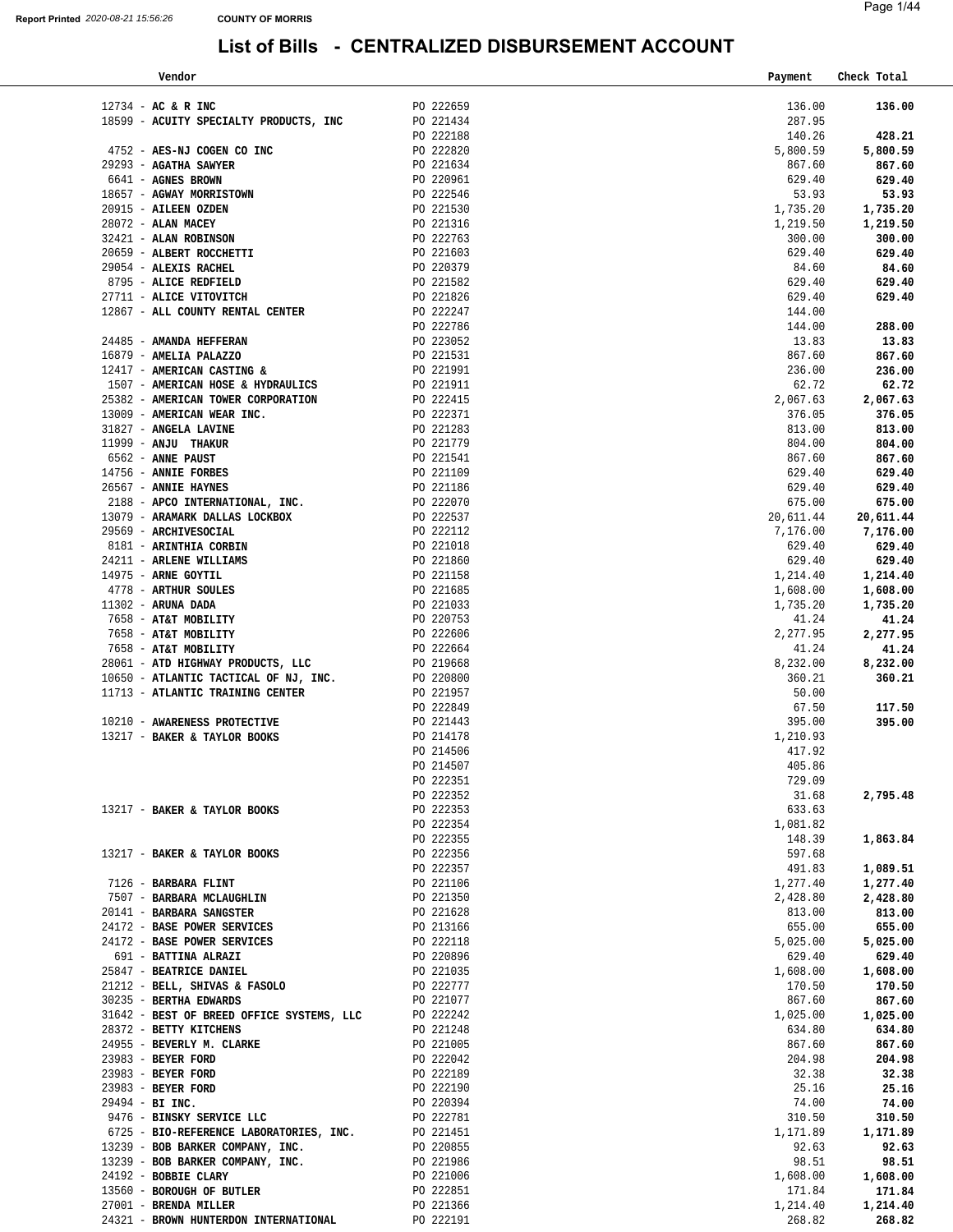| Vendor                                                       |                        | Payment                   | Check Total          |
|--------------------------------------------------------------|------------------------|---------------------------|----------------------|
|                                                              |                        |                           |                      |
| 24321 - BROWN HUNTERDON INTERNATIONAL                        | PO 222192              | 134.39                    | 134.39               |
| 26965 - CABLEVISION LIGHTPATH INC.                           | PO 223030              | 5,032.89                  | 5,032.89             |
| 28532 - CANDIDO CAMPOS                                       | PO 220981              | 1,735.20                  | 1,735.20             |
| 1939 - CARLOS RIVERA                                         | PO 221598              | 629.40                    | 629.40               |
| 11986 - CARMEN PEREZ                                         | PO 221547              | 629.40                    | 629.40               |
| 9536 - CAROL CLEMMER                                         | PO 221007              | 867.60                    | 867.60               |
| 27014 - CAROL HEIDER                                         | PO 221188              | 732.00                    | 732.00               |
| 3158 - CAROL SMYTH                                           | PO 221680              | 1,461.60                  | 1,461.60             |
| 1615 - CAROL SPENCER                                         | PO 221688              | 867.60                    | 867.60               |
| 6691 - CAROL UBERTACCIO                                      | PO 221811              | 1,735.20                  | 1,735.20             |
| 32430 - CAROLE A. HUDSON                                     | PO 223112              | 2,616.25                  | 2,616.25             |
| 8171 - CAROLE PIERSON                                        | PO 221556              |                           |                      |
|                                                              |                        | 629.40                    | 629.40               |
| 7341 - CARTEGRAPH SYSTEMS INC                                | PO 220341              | 7,313.00                  | 7,313.00             |
| 31644 - CARTRIDGE CENTER INC                                 | PO 221438              | 2,476.00                  | 2,476.00             |
| 24450 - CATHY GADDIS                                         | PO 221132              | 1,735.20                  | 1,735.20             |
| 10296 - CCG MARKETING SOLUTIONS                              | PO 221726              | 8,128.00                  |                      |
|                                                              | PO 221732              | 33,841.00                 |                      |
|                                                              | PO 221947              | 71,335.21                 | 113,304.21           |
| 4598 - CDW GOVERNMENT                                        | PO 206212              | 19,251.00                 |                      |
|                                                              | PO 214309              | 845.00                    |                      |
|                                                              | PO 215271              | 1,744.90                  |                      |
|                                                              | PO 215354              | 9,637.13                  |                      |
|                                                              | PO 215912              | 144.79                    |                      |
|                                                              | PO 216300              | 4,718.26                  |                      |
|                                                              | PO 216637              | 684.54                    |                      |
|                                                              | PO 216875              | 760.60                    | 37,786.22            |
| 4598 - CDW GOVERNMENT                                        | PO 217023              | 2,076.00                  |                      |
|                                                              | PO 217260              | 57.43                     |                      |
|                                                              | PO 217480              | 162.60                    | 2,296.03             |
| 4598 - CDW GOVERNMENT                                        | PO 217480              |                           |                      |
|                                                              |                        | 2,102.82                  |                      |
|                                                              | PO 217712              | 8,581.90                  |                      |
|                                                              | PO 218737              | 5,029.60                  |                      |
|                                                              | PO 218738              | 11,213.90                 |                      |
|                                                              | PO 219007              | 131.76                    |                      |
|                                                              | PO 219479              | 1,204.78                  |                      |
|                                                              | PO 220508              | 933.50                    | 29,198.26            |
| 4598 - CDW GOVERNMENT                                        | PO 220509              | 5,881.00                  |                      |
|                                                              | PO 220510              | 535.23                    |                      |
|                                                              | PO 220739              | 38.86                     | 6,455.09             |
| 13708 - CDW GOVERNMENT LLC                                   | PO 220378              | 405.51                    |                      |
|                                                              | PO 222275              | 133.20                    | 538.71               |
| 13731 - CENTRAL POLY-BAG CORP                                | PO 221444              | 707.20                    |                      |
|                                                              | PO 222690              | 3,200.00                  | 3,907.20             |
| 31717 - CHAMPION ENERGY                                      | PO 223011              | 48,278.43                 | 48,278.43            |
| 21404 - CHANNIE RAMSOONDAR                                   | PO 221575              | 867.60                    | 867.60               |
| 26287 - CHARLES BRIGHT                                       | PO 220951              | 629.40                    | 629.40               |
| 27530 - CHARLES KOPP                                         | PO 221261              | 629.40                    | 629.40               |
| 24918 - CHARLIE KRANZ                                        | PO 221265              | 804.00                    | 804.00               |
| 10993 - CHARLOTTE SIMANDY                                    | PO 221667              | 1,258.80                  | 1,258.80             |
| 29904 - CHARM-TEX, INC.                                      | PO 222285              | 516.70                    | 516.70               |
| 32223 - CHARMAYNE BOWIE                                      | PO 220941              | 809.60                    | 809.60               |
| 29506 - CHANAINE BOWLE<br>29506 - CHASAN, LAMPARELLO, MALLON | PO 222648              | 6,368.65                  | 6,368.65             |
| 27000 - CHERYL KNEVALS                                       |                        | 813.00                    |                      |
| 29560 - CHESTER VALLEY SHELL                                 | PO 221252<br>PO 222176 |                           | 813.00               |
|                                                              | PO 222235              | 560.00                    | 560.00<br>384,812.47 |
| 28373 - CHLIC                                                |                        | 384,812.47                |                      |
| 28373 - CHLIC                                                | PO 222407              | 3,983,174.79 3,983,174.79 |                      |
| 21648 - CHRISTINE BRAUN                                      | PO 220946              | 629.40                    | 629.40               |
| 1807 - CHRISTINE SAWYER                                      | PO 221635              | 629.40                    | 629.40               |
| 30336 - CHRISTOPHER QUADE                                    | PO 221569              | 804.00                    | 804.00               |
| 26531 - CLARKE MOSQUITO CONTROL                              | PO 220715              | 944.70                    | 944.70               |
| 27150 - CLAUDETTE JENNINGS                                   | PO 221218              | 1,258.80                  | 1,258.80             |
| 20319 - CLAUDIA BUDDY                                        | PO 220966              | 1,258.80                  | 1,258.80             |
| 25571 - CLEARY GIACOBBE ALFIERI &                            | PO 222696              | 20,142.00                 | 20,142.00            |
| 25571 - CLEARY GIACOBBE ALFIERI &                            | PO 222697              | 697.50                    | 697.50               |
| 25571 - CLEARY GIACOBBE ALFIERI &                            | PO 223063              | 9,982.00                  | 9,982.00             |
| 12856 - CLEMENCE ALEONG                                      | PO 220892              | 629.40                    | 629.40               |
| 8454 - CLIFTON ELEVATOR SERVICE CO INC                       | PO 220792              | 1,848.00                  |                      |
|                                                              | PO 221747              | 1,417.00                  |                      |
|                                                              | PO 222651              | 9,723.00                  | 12,988.00            |
| 7354 - COLLEEN MCINERNEY                                     | PO 221345              | 730.80                    | 730.80               |
| 9486 - COMPLETE SECURITY SYSTEMS, INC.                       | PO 222170              | 652.50                    | 652.50               |
| 20592 - CORRESTINE TROWERS                                   | PO 221805              | 1,258.80                  | 1,258.80             |
| 14021 - COUNTY BUSINESS SYSTEMS INC                          | PO 215988              | 24,057.00                 |                      |
|                                                              |                        |                           | 24,057.00            |
| 14029 - COUNTY COLLEGE OF MORRIS                             | PO 223150              | 17,987.41                 | 17,987.41            |
| 14022 - COUNTY COLLEGE OF MORRIS                             | PO 223157              | 417,576.59                | 417,576.59           |
| 14031 - COUNTY CONCRETE CORP.                                | PO 222580              | 288.00                    | 288.00               |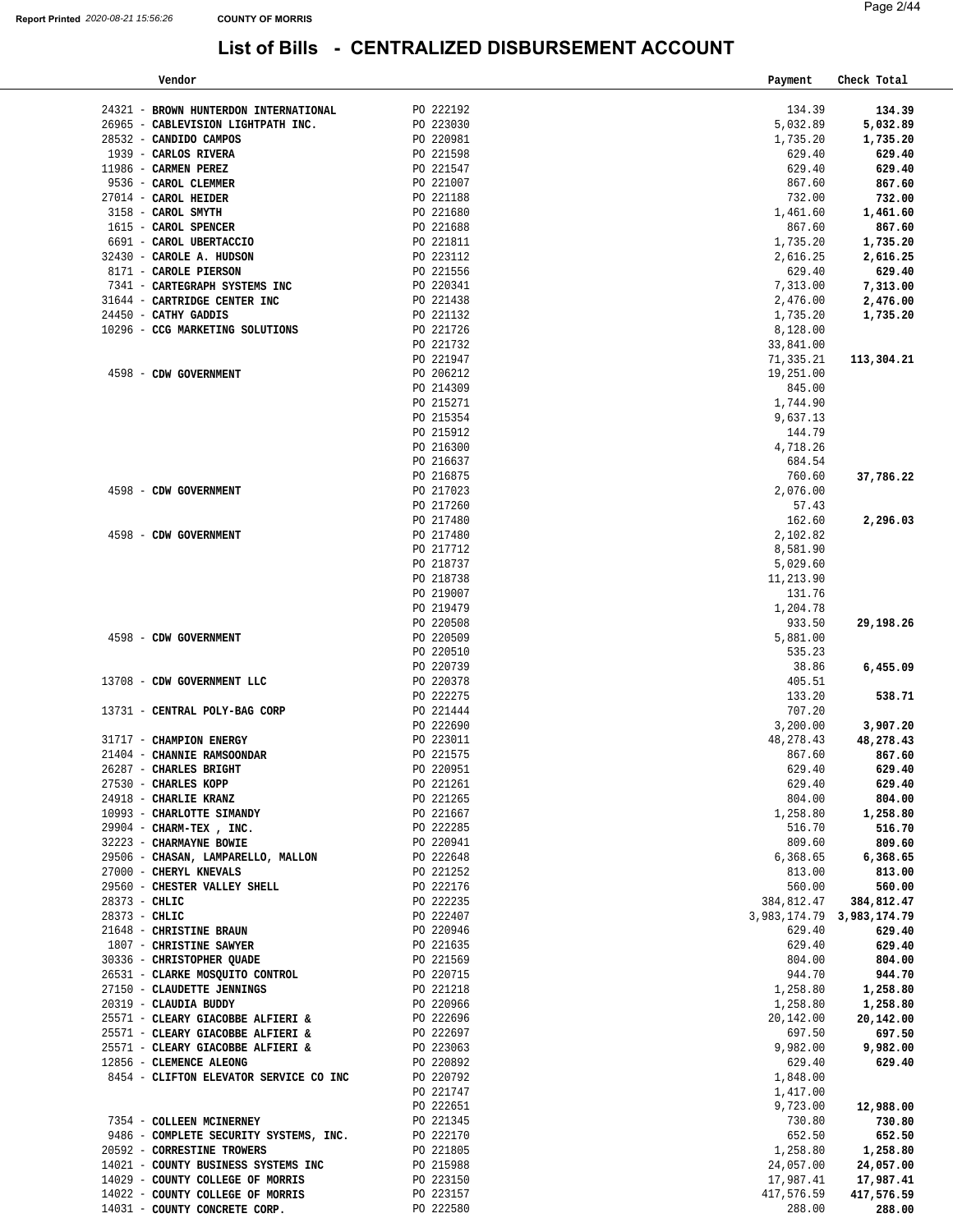| Page 3/44 |
|-----------|
|           |
|           |

| Vendor                                                                                                                                                                                                                                         |                        | Payment               | Check Total           |
|------------------------------------------------------------------------------------------------------------------------------------------------------------------------------------------------------------------------------------------------|------------------------|-----------------------|-----------------------|
|                                                                                                                                                                                                                                                |                        |                       |                       |
| 13 - COUNTY OF MORRIS                                                                                                                                                                                                                          | PO 222917              | 179,510.91            | 179,510.91            |
| 13 - COUNTY OF MORRIS                                                                                                                                                                                                                          | PO 223149              | 69,607.77             | 69,607.77             |
| 13 - COUNTY OF MORRIS                                                                                                                                                                                                                          | PO 223160              | 45.05                 |                       |
| 13 - COUNTY OF MORRIS                                                                                                                                                                                                                          | PO 223160              | 47.00                 | 92.05                 |
| 14041 - COUNTY WELDING SUPPLY CO $_{\rm PQ}$ 222734                                                                                                                                                                                            | PO 223161              | 4,082.38<br>14.75     | 4,082.38<br>14.75     |
| PO 222734<br>29633 - CRANE ASSOCIATES, P.C.<br>14102 - CY DRAKE LOCKSMITHS, INC.<br>1976 - CYNTHIA MILLER<br>27941 - D & M AUTO BODY<br>27941 - D & M AUTO BODY<br>27941 - D & M AUTO BODY<br>27941 - D & M AUTO BODY<br>27941 - D & M AUTO BO |                        | 1,219.00              | 1,219.00              |
|                                                                                                                                                                                                                                                |                        | 20.80                 | 20.80                 |
|                                                                                                                                                                                                                                                |                        | 629.40                | 629.40                |
|                                                                                                                                                                                                                                                |                        | 867.60                | 867.60                |
|                                                                                                                                                                                                                                                |                        | 6,640.57              |                       |
|                                                                                                                                                                                                                                                |                        | 10,530.72             | 17,171.29             |
|                                                                                                                                                                                                                                                |                        | 322.50                | 322.50                |
|                                                                                                                                                                                                                                                |                        | 1,258.80              | 1,258.80              |
|                                                                                                                                                                                                                                                |                        | 480.00                |                       |
|                                                                                                                                                                                                                                                | PO 222862              | 480.00                |                       |
|                                                                                                                                                                                                                                                | PO 222867              | 480.00                |                       |
| PO 222933<br>PO 222933<br>PO 221200<br>PO 222654<br>PO 222943<br>PO 222943<br>PO 222750                                                                                                                                                        |                        | 480.00                | 1,920.00              |
| 12376 - DAVID HORUTZ                                                                                                                                                                                                                           |                        | 629.40                | 629.40                |
| 32426 - DAVID JEROME                                                                                                                                                                                                                           |                        | 90.00                 | 90.00                 |
| 27963 - DAVID KENNY                                                                                                                                                                                                                            |                        | 14.75                 | 14.75                 |
| 1000 - DAVID VEYSMAN                                                                                                                                                                                                                           |                        | 72.00                 | 72.00                 |
|                                                                                                                                                                                                                                                |                        | 907.11                | 907.11                |
| $\begin{tabular}{lllllllll} 18414 & - {\bf DAVID WEBER OIL COMPANY} & & & \mbox{} \texttt{PO} & 222623 \\ 11434 & - {\bf DANW CENTER FOR INDEPENDENT} & & \mbox{} \texttt{PO} & 222903 \\ \end{tabular}$                                       |                        | 1,494.00              |                       |
| 14181 - DAYTOP VILLAGE OF NJ, INC. $PQ$ 223035                                                                                                                                                                                                 |                        | 9,225.00              | 10,719.00             |
|                                                                                                                                                                                                                                                |                        | 5,426.00              | 5,426.00              |
| 9052 - DC MANANGEMENT & ENVIRONMENTAL ${\tt PO}$ 221978                                                                                                                                                                                        |                        | 5,000.00              | 5,000.00              |
|                                                                                                                                                                                                                                                |                        | 804.00                | 804.00                |
|                                                                                                                                                                                                                                                |                        | 629.40                | 629.40                |
| 1497 - DEBORAH FINE<br>8844 - DEE LOBO PO 221099<br>8224 - DELIA SPARKES<br>1167 - DELILAH SMITH<br>PO 221686<br>PO 221686<br>PO 221674                                                                                                        |                        | 629.40                | 629.40                |
|                                                                                                                                                                                                                                                |                        | 629.40                | 629.40                |
| 14228 - DELL MARKETING L.P.                                                                                                                                                                                                                    | PO 217268              | 597.60                |                       |
|                                                                                                                                                                                                                                                | PO 220014              | 9,330.76              | 9,928.36              |
| 28719 - DELTA DENTAL INSURANCE COMPANY PO 222406                                                                                                                                                                                               |                        | 13,599.37             | 13,599.37             |
| 28637 - DELTA DENTAL OF NEW JERSEY, INC. PO 219702<br>28637 - DELTA DENTAL OF NEW JERSEY, INC. PO 222405                                                                                                                                       |                        | 1,595.28<br>13,443.06 | 1,595.28<br>13,443.06 |
| 10103 - DENISE ARSENEAULT                                                                                                                                                                                                                      |                        | 2,776.20              | 2,776.20              |
| 30051 - DENISE MADDALONI                                                                                                                                                                                                                       | PO 220903<br>PO 221319 | 867.60                | 867.60                |
| 14265 - DENTRUST DENTAL INC.                                                                                                                                                                                                                   | PO 221450              | 1,196.00              | 1,196.00              |
| 24349 - DIRECT ENERGY BUSINESS MARKETING                                                                                                                                                                                                       | PO 222701              | 2,361.17              | 2,361.17              |
| 24349 - DIRECT ENERGY BUSINESS MARKETING PO 222706                                                                                                                                                                                             |                        | 670.75                | 670.75                |
|                                                                                                                                                                                                                                                |                        | 43.43                 | 43.43                 |
| $24349$ – $DIRECT$ ENERGY BUSINESS MARKETING $$$ $P0$ $222779$ $29063$ – $\:$ $DM$ $MBDICAL$ $BILLINGS$ , $LLC$ $\hspace{1.5cm}$ $P0$ $222853$                                                                                                 |                        | 6,337.69              | 6,337.69              |
| 31736 - DOLAN CONSULTING GROUP, LLC $PO$ 222172                                                                                                                                                                                                |                        | 430.00                | 430.00                |
| 2032 - DOLORES VICENTE                                                                                                                                                                                                                         | PO 221822              | 1,644.00              | 1,644.00              |
| 25851 - DOMINIC GALLO                                                                                                                                                                                                                          | PO 221137              | 1,680.60              | 1,680.60              |
| 8872 - DOROTHY INGRAM                                                                                                                                                                                                                          | PO 221202              | 629.40                | 629.40                |
| 17687 - DOROTHY SMARG                                                                                                                                                                                                                          | PO 221673              | 629.40                | 629.40                |
| 10986 - DOTTRIGE SMITH-CAESAR                                                                                                                                                                                                                  | PO 221679              | 1,180.20              | 1,180.20              |
| 5318 - DOUGLAS GLENN                                                                                                                                                                                                                           | PO 221151              | 867.60                | 867.60                |
| 14379 - DOVER BRAKE & CLUTCH CO INC                                                                                                                                                                                                            | PO 222196              | 237.00                | 237.00                |
| 32380 - DREW LUTTON                                                                                                                                                                                                                            | PO 221310              | 867.60                | 867.60                |
| 26312 - EASTERN CONCRETE MATERIALS, INC.                                                                                                                                                                                                       | PO 221492              | 150.59                | 150.59                |
| 26312 - EASTERN CONCRETE MATERIALS, INC.                                                                                                                                                                                                       | PO 222264              | 485.48                | 485.48                |
| 27736 - EDDIE RAYFORD                                                                                                                                                                                                                          | PO 221580              | 629.40                | 629.40                |
| 13838 - EDITH ALDERTON                                                                                                                                                                                                                         | PO 220891              | 867.60                | 867.60                |
| 4435 - EDITH VANDER PLOEG                                                                                                                                                                                                                      | PO 221814              | 629.40                | 629.40                |
| 31018 - EDWARD CRAWN<br>21799 - EDWARD SHAPLEY                                                                                                                                                                                                 | PO 221027<br>PO 222819 | 1,735.20<br>36.14     | 1,735.20<br>36.14     |
| 32413 - EDWARD SMITH                                                                                                                                                                                                                           |                        |                       |                       |
| 17942 - EILEEN SWEEDY                                                                                                                                                                                                                          | PO 222404<br>PO 221717 | 1,012.00<br>629.40    | 1,012.00<br>629.40    |
| 14779 - ELAINE FRANCHI                                                                                                                                                                                                                         | PO 221118              | 867.60                | 867.60                |
| 32386 - ELBA RUIZ                                                                                                                                                                                                                              | PO 221615              | 1,735.20              | 1,735.20              |
| 336 - ELECTION GRAPHICS, INC.                                                                                                                                                                                                                  | PO 221731              | 10,750.00             | 10,750.00             |
| 9393 - ELIZABETH DEL NEGRO                                                                                                                                                                                                                     | PO 221046              | 1,626.00              | 1,626.00              |
| 13263 - ELIZABETH LASSITER                                                                                                                                                                                                                     | PO 221279              | 629.40                | 629.40                |
| 24768 - ELIZABETH LEHMANN                                                                                                                                                                                                                      | PO 221290              | 629.40                | 629.40                |
| 14505 - ELIZABETHTOWN GAS COMPANY                                                                                                                                                                                                              | PO 223008              | 93.16                 | 93.16                 |
| 24190 - ELOUISE KING                                                                                                                                                                                                                           | PO 221246              | 867.60                | 867.60                |
| 25853 - ELTON WALLACE                                                                                                                                                                                                                          | PO 221836              | 1,524.00              | 1,524.00              |
| 4438 - ELVA WEININGER                                                                                                                                                                                                                          | PO 221846              | 629.40                | 629.40                |
| 25417 - EMILY O'GORMAN                                                                                                                                                                                                                         | PO 221523              | 1,258.80              | 1,258.80              |
| 2047 - EMPLOYMENT HORIZONS ENTERPRISES INC                                                                                                                                                                                                     | PO 222646              | 68,210.00             | 68,210.00             |
| 26492 - ERROL WOLLARY                                                                                                                                                                                                                          | PO 222941              | 100.00                | 100.00                |
| 9928 - ESMERALDA GONZALES                                                                                                                                                                                                                      | PO 222829              | 85.00                 | 85.00                 |
| 6038 - ESSEX COUNTY HOSPITAL                                                                                                                                                                                                                   | PO 222673              | 3,817.45              |                       |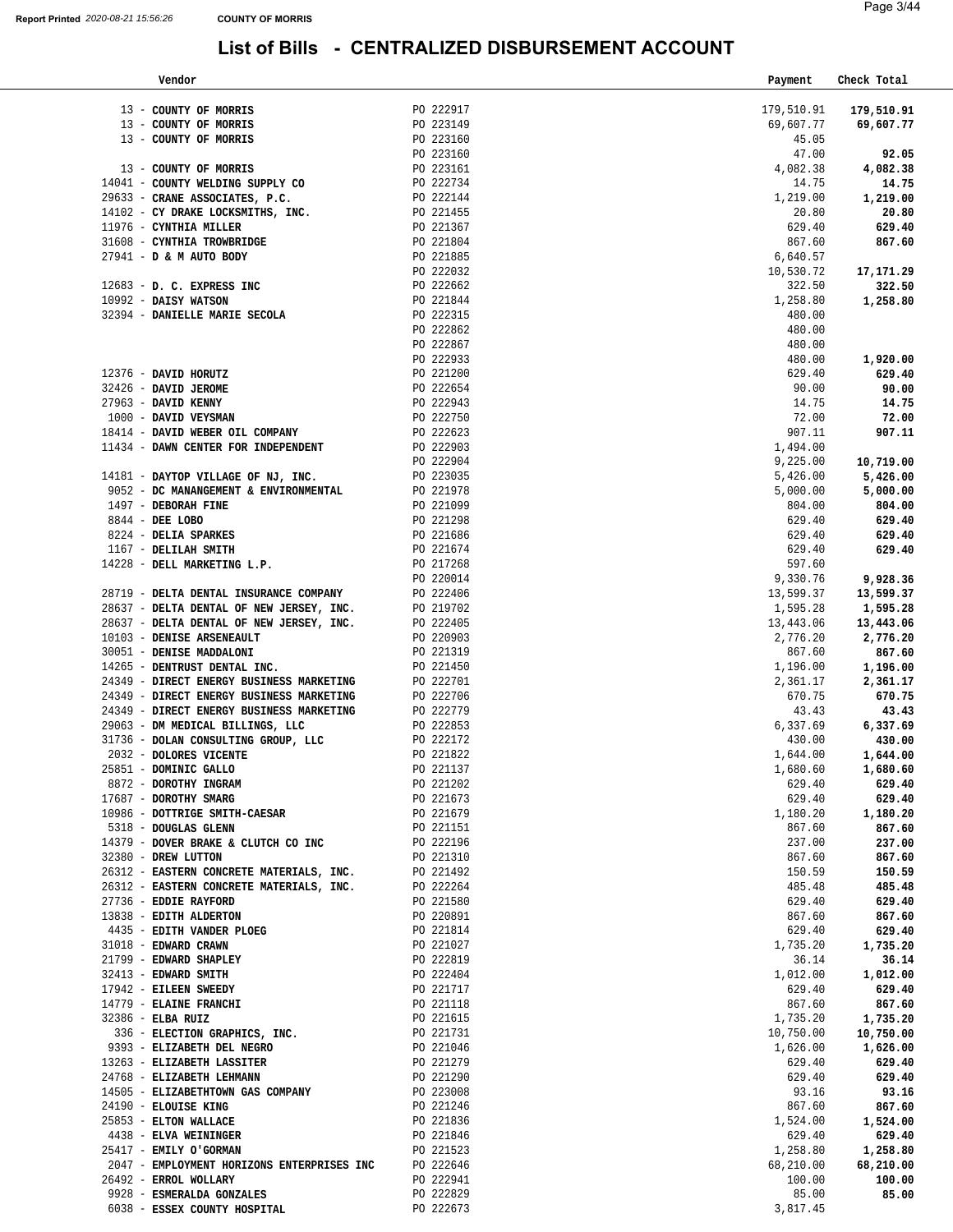928 - **HINDSIGHT, INC** 

#### **List of Bills - CENTRALIZED DISBURSEMENT ACCOUNT**

|                      | Vendor                                                                  |                        | Payment            | Check Total        |
|----------------------|-------------------------------------------------------------------------|------------------------|--------------------|--------------------|
|                      |                                                                         |                        |                    |                    |
|                      |                                                                         | PO 222674              | 18,421.55          | 22,239.00          |
|                      | 6576 - ESTHER ROBERTS                                                   | PO 221601              | 629.40             | 629.40             |
|                      | 26876 - EUGENE RANDAZZO<br>12366 - EVELYN CAFFREY                       | PO 221577              | 813.00             | 813.00             |
|                      | 6053 - EVELYN LOPEZ                                                     | PO 220977<br>PO 221304 | 1,735.20<br>804.00 | 1,735.20<br>804.00 |
|                      | 10525 - EVERETTE SOLOMON                                                | PO 221683              | 1,497.00           | 1,497.00           |
|                      | 14604 - EXTEL COMMUNICATIONS                                            | PO 220356              | 4,675.00           | 4,675.00           |
|                      | 28966 - EXTRA PACKAGING CORP                                            | PO 215472              | 800.54             | 800.54             |
|                      | 27086 - EXTREME NETWORKS INC.                                           | PO 213001              | 7,224.20           |                    |
|                      |                                                                         | PO 220505              | 1,171.80           | 8,396.00           |
|                      | 3549 - EZ WHEELS DRIVING SCHOOL                                         | PO 222474              | 1,428.00           | 1,428.00           |
|                      | 417 - EZRA BUCHWALD                                                     | PO 220965              | 1,735.20           | 1,735.20           |
|                      | 1314 - FAI-GON ELECTRIC INC                                             | PO 222935              | 175,887.21         | 175,887.21         |
|                      | 14641 - FAMILY INTERVENTION                                             | PO 222719              | 9,132.00           | 9,132.00           |
|                      | 12515 - FASTENAL COMPANY                                                | PO 220695              | 767.70             |                    |
|                      |                                                                         | PO 222837              | 2,071.20           | 2,838.90           |
|                      | 24219 - FAY TEIXEIRA                                                    | PO 221775              | 867.60             | 867.60             |
| 14668 - FEDEX        |                                                                         | PO 222798              | 37.87              | 37.87              |
| $14668$ - FEDEX      |                                                                         | PO 222816              | 50.45              | 50.45              |
|                      | 1190 - FEROL DRUST                                                      | PO 221068              | 1,608.00           | 1,608.00           |
|                      | 9388 - FF1 PROFESSIONAL SAFETY SERVICES                                 | PO 222504              | 210.40             | 210.40             |
|                      | 28666 - FLAGSHIP HEALTH SYSTEMS, INC.                                   | PO 222408              | 2,756.16           | 2,756.16           |
|                      | 12151 - FLEMINGTON BUICK CHEVROLET<br>25330 - FLEMINGTON DEPT STORE INC | PO 220603              | 24.74<br>258.60    | 24.74              |
|                      | 32409 - FOR EVERY WORD, LLC                                             | PO 218958<br>PO 222166 | 2,025.00           | 258.60             |
|                      | 13205 - FRANCES SPICER                                                  | PO 221689              | 629.40             | 2,025.00<br>629.40 |
|                      | 20596 - FRANK SORIANO                                                   | PO 221684              | 867.60             | 867.60             |
|                      | 27809 - FRED PLECHATA                                                   | PO 221560              | 629.40             | 629.40             |
|                      | 17778 - GAETANO SPINELLA                                                | PO 221690              | 1,258.80           | 1,258.80           |
|                      | $714$ - GALLS, LLC                                                      | PO 219100              | 212.38             |                    |
|                      |                                                                         | PO 219807              | 70.00              |                    |
|                      |                                                                         | PO 220300              | 274.38             |                    |
|                      |                                                                         | PO 221501              | 129.25             |                    |
|                      |                                                                         | PO 221962              | 33.00              | 719.01             |
|                      | $14852$ - GANN LAW BOOKS                                                | PO 219819              | 1,281.00           |                    |
|                      |                                                                         | PO 219976              | 170.00             | 1,451.00           |
|                      | 14123 - GANNETT NJ NEWSPAPERS                                           | PO 221928              | 48.76              | 48.76              |
|                      | 14123 - GANNETT NJ NEWSPAPERS                                           | PO 221953              | 101.82             | 101.82             |
|                      | 14123 - GANNETT NJ NEWSPAPERS<br>14123 - GANNETT NJ NEWSPAPERS          | PO 222557<br>PO 222589 | 96.92<br>94.60     | 96.92<br>94.60     |
|                      | 14123 - GANNETT NJ NEWSPAPERS                                           | PO 222590              | 129.60             | 129.60             |
|                      | 14123 - GANNETT NJ NEWSPAPERS                                           | PO 222591              | 129.60             | 129.60             |
|                      | 14123 - GANNETT NJ NEWSPAPERS                                           | PO 222592              | 41.88              | 41.88              |
|                      | 14123 - GANNETT NJ NEWSPAPERS                                           | PO 222940              | 71.12              | 71.12              |
|                      | 14857 - GARDEN STATE HIGHWAY                                            | PO 222737              | 83.36              | 83.36              |
| $21652$ - GARY RIETH |                                                                         | PO 221595              | 1,626.00           | 1,626.00           |
|                      | 14726 - GEN-EL SAFETY & INDUSTRIAL                                      | PO 222111              | 409.20             | 409.20             |
|                      | 6582 - GEORGE NELSON                                                    | PO 221504              | 629.40             | 629.40             |
|                      | 15106 - GERALDINE HARRIS                                                | PO 221183              | 629.40             | 629.40             |
|                      | 26504 - GERALDINE KITZEROW                                              | PO 221249              | 1,735.20           | 1,735.20           |
|                      | 29537 - GERALDINE SMITH<br>21655 - GLENDA JENKINS                       | PO 221678              | 867.60             | 867.60             |
|                      | 5878 - GLORIA STEWART                                                   | PO 221216<br>PO 221704 | 629.40<br>1,258.80 | 629.40<br>1,258.80 |
|                      | 21846 - GMIS INTERNATIONAL                                              | PO 221719              | 200.00             | 200.00             |
|                      | 20920 - GORDON BREEDING JR                                              | PO 220948              | 672.00             | 672.00             |
|                      | 27486 - GRACE LA BARRE                                                  | PO 220919              | 867.60             | 867.60             |
| $14983$ - GRAINGER   |                                                                         | PO 220787              | 1,068.08           |                    |
|                      |                                                                         | PO 220805              | 152.70             |                    |
|                      |                                                                         | PO 221937              | 377.67             | 1,598.45           |
| $14984$ - GRAINGER   |                                                                         | PO 221391              | 89.10              |                    |
|                      |                                                                         | PO 221939              | 64.03              |                    |
|                      |                                                                         | PO 222043              | 75.25              |                    |
|                      |                                                                         | PO 222842              | 2,679.51           | 2,907.89           |
|                      | 32260 - GREATLAND CORPORATION                                           | PO 221395              | 14.00              | 14.00              |
|                      | 958 - GREGORY SWAN<br>20320 - HANNON FLOOR COVERING CORPORATION         | PO 221715<br>PO 222550 | 867.60<br>8,469.00 | 867.60<br>8,469.00 |
|                      | 16713 - HAROLD NOONAN                                                   | PO 221514              | 629.40             | 629.40             |
|                      | 30359 - HD SUPPLY CONSTRUCTION &                                        | PO 222826              | 1,402.91           | 1,402.91           |
|                      | 20660 - HELEN NELSON                                                    | PO 221506              | 1,258.80           | 1,258.80           |
|                      | 18194 - HELEN TYCZKOWSKI                                                | PO 221810              | 629.40             | 629.40             |
|                      | 11530 - HENRY ARTEAGA                                                   | PO 220904              | 629.40             | 629.40             |
|                      | 21430 - HENRY KAFEL                                                     | PO 221231              | 1,735.20           | 1,735.20           |
|                      | 2880 - HENRY MASKER JR.                                                 | PO 221329              | 867.60             | 867.60             |
|                      | 20922 - HERBERT ROSA                                                    | PO 221607              | 629.40             | 629.40             |
|                      | 3751 - HILTON KING                                                      | PO 221245              | 629.40             | 629.40             |

PO 221959 [11,258.22](https://11,258.22) **[11,258.22](https://11,258.22)**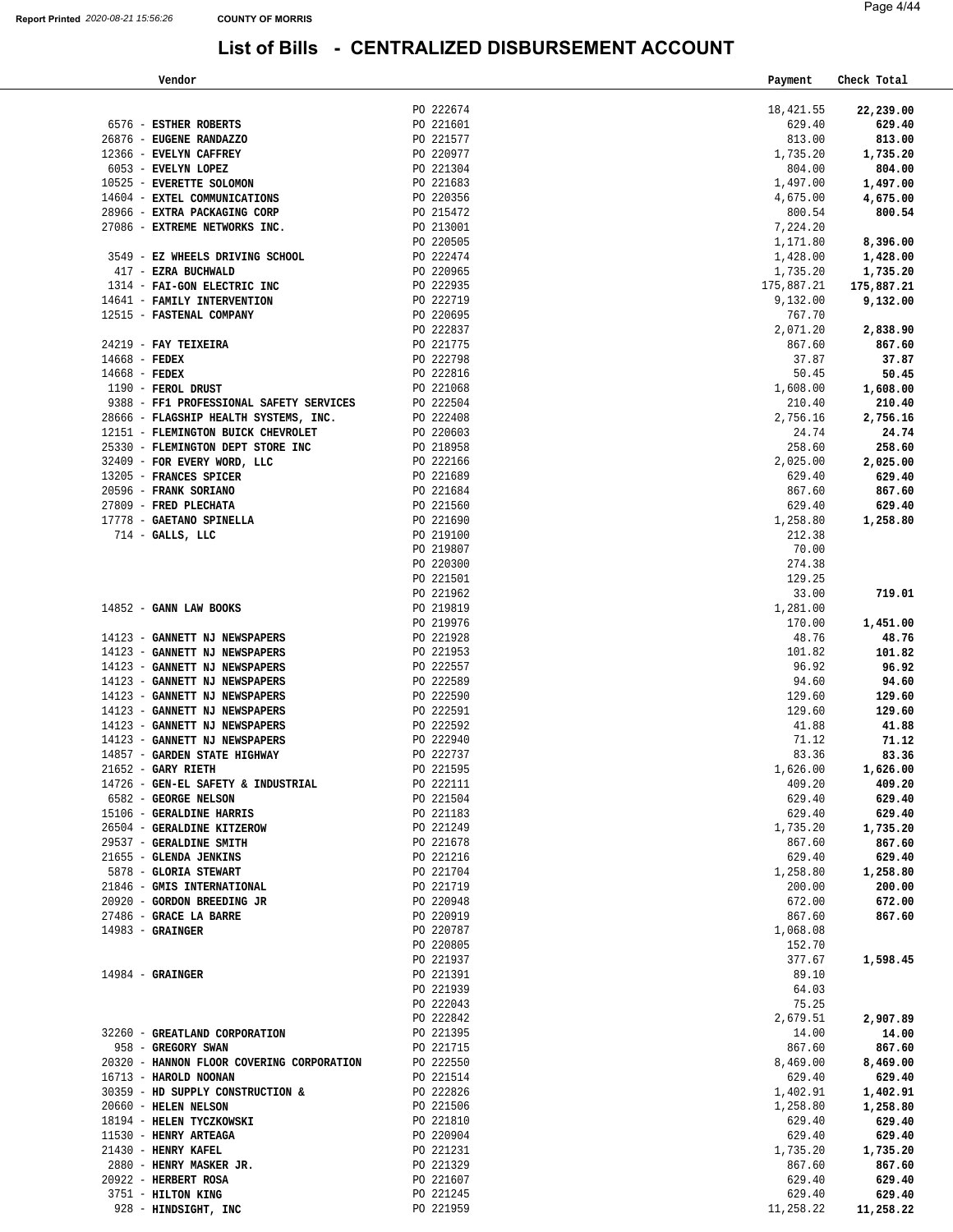| Vendor                                             |                        | Payment          | Check Total        |
|----------------------------------------------------|------------------------|------------------|--------------------|
|                                                    |                        |                  |                    |
| 1079 - HUONG LU                                    | PO 222746              | 72.00            | 72.00              |
| $20932 - IDA$ RANDLE                               | PO 221578              | 867.60           | 867.60             |
| 20755 - IDEMIA IDENTITY & SECURITY USA LLC         | PO 216744              | 3,930.57         | 3,930.57           |
| 26660 - ILIFF-RUGGIERO FUNERAL HOME INC.           | PO 222601              | 8,700.00         | 8,700.00           |
| 12041 - INGLESINO, WEBSTER,                        | PO 223042              | 13, 158.59       | 13,158.59          |
| 1664 - INGRAM LIBRARY SERVICES                     | PO 222360              | 1,410.15         |                    |
|                                                    | PO 222376              | 641.59           | 2,051.74           |
| 4859 - INSTITUTE FOR FORENSIC PSYCHOLOGY PO 223037 |                        | 1,050.00         | 1,050.00           |
| 30036 - INTAPOL INDUSTRIES, INC.                   | PO 218638<br>PO 223031 | 929.96           | 929.96             |
| 25455 - INTERNATIONAL ACADEMIES OF                 |                        | 30.00            | 30.00              |
| 30135 - INVESTIGATIVE FORENSICS CONSULTING         | PO 222419              | 874.00           |                    |
|                                                    | PO 222683              | 988.00           | 1,862.00           |
| 21366 - ISABEL RUIZ                                | PO 221616              | 629.40           | 629.40             |
| 21372 - ISLIN JOHNSON                              | PO 221220              | 813.00           | 813.00             |
| 5874 - JAMES DUFFY                                 | PO 221071              | 629.40           | 629.40             |
| 21373 - JAMES GRUBBS                               | PO 221169              | 1,258.80         | 1,258.80           |
| 12197 - JAMES H WOLF                               | PO 221866              | 5,552.40         | 5,552.40           |
| 1479 - JAMES MCDANIEL                              | PO 221340              | 1,617.00         | 1,617.00           |
| 7382 - JAMES WOODRUFF                              | PO 221870              | 1,258.80         | 1,258.80           |
| 17228 - JANE RAE                                   | PO 221573              | 629.40           | 629.40             |
| 3749 - JANET NIENSTADT                             | PO 221511              | 629.40           | 629.40             |
| 8770 - JANET SEABLOM                               | PO 221648              | 629.40           | 629.40             |
| 26526 - JASON VIVIAN                               | PO 222473              | 60.00            | 60.00              |
| 32396 - JEAN M TUERS                               | PO 221753              | 245.00           | 245.00             |
| 30704 - JEAN SPROUL                                | PO 221692              | 1,735.20         | 1,735.20           |
| 17849 - JEAN STEFANICK                             | PO 221700              | 2,250.00         | 2,250.00           |
| 20612 - JEAN VIZZA                                 | PO 221827              | 1,258.80         | 1,258.80           |
| 26995 - JEANNE HEIBER                              | PO 221187              | 1,735.20         | 1,735.20           |
| 13302 - JEANNE MARIE BELLUCCI                      | $PO$ 220923            | 629.40           | 629.40             |
| 17400 - JEANNE ROSENBERG                           | PO 221610              | 867.60           | 867.60             |
| 658 - JEANNE YOUNG                                 | PO 221876              | 1,590.60         | 1,590.60           |
| 27529 - JEFFREY ENDEAN                             | PO 221082              | 629.40           | 629.40             |
| 31547 - JEFFREY SIEGFRIED                          | PO 221665              | 813.00           | 813.00             |
| 24187 - JENNIFER SHELL                             | PO 221661              | 629.40           | 629.40             |
| 27860 - JERRY DAVENPORT                            | PO 221038              | 1,023.00         | 1,023.00           |
| 960 - JERSEY CENTRAL POWER & LIGHT                 | PO 221952              | 55.36            | 55.36              |
| 960 - JERSEY CENTRAL POWER & LIGHT                 |                        | 13,166.87        | 13,166.87          |
| 960 - JERSEY CENTRAL POWER & LIGHT                 | PO 222062<br>PO 222378 | 44.68            | 44.68              |
| 960 - JERSEY CENTRAL POWER & LIGHT                 | PO 222436              | 580.97           | 580.97             |
| 960 - JERSEY CENTRAL POWER & LIGHT                 | PO 222655              | 16,574.61        | 16,574.61          |
| 960 - JERSEY CENTRAL POWER & LIGHT                 | PO 222708              | 74,325.21        | 74,325.21          |
| 960 - JERSEY CENTRAL POWER & LIGHT                 | PO 222728              | 503.49           | 503.49             |
| 960 - JERSEY CENTRAL POWER & LIGHT                 | PO 222736              | 39.98            | 39.98              |
| 960 - JERSEY CENTRAL POWER & LIGHT                 | PO 222827              | 47,810.82        | 47,810.82          |
| 960 - JERSEY CENTRAL POWER & LIGHT                 | PO 222855              | 51.22            | 51.22              |
| 960 - JERSEY CENTRAL POWER & LIGHT                 | PO 223004              | 711.58           | 711.58             |
| 960 - JERSEY CENTRAL POWER & LIGHT                 | PO 223039              | 489.24           | 489.24             |
| 29911 - JO ANN FANELLI                             | PO 221089              | 804.00           | 804.00             |
| 32429 - JOAN A. SEERY                              | PO 223111              | 122.50           | 122.50             |
| 10061 - JOAN WULFF                                 | PO 221871              | 1,258.80         | 1,258.80           |
| 24772 - JOANN WEINSTEIN                            | PO 221847              | 3,470.40         | 3,470.40           |
| 29296 - JOANNE KEVITZ                              | PO 221241              | 1,735.20         | 1,735.20           |
| 21653 - JOHN BARTOW                                | PO 220915              | 629.40           | 629.40             |
| 5928 - JOHN ALI                                    | PO 220893              | 1,735.20         | 1,735.20           |
| 24191 - JOHN CIARAMELLA                            | PO 221000              | 1,584.00         | 1,584.00           |
| $11122 - JOHN D CLARK$                             | PO 223048              | 90.00            | 90.00              |
| 17848 - JOHN J. STEELE                             | PO 221698              | 1,214.40         | 1,214.40           |
| 24587 - JOHN ORGINOS                               | PO 221528              | 813.00           | 813.00             |
| 1930 - JOHN PATTEN                                 | PO 221539              | 1,608.00         | 1,608.00           |
| 16956 - JOHN PECORARO                              | PO 222403              | 2,428.80         | 2,428.80           |
| 5929 - JOHN PERRY                                  | PO 221551              | 1,258.80         | 1,258.80           |
| 12452 - JOHNSON & JOHNSON, ESQS                    | PO 222698              | 4,434.85         | 4,434.85           |
| 26888 - JOHNSON CONTROLS INC.                      | PO 220797              | 4,809.60         | 4,809.60           |
| 2695 - JOHNSTONE SUPPLY                            | PO 223007              | 559.37           | 559.37             |
| 13539 - JOSEPH BURNS                               | PO 220972              | 629.40           | 629.40             |
| 26574 - JOSEPH SCARPONE                            | PO 221639              | 629.40           | 629.40             |
| 27017 - JOYCE KUSCHKE                              | PO 221272              | 629.40           |                    |
|                                                    |                        |                  | 629.40             |
| $25043 - JSTOR$                                    | PO 222350              | 1,310.00         | 1,310.00           |
| 2239 - JUDITH STUPPIELLO<br>10974 - JUDITH CLIFF   | PO 221711<br>PO 221008 | 629.40<br>629.40 | 629.40             |
|                                                    |                        |                  | 629.40             |
| 9396 - JULENE NORTHAN<br>25068 - JULIAN PEDRO      | PO 221515              | 1,258.80         | 1,258.80<br>730.80 |
| 3778 - JULIE CICCHETTI                             | PO 221544<br>PO 222747 | 730.80<br>73.75  | 73.75              |
| 7222 - JULIO C. AVELAR                             | PO 222553              | 79.99            | 79.99              |
| 32433 - JUNAID SHIKH                               | PO 222861              | 9,900.00         | 9,900.00           |
| 7026 - JUNE TAYLOR                                 | PO 221774              | 867.60           | 867.60             |
|                                                    |                        |                  |                    |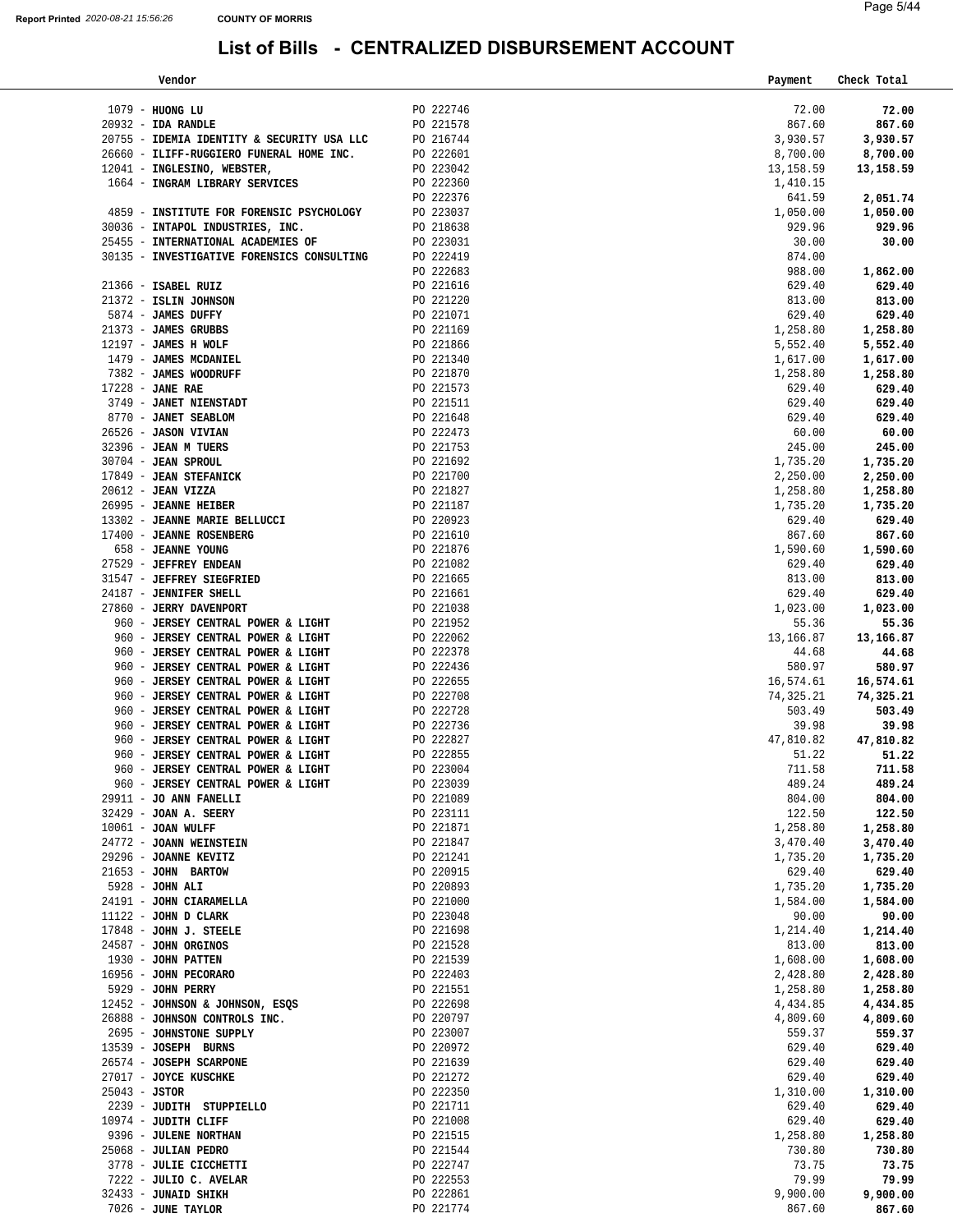| Vendor                                                                                                                                                                                                                                                                                                                                                                                                                                        |                        | Payment              | Check Total        |
|-----------------------------------------------------------------------------------------------------------------------------------------------------------------------------------------------------------------------------------------------------------------------------------------------------------------------------------------------------------------------------------------------------------------------------------------------|------------------------|----------------------|--------------------|
|                                                                                                                                                                                                                                                                                                                                                                                                                                               |                        |                      |                    |
| 703 - KAREN REMUS                                                                                                                                                                                                                                                                                                                                                                                                                             | PO 222753              | 72.00                | 72.00              |
|                                                                                                                                                                                                                                                                                                                                                                                                                                               |                        | 1,608.00             | 1,608.00           |
|                                                                                                                                                                                                                                                                                                                                                                                                                                               |                        | 804.00               | 804.00             |
|                                                                                                                                                                                                                                                                                                                                                                                                                                               |                        | 629.40               | 629.40             |
|                                                                                                                                                                                                                                                                                                                                                                                                                                               |                        | 629.40               | 629.40             |
| 0221709<br>2656 - KATHERINE STRINGER<br>2656 - KATHERINE STRINGER<br>2656 - KATHERINE STRINGER<br>2656 - KATHERINE STRINGER<br>2621394 - KATHERINE WERKINES<br>2982 - KATHERINE PALMISANO<br>2021861<br>2982 - KATHY MURARIK<br>29809 - KENNETH                                                                                                                                                                                               |                        | 1,735.20<br>370.00   | 1,735.20<br>370.00 |
|                                                                                                                                                                                                                                                                                                                                                                                                                                               |                        | 650.55               | 650.55             |
| 28359 - LARRY BRIGHT                                                                                                                                                                                                                                                                                                                                                                                                                          | PO 220952              | 813.00               | 813.00             |
| 20594 - LAURA TSENG                                                                                                                                                                                                                                                                                                                                                                                                                           | PO 221807              | 1,258.80             | 1,258.80           |
| 25383 - LAW OFFICE OF ROBERT J. GREENBAUM PO 222695                                                                                                                                                                                                                                                                                                                                                                                           |                        | 3,720.00             | 3,720.00           |
| 20653 - LEGAL SERVICES OF NORTHWEST                                                                                                                                                                                                                                                                                                                                                                                                           | PO 222914              | 14,715.00            | 14,715.00          |
| 10665 - LEO VINCENT                                                                                                                                                                                                                                                                                                                                                                                                                           | PO 222179              | 20.00                | 20.00              |
| 5855 - LEXIS NEXIS                                                                                                                                                                                                                                                                                                                                                                                                                            |                        | 58.00                | 58.00              |
| 26725 - LINVAL SENIOR                                                                                                                                                                                                                                                                                                                                                                                                                         | PO 220796<br>PO 221650 | 1,258.80             | 1,258.80           |
|                                                                                                                                                                                                                                                                                                                                                                                                                                               |                        | 1,400.00             | 1,400.00           |
| PO 221650<br>32417 - LOCUTION SYSTEMS INC.<br>31187 - LORA KRAYNER<br>8786 - LORI TRAETTINO<br>27620 - LOUIS SACCO<br>9984 - LUBA ROSE<br>1004 - LUCY D'ANNA<br>6050 - LUIS HENAO<br>90 22169<br>90 22169<br>90 221745<br>90 222745<br>90 222745<br>90 2                                                                                                                                                                                      |                        | 460.00               | 460.00             |
|                                                                                                                                                                                                                                                                                                                                                                                                                                               |                        | 867.60               | 867.60             |
|                                                                                                                                                                                                                                                                                                                                                                                                                                               |                        | 804.00               | 804.00             |
|                                                                                                                                                                                                                                                                                                                                                                                                                                               |                        | 1,258.80             | 1,258.80           |
|                                                                                                                                                                                                                                                                                                                                                                                                                                               |                        | 180.00               | 180.00             |
|                                                                                                                                                                                                                                                                                                                                                                                                                                               |                        | 629.40               | 629.40             |
|                                                                                                                                                                                                                                                                                                                                                                                                                                               |                        | 1,720.00             | 1,720.00           |
|                                                                                                                                                                                                                                                                                                                                                                                                                                               |                        | 363.84               | 363.84             |
|                                                                                                                                                                                                                                                                                                                                                                                                                                               |                        | 1,626.09             | 1,626.09           |
|                                                                                                                                                                                                                                                                                                                                                                                                                                               |                        | 629.40               | 629.40             |
|                                                                                                                                                                                                                                                                                                                                                                                                                                               |                        | 341,967.45<br>629.40 | 341,967.45         |
|                                                                                                                                                                                                                                                                                                                                                                                                                                               |                        | 1,258.80             | 629.40<br>1,258.80 |
|                                                                                                                                                                                                                                                                                                                                                                                                                                               |                        | 629.40               | 629.40             |
|                                                                                                                                                                                                                                                                                                                                                                                                                                               |                        | 65.00                | 65.00              |
|                                                                                                                                                                                                                                                                                                                                                                                                                                               |                        | 804.00               | 804.00             |
|                                                                                                                                                                                                                                                                                                                                                                                                                                               |                        | 380.85               | 380.85             |
|                                                                                                                                                                                                                                                                                                                                                                                                                                               |                        | 2,006.20             | 2,006.20           |
|                                                                                                                                                                                                                                                                                                                                                                                                                                               |                        | 629.40               | 629.40             |
|                                                                                                                                                                                                                                                                                                                                                                                                                                               |                        | 629.40               | 629.40             |
| $\begin{tabular}{c c c} \multicolumn{4}{c}{\textbf{.4GNE}} & \multicolumn{4}{c}{\textbf{.4GNE}} & \multicolumn{4}{c}{\textbf{.4GNE}} & \multicolumn{4}{c}{\textbf{.4GNE}} & \multicolumn{4}{c}{\textbf{.4GNE}} & \multicolumn{4}{c}{\textbf{.4GNE}} & \multicolumn{4}{c}{\textbf{.4GNE}} & \multicolumn{4}{c}{\textbf{.4GNE}} & \multicolumn{4}{c}{\textbf{.4GNE}} & \multicolumn{4}{c}{\textbf{.4GNE}} & \multicolumn{4}{c}{\textbf{.4GNE}}$ |                        | 1,258.80             | 1,258.80           |
|                                                                                                                                                                                                                                                                                                                                                                                                                                               |                        | 18.50                | 18.50              |
|                                                                                                                                                                                                                                                                                                                                                                                                                                               |                        | 1,735.20             | 1,735.20           |
|                                                                                                                                                                                                                                                                                                                                                                                                                                               |                        | 629.40               | 629.40             |
|                                                                                                                                                                                                                                                                                                                                                                                                                                               |                        | 629.40               | 629.40             |
|                                                                                                                                                                                                                                                                                                                                                                                                                                               |                        | 629.40               | 629.40             |
|                                                                                                                                                                                                                                                                                                                                                                                                                                               |                        | 629.40               | 629.40             |
|                                                                                                                                                                                                                                                                                                                                                                                                                                               |                        | 804.00<br>629.40     | 804.00<br>629.40   |
|                                                                                                                                                                                                                                                                                                                                                                                                                                               |                        | 1,214.40             | 1,214.40           |
|                                                                                                                                                                                                                                                                                                                                                                                                                                               |                        | 1,735.20             | 1,735.20           |
|                                                                                                                                                                                                                                                                                                                                                                                                                                               |                        | 425, 213.50          | 425,213.50         |
| 16065 - MC VOCATIONAL SCHOOL DISTRICT                                                                                                                                                                                                                                                                                                                                                                                                         | PO 223169              | 320,395.99           | 320,395.99         |
| 14264 - MCMANIMON, SCOTLAND & BAUMANN LLC                                                                                                                                                                                                                                                                                                                                                                                                     | PO 223155              | 270.00               | 270.00             |
| 12460 - MEDIA SUPPLY, INC.                                                                                                                                                                                                                                                                                                                                                                                                                    | PO 222165              | 1,260.00             | 1,260.00           |
| 30018 - MEDIC BATTERIES                                                                                                                                                                                                                                                                                                                                                                                                                       | PO 212954              | 37.67                |                    |
|                                                                                                                                                                                                                                                                                                                                                                                                                                               | PO 213701              | 225.00               | 262.67             |
| 25498 - MERCER COUNTY COMMUNITY COLLEGE                                                                                                                                                                                                                                                                                                                                                                                                       | PO 223158              | 2,251.90             | 2,251.90           |
| 21365 - MERITSUM WHITE                                                                                                                                                                                                                                                                                                                                                                                                                        | PO 221852              | 629.40               | 629.40             |
| 28204 - MICHELE PELLECHIO                                                                                                                                                                                                                                                                                                                                                                                                                     | PO 221545              | 1,735.20             | 1,735.20           |
| 11453 - MIDWEST TAPE LLC                                                                                                                                                                                                                                                                                                                                                                                                                      | PO 222365              | 908.27               | 908.27             |
| 9373 - MILDRED JOLLY                                                                                                                                                                                                                                                                                                                                                                                                                          | PO 221224              | 629.40               | 629.40             |
| 25466 - MILLENNIUM COMMUNICATIONS                                                                                                                                                                                                                                                                                                                                                                                                             | PO 221983              | 134,697.85           | 134,697.85         |
| 25466 - MILLENNIUM COMMUNICATIONS                                                                                                                                                                                                                                                                                                                                                                                                             | PO 221984              | 3,950.00             | 3,950.00           |
| 25466 - MILLENNIUM COMMUNICATIONS                                                                                                                                                                                                                                                                                                                                                                                                             | PO 222705              | 200.00               | 200.00             |
| 24115 - MONICA A JOINTE<br>12819 - MORRIS COUNTY MUA                                                                                                                                                                                                                                                                                                                                                                                          | PO 221223<br>PO 222848 | 804.00<br>350.00     | 804.00<br>350.00   |
| 15472 - MORRIS COUNTY PARK COMMISSION                                                                                                                                                                                                                                                                                                                                                                                                         | PO 222889              | 28.00                | 28.00              |
| 16321 - MORRISTOWN LUMBER &                                                                                                                                                                                                                                                                                                                                                                                                                   | PO 220779              | 179.70               |                    |
|                                                                                                                                                                                                                                                                                                                                                                                                                                               | PO 221448              | 180.59               |                    |
|                                                                                                                                                                                                                                                                                                                                                                                                                                               | PO 222309              | 63.97                |                    |
|                                                                                                                                                                                                                                                                                                                                                                                                                                               | PO 222482              | 26.95                |                    |
|                                                                                                                                                                                                                                                                                                                                                                                                                                               | PO 222531              | 2.16                 |                    |
|                                                                                                                                                                                                                                                                                                                                                                                                                                               | PO 222573              | 86.55                |                    |
|                                                                                                                                                                                                                                                                                                                                                                                                                                               | PO 222650              | 61.13                | 601.05             |
| 27021 - MOSES MCBRYDE                                                                                                                                                                                                                                                                                                                                                                                                                         | PO 221335              | 629.40               | 629.40             |
| 32257 - MOUNTAIN LAKES HISTORIC                                                                                                                                                                                                                                                                                                                                                                                                               | PO 220458              | 3,600.00             | 3,600.00           |
| 29803 - MOUSER ELECTRONICS, INC.                                                                                                                                                                                                                                                                                                                                                                                                              | PO 215568              | 3,633.63             | 3,633.63           |
| 20763 - MUNICIPAL SOFTWARE INC                                                                                                                                                                                                                                                                                                                                                                                                                | PO 223146              | 18,067.00            | 18,067.00          |
| 18149 - MURIEL TREVENA                                                                                                                                                                                                                                                                                                                                                                                                                        | PO 221797              | 629.40               | 629.40             |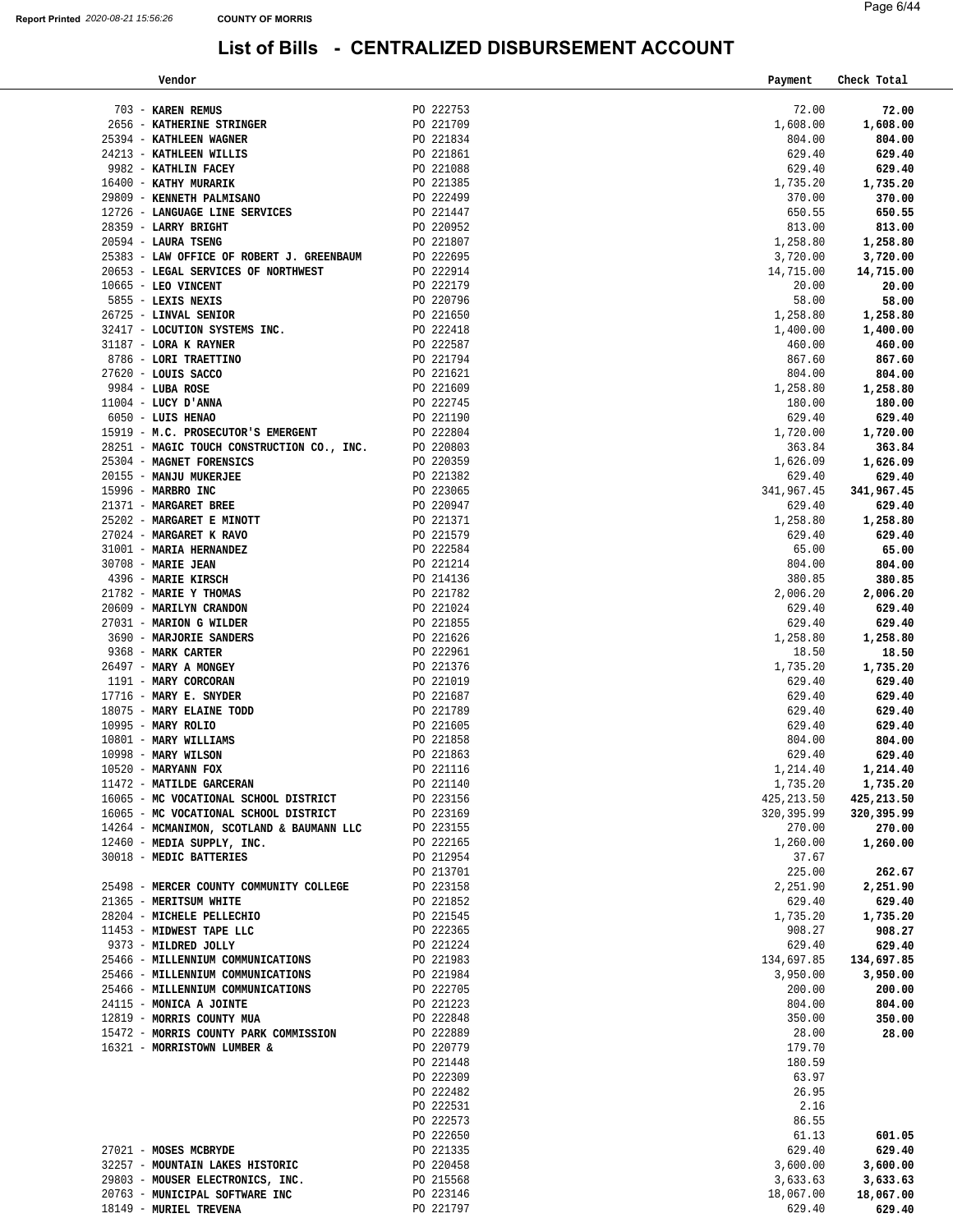| Vendor                                                         |                        | Payment              | Check Total      |
|----------------------------------------------------------------|------------------------|----------------------|------------------|
|                                                                |                        |                      |                  |
| 19523 - N.J. NATURAL GAS COMPANY                               | PO 221951              | 34.00                |                  |
|                                                                | PO 222658              | 34.00                |                  |
|                                                                | PO 222821              | 34.00                |                  |
|                                                                | PO 222822              | 60.84                |                  |
|                                                                | PO 222823              | 222.46               |                  |
|                                                                | PO 222824              | 306.40               |                  |
|                                                                | PO 222825              | 35.87                | 727.57           |
| 973 - NANCY CHARETTE                                           | PO 220992              | 629.40               | 629.40           |
| 14423 - NANCY DUNLEAVY                                         | PO 221072              | 629.40               | 629.40           |
| 20657 - NANCY MEEKER                                           | PO 221356              | 629.40               | 629.40           |
| 28785 - NAPA OF ROCKAWAY                                       | PO 222612              | 187.74               |                  |
|                                                                | PO 222613              | 152.09               | 339.83           |
| 30550 - NATAL ISRAEL TRAUMA CENTER                             | PO 219305              | 125.00               |                  |
|                                                                | PO 219306              | 750.00               |                  |
|                                                                | PO 220305              | 3,900.00             | 4,775.00         |
| 1304 - NATIONAL BUSINESS                                       | PO 221966              | 388.00               | 388.00           |
| 21122 - NATIONAL FUEL OIL INC.                                 | PO 221907              | 14,127.52            | 14,127.52        |
| 21122 - NATIONAL FUEL OIL INC.                                 | PO 223163              | 38,965.11            |                  |
|                                                                | PO 223163              | 4,602.69             | 43,567.80        |
| 8496 - NELLIE THOMPSON                                         | PO 221786              | 1,680.60             | 1,680.60         |
| 30972 - NEPHROS INC.                                           | PO 219674              | 949.25               | 949.25           |
| 9999 - NEVILLE FYFFE                                           | PO 221130              | 867.60               | 867.60           |
| 19919 - NJ ADVANCE MEDIA                                       | PO 222716              | 122.36               | 122.36           |
| 16648 - NJ POLICE TRAFFIC OFFICER ASSC                         | PO 222681              | 50.00                | 50.00            |
| 16664 - NJ STATE BAR ASSOCIATION<br>16670 - NJ STATE LEAGUE OF | PO 222410<br>PO 221954 | 225.00<br>30.00      | 225.00           |
| 16638 - NJ STATE LEAGUE OF                                     | PO 222064              |                      | 30.00            |
| $32384$ - NOLA SMITH                                           | PO 221677              | 30.00                | 30.00            |
| 26357 - NORTHEAST COMMUNICATIONS, INC.                         | PO 215424              | 2,496.60             | 2,496.60         |
| 26357 - NORTHEAST COMMUNICATIONS, INC.                         | PO 219641              | 627.00<br>560.00     | 627.00<br>560.00 |
| 26357 - NORTHEAST COMMUNICATIONS, INC.                         | PO 222604              | 399.50               | 399.50           |
| 26357 - NORTHEAST COMMUNICATIONS, INC.                         | PO 222607              | 358.00               | 358.00           |
| 26357 - NORTHEAST COMMUNICATIONS, INC.                         | PO 222608              | 433.00               | 433.00           |
| 26357 - NORTHEAST COMMUNICATIONS, INC.                         | PO 222609              | 361.00               | 361.00           |
| 26357 - NORTHEAST COMMUNICATIONS, INC.                         | PO 222624              | 340.00               | 340.00           |
| 26357 - NORTHEAST COMMUNICATIONS, INC.                         | PO 222625              | 340.00               | 340.00           |
| 16738 - NORTHEASTERN HARDWARE CO INC                           | PO 221457              | 74.00                |                  |
|                                                                | PO 222545              | 230.00               | 304.00           |
| 30167 - NOTO-WYNKOOP FUNERAL HOME                              | PO 222600              |                      |                  |
|                                                                | PO 222688              | 1,666.00<br>1,666.00 |                  |
| 16764 - NU-WAY CONCESSIONAIRES INC                             | PO 222440              | 2,696.03             | 3,332.00         |
|                                                                | PO 222444              | 5,214.51             |                  |
|                                                                | PO 222905              | 161,455.02           |                  |
|                                                                | PO 222906              | 7,513.38             | 176,878.94       |
| 26726 - OFFICE CONCEPTS GROUP, INC.                            | PO 222343              | 69.30                | 69.30            |
| 26726 - OFFICE CONCEPTS GROUP, INC.                            | PO 222345              | 2,090.47             | 2,090.47         |
| 26726 - OFFICE CONCEPTS GROUP, INC.                            | PO 222347              | 25.52                | 25.52            |
| 26726 - OFFICE CONCEPTS GROUP, INC.                            | PO 222389              | 831.25               | 831.25           |
| 26726 - OFFICE CONCEPTS GROUP, INC.                            | PO 222424              | 60.97                | 60.97            |
| 26726 - OFFICE CONCEPTS GROUP, INC.                            | PO 222486              | 147.51               | 147.51           |
| 26726 - OFFICE CONCEPTS GROUP, INC.                            | PO 222558              | 22.67                | 22.67            |
| 26726 - OFFICE CONCEPTS GROUP, INC.                            | PO 222575              | 508.77               | 508.77           |
| 26726 - OFFICE CONCEPTS GROUP, INC.                            | PO 222833              | 12.46                | 12.46            |
| 26726 - OFFICE CONCEPTS GROUP, INC.                            | PO 222908              | 119.99               | 119.99           |
| 26726 - OFFICE CONCEPTS GROUP, INC.                            | PO 222922              | 289.60               | 289.60           |
| 10246 - OFFICE OF TEMPORARY ASSISTANCE                         | PO 222761              | 4,853.00             | 4,853.00         |
| 10246 - OFFICE OF TEMPORARY ASSISTANCE                         | PO 222762              | 53,197.00            | 53,197.00        |
| 12760 - OLGA ABRAMIDES                                         | PO 220882              | 629.40               | 629.40           |
| 9987 - OLIVE RUSSELL                                           | PO 221618              | 1,590.60             | 1,590.60         |
| $13856 - OPTIMUM$                                              | PO 222234              | 500.00               | 500.00           |
| 20526 - OPTIMUM                                                | PO 222280              | 212.69               | 212.69           |
| 8451 - OPTIMUM                                                 | PO 222586              | 390.56               | 390.56           |
| 8451 - OPTIMUM                                                 | PO 222599              | 126.41               | 126.41           |
| 8451 - OPTIMUM                                                 | PO 222603              | 950.64               | 950.64           |
| 8451 - OPTIMUM                                                 | PO 222631              | 1,050.64             | 1,050.64         |
| 8451 - OPTIMUM                                                 | PO 222632              | 1,733.28             | 1,733.28         |
| 13856 - OPTIMUM                                                | PO 222729              | 566.80               | 566.80           |
| 20526 - OPTIMUM                                                | PO 222806              | 293.91               | 293.91           |
| $20526 - OPTIMUM$                                              | PO 222807              | 241.18               | 241.18           |
| 20526 - OPTIMUM                                                | PO 222925              | 663.75               | 663.75           |
| 8451 - OPTIMUM                                                 | PO 222931              | 336.67               | 336.67           |
| 30058 - OXFORD ELECTRICAL CONTRACTORS INC.                     | PO 221487              | 2,445.20             | 2,445.20         |
| 2624 - PAMELA REYNOLDS                                         | PO 221590              | 629.40               | 629.40           |
| 9779 - PAST PERFECT SOFTWARE, INC.                             | PO 222340              | 440.00               | 440.00           |
| 7929 - PATRICIA BIZZARO                                        | PO 220931              | 804.00               | 804.00           |
| 742 - PATRICIA GEPPERT                                         | PO 221144              | 629.40               | 629.40           |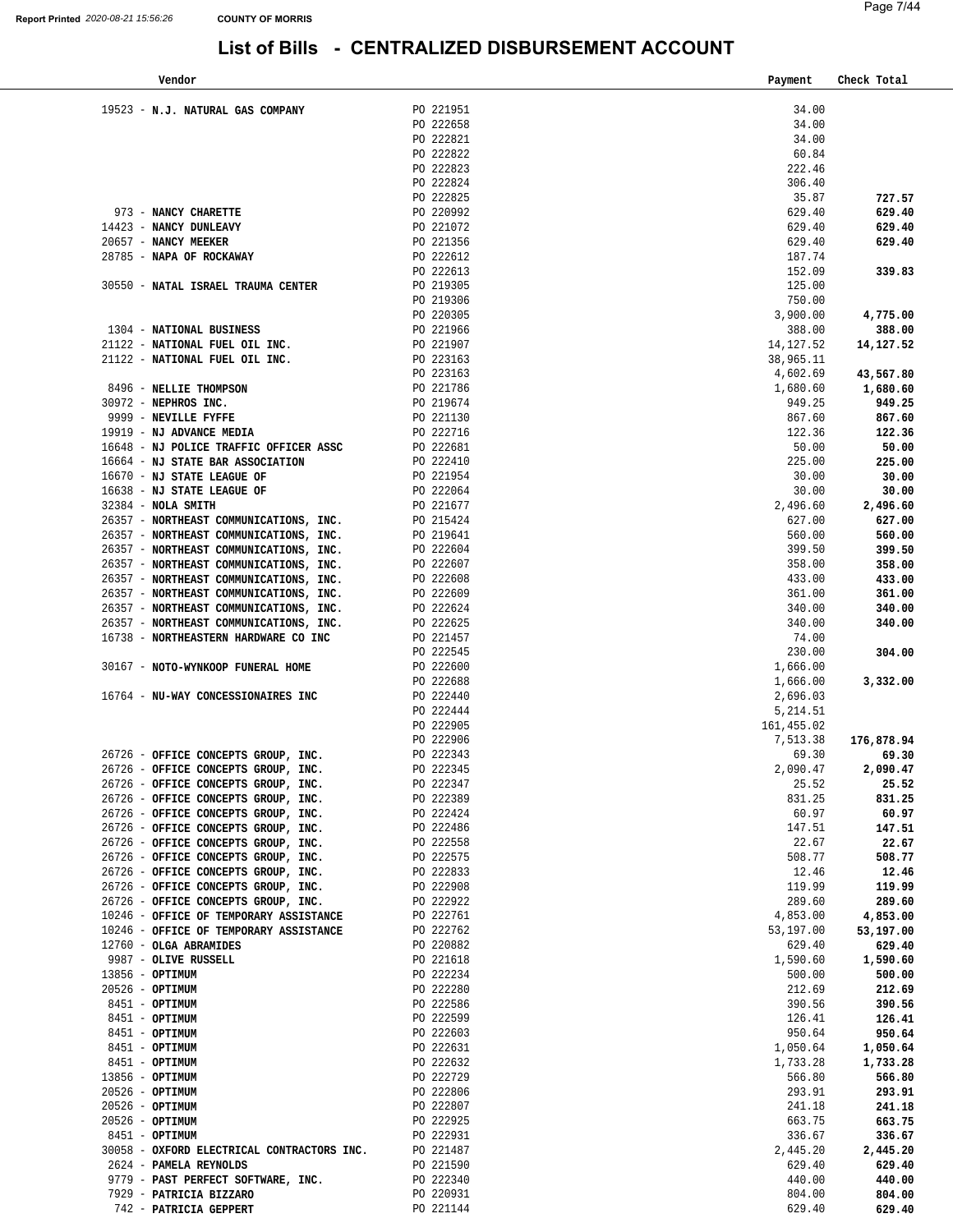| Vendor                                                                                                                                                                                                                                                                                                                                                                                                                                        |                                                                           | Payment    | Check Total |
|-----------------------------------------------------------------------------------------------------------------------------------------------------------------------------------------------------------------------------------------------------------------------------------------------------------------------------------------------------------------------------------------------------------------------------------------------|---------------------------------------------------------------------------|------------|-------------|
|                                                                                                                                                                                                                                                                                                                                                                                                                                               |                                                                           |            |             |
| $\begin{tabular}{lllllllllllll} \multicolumn{4}{c}{\textbf{491}} & \textbf{PARTICIA LAUTER} & \multicolumn{4}{c}{\textbf{221281}} \\ \multicolumn{4}{c}{\textbf{7374}} & \textbf{PARTICIA MATHER} & \multicolumn{4}{c}{\textbf{221332}} \\ \multicolumn{4}{c}{\textbf{12380}} & \textbf{PARTICIA SCHWARTZ} & \multicolumn{4}{c}{\textbf{221332}} \\ \multicolumn{4}{c}{\textbf{12380}} & \multicolumn{4}{c}{\textbf{12380}} & \multicolumn{4$ |                                                                           | 629.40     | 629.40      |
| 491 - PATRICIA LAUTER<br>7374 - PATRICIA MATHER<br>7374 - PATRICIA SCHWARTZ<br>72380 - PATRICIA SCHWARTZ<br>748 - PATRICIA STEWART<br>76 221646<br>7485 - PATRICIA WILLS<br>74836 - PEIRCE EQUIPMENT CO.<br>74836 - PEIRCE EQUIPMENT CO.<br>7485                                                                                                                                                                                              |                                                                           | 629.40     | 629.40      |
|                                                                                                                                                                                                                                                                                                                                                                                                                                               |                                                                           | 813.00     | 813.00      |
|                                                                                                                                                                                                                                                                                                                                                                                                                                               |                                                                           | 867.60     | 867.60      |
|                                                                                                                                                                                                                                                                                                                                                                                                                                               |                                                                           | 881.40     | 881.40      |
|                                                                                                                                                                                                                                                                                                                                                                                                                                               |                                                                           | 504.00     | 504.00      |
|                                                                                                                                                                                                                                                                                                                                                                                                                                               |                                                                           | 3,085.85   | 3,085.85    |
|                                                                                                                                                                                                                                                                                                                                                                                                                                               |                                                                           | 1,735.20   | 1,735.20    |
|                                                                                                                                                                                                                                                                                                                                                                                                                                               |                                                                           | 1,461.60   | 1,461.60    |
| 25859 - POINTCLICKCARE<br>6553 - PORTASOFT OF MORRIS COUNTY INC<br>0172 - PREMIATABE TRIVEDI (221799                                                                                                                                                                                                                                                                                                                                          |                                                                           | 299.45     | 299.45      |
|                                                                                                                                                                                                                                                                                                                                                                                                                                               |                                                                           | 524.88     | 524.88      |
|                                                                                                                                                                                                                                                                                                                                                                                                                                               |                                                                           | 629.40     | 629.40      |
| 29929 - PRIME HEALTHCARE SERVICES - PO 220319                                                                                                                                                                                                                                                                                                                                                                                                 |                                                                           | 137,489.13 | 137,489.13  |
|                                                                                                                                                                                                                                                                                                                                                                                                                                               |                                                                           | 1,626.00   | 1,626.00    |
| $\begin{tabular}{lllllllllll} 29912 & - & \textbf{PRINCESS} & \textbf{THOMAS} & \textbf{PO} & 221783 \\ 28417 & - & \textbf{PRINCIPAL} & \textbf{LIFE} & \textbf{INSURANCE} & \textbf{COMPANY} & \textbf{PO} & 221406 \\ \end{tabular}$                                                                                                                                                                                                       |                                                                           | 225.70     | 225.70      |
|                                                                                                                                                                                                                                                                                                                                                                                                                                               |                                                                           | 1,650.00   | 1,650.00    |
|                                                                                                                                                                                                                                                                                                                                                                                                                                               |                                                                           | 1,460.00   | 1,460.00    |
|                                                                                                                                                                                                                                                                                                                                                                                                                                               |                                                                           | 655.00     | 655.00      |
|                                                                                                                                                                                                                                                                                                                                                                                                                                               |                                                                           | 629.40     | 629.40      |
|                                                                                                                                                                                                                                                                                                                                                                                                                                               |                                                                           | 650.00     | 650.00      |
|                                                                                                                                                                                                                                                                                                                                                                                                                                               |                                                                           | 2,925.98   |             |
|                                                                                                                                                                                                                                                                                                                                                                                                                                               |                                                                           | 155.00     |             |
|                                                                                                                                                                                                                                                                                                                                                                                                                                               | PO 222541                                                                 | 372.50     |             |
|                                                                                                                                                                                                                                                                                                                                                                                                                                               | PO 222653                                                                 | 465.00     |             |
|                                                                                                                                                                                                                                                                                                                                                                                                                                               |                                                                           | 155.00     | 4,073.48    |
| $264$ - R & J CONTROL, INC.                                                                                                                                                                                                                                                                                                                                                                                                                   | PO 222660<br>PO 222660                                                    | 3,410.00   | 3,410.00    |
| 12473 - R.D. SALES DOOR & HARDWARE LLC PO 222238                                                                                                                                                                                                                                                                                                                                                                                              |                                                                           | 1,420.00   |             |
|                                                                                                                                                                                                                                                                                                                                                                                                                                               |                                                                           | 548.00     | 1,968.00    |
| 17215 - R.S. KNAPP CO. INC.                                                                                                                                                                                                                                                                                                                                                                                                                   |                                                                           | 75.00      |             |
|                                                                                                                                                                                                                                                                                                                                                                                                                                               | PO 222841<br>PO 221431<br>PO 22252<br>PO 223139<br>PO 220958<br>PO 221854 | 164.69     | 239.69      |
| 20927 - RAILROAD CONSTRUCTION CO, INC.                                                                                                                                                                                                                                                                                                                                                                                                        |                                                                           | 93,699.55  | 93,699.55   |
| 4945 - RALPH BROWN                                                                                                                                                                                                                                                                                                                                                                                                                            |                                                                           | 1,290.00   | 1,290.00    |
| 21654 - RAMONA WHITMORE                                                                                                                                                                                                                                                                                                                                                                                                                       |                                                                           | 629.40     | 629.40      |
| 21654 - RAMONA WHITMORE<br>31651 - RAPID PUMP & METER SERVICES CO. BO 222649<br>25416 - RARZELL GRUBBS<br>26223 - RE-TRON TECHNOLOGIES INC. BO 222186                                                                                                                                                                                                                                                                                         |                                                                           | 2,246.92   | 2,246.92    |
|                                                                                                                                                                                                                                                                                                                                                                                                                                               |                                                                           | 629.40     | 629.40      |
|                                                                                                                                                                                                                                                                                                                                                                                                                                               |                                                                           | 827.31     |             |
|                                                                                                                                                                                                                                                                                                                                                                                                                                               |                                                                           |            | 827.31      |
| 29982 - REPICARE LLC<br>29982 - REDICARE LLC<br>29982 - REDICARE LLC<br>29982 - REDICARE LLC<br>29982 - REDICARE LLC<br>299825 - RESCUE PRODUCTS<br>29925 - RHEA YOUNG<br>29925 - RHEA YOUNG<br>29456 - RICCIARDI BROTHERS, INC<br>29466 - RICCI                                                                                                                                                                                              |                                                                           | 36.55      |             |
|                                                                                                                                                                                                                                                                                                                                                                                                                                               |                                                                           | 20.73      | 57.28       |
|                                                                                                                                                                                                                                                                                                                                                                                                                                               |                                                                           | 144.00     | 144.00      |
|                                                                                                                                                                                                                                                                                                                                                                                                                                               |                                                                           | 750.00     |             |
|                                                                                                                                                                                                                                                                                                                                                                                                                                               |                                                                           | 375.00     | 1,125.00    |
|                                                                                                                                                                                                                                                                                                                                                                                                                                               |                                                                           | 12.00      |             |
|                                                                                                                                                                                                                                                                                                                                                                                                                                               |                                                                           | 12.00      | 24.00       |
|                                                                                                                                                                                                                                                                                                                                                                                                                                               |                                                                           | 1,258.80   | 1,258.80    |
|                                                                                                                                                                                                                                                                                                                                                                                                                                               |                                                                           | 455.64     | 455.64      |
| 19765 - RICOH AMERICAS CORPORATION                                                                                                                                                                                                                                                                                                                                                                                                            | PO 220153                                                                 | 961.77     |             |
|                                                                                                                                                                                                                                                                                                                                                                                                                                               | PO 222421                                                                 | 1,141.54   |             |
|                                                                                                                                                                                                                                                                                                                                                                                                                                               | PO 222856                                                                 | 524.29     | 2,627.60    |
| 28741 - RICOH USA, INC.                                                                                                                                                                                                                                                                                                                                                                                                                       | PO 214617                                                                 | 1,448.26   | 1,448.26    |
| 28741 - RICOH USA, INC.                                                                                                                                                                                                                                                                                                                                                                                                                       | PO 221718                                                                 | 145.53     | 145.53      |
| 28741 - RICOH USA, INC.                                                                                                                                                                                                                                                                                                                                                                                                                       | PO 221956                                                                 | 7,731.90   | 7,731.90    |
| 28741 - RICOH USA, INC.                                                                                                                                                                                                                                                                                                                                                                                                                       | PO 222236                                                                 | 4.69       | 4.69        |
| 28741 - RICOH USA, INC.                                                                                                                                                                                                                                                                                                                                                                                                                       | PO 222239                                                                 | 2,559.09   | 2,559.09    |
| $28741$ - RICOH USA, INC.                                                                                                                                                                                                                                                                                                                                                                                                                     | PO 222369                                                                 | 602.93     | 602.93      |
| $28741$ - RICOH USA, INC.                                                                                                                                                                                                                                                                                                                                                                                                                     | PO 222370                                                                 | 946.60     | 946.60      |
| 28741 - RICOH USA, INC.                                                                                                                                                                                                                                                                                                                                                                                                                       | PO 222375                                                                 | 5,652.44   | 5,652.44    |
| $28741$ - RICOH USA, INC.                                                                                                                                                                                                                                                                                                                                                                                                                     | PO 222449                                                                 | 1,734.71   | 1,734.71    |
| 28741 - RICOH USA, INC.                                                                                                                                                                                                                                                                                                                                                                                                                       | PO 222477                                                                 | 1,144.46   | 1,144.46    |
| 28741 - RICOH USA, INC.                                                                                                                                                                                                                                                                                                                                                                                                                       | PO 222480                                                                 | 920.68     | 920.68      |
| 28741 - RICOH USA, INC.                                                                                                                                                                                                                                                                                                                                                                                                                       | PO 222483                                                                 | 623.95     | 623.95      |
| 28741 - RICOH USA, INC.                                                                                                                                                                                                                                                                                                                                                                                                                       | PO 222567                                                                 | 281.78     | 281.78      |
| $28741$ - RICOH USA, INC.                                                                                                                                                                                                                                                                                                                                                                                                                     | PO 222568                                                                 | 281.78     | 281.78      |
| 28741 - RICOH USA, INC.                                                                                                                                                                                                                                                                                                                                                                                                                       | PO 222684                                                                 | 678.15     | 678.15      |
| $28741$ - RICOH USA, INC.                                                                                                                                                                                                                                                                                                                                                                                                                     | PO 222711                                                                 | 33.67      | 33.67       |
| $28741$ - RICOH USA, INC.                                                                                                                                                                                                                                                                                                                                                                                                                     | PO 222735                                                                 | 212.07     | 212.07      |
| 28741 - RICOH USA, INC.                                                                                                                                                                                                                                                                                                                                                                                                                       | PO 222845                                                                 | 962.41     | 962.41      |
| 28741 - RICOH USA, INC.                                                                                                                                                                                                                                                                                                                                                                                                                       | PO 222920                                                                 | 2,614.83   | 2,614.83    |
| 1395 - ROBERT ALVIENE                                                                                                                                                                                                                                                                                                                                                                                                                         | PO 220897                                                                 | 1,735.20   | 1,735.20    |
| 14739 - ROBERT FLEMING                                                                                                                                                                                                                                                                                                                                                                                                                        | PO 221105                                                                 | 867.60     | 867.60      |
| 24861 - ROBERT REGAD                                                                                                                                                                                                                                                                                                                                                                                                                          | PO 221583                                                                 | 542.00     | 542.00      |
| 22161 - ROBERT SCHMIDT                                                                                                                                                                                                                                                                                                                                                                                                                        | PO 221643                                                                 | 5,552.40   | 5,552.40    |
| 27042 - ROBERT YOUNG                                                                                                                                                                                                                                                                                                                                                                                                                          | PO 221875                                                                 | 1,524.00   | 1,524.00    |
| 15677 - ROBIN LAMOREAUX                                                                                                                                                                                                                                                                                                                                                                                                                       | PO 221273                                                                 | 660.00     |             |
|                                                                                                                                                                                                                                                                                                                                                                                                                                               |                                                                           |            | 660.00      |
| 27098 - RONALD FISHER                                                                                                                                                                                                                                                                                                                                                                                                                         | PO 221101                                                                 | 804.00     | 804.00      |
| 25846 - ROSA QUICENO                                                                                                                                                                                                                                                                                                                                                                                                                          | PO 221571                                                                 | 867.60     | 867.60      |
| 17517 - ROSAMOND SANTELLA                                                                                                                                                                                                                                                                                                                                                                                                                     | PO 221629                                                                 | 629.40     | 629.40      |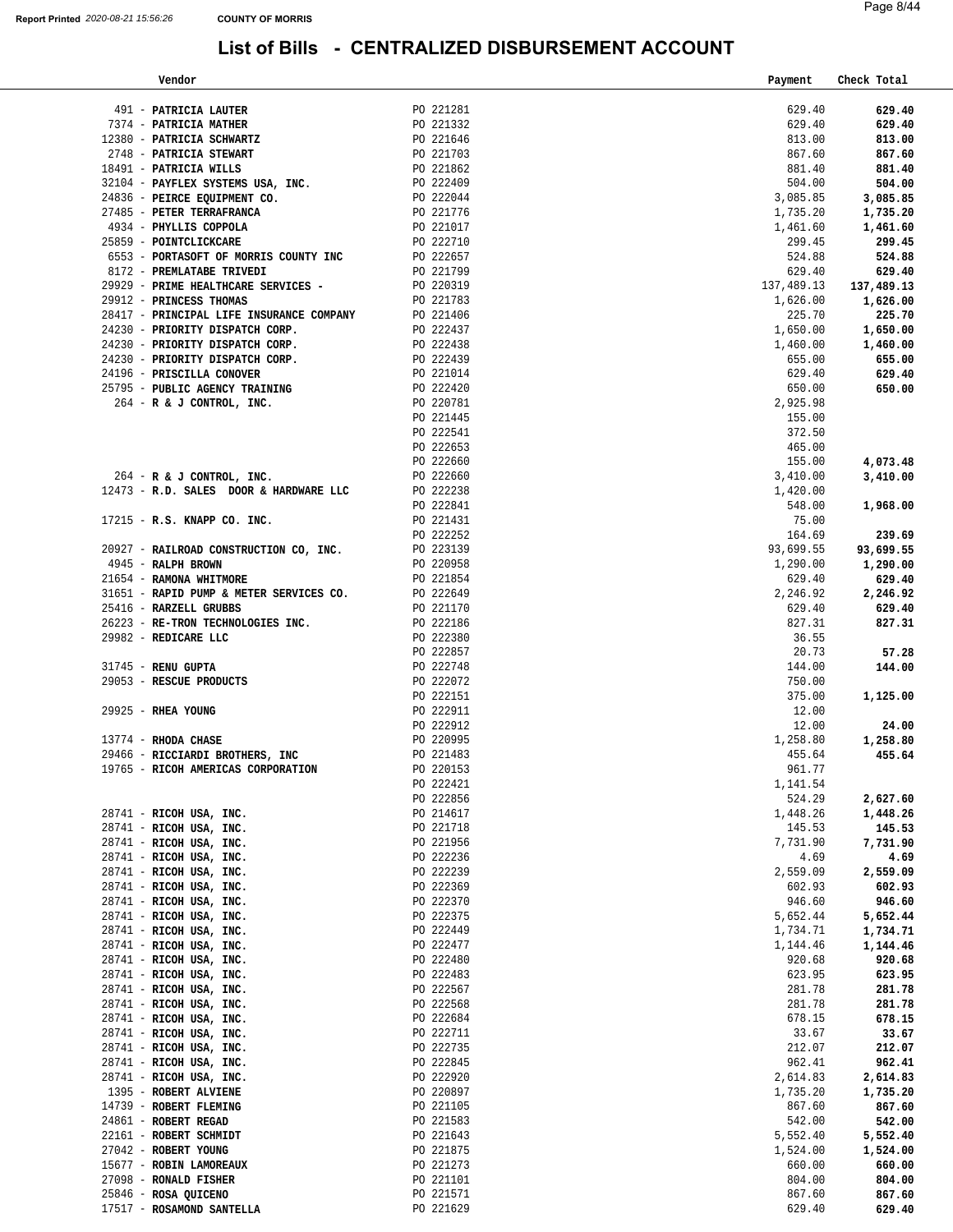| Vendor                                     |           | Payment   | Check Total |
|--------------------------------------------|-----------|-----------|-------------|
|                                            |           |           |             |
| 28817 - ROSEMARY GYURE                     | PO 221176 | 433.80    | 433.80      |
| 29688 - RUBENA CHEEK                       | PO 220997 | 804.00    | 804.00      |
| 10040 - RUBY FULLER                        | PO 221128 | 813.00    | 813.00      |
| 9938 - RUTGERS CENTER FOR CONTINUING       | PO 222899 | 2,695.00  | 2,695.00    |
| 13447 - RUTH BOWSER                        | PO 220943 | 629.40    | 629.40      |
| 14059 - RUTH CRANE                         | PO 221025 | 629.40    | 629.40      |
| 21644 - SANDRA DURR                        | PO 221074 | 144.60    | 144.60      |
| 18423 - SARA WEISSMAN                      | PO 221849 | 867.60    | 867.60      |
| 28491 - SHARON LITTLEJOHN                  | PO 221294 | 1,735.20  | 1,735.20    |
| 740 - SHAU-YING LIU                        | PO 221295 | 1,258.80  | 1,258.80    |
| 27853 - SHELLEY REINER                     | PO 221585 | 804.00    | 804.00      |
| 17726 - SHI INTERNATIONAL CORP             | PO 220511 | 880.64    | 880.64      |
| 17726 - SHI INTERNATIONAL CORP             | PO 220778 | 1,674.00  | 1,674.00    |
| 29041 - SIGN A RAMA LEDGEWOOD              | PO 222652 | 629.00    | 629.00      |
| $17668$ - SIRCHIE                          | PO 220390 | 766.75    | 766.75      |
| 29642 - SMARTSHEET INC.                    | PO 222422 | 3,000.00  | 3,000.00    |
| 17699 - SMITH MOTOR CO., INC.              | PO 221905 | 338.25    |             |
|                                            | PO 222048 | 1,176.01  |             |
|                                            | PO 222049 | 673.83    |             |
|                                            | PO 222614 | 37.21     |             |
|                                            | PO 222615 | 610.44    | 2,835.74    |
| 8503 - SMITH TRACTOR & EOUIPMENT INC.      | PO 221906 | 354.14    | 354.14      |
| 17755 - SOUTHEAST MORRIS COUNTY            | PO 222714 | 7,031.01  | 7,031.01    |
| 17755 - SOUTHEAST MORRIS COUNTY            | PO 222715 | 5,187.72  | 5,187.72    |
| 11160 - SPACE FARMS INC                    | PO 222732 | 2,479.00  | 2,479.00    |
| 5948 - STEPHEN TURKO                       | PO 221808 | 1,258.80  | 1,258.80    |
| 4298 - STERICYCLE INC                      | PO 218583 | 337.90    | 337.90      |
| 27837 - STEVEN GOODMAN                     | PO 222578 | 118.20    | 118.20      |
| 8621 - SUBURBAN PROPANE -2347              | PO 222214 | 131.73    |             |
|                                            | PO 222481 | 894.77    |             |
|                                            | PO 222844 | 658.85    |             |
|                                            | PO 223034 | 119.35    | 1,804.70    |
| 549 - SUDESH MEHTA                         | PO 221358 | 1,735.20  | 1,735.20    |
| 18009 - SUDESH THAPAR                      | PO 221780 | 1,214.40  | 1,214.40    |
| 28733 - SULLIVAN AND GRABER                | PO 222693 | 5,560.25  | 5,560.25    |
| 20356 - SUSAN ALLARD                       | PO 220894 | 1,214.40  | 1,214.40    |
| 522 - SUSAN KLEIN                          | PO 221250 | 1,735.20  | 1,735.20    |
| 11429 - SUSSEX COUNTY MUA                  | PO 221997 | 1,218.45  | 1,218.45    |
| 25387 - SYLVIA CHARLES                     | PO 220993 | 629.40    | 629.40      |
| 21364 - SYSTEM ONE ALARM                   | PO 205289 | 134.00    | 134.00      |
| 21364 - SYSTEM ONE ALARM                   | PO 209492 | 17,897.00 | 17,897.00   |
| 21364 - SYSTEM ONE ALARM                   | PO 219365 | 1,574.00  | 1,574.00    |
| 21364 - SYSTEM ONE ALARM                   | PO 219366 | 3,040.00  | 3,040.00    |
| 4953 - T.P.S. PLUMBING & HEATING SUPP      | PO 220777 | 66.46     |             |
|                                            | PO 220802 | 310.82    |             |
|                                            | PO 220810 | 199.70    |             |
|                                            | PO 221449 | 7.69      |             |
|                                            | PO 221968 | 175.53    | 760.20      |
| 28779 - TARA CHOMINSKY                     | PO 220383 | 177.80    | 177.80      |
| 18096 - TAX COLLECTOR                      | PO 222885 | 27,961.28 | 27,961.28   |
| 5611 - TBS CONTROLS LLC                    | PO 222712 | 2,944.37  | 2,944.37    |
| 17990 - TELESEARCH INC                     | PO 222598 | 834.05    |             |
|                                            | PO 222932 | 834.05    | 1,668.10    |
| 7040 - THE AUTOMOTIVE TRAINING GROUP       | PO 219615 | 268.00    | 268.00      |
| 27366 - THE GODFATHER OF MORRISTOWN        | PO 222691 | 240.00    | 240.00      |
| 27366 - THE GODFATHER OF MORRISTOWN        | PO 222739 | 57.50     | 57.50       |
| 27366 - THE GODFATHER OF MORRISTOWN        | PO 222863 | 53.32     | 53.32       |
| 24831 - THERESA JACKSON                    | PO 221207 | 629.40    | 629.40      |
| 18003 - THERESE TERRERI                    | PO 221777 | 629.40    | 629.40      |
| 28602 - THOMAS C. SCHMID                   | PO 222155 | 20.00     | 20.00       |
| 8778 - THOMAS JANKE                        | PO 221212 | 629.40    | 629.40      |
| 20151 - THOMAS MCNIECE                     | PO 221353 | 629.40    | 629.40      |
| 11740 - THOMAS WALLACE                     | PO 222724 | 90.00     | 90.00       |
| 10812 - THOMSON REUTER-WEST                | PO 222566 | 1,135.89  | 1,135.89    |
| 18437 - THOMSON REUTERS-WEST               | PO 220372 | 7,002.47  | 7,002.47    |
| 18437 - THOMSON REUTERS-WEST               | PO 220752 | 1,190.37  | 1,190.37    |
| 122 - TILCON NEW YORK INC.                 | PO 222265 | 1,887.45  |             |
|                                            | PO 222379 | 82.68     | 1,970.13    |
| 18067 - TJ'S SPORTWIDE TROPHY              | PO 222174 | 147.65    | 147.65      |
| 3973 - TOM POLLIO                          | PO 222641 | 36.74     | 36.74       |
| 30695 - TOMAHAWK STRATEGIC SOLUTION, LLC   | PO 218791 | 49,920.00 | 49,920.00   |
| 281 - TOMAR INDUSTRIES INC                 | PO 220274 | 325.95    |             |
|                                            |           |           | 325.95      |
| 11350 - TOMCO CONSTRUCTION<br>3049 - TRANE | PO 222928 | 65,356.94 | 65,356.94   |
|                                            | PO 222574 | 1,183.00  | 1,183.00    |
| 11781 - TREASURER. ST OF NJ                | PO 222400 | 87,611.68 | 87,611.68   |
| 12333 - TRIMBOLI & PRUSINOWSKI, LLC        | PO 222692 | 1,736.00  |             |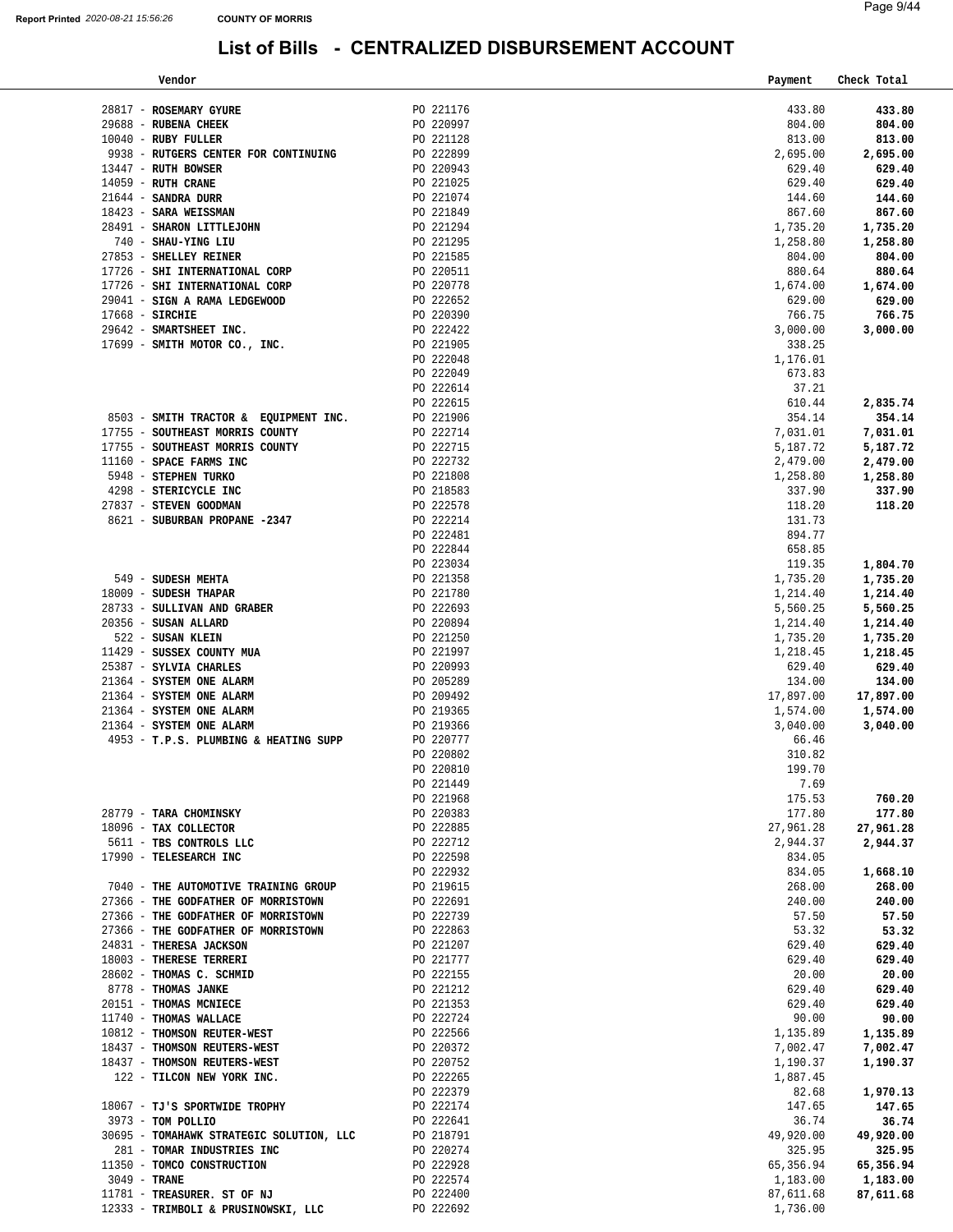| Vendor                                               |                        | Payment          | Check Total |
|------------------------------------------------------|------------------------|------------------|-------------|
|                                                      |                        |                  |             |
|                                                      | PO 222694              | 666.50           | 2,402.50    |
| 2181 - TRIUS, INC.                                   | PO 222050              | 386.12           | 386.12      |
| 25209 - TURN OUT UNIFORMS, INC.                      | PO 221502              | 135.99           | 135.99      |
| 25209 - TURN OUT UNIFORMS, INC.                      | PO 221746              | 1,188.83         | 1,188.83    |
| 25209 - TURN OUT UNIFORMS, INC.                      | PO 222785              | 157.50           | 157.50      |
| 4144 - U-LINE SHIPPING SUPPLY                        | PO 222412              | 1,707.83         |             |
|                                                      | PO 222909<br>PO 223148 | 41.84            | 1,749.67    |
| 24658 - U.S. BANK OPERATIONS CENTER                  |                        | 70.00            | 70.00       |
| 446 - UNITRONIX DATA SYSTEMS INC                     | PO 222396              | 8,514.90         | 8,514.90    |
| $20042 - V.E. RALPH & SON INC.$                      | PO 205131              | 508.20           |             |
|                                                      | PO 222564              | 2,172.33         | 2,680.53    |
| 24350 - VENETIA MILLER                               | PO 221368              | 1,735.20         | 1,735.20    |
| 1855 - VERA BLOSSOM                                  | PO 220933              | 867.60           | 867.60      |
| $1286 - VERIZON$                                     | PO 222571              | 38.39            | 38.39       |
| $1286 - VERIZON$                                     | PO 223032              | 159.67           | 159.67      |
| 10668 - VERIZON CABS                                 | PO 222585<br>PO 222551 | 1,700.16         | 1,700.16    |
| 1348 - VERIZON WIRELESS                              |                        | 137.75           | 137.75      |
| 20154 - VERNA FRASER                                 | PO 221123<br>PO 222717 | 867.60           | 867.60      |
| 7037 - VILLAGE SUPER MARKET, INC.                    |                        | 143.36           | 143.36      |
| 29917 - VINCENT DIRUGGIERO<br>9116 - VIOLETA VASILAS | PO 221056              | 1,600.00         | 1,600.00    |
|                                                      | PO 221819<br>PO 223033 | 768.00           | 768.00      |
| 25832 - VOIANCE LANGUAGE SERVICES, LLC               |                        | 826.10           | 826.10      |
| 6146 - W.B. MASON COMPANY INC                        | PO 205960              | 207.41           |             |
|                                                      | PO 219944              | 643.20           |             |
|                                                      | PO 220377<br>PO 220381 | 194.20           |             |
|                                                      | PO 220497              | 844.02<br>952.93 |             |
|                                                      | PO 220877              | 171.28           |             |
|                                                      | PO 221456              | 72.72            |             |
|                                                      | PO 221740              | 567.95           |             |
| 6146 - W.B. MASON COMPANY INC                        | PO 221892              | 40.76            | 3,653.71    |
|                                                      | PO 221955              | 220.26           |             |
|                                                      | PO 221973              | 125.04           |             |
|                                                      | PO 222039              | 989.10           |             |
|                                                      | PO 222066              | 847.05           | 2,222.21    |
| 6146 - W.B. MASON COMPANY INC                        | PO 222223              | 305.95           |             |
|                                                      | PO 222262              | 160.86           |             |
|                                                      | PO 222299              | 46.32            |             |
|                                                      | PO 222300              | 154.90           |             |
|                                                      | PO 222307              | 4.47             |             |
|                                                      | PO 222344              | 2,340.90         |             |
|                                                      | PO 222348              | 23.38            |             |
|                                                      | PO 222349              | 49.40            | 3,086.18    |
| 6146 - W.B. MASON COMPANY INC                        | PO 222388              | 46.60            |             |
|                                                      | PO 222391              | 352.79           |             |
|                                                      | PO 222416              | 71.24            |             |
|                                                      | PO 222431              | 157.95           |             |
|                                                      | PO 222435              | 25.14            |             |
|                                                      | PO 222460              | 522.40           |             |
|                                                      | PO 222478              | 417.76           |             |
|                                                      | PO 222485              | 484.80           | 2,078.68    |
| 6146 - W.B. MASON COMPANY INC                        | PO 222497              | 772.95           |             |
|                                                      | PO 222498              | 41.25            |             |
|                                                      | PO 222502              | 60.36            | 874.56      |
| 6146 - W.B. MASON COMPANY INC                        | PO 222548              | 17.10            | 17.10       |
| 6146 - W.B. MASON COMPANY INC                        | PO 222548              | $-0.95$          |             |
|                                                      | PO 222549              | 13.41            |             |
|                                                      | PO 222560              | 287.70           |             |
|                                                      | PO 222565              | 510.24           |             |
|                                                      | PO 222620              | 11.99            |             |
|                                                      | PO 222636              | 44.70            |             |
|                                                      | PO 222665              | 580.53           |             |
|                                                      | PO 222668              | 113.65           | 1,561.27    |
| 6146 - W.B. MASON COMPANY INC                        | PO 222670              | 64.67            |             |
|                                                      | PO 222675              | 52.08            | 116.75      |
| 6146 - W.B. MASON COMPANY INC                        | PO 222676              | 657.09           | 657.09      |
| 6146 - W.B. MASON COMPANY INC                        | PO 222677              | 330.78           |             |
|                                                      | PO 222685              | 19.32            |             |
|                                                      | PO 222784              | 80.80            |             |
|                                                      | PO 222808              | 15.20            | 446.10      |
| 6146 - W.B. MASON COMPANY INC                        | PO 222828              | 109.37           |             |
|                                                      | PO 222858              | 35.76            |             |
|                                                      | PO 222860              | 74.30            |             |
|                                                      | PO 223145              | 0.95             | 220.38      |
| 15649 - WALTER P. KRICH JR.                          | PO 221268              | 5,552.40         | 5,552.40    |
| 32263 - WEINER LAW GROUP LLP                         | PO 222778              | 2,867.50         | 2,867.50    |
|                                                      |                        |                  |             |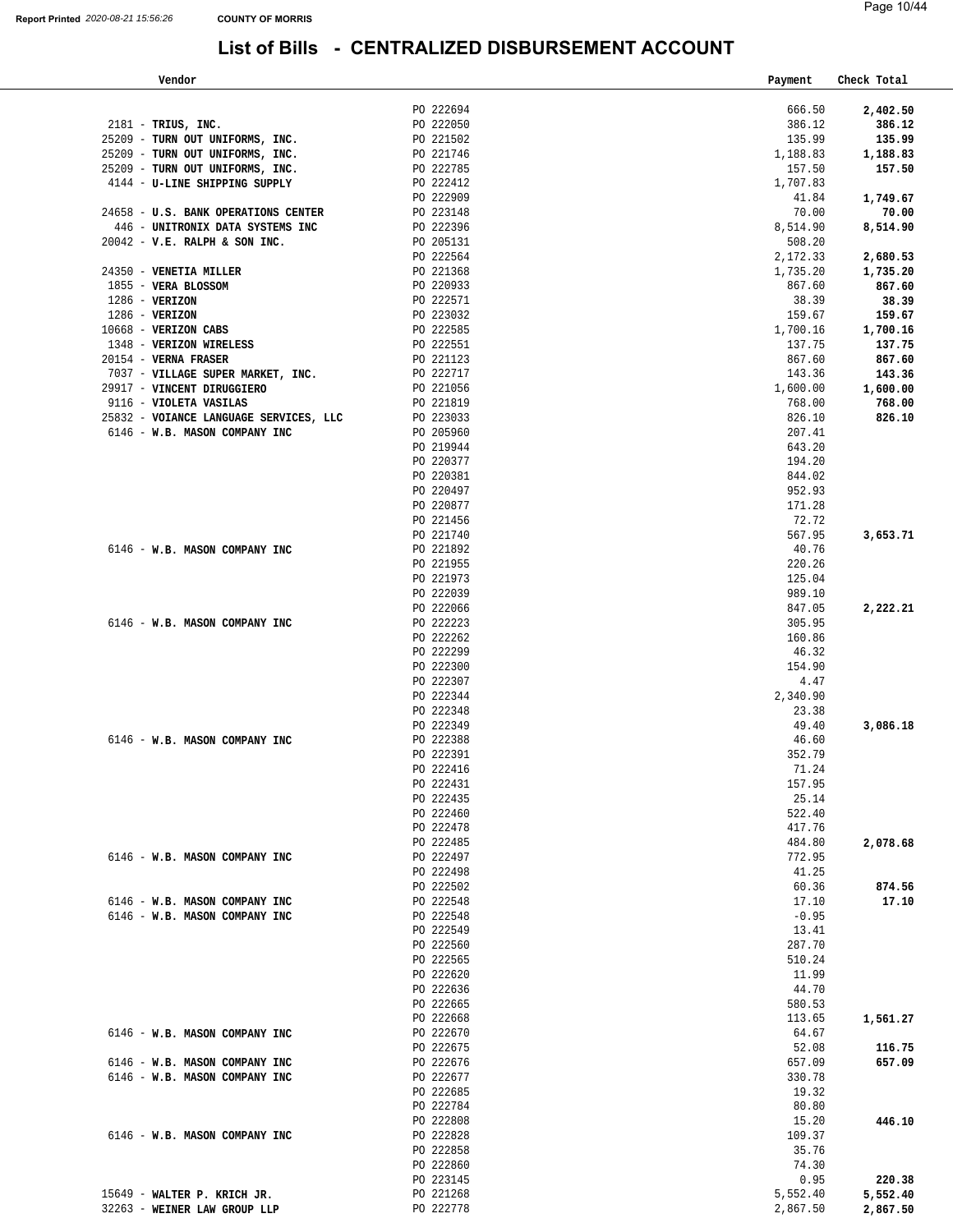-

#### **List of Bills - CENTRALIZED DISBURSEMENT ACCOUNT**

| Vendor                                        |              | Payment  | Check Total  |
|-----------------------------------------------|--------------|----------|--------------|
|                                               |              |          |              |
| 32360 - WICKED AQUATICS, LLC                  | PO 222830    | 800.00   | 800.00       |
| 18469 - WIDMER TIME RECORDER CO. INC.         | PO 222479    | 480.00   | 480.00       |
| 25844 - WILFRED SMITH                         | PO 221675    | 629.40   | 629.40       |
| 13653 - WILLIAM CARHUFF, JR.                  | PO 220985    | 209.80   | 209.80       |
| 1885 - WILLIAM HIBLER                         | PO 221193    | 1,735.20 | 1,735.20     |
| 30024 - WILLIAM TROWBRIDGE                    | PO 221803    | 867.60   | 867.60       |
| 10991 - WINSTON YAW                           | PO 221874    | 629.40   | 629.40       |
| $29685 -$<br>WURTH USA INC.                   | PO 217561    | 276.00   | 276.00       |
| 6054 - XIOMARA MALDONADO                      | PO 222780    | 60.98    | 60.98        |
| 27099 - YE S WANG                             | PO 221840    | 5,552.40 | 5,552.40     |
| 28286 - YOLANDA DOL                           | PO 221059    | 1,360.20 | 1,360.20     |
| 20140 - ZERISH FYFFE                          | PO 221131    | 629.40   | 629.40       |
| TOTAL                                         |              |          |              |
|                                               |              |          | 8,620,011.45 |
| Total to be paid from Fund 01 Current Fund    | 7,205,466.63 |          |              |
| Total to be paid from Fund 02 Grant Fund      | 694,285.27   |          |              |
| Total to be paid from Fund 04 County Capital  | 622,332.28   |          |              |
| Total to be paid from Fund 13 Dedicated Trust | 97,927.27    |          |              |

 **-------------**

**[8,620,011.45](https://8,620,011.45)**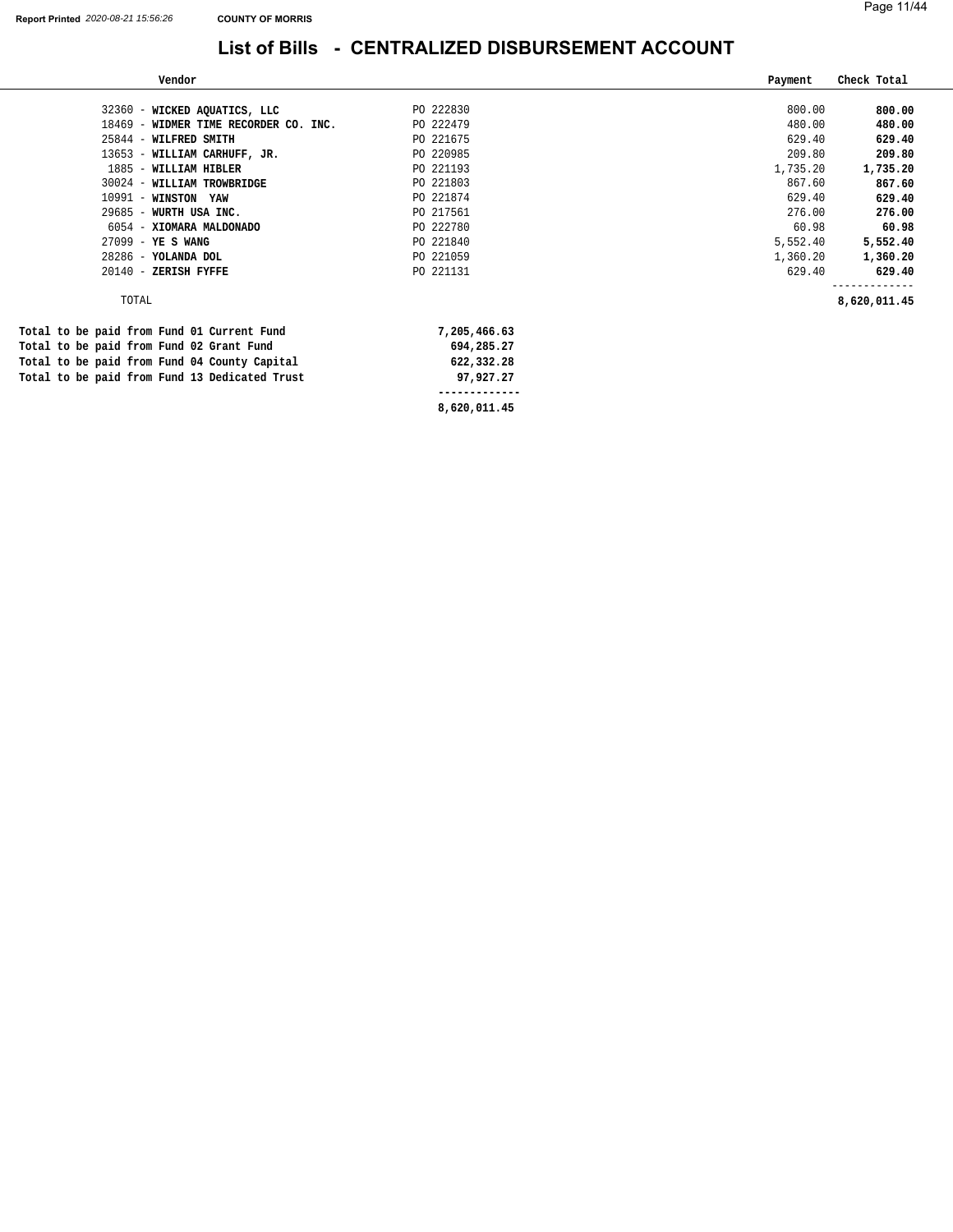|                                             |                             |                                                                          | LISTOI DIIIS (DEPARTITENTACCOUNT DETAIL) - CENTRALIZED DISBORSEMENT ACCOUNT |                         |                           |
|---------------------------------------------|-----------------------------|--------------------------------------------------------------------------|-----------------------------------------------------------------------------|-------------------------|---------------------------|
| Account                                     | P0#                         | Vendor                                                                   | Description                                                                 | Payment                 | Account Total             |
|                                             |                             |                                                                          |                                                                             |                         |                           |
|                                             |                             |                                                                          | <b>Current Fund</b>                                                         |                         |                           |
| <b>County Administrator</b>                 |                             |                                                                          |                                                                             |                         |                           |
| 01-201-20-100100-028                        |                             | 222064 NJ STATE LEAGUE OF<br>Books & Periodicals                         | TOTAL FOR ACCOUNT                                                           | 30.00                   | 30.00                     |
|                                             |                             |                                                                          |                                                                             |                         |                           |
| 01-201-20-100100-058                        |                             | 222424 OFFICE CONCEPTS GROUP, INC.<br>Office Supplies & Stationery       | TOTAL FOR ACCOUNT                                                           | 60.97                   | 60.97                     |
|                                             |                             |                                                                          |                                                                             |                         |                           |
|                                             |                             | 222486 OFFICE CONCEPTS GROUP, INC.<br>222922 OFFICE CONCEPTS GROUP, INC. |                                                                             | 147.51<br>289.60        |                           |
| 01-201-20-100100-059                        |                             | Other General Expenses                                                   | TOTAL FOR ACCOUNT                                                           |                         | 437.11                    |
|                                             |                             | 223161 COUNTY OF MORRIS                                                  |                                                                             | 0.50                    |                           |
| 01-201-20-100100-068                        |                             | Postage & Metered Mail                                                   | TOTAL FOR ACCOUNT                                                           |                         | 0.50                      |
|                                             | 222112 ARCHIVESOCIAL        |                                                                          |                                                                             | 4,788.00                |                           |
| 01-201-20-100100-070                        | 222112 ARCHIVESOCIAL        | Publication & Subscriptions                                              | TOTAL FOR ACCOUNT                                                           | 2,388.00                | 7,176.00                  |
|                                             |                             |                                                                          |                                                                             |                         |                           |
| 01-201-20-100100-084                        |                             | 223063 CLEARY GIACOBBE ALFIERI &<br>Other Outside Services               | TOTAL FOR ACCOUNT                                                           | 9,982.00                | 9,982.00                  |
|                                             |                             |                                                                          |                                                                             |                         |                           |
| $01 - 201 - 20 - 100100 - 164$              |                             | 222421 RICOH AMERICAS CORPORATION<br>Office Machines - Rental            | TOTAL FOR ACCOUNT                                                           | 1,141.54                | 1,141.54                  |
|                                             |                             |                                                                          |                                                                             |                         |                           |
|                                             |                             | TOTAL for County Administrator                                           |                                                                             |                         | ============<br>18,828.12 |
|                                             |                             |                                                                          |                                                                             |                         |                           |
| <b>Personnel</b>                            |                             |                                                                          |                                                                             |                         |                           |
| 01-201-20-105100-068                        |                             | 223161 COUNTY OF MORRIS                                                  | TOTAL FOR ACCOUNT                                                           | 13.65                   | 13.65                     |
|                                             |                             | Postage & Metered Mail                                                   |                                                                             |                         |                           |
|                                             | TOTAL for Personnel         |                                                                          |                                                                             |                         | ============<br>13.65     |
|                                             |                             |                                                                          |                                                                             |                         |                           |
| DEPARTMENT 105115                           |                             |                                                                          |                                                                             |                         |                           |
|                                             |                             | 220319 PRIME HEALTHCARE SERVICES -<br>220319 PRIME HEALTHCARE SERVICES - |                                                                             | 27,766.83<br>28, 128.83 |                           |
|                                             |                             | 220319 PRIME HEALTHCARE SERVICES -                                       |                                                                             | 29,410.81               |                           |
|                                             |                             | 220319 PRIME HEALTHCARE SERVICES<br>220319 PRIME HEALTHCARE SERVICES -   |                                                                             | 26,726.83<br>25, 455.83 |                           |
| 01-201-20-105115-084 Other Outside Services |                             |                                                                          | TOTAL FOR ACCOUNT                                                           |                         | 137,489.13                |
|                                             |                             |                                                                          |                                                                             |                         | ============              |
|                                             | TOTAL for DEPARTMENT 105115 |                                                                          |                                                                             |                         | 137,489.13                |
| <b>Board of Chosen Freeholders</b>          |                             |                                                                          |                                                                             |                         |                           |
|                                             |                             | 223161 COUNTY OF MORRIS                                                  |                                                                             | 4.30                    |                           |
|                                             |                             | 223161 COUNTY OF MORRIS                                                  |                                                                             | 238.85                  | 243.15                    |
| 01-201-20-110100-068                        |                             | Postage & Metered Mail                                                   | TOTAL FOR ACCOUNT                                                           |                         |                           |
| 01-201-20-110100-079                        |                             | 222863 THE GODFATHER OF MORRISTOWN<br>Special Projects                   | TOTAL FOR ACCOUNT                                                           | 53.32                   | 53.32                     |
|                                             |                             |                                                                          |                                                                             |                         |                           |
| 01-201-20-110100-164                        |                             | 220153 RICOH AMERICAS CORPORATION<br>Office Machines - Rental            | TOTAL FOR ACCOUNT                                                           | 961.77                  | 961.77                    |
|                                             |                             |                                                                          |                                                                             |                         |                           |
|                                             |                             | TOTAL for Board of Chosen Freeholders                                    |                                                                             |                         | ============<br>1,258.24  |
| <b>Clerk of the Board</b>                   |                             |                                                                          |                                                                             |                         |                           |
|                                             |                             |                                                                          |                                                                             |                         |                           |
|                                             |                             | 222591 GANNETT NJ NEWSPAPERS<br>222590 GANNETT NJ NEWSPAPERS             |                                                                             | 129.60<br>129.60        |                           |
|                                             |                             | 222589 GANNETT NJ NEWSPAPERS                                             |                                                                             | 94.60                   |                           |
| 01-201-20-110105-022                        | Advertising                 | 222557 GANNETT NJ NEWSPAPERS                                             | TOTAL FOR ACCOUNT                                                           | 96.92                   | 450.72                    |
|                                             |                             |                                                                          |                                                                             |                         |                           |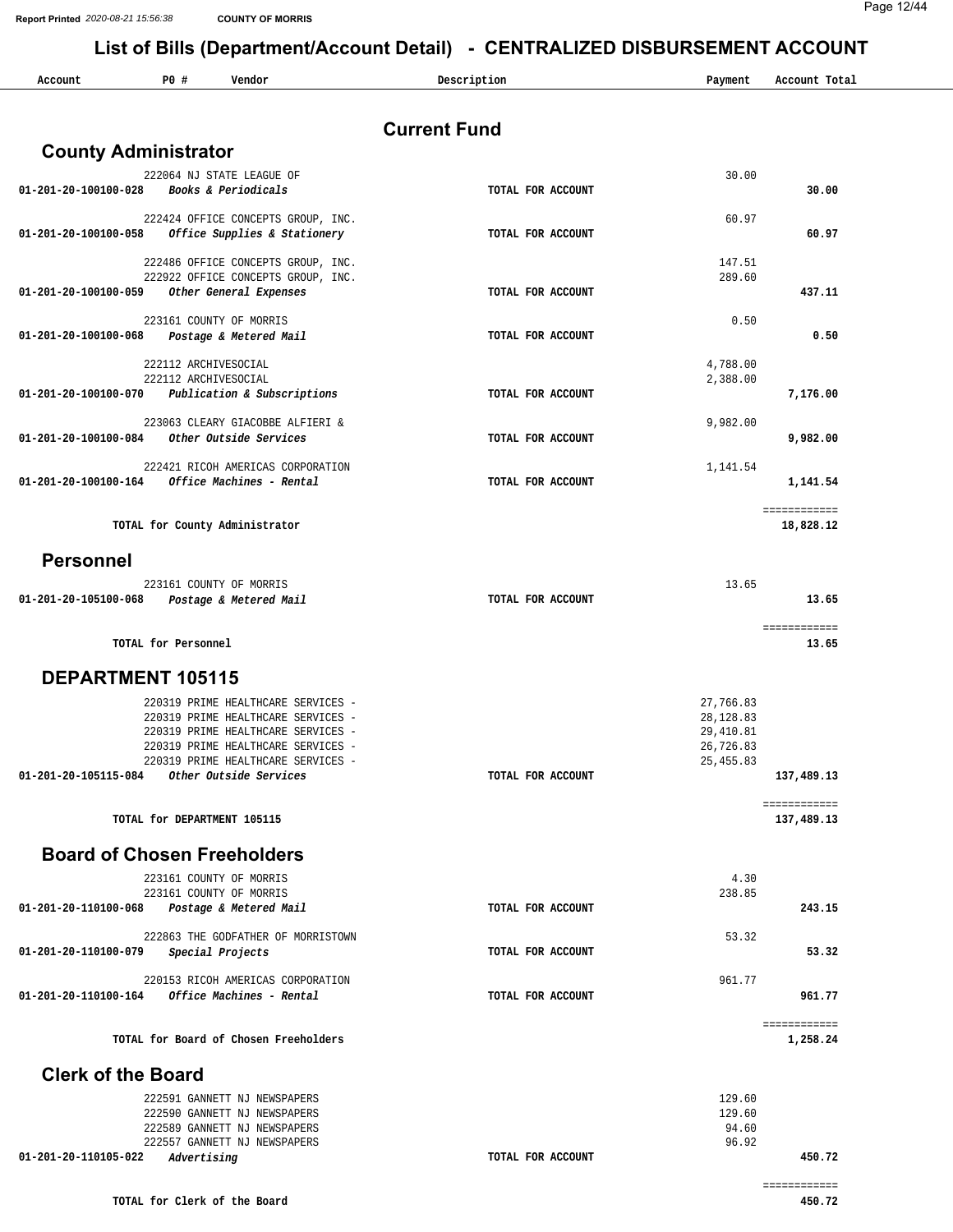| Account                            | PO#                                        | Vendor                                                           | Description       | Payment            | Account Total  |        |
|------------------------------------|--------------------------------------------|------------------------------------------------------------------|-------------------|--------------------|----------------|--------|
| <b>County Clerk</b>                |                                            |                                                                  |                   |                    |                |        |
|                                    | 219976 GANN LAW BOOKS                      |                                                                  |                   | 170.00             |                |        |
|                                    |                                            | 220752 THOMSON REUTERS-WEST<br>220752 THOMSON REUTERS-WEST       |                   | 668.37<br>522.00   |                |        |
| 01-201-20-120100-028               |                                            | Books & Periodicals                                              | TOTAL FOR ACCOUNT |                    | 1,360.37       |        |
|                                    | 220753 AT&T MOBILITY                       |                                                                  |                   |                    | 41.24          |        |
|                                    | 222664 AT&T MOBILITY                       |                                                                  |                   |                    | 41.24          |        |
| 01-201-20-120100-031               |                                            | Cellular Phones/Pagers                                           | TOTAL FOR ACCOUNT |                    |                | 82.48  |
|                                    | 217260 CDW GOVERNMENT                      |                                                                  |                   |                    | 57.43          |        |
| 01-201-20-120100-058               |                                            | 222665 W.B. MASON COMPANY INC<br>Office Supplies & Stationery    | TOTAL FOR ACCOUNT | 580.53             |                | 637.96 |
|                                    |                                            |                                                                  |                   |                    |                |        |
| 01-201-20-120100-068               |                                            | 223161 COUNTY OF MORRIS<br>Postage & Metered Mail                | TOTAL FOR ACCOUNT | 946.25             |                | 946.25 |
|                                    |                                            |                                                                  |                   |                    |                |        |
| 01-201-20-120100-069               | Printing                                   | 220497 W.B. MASON COMPANY INC                                    | TOTAL FOR ACCOUNT | 952.93             |                | 952.93 |
|                                    |                                            |                                                                  |                   |                    |                |        |
|                                    |                                            | 222668 W.B. MASON COMPANY INC<br>222668 W.B. MASON COMPANY INC   |                   | 111.75             | 0.95           |        |
|                                    |                                            | 222668 W.B. MASON COMPANY INC                                    |                   |                    | 0.95           |        |
| 01-201-20-120100-095               |                                            | Other Administrative Supplies                                    | TOTAL FOR ACCOUNT |                    |                | 113.65 |
|                                    |                                            | 222920 RICOH USA, INC.                                           |                   | 637.50             |                |        |
|                                    |                                            | 222920 RICOH USA, INC.                                           |                   | 637.50<br>720.17   |                |        |
| 01-201-20-120100-164               |                                            | 222920 RICOH USA, INC.<br>Office Machines - Rental               | TOTAL FOR ACCOUNT |                    | 1,995.17       |        |
|                                    |                                            |                                                                  |                   |                    | ============   |        |
|                                    | TOTAL for County Clerk                     |                                                                  |                   |                    | 6,088.81       |        |
|                                    |                                            |                                                                  |                   |                    |                |        |
| <b>County Board of Elections</b>   |                                            |                                                                  |                   |                    |                |        |
|                                    |                                            | 222479 WIDMER TIME RECORDER CO. INC.                             |                   | 480.00             |                |        |
| 01-201-20-121100-039               |                                            | Education Schools & Training                                     | TOTAL FOR ACCOUNT |                    |                | 480.00 |
|                                    |                                            | 222066 W.B. MASON COMPANY INC<br>222685 W.B. MASON COMPANY INC   |                   | 847.05             | 19.32          |        |
| 01-201-20-121100-058               |                                            | Office Supplies & Stationery                                     | TOTAL FOR ACCOUNT |                    |                | 866.37 |
|                                    |                                            | 222412 U-LINE SHIPPING SUPPLY                                    |                   | 1,452.00           |                |        |
|                                    |                                            | 222412 U-LINE SHIPPING SUPPLY                                    |                   | 112.00             |                |        |
| 01-201-20-121100-059               |                                            | Other General Expenses                                           | TOTAL FOR ACCOUNT |                    | 1,564.00       |        |
|                                    |                                            | 223161 COUNTY OF MORRIS                                          |                   |                    | 83.05          |        |
| 01-201-20-121100-068               |                                            | Postage & Metered Mail                                           | TOTAL FOR ACCOUNT |                    |                | 83.05  |
|                                    | 221753 JEAN M TUERS                        |                                                                  |                   |                    | 91.00          |        |
|                                    | 221753 JEAN M TUERS<br>221753 JEAN M TUERS |                                                                  |                   |                    | 77.00<br>77.00 |        |
| 01-201-20-121100-096               |                                            | Election Officer                                                 | TOTAL FOR ACCOUNT |                    |                | 245.00 |
|                                    |                                            |                                                                  |                   |                    | ============   |        |
|                                    |                                            | TOTAL for County Board of Elections                              |                   |                    | 3,238.42       |        |
| <b>Superintendent of Elections</b> |                                            |                                                                  |                   |                    |                |        |
|                                    |                                            |                                                                  |                   |                    |                |        |
| 01-201-20-121105-026               |                                            | 221732 CCG MARKETING SOLUTIONS<br>Ballot Addressing              | TOTAL FOR ACCOUNT | 33,841.00          | 33,841.00      |        |
|                                    |                                            |                                                                  |                   |                    |                |        |
|                                    |                                            | 221726 CCG MARKETING SOLUTIONS<br>221726 CCG MARKETING SOLUTIONS |                   | 7,978.00<br>150.00 |                |        |
|                                    |                                            | 222684 RICOH USA, INC.                                           |                   | 678.15             |                |        |
| 01-201-20-121105-057               |                                            | National Voter Registration                                      | TOTAL FOR ACCOUNT |                    | 8,806.15       |        |
|                                    |                                            | 223161 COUNTY OF MORRIS                                          |                   |                    | 27.85          |        |
| 01-201-20-121105-068               |                                            | Postage & Metered Mail                                           | TOTAL FOR ACCOUNT |                    |                | 27.85  |
|                                    |                                            | 221731 ELECTION GRAPHICS, INC.                                   |                   | 5,150.00           |                |        |
| 01-201-20-121105-084               |                                            | 221731 ELECTION GRAPHICS, INC.<br>Other Outside Services         | TOTAL FOR ACCOUNT | 5,600.00           | 10,750.00      |        |
|                                    |                                            |                                                                  |                   |                    |                |        |
|                                    |                                            | 222412 U-LINE SHIPPING SUPPLY<br>222412 U-LINE SHIPPING SUPPLY   |                   |                    | 88.00<br>55.83 |        |
|                                    |                                            |                                                                  |                   |                    |                |        |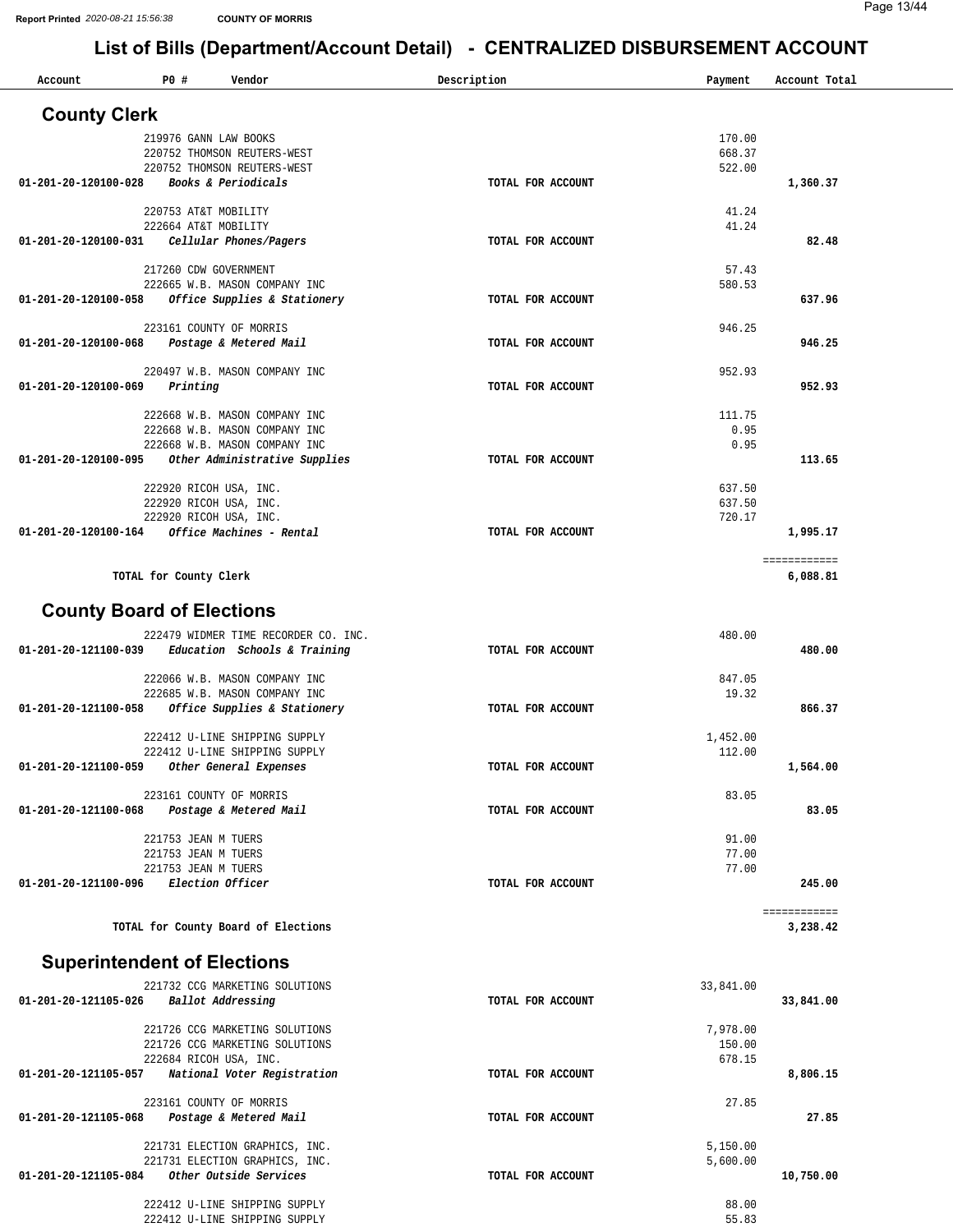| Account                             | P0 #                       | Vendor                                                              | Description |                   | Payment                 | Account Total |
|-------------------------------------|----------------------------|---------------------------------------------------------------------|-------------|-------------------|-------------------------|---------------|
| <b>Superintendent of Elections</b>  |                            |                                                                     |             |                   |                         |               |
|                                     |                            | 215568 MOUSER ELECTRONICS, INC.                                     |             |                   | 3,590.00                |               |
|                                     |                            | 215568 MOUSER ELECTRONICS, INC.                                     |             |                   | 43.63                   |               |
| 01-201-20-121105-104                |                            | Electronic Voting Machine                                           |             | TOTAL FOR ACCOUNT |                         | 3,777.46      |
|                                     |                            |                                                                     |             |                   |                         | ============  |
|                                     |                            | TOTAL for Superintendent of Elections                               |             |                   |                         | 57,202.46     |
| <b>County Elections (Cty Clerk)</b> |                            |                                                                     |             |                   |                         |               |
|                                     |                            | 221928 GANNETT NJ NEWSPAPERS                                        |             |                   | 48.76                   |               |
| 01-201-20-121110-022                | Advertising                |                                                                     |             | TOTAL FOR ACCOUNT |                         | 48.76         |
|                                     |                            | 222662 D. C. EXPRESS INC                                            |             |                   | 322.50                  |               |
| 01-201-20-121110-030                | Cartage                    |                                                                     |             | TOTAL FOR ACCOUNT |                         | 322.50        |
| 01-201-20-121110-068                |                            | 223161 COUNTY OF MORRIS<br>Postage & Metered Mail                   |             | TOTAL FOR ACCOUNT | 120.75                  | 120.75        |
|                                     |                            |                                                                     |             |                   |                         |               |
|                                     |                            | 221947 CCG MARKETING SOLUTIONS<br>221947 CCG MARKETING SOLUTIONS    |             |                   | 53, 337.87<br>17,997.34 |               |
| 01-201-20-121110-069                | Printing                   |                                                                     |             | TOTAL FOR ACCOUNT |                         | 71,335.21     |
|                                     | 222920 RICOH USA, INC.     |                                                                     |             |                   | 619.66                  |               |
| 01-201-20-121110-259                |                            | Equipment Rental                                                    |             | TOTAL FOR ACCOUNT |                         | 619.66        |
|                                     |                            |                                                                     |             |                   |                         | ============  |
|                                     |                            | TOTAL for County Elections (Cty Clerk)                              |             |                   |                         | 72,446.88     |
| <b>County Treasurer</b>             |                            |                                                                     |             |                   |                         |               |
|                                     |                            | 220877 W.B. MASON COMPANY INC                                       |             |                   | 171.28                  |               |
| 01-201-20-130100-058                |                            | Office Supplies & Stationery                                        |             | TOTAL FOR ACCOUNT |                         | 171.28        |
|                                     |                            | 223161 COUNTY OF MORRIS                                             |             |                   | 536.45                  |               |
| 01-201-20-130100-068                |                            | Postage & Metered Mail                                              |             | TOTAL FOR ACCOUNT |                         | 536.45        |
|                                     |                            | 223146 MUNICIPAL SOFTWARE INC                                       |             |                   | 9,033.50                |               |
| 01-201-20-130100-078                |                            | 223146 MUNICIPAL SOFTWARE INC<br>Software Maintenance               |             | TOTAL FOR ACCOUNT | 9,033.50                | 18,067.00     |
|                                     |                            |                                                                     |             |                   |                         |               |
|                                     |                            | 223145 W.B. MASON COMPANY INC<br>223148 U.S. BANK OPERATIONS CENTER |             |                   | 0.95<br>70.00           |               |
| 01-201-20-130100-084                |                            | Other Outside Services                                              |             | TOTAL FOR ACCOUNT |                         | 70.95         |
|                                     |                            |                                                                     |             |                   |                         | ============  |
|                                     | TOTAL for County Treasurer |                                                                     |             |                   |                         | 18,845.68     |
| <b>Purchasing Division</b>          |                            |                                                                     |             |                   |                         |               |
|                                     |                            | 222558 OFFICE CONCEPTS GROUP, INC.                                  |             |                   | 19.64                   |               |
| 01-201-20-130105-058                |                            | 222558 OFFICE CONCEPTS GROUP, INC.<br>Office Supplies & Stationery  |             | TOTAL FOR ACCOUNT | 3.03                    | 22.67         |
|                                     |                            |                                                                     |             |                   |                         |               |
| 01-201-20-130105-068                |                            | 223161 COUNTY OF MORRIS<br>Postage & Metered Mail                   |             | TOTAL FOR ACCOUNT | 141.95                  | 141.95        |
|                                     |                            | 222560 W.B. MASON COMPANY INC                                       |             |                   | 287.70                  |               |
|                                     |                            | 01-201-20-130105-095 Other Administrative Supplies                  |             | TOTAL FOR ACCOUNT |                         | 287.70        |
|                                     |                            |                                                                     |             |                   |                         | ============  |
|                                     |                            | TOTAL for Purchasing Division                                       |             |                   |                         | 452.32        |
| <b>Office Services</b>              |                            |                                                                     |             |                   |                         |               |
|                                     |                            | 223150 COUNTY COLLEGE OF MORRIS                                     |             |                   | 17,987.41               |               |
| 01-201-20-130110-069                | Printing                   |                                                                     |             | TOTAL FOR ACCOUNT |                         | 17,987.41     |
|                                     |                            |                                                                     |             |                   |                         | ============  |
|                                     | TOTAL for Office Services  |                                                                     |             |                   |                         | 17,987.41     |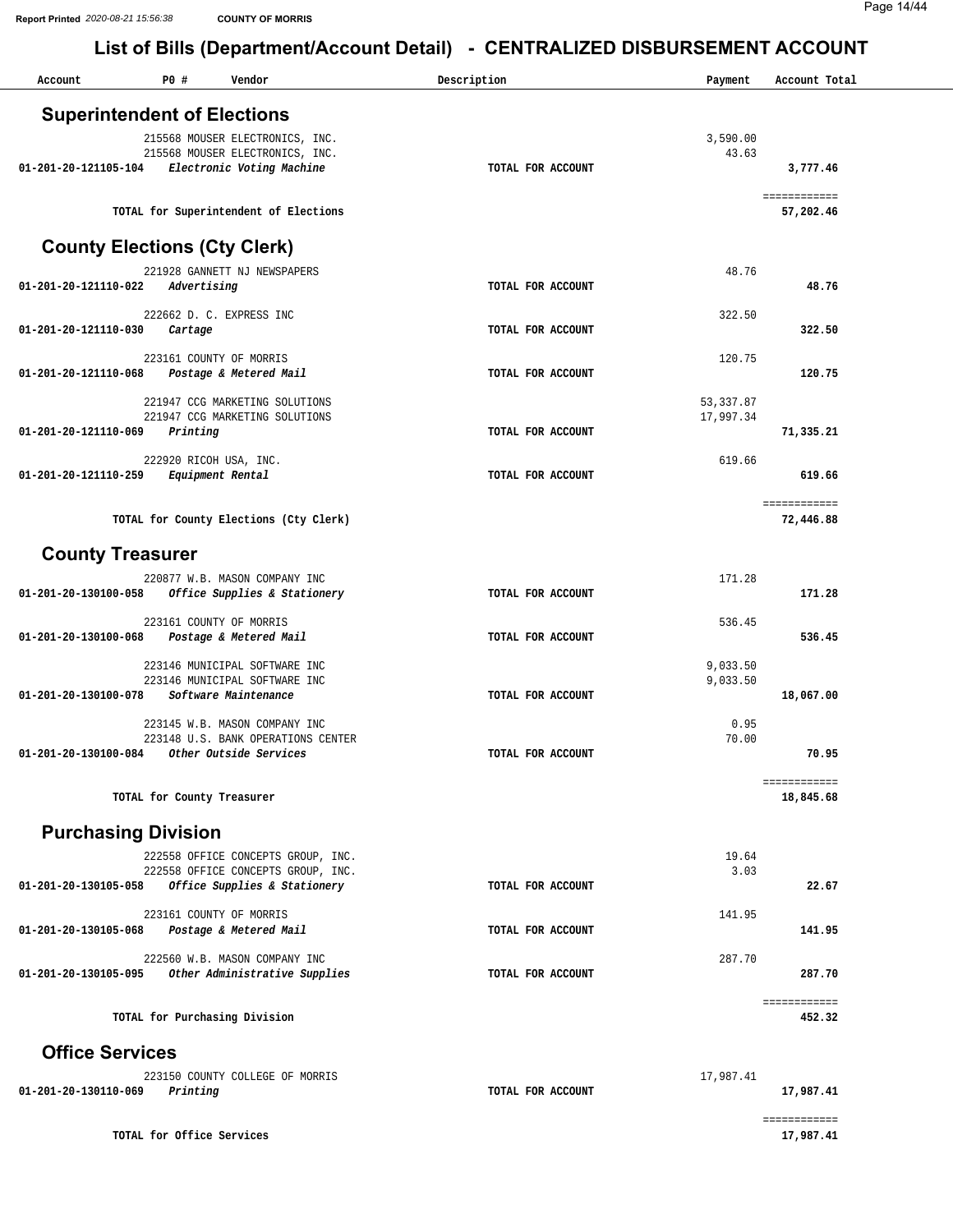| Account                           | P0 #  | Vendor                                                       | Description       | Payment            | Account Total             |
|-----------------------------------|-------|--------------------------------------------------------------|-------------------|--------------------|---------------------------|
| <b>Information Technology Div</b> |       |                                                              |                   |                    |                           |
|                                   |       |                                                              |                   |                    |                           |
| 01-201-20-140100-023              |       | 221719 GMIS INTERNATIONAL<br>Associations and Memberships    | TOTAL FOR ACCOUNT | 200.00             | 200.00                    |
|                                   |       |                                                              |                   |                    |                           |
|                                   |       | 217023 CDW GOVERNMENT                                        |                   | 2,076.00           |                           |
| 01-201-20-140100-044              |       | 214309 CDW GOVERNMENT<br>Equipment Service Agreements        | TOTAL FOR ACCOUNT | 845.00             | 2,921.00                  |
|                                   |       |                                                              |                   |                    |                           |
|                                   |       | 223161 COUNTY OF MORRIS                                      |                   | 0.50               |                           |
| 01-201-20-140100-068              |       | Postage & Metered Mail                                       | TOTAL FOR ACCOUNT |                    | 0.50                      |
|                                   |       | 220511 SHI INTERNATIONAL CORP                                |                   | 880.64             |                           |
| 01-201-20-140100-084              |       | Other Outside Services                                       | TOTAL FOR ACCOUNT |                    | 880.64                    |
|                                   |       | 217480 CDW GOVERNMENT                                        |                   | 202.50             |                           |
|                                   |       | 217480 CDW GOVERNMENT                                        |                   | 507.00             |                           |
|                                   |       | 217480 CDW GOVERNMENT                                        |                   | 329.40             |                           |
|                                   |       | 217480 CDW GOVERNMENT                                        |                   | 233.16             |                           |
|                                   |       | 217480 CDW GOVERNMENT                                        |                   | 263.76             |                           |
|                                   |       | 217480 CDW GOVERNMENT                                        |                   | 388.80             |                           |
|                                   |       | 217480 CDW GOVERNMENT                                        |                   | 178.20             |                           |
|                                   |       | 215912 CDW GOVERNMENT<br>219007 CDW GOVERNMENT               |                   | 144.79<br>131.76   |                           |
|                                   |       | 220510 CDW GOVERNMENT                                        |                   | 535.23             |                           |
| 01-201-20-140100-098              |       | Other Operating&Repair Supply                                | TOTAL FOR ACCOUNT |                    | 2,914.60                  |
|                                   |       |                                                              |                   |                    |                           |
| 01-201-20-140100-164              |       | 221718 RICOH USA, INC.<br>Office Machines - Rental           | TOTAL FOR ACCOUNT | 145.53             | 145.53                    |
|                                   |       |                                                              |                   |                    |                           |
|                                   |       | 206212 CDW GOVERNMENT                                        |                   | 5,683.00           |                           |
|                                   |       | 206212 CDW GOVERNMENT                                        |                   | 6,278.00           |                           |
| 01-203-20-140100-044              |       | 206212 CDW GOVERNMENT<br>(2019) Equipment Service Agreements | TOTAL FOR ACCOUNT | 7,290.00           | 19,251.00                 |
|                                   |       |                                                              |                   |                    |                           |
|                                   |       | TOTAL for Information Technology Div                         |                   |                    | ============<br>26,313.27 |
|                                   |       |                                                              |                   |                    |                           |
| <b>County Board of Taxation</b>   |       |                                                              |                   |                    |                           |
|                                   |       | 223161 COUNTY OF MORRIS                                      |                   | 14.00              |                           |
| 01-201-20-150100-068              |       | Postage & Metered Mail                                       | TOTAL FOR ACCOUNT |                    | 14.00                     |
|                                   |       |                                                              |                   |                    | ============              |
|                                   |       | TOTAL for County Board of Taxation                           |                   |                    | 14.00                     |
| <b>County Counsel</b>             |       |                                                              |                   |                    |                           |
|                                   |       | 222777 BELL, SHIVAS & FASOLO                                 |                   | 170.50             |                           |
|                                   |       | 222648 CHASAN, LAMPARELLO, MALLON                            |                   | 6,368.65           |                           |
|                                   |       | 222696 CLEARY GIACOBBE ALFIERI &                             |                   | 18,530.00          |                           |
|                                   |       | 222696 CLEARY GIACOBBE ALFIERI &                             |                   | 1,612.00           |                           |
|                                   |       | 222698 JOHNSON & JOHNSON, ESQS                               |                   | 2,435.35           |                           |
|                                   |       | 222698 JOHNSON & JOHNSON, ESQS                               |                   | 1,999.50           |                           |
|                                   |       | 222695 LAW OFFICE OF ROBERT J. GREENBAUM                     |                   | 186.00             |                           |
|                                   |       | 222695 LAW OFFICE OF ROBERT J. GREENBAUM                     |                   | 3,534.00           |                           |
|                                   |       | 222693 SULLIVAN AND GRABER                                   |                   | 100.75             |                           |
|                                   |       | 222693 SULLIVAN AND GRABER                                   |                   | 511.50             |                           |
|                                   |       | 222693 SULLIVAN AND GRABER                                   |                   | 2,840.00           |                           |
|                                   |       | 222693 SULLIVAN AND GRABER<br>222693 SULLIVAN AND GRABER     |                   | 403.00<br>1,705.00 |                           |
|                                   |       | 222694 TRIMBOLI & PRUSINOWSKI, LLC                           |                   | 186.00             |                           |
|                                   |       | 222694 TRIMBOLI & PRUSINOWSKI, LLC                           |                   | 480.50             |                           |
|                                   |       | 222692 TRIMBOLI & PRUSINOWSKI, LLC                           |                   | 449.50             |                           |
|                                   |       | 222692 TRIMBOLI & PRUSINOWSKI, LLC                           |                   | 542.50             |                           |
|                                   |       | 222692 TRIMBOLI & PRUSINOWSKI, LLC                           |                   | 744.00             |                           |
|                                   |       | 222778 WEINER LAW GROUP LLP                                  |                   | 2,867.50           |                           |
| 01-201-20-155100-051              | Legal |                                                              | TOTAL FOR ACCOUNT |                    | 45,666.25                 |
|                                   |       | 223161 COUNTY OF MORRIS                                      |                   | 9.40               |                           |
| 01-201-20-155100-068              |       | Postage & Metered Mail                                       | TOTAL FOR ACCOUNT |                    | 9.40                      |
|                                   |       |                                                              |                   |                    | ============              |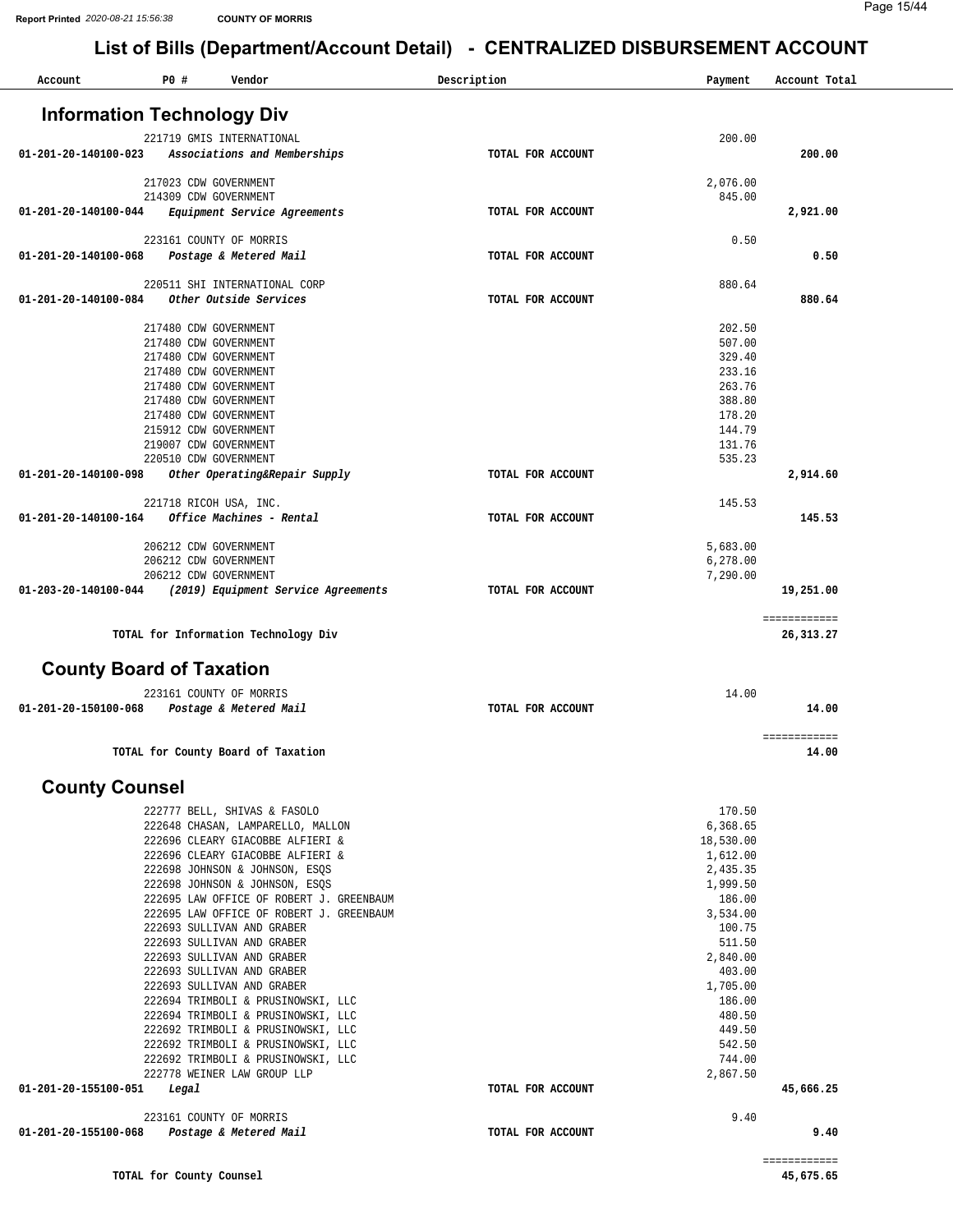| Account                    | P0#                        | Vendor                                                         | Description<br>Payment     | Account Total            |
|----------------------------|----------------------------|----------------------------------------------------------------|----------------------------|--------------------------|
| <b>County Surrogate</b>    |                            |                                                                |                            |                          |
|                            |                            | 222460 W.B. MASON COMPANY INC                                  | 522.40                     |                          |
|                            |                            | 222478 W.B. MASON COMPANY INC                                  | 417.76                     |                          |
| 01-201-20-160100-058       |                            | Office Supplies & Stationery                                   | TOTAL FOR ACCOUNT          | 940.16                   |
|                            |                            | 223161 COUNTY OF MORRIS                                        | 326.60                     |                          |
| 01-201-20-160100-068       |                            | Postage & Metered Mail                                         | TOTAL FOR ACCOUNT          | 326.60                   |
|                            | TOTAL for County Surrogate |                                                                |                            | ============<br>1,266.76 |
|                            |                            |                                                                |                            |                          |
| <b>Engineering</b>         |                            |                                                                |                            |                          |
|                            |                            | 222498 W.B. MASON COMPANY INC                                  | 71.40<br>8.03              |                          |
|                            |                            | 222498 W.B. MASON COMPANY INC<br>222498 W.B. MASON COMPANY INC | 0.95                       |                          |
|                            |                            | 222498 W.B. MASON COMPANY INC                                  | $-39.13$                   |                          |
|                            |                            | 222636 W.B. MASON COMPANY INC                                  | 89.40                      |                          |
|                            |                            | 222636 W.B. MASON COMPANY INC                                  | $-44.70$                   |                          |
| 01-201-20-165100-058       |                            | Office Supplies & Stationery                                   | TOTAL FOR ACCOUNT          | 85.95                    |
|                            |                            | 223161 COUNTY OF MORRIS                                        | 1.50                       |                          |
|                            |                            | 223161 COUNTY OF MORRIS                                        | 51.00                      |                          |
| 01-201-20-165100-068       |                            | Postage & Metered Mail                                         | TOTAL FOR ACCOUNT          | 52.50                    |
|                            |                            | 221431 R.S. KNAPP CO. INC.                                     | 75.00                      |                          |
| 01-201-20-165100-164       |                            | Office Machines - Rental                                       | TOTAL FOR ACCOUNT          | 75.00                    |
|                            |                            |                                                                |                            |                          |
|                            |                            | 222449 RICOH USA, INC.                                         | 1,734.71<br>144.90         |                          |
|                            |                            | 222252 R.S. KNAPP CO. INC.<br>222252 R.S. KNAPP CO. INC.       | 19.79                      |                          |
| 01-201-20-165100-258       | Equipment                  |                                                                | TOTAL FOR ACCOUNT          | 1,899.40                 |
|                            |                            |                                                                |                            | ============             |
|                            | TOTAL for Engineering      |                                                                |                            | 2,112.85                 |
| <b>Heritage Commission</b> |                            |                                                                |                            |                          |
|                            |                            | 222340 PAST PERFECT SOFTWARE, INC.                             | 440.00                     |                          |
| 01-201-20-175100-044       |                            | Equipment Service Agreements                                   | TOTAL FOR ACCOUNT          | 440.00                   |
|                            |                            | 222307 W.B. MASON COMPANY INC                                  | 4.47                       |                          |
| 01-201-20-175100-058       |                            | Office Supplies & Stationery                                   | TOTAL FOR ACCOUNT          | 4.47                     |
|                            |                            |                                                                |                            |                          |
| 01-201-20-175100-068       |                            | 223161 COUNTY OF MORRIS<br>Postage & Metered Mail              | 5.40<br>TOTAL FOR ACCOUNT  | 5.40                     |
|                            |                            |                                                                |                            |                          |
|                            |                            | 223052 AMANDA HEFFERAN                                         | 1.61                       |                          |
|                            |                            | 223052 AMANDA HEFFERAN                                         | 1.61                       |                          |
|                            |                            | 223052 AMANDA HEFFERAN<br>223052 AMANDA HEFFERAN               | 1.08<br>2.24               |                          |
|                            |                            | 223052 AMANDA HEFFERAN                                         | 0.84                       |                          |
|                            |                            | 223052 AMANDA HEFFERAN                                         | 1.61                       |                          |
|                            |                            | 223052 AMANDA HEFFERAN                                         | 1.61                       |                          |
|                            |                            | 223052 AMANDA HEFFERAN<br>223052 AMANDA HEFFERAN               | 1.61<br>1.62               |                          |
| 01-201-20-175100-082       |                            | Travel Expense                                                 | TOTAL FOR ACCOUNT          | 13.83                    |
|                            |                            |                                                                |                            |                          |
|                            |                            | 205960 W.B. MASON COMPANY INC<br>205960 W.B. MASON COMPANY INC | 175.19<br>32.22            |                          |
| 01-203-20-175100-079       |                            | (2019) Special Projects                                        | TOTAL FOR ACCOUNT          | 207.41                   |
|                            |                            |                                                                |                            | ============             |
|                            |                            | TOTAL for Heritage Commission                                  |                            | 671.11                   |
| <b>Planning Board</b>      |                            |                                                                |                            |                          |
|                            |                            |                                                                |                            |                          |
| 01-201-20-180100-068       |                            | 223161 COUNTY OF MORRIS<br>Postage & Metered Mail              | 34.20<br>TOTAL FOR ACCOUNT | 34.20                    |
|                            |                            |                                                                |                            |                          |
|                            |                            | 221953 GANNETT NJ NEWSPAPERS                                   | 45.32                      |                          |
|                            |                            | 221953 GANNETT NJ NEWSPAPERS                                   | 56.50                      |                          |
|                            |                            | 222592 GANNETT NJ NEWSPAPERS<br>221954 NJ STATE LEAGUE OF      | 41.88<br>30.00             |                          |
| 01-201-20-180100-070       |                            | Publication & Subscriptions                                    | TOTAL FOR ACCOUNT          | 173.70                   |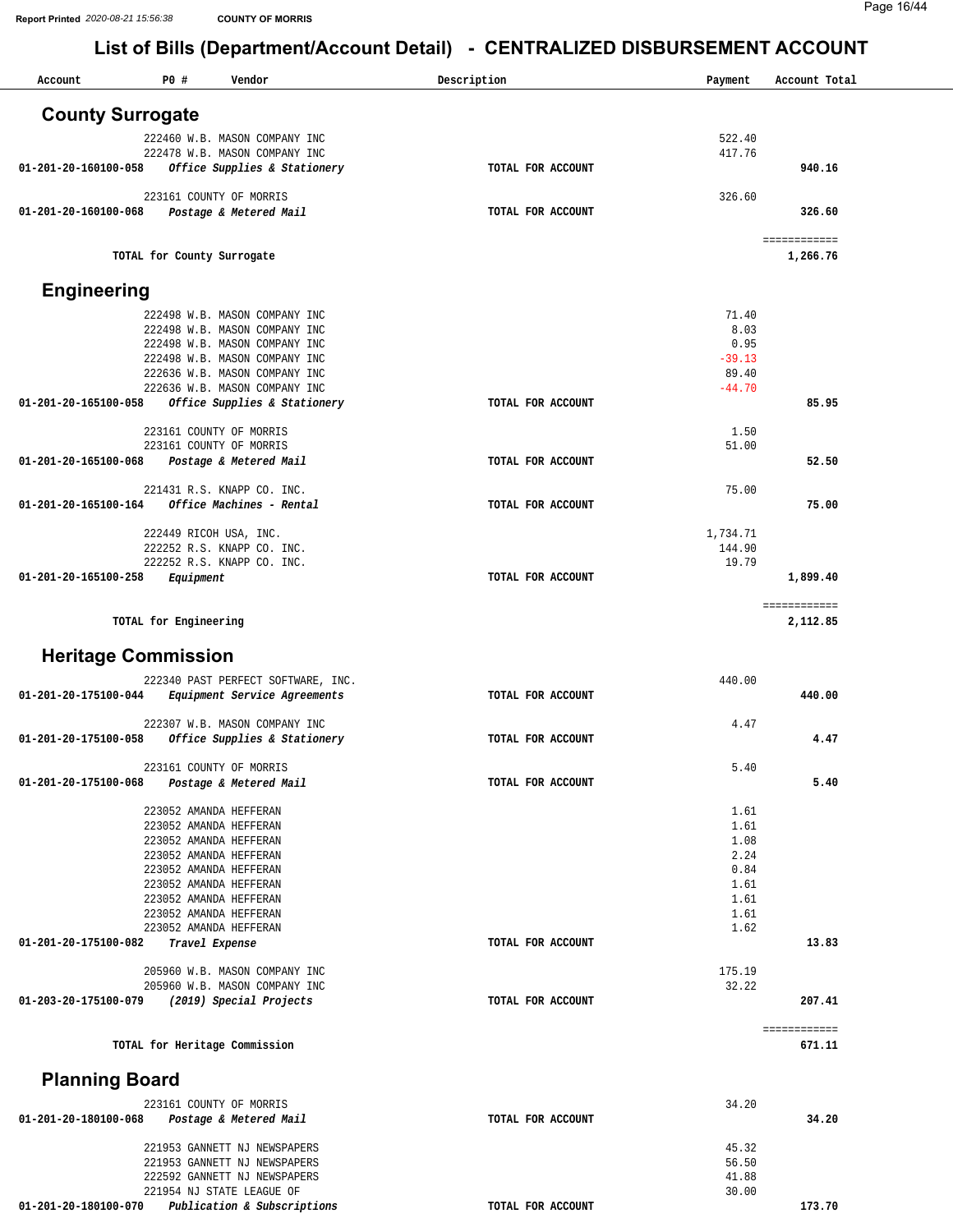| Account                              | P0 #                         | Vendor                                             | Description       | Payment                | Account Total            |
|--------------------------------------|------------------------------|----------------------------------------------------|-------------------|------------------------|--------------------------|
|                                      |                              |                                                    |                   |                        |                          |
| <b>Planning Board</b>                |                              |                                                    |                   |                        |                          |
| 01-201-20-180100-164                 |                              | 222480 RICOH USA, INC.<br>Office Machines - Rental | TOTAL FOR ACCOUNT | 920.68                 | 920.68                   |
|                                      |                              |                                                    |                   |                        |                          |
|                                      |                              |                                                    |                   |                        | ============             |
|                                      |                              | TOTAL for Planning Board                           |                   |                        | 1,128.58                 |
| <b>County Weights &amp; Measures</b> |                              |                                                    |                   |                        |                          |
|                                      |                              | 223161 COUNTY OF MORRIS                            |                   | 10.30                  |                          |
| 01-201-22-201100-068                 |                              | Postage & Metered Mail                             | TOTAL FOR ACCOUNT |                        | 10.30                    |
|                                      |                              | 222848 MORRIS COUNTY MUA                           |                   | 350.00                 |                          |
|                                      |                              | 222214 SUBURBAN PROPANE -2347                      |                   | 131.73                 |                          |
| 01-201-22-201100-084                 |                              | Other Outside Services                             | TOTAL FOR ACCOUNT |                        | 481.73                   |
|                                      |                              | 222827 JERSEY CENTRAL POWER & LIGHT                |                   | 907.09                 |                          |
| 01-201-22-201100-137                 | Electricity                  |                                                    | TOTAL FOR ACCOUNT |                        | 907.09                   |
|                                      |                              | 223163 NATIONAL FUEL OIL INC.                      |                   | 722.93                 |                          |
| 01-201-22-201100-140                 |                              | Gas Purchases                                      | TOTAL FOR ACCOUNT |                        | 722.93                   |
|                                      |                              | 222701 DIRECT ENERGY BUSINESS MARKETING            |                   | 22.99                  |                          |
| 01-201-22-201100-141                 | Natural Gas                  |                                                    | TOTAL FOR ACCOUNT |                        | 22.99                    |
|                                      |                              |                                                    |                   |                        |                          |
|                                      | 221937 GRAINGER              | 221991 AMERICAN CASTING &                          |                   | 236.00<br>315.03       |                          |
|                                      | 221937 GRAINGER              |                                                    |                   | 177.01                 |                          |
| 01-201-22-201100-258                 | 221937 GRAINGER<br>Equipment |                                                    | TOTAL FOR ACCOUNT | $-114.37$              | 613.67                   |
|                                      |                              |                                                    |                   |                        |                          |
|                                      |                              | TOTAL for County Weights & Measures                |                   |                        | ============<br>2,758.71 |
|                                      |                              |                                                    |                   |                        |                          |
| <b>Employee Group Insurance</b>      |                              |                                                    |                   |                        |                          |
|                                      |                              | 221634 AGATHA SAWYER                               |                   | 867.60                 |                          |
|                                      | 220961 AGNES BROWN           |                                                    |                   | 629.40                 |                          |
|                                      | 221316 ALAN MACEY            | 221530 AILEEN OZDEN                                |                   | 1,735.20<br>1,219.50   |                          |
|                                      |                              | 221603 ALBERT ROCCHETTI                            |                   | 629.40                 |                          |
|                                      |                              | 221582 ALICE REDFIELD<br>221826 ALICE VITOVITCH    |                   | 629.40<br>629.40       |                          |
|                                      |                              | 221531 AMELIA PALAZZO                              |                   | 867.60                 |                          |
|                                      |                              | 221283 ANGELA LAVINE                               |                   | 813.00                 |                          |
|                                      | 221541 ANNE PAUST            | 221779 ANJU THAKUR                                 |                   | 804.00<br>867.60       |                          |
|                                      |                              | 221018 ARINTHIA CORBIN                             |                   | 629.40                 |                          |
|                                      | 221158 ARNE GOYTIL           |                                                    |                   | 1,214.40               |                          |
|                                      | 221033 ARUNA DADA            | 221106 BARBARA FLINT                               |                   | 1,735.20<br>1,277.40   |                          |
|                                      |                              | 221628 BARBARA SANGSTER                            |                   | 813.00                 |                          |
|                                      |                              | 221077 BERTHA EDWARDS                              |                   | 867.60                 |                          |
|                                      |                              | 221248 BETTY KITCHENS<br>221005 BEVERLY M. CLARKE  |                   | 634.80<br>867.60       |                          |
|                                      |                              | 221006 BOBBIE CLARY                                |                   | 1,608.00               |                          |
|                                      |                              | 221366 BRENDA MILLER                               |                   | 1,214.40<br>1,735.20   |                          |
|                                      |                              | 220981 CANDIDO CAMPOS<br>221598 CARLOS RIVERA      |                   | 629.40                 |                          |
|                                      |                              | 221547 CARMEN PEREZ                                |                   | 629.40                 |                          |
|                                      |                              | 221007 CAROL CLEMMER<br>221688 CAROL SPENCER       |                   | 867.60<br>867.60       |                          |
|                                      |                              | 221811 CAROL UBERTACCIO                            |                   | 1,735.20               |                          |
|                                      |                              | 221556 CAROLE PIERSON                              |                   | 629.40                 |                          |
|                                      |                              | 221132 CATHY GADDIS<br>221575 CHANNIE RAMSOONDAR   |                   | 1,735.20<br>867.60     |                          |
|                                      |                              | 221261 CHARLES KOPP                                |                   | 629.40                 |                          |
|                                      |                              | 221265 CHARLIE KRANZ<br>221667 CHARLOTTE SIMANDY   |                   | 804.00                 |                          |
|                                      |                              | 220941 CHARMAYNE BOWIE                             |                   | 1,258.80<br>809.60     |                          |
|                                      |                              | 221252 CHERYL KNEVALS                              |                   | 813.00                 |                          |
|                                      | 222407 CHLIC                 | 221635 CHRISTINE SAWYER                            |                   | 629.40<br>1,953,384.89 |                          |
|                                      | 222407 CHLIC                 |                                                    |                   | $-44, 396.88$          |                          |
|                                      | 222407 CHLIC                 |                                                    |                   | 2,079,641.18           |                          |
|                                      | 222407 CHLIC                 |                                                    |                   | $-5, 454.40$           |                          |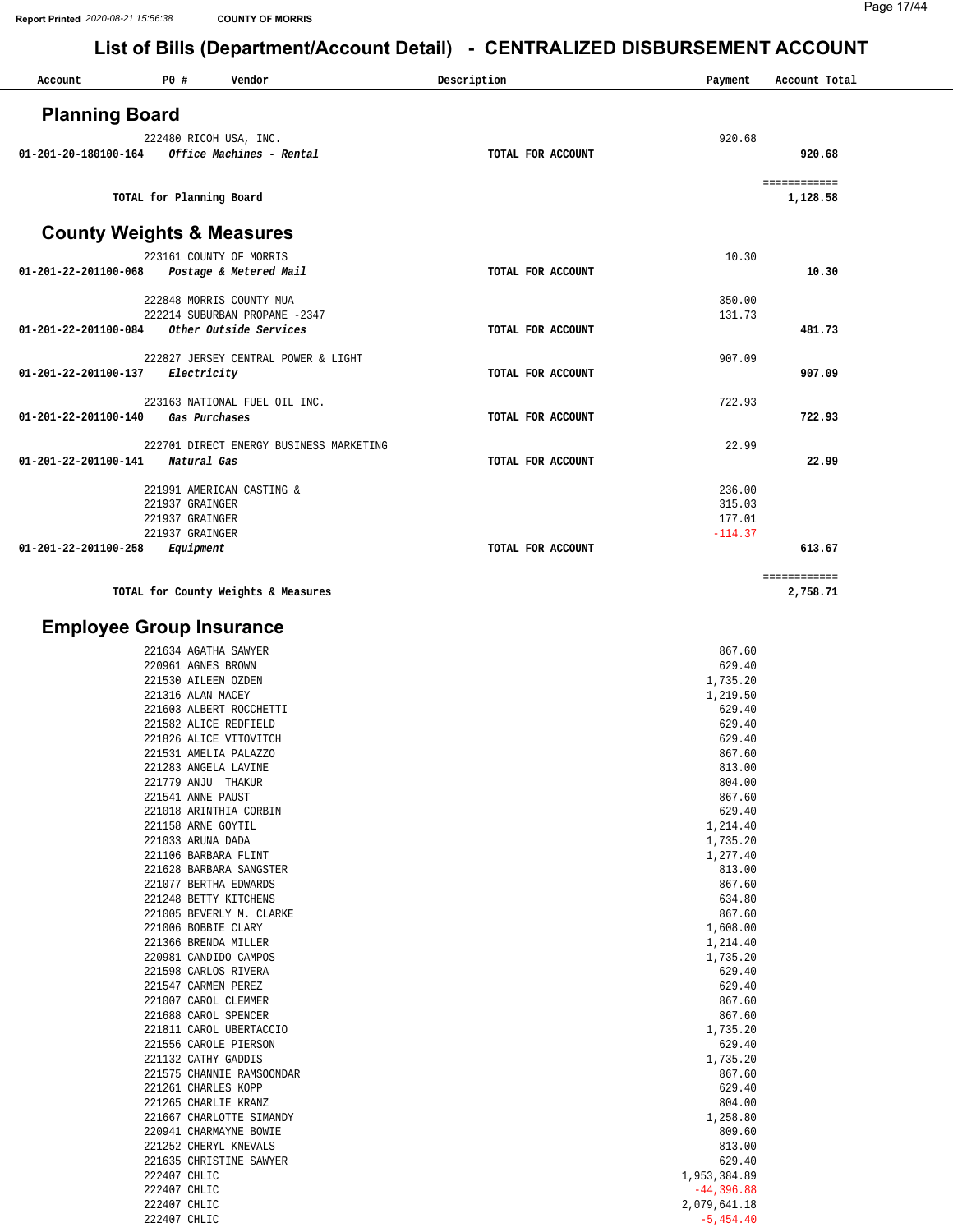| Account | P0 # | Vendor                                                                         | Description | Payment            | Account Total |
|---------|------|--------------------------------------------------------------------------------|-------------|--------------------|---------------|
|         |      |                                                                                |             |                    |               |
|         |      | <b>Employee Group Insurance</b>                                                |             |                    |               |
|         |      |                                                                                |             |                    |               |
|         |      | 221569 CHRISTOPHER QUADE<br>221218 CLAUDETTE JENNINGS                          |             | 804.00<br>1,258.80 |               |
|         |      | 220892 CLEMENCE ALEONG                                                         |             | 629.40             |               |
|         |      | 221805 CORRESTINE TROWERS                                                      |             | 1,258.80           |               |
|         |      | 221367 CYNTHIA MILLER                                                          |             | 629.40             |               |
|         |      | 221804 CYNTHIA TROWBRIDGE                                                      |             | 867.60             |               |
|         |      | 221844 DAISY WATSON                                                            |             | 1,258.80           |               |
|         |      | 221200 DAVID HORUTZ                                                            |             | 629.40             |               |
|         |      | 221298 DEE LOBO                                                                |             | 629.40             |               |
|         |      | 221674 DELILAH SMITH                                                           |             | 629.40             |               |
|         |      | 222406 DELTA DENTAL INSURANCE COMPANY                                          |             | 13, 141.98         |               |
|         |      | 222406 DELTA DENTAL INSURANCE COMPANY<br>222406 DELTA DENTAL INSURANCE COMPANY |             | 381.40<br>75.99    |               |
|         |      | 222405 DELTA DENTAL OF NEW JERSEY, INC.                                        |             | 9,247.38           |               |
|         |      | 222405 DELTA DENTAL OF NEW JERSEY, INC.                                        |             | 160.50             |               |
|         |      | 222405 DELTA DENTAL OF NEW JERSEY, INC.                                        |             | 3,834.52           |               |
|         |      | 222405 DELTA DENTAL OF NEW JERSEY, INC.                                        |             | 20.90              |               |
|         |      | 222405 DELTA DENTAL OF NEW JERSEY, INC.                                        |             | 179.76             |               |
|         |      | 220903 DENISE ARSENEAULT                                                       |             | 2,776.20           |               |
|         |      | 221319 DENISE MADDALONI                                                        |             | 867.60             |               |
|         |      | 221822 DOLORES VICENTE                                                         |             | 1,644.00           |               |
|         |      | 221137 DOMINIC GALLO                                                           |             | 1,680.60           |               |
|         |      | 221202 DOROTHY INGRAM                                                          |             | 629.40             |               |
|         |      | 221310 DREW LUTTON<br>221580 EDDIE RAYFORD                                     |             | 867.60<br>629.40   |               |
|         |      | 221814 EDITH VANDER PLOEG                                                      |             | 629.40             |               |
|         |      | 221027 EDWARD CRAWN                                                            |             | 1,735.20           |               |
|         |      | 221717 EILEEN SWEEDY                                                           |             | 629.40             |               |
|         |      | 221118 ELAINE FRANCHI                                                          |             | 867.60             |               |
|         |      | 221615 ELBA RUIZ                                                               |             | 1,735.20           |               |
|         |      | 221046 ELIZABETH DEL NEGRO                                                     |             | 1,626.00           |               |
|         |      | 221279 ELIZABETH LASSITER                                                      |             | 629.40             |               |
|         |      | 221290 ELIZABETH LEHMANN                                                       |             | 629.40             |               |
|         |      | 221246 ELOUISE KING                                                            |             | 867.60             |               |
|         |      | 221846 ELVA WEININGER                                                          |             | 629.40             |               |
|         |      | 221523 EMILY O'GORMAN                                                          |             | 1,258.80           |               |
|         |      | 221304 EVELYN LOPEZ<br>221683 EVERETTE SOLOMON                                 |             | 804.00<br>1,497.00 |               |
|         |      | 221577 EUGENE RANDAZZO                                                         |             | 813.00             |               |
|         |      | 220977 EVELYN CAFFREY                                                          |             | 1,735.20           |               |
|         |      | 220965 EZRA BUCHWALD                                                           |             | 1,735.20           |               |
|         |      | 221775 FAY TEIXEIRA                                                            |             | 867.60             |               |
|         |      | 222408 FLAGSHIP HEALTH SYSTEMS, INC.                                           |             | 2,692.80           |               |
|         |      | 222408 FLAGSHIP HEALTH SYSTEMS, INC.                                           |             | 31.68              |               |
|         |      | 222408 FLAGSHIP HEALTH SYSTEMS, INC.                                           |             | 31.68              |               |
|         |      | 221689 FRANCES SPICER                                                          |             | 629.40             |               |
|         |      | 221684 FRANK SORIANO                                                           |             | 867.60             |               |
|         |      | 221560 FRED PLECHATA                                                           |             | 629.40<br>1,258.80 |               |
|         |      | 221690 GAETANO SPINELLA<br>221595 GARY RIETH                                   |             | 1,626.00           |               |
|         |      | 221504 GEORGE NELSON                                                           |             | 629.40             |               |
|         |      | 221183 GERALDINE HARRIS                                                        |             | 629.40             |               |
|         |      | 221249 GERALDINE KITZEROW                                                      |             | 1,735.20           |               |
|         |      | 221216 GLENDA JENKINS                                                          |             | 629.40             |               |
|         |      | 221704 GLORIA STEWART                                                          |             | 1,258.80           |               |
|         |      | 220919 GRACE LA BARRE                                                          |             | 867.60             |               |
|         |      | 221395 GREATLAND CORPORATION                                                   |             | 14.00              |               |
|         |      | 221715 GREGORY SWAN                                                            |             | 867.60             |               |
|         |      | 221514 HAROLD NOONAN                                                           |             | 629.40             |               |
|         |      | 221506 HELEN NELSON                                                            |             | 1,258.80           |               |
|         |      | 221810 HELEN TYCZKOWSKI<br>220904 HENRY ARTEAGA                                |             | 629.40<br>629.40   |               |
|         |      | 221231 HENRY KAFEL                                                             |             | 1,735.20           |               |
|         |      | 221329 HENRY MASKER JR.                                                        |             | 867.60             |               |
|         |      | 221607 HERBERT ROSA                                                            |             | 629.40             |               |
|         |      | 221578 IDA RANDLE                                                              |             | 867.60             |               |
|         |      | 221616 ISABEL RUIZ                                                             |             | 629.40             |               |
|         |      | 221866 JAMES H WOLF                                                            |             | 5,552.40           |               |
|         |      | 221870 JAMES WOODRUFF                                                          |             | 1,258.80           |               |
|         |      | 221511 JANET NIENSTADT                                                         |             | 629.40             |               |
|         |      | 221648 JANET SEABLOM                                                           |             | 629.40             |               |
|         |      | 221700 JEAN STEFANICK                                                          |             | 2,250.00           |               |
|         |      | 221187 JEANNE HEIBER<br>220923 JEANNE MARIE BELLUCCI                           |             | 1,735.20<br>629.40 |               |
|         |      | 221610 JEANNE ROSENBERG                                                        |             | 867.60             |               |
|         |      |                                                                                |             |                    |               |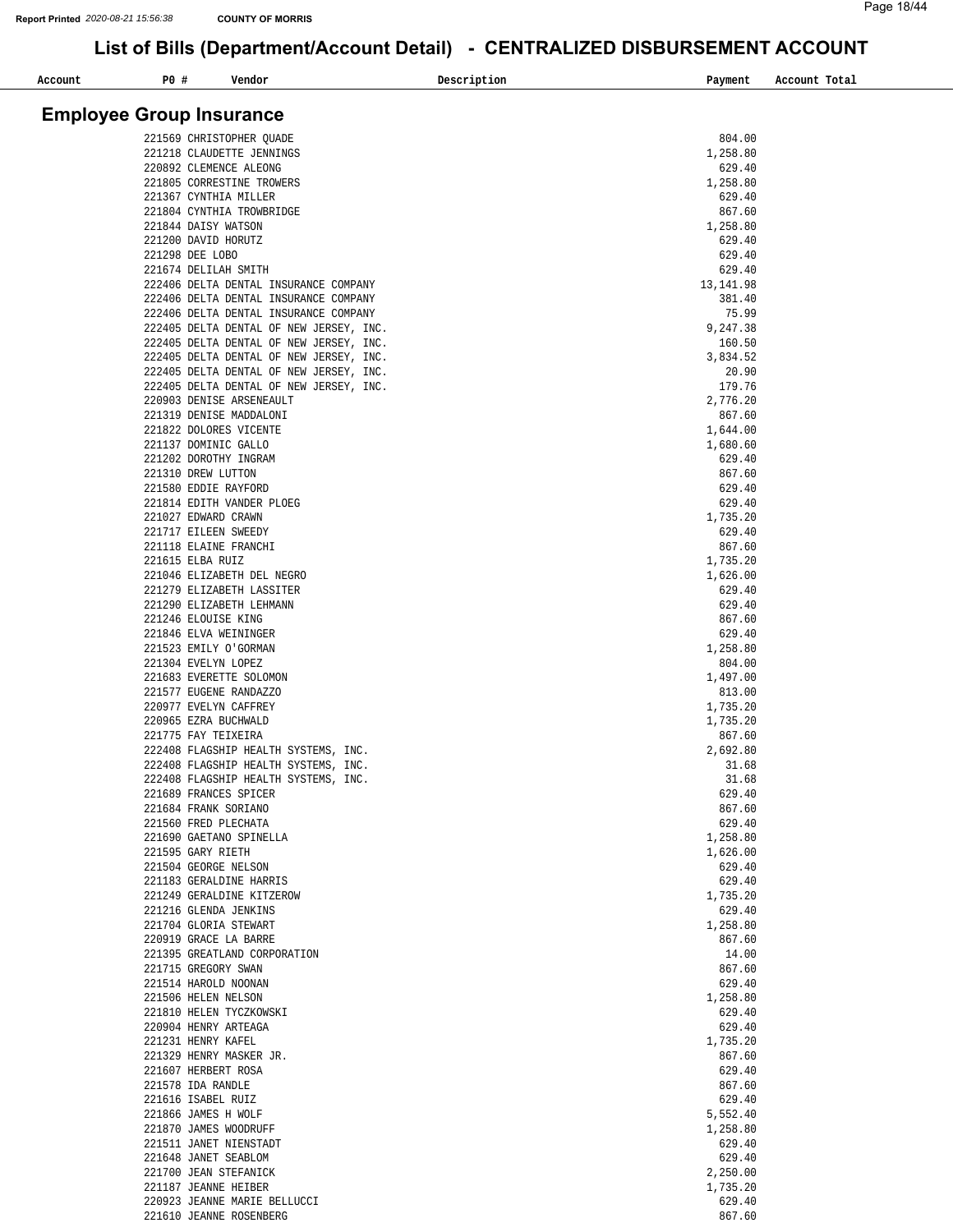| Account | <b>PO #</b> | Vendor                                             | Description | Payment              | Account Total |
|---------|-------------|----------------------------------------------------|-------------|----------------------|---------------|
|         |             |                                                    |             |                      |               |
|         |             | <b>Employee Group Insurance</b>                    |             |                      |               |
|         |             | 221876 JEANNE YOUNG                                |             | 1,590.60             |               |
|         |             | 221665 JEFFREY SIEGFRIED                           |             | 813.00               |               |
|         |             | 221661 JENNIFER SHELL<br>221038 JERRY DAVENPORT    |             | 629.40<br>1,023.00   |               |
|         |             | 221089 JO ANN FANELLI                              |             | 804.00               |               |
|         |             | 221847 JOANN WEINSTEIN                             |             | 3,470.40             |               |
|         |             | 221241 JOANNE KEVITZ                               |             | 1,735.20             |               |
|         |             | 221000 JOHN CIARAMELLA<br>221698 JOHN J. STEELE    |             | 1,584.00<br>1,214.40 |               |
|         |             | 221528 JOHN ORGINOS                                |             | 813.00               |               |
|         |             | 221539 JOHN PATTEN                                 |             | 1,608.00             |               |
|         |             | 221551 JOHN PERRY<br>220972 JOSEPH BURNS           |             | 1,258.80<br>629.40   |               |
|         |             | 221272 JOYCE KUSCHKE                               |             | 629.40               |               |
|         |             | 221515 JULENE NORTHAN                              |             | 1,258.80             |               |
|         |             | 221544 JULIAN PEDRO                                |             | 730.80               |               |
|         |             | 221834 KATHLEEN WAGNER<br>221861 KATHLEEN WILLIS   |             | 804.00<br>629.40     |               |
|         |             | 221088 KATHLIN FACEY                               |             | 629.40               |               |
|         |             | 220952 LARRY BRIGHT                                |             | 813.00               |               |
|         |             | 221807 LAURA TSENG                                 |             | 1,258.80             |               |
|         |             | 221794 LORI TRAETTINO<br>221621 LOUIS SACCO        |             | 867.60<br>804.00     |               |
|         |             | 221609 LUBA ROSE                                   |             | 1,258.80             |               |
|         |             | 221190 LUIS HENAO                                  |             | 629.40               |               |
|         |             | 220947 MARGARET BREE                               |             | 629.40               |               |
|         |             | 221214 MARIE JEAN<br>221024 MARILYN CRANDON        |             | 804.00<br>629.40     |               |
|         |             | 221855 MARION G WILDER                             |             | 629.40               |               |
|         |             | 221626 MARJORIE SANDERS                            |             | 1,258.80             |               |
|         |             | 221140 MATILDE GARCERAN                            |             | 1,735.20             |               |
|         |             | 221019 MARY CORCORAN<br>221376 MARY A MONGEY       |             | 629.40<br>1,735.20   |               |
|         |             | 221687 MARY E. SNYDER                              |             | 629.40               |               |
|         |             | 221789 MARY ELAINE TODD                            |             | 629.40               |               |
|         |             | 221605 MARY ROLIO<br>221858 MARY WILLIAMS          |             | 629.40<br>804.00     |               |
|         |             | 221863 MARY WILSON                                 |             | 629.40               |               |
|         |             | 221116 MARYANN FOX                                 |             | 1,214.40             |               |
|         |             | 221852 MERITSUM WHITE                              |             | 629.40               |               |
|         |             | 221545 MICHELE PELLECHIO<br>221224 MILDRED JOLLY   |             | 1,735.20<br>629.40   |               |
|         |             | 221335 MOSES MCBRYDE                               |             | 629.40               |               |
|         |             | 221797 MURIEL TREVENA                              |             | 629.40               |               |
|         |             | 220992 NANCY CHARETTE                              |             | 629.40               |               |
|         |             | 221072 NANCY DUNLEAVY<br>221356 NANCY MEEKER       |             | 629.40<br>629.40     |               |
|         |             | 221786 NELLIE THOMPSON                             |             | 1,680.60             |               |
|         |             | 221130 NEVILLE FYFFE                               |             | 867.60               |               |
|         |             | 221677 NOLA SMITH<br>220882 OLGA ABRAMIDES         |             | 2,496.60<br>629.40   |               |
|         |             | 221618 OLIVE RUSSELL                               |             | 1,590.60             |               |
|         |             | 221590 PAMELA REYNOLDS                             |             | 629.40               |               |
|         |             | 220931 PATRICIA BIZZARO                            |             | 804.00               |               |
|         |             | 221281 PATRICIA LAUTER<br>221646 PATRICIA SCHWARTZ |             | 629.40<br>813.00     |               |
|         |             | 221862 PATRICIA WILLS                              |             | 881.40               |               |
|         |             | 222409 PAYFLEX SYSTEMS USA, INC.                   |             | 504.00               |               |
|         |             | 221776 PETER TERRAFRANCA                           |             | 1,735.20             |               |
|         |             | 221017 PHYLLIS COPPOLA<br>221014 PRISCILLA CONOVER |             | 1,461.60<br>629.40   |               |
|         |             | 220958 RALPH BROWN                                 |             | 1,290.00             |               |
|         |             | 221170 RARZELL GRUBBS                              |             | 629.40               |               |
|         |             | 220995 RHODA CHASE<br>220897 ROBERT ALVIENE        |             | 1,258.80             |               |
|         |             | 221105 ROBERT FLEMING                              |             | 1,735.20<br>867.60   |               |
|         |             | 221583 ROBERT REGAD                                |             | 542.00               |               |
|         |             | 221643 ROBERT SCHMIDT                              |             | 5,552.40             |               |
|         |             | 221875 ROBERT YOUNG<br>221273 ROBIN LAMOREAUX      |             | 1,524.00<br>660.00   |               |
|         |             | 221101 RONALD FISHER                               |             | 804.00               |               |
|         |             | 221571 ROSA QUICENO                                |             | 867.60               |               |
|         |             | 221629 ROSAMOND SANTELLA                           |             | 629.40               |               |
|         |             | 221176 ROSEMARY GYURE<br>221128 RUBY FULLER        |             | 433.80<br>813.00     |               |
|         |             |                                                    |             |                      |               |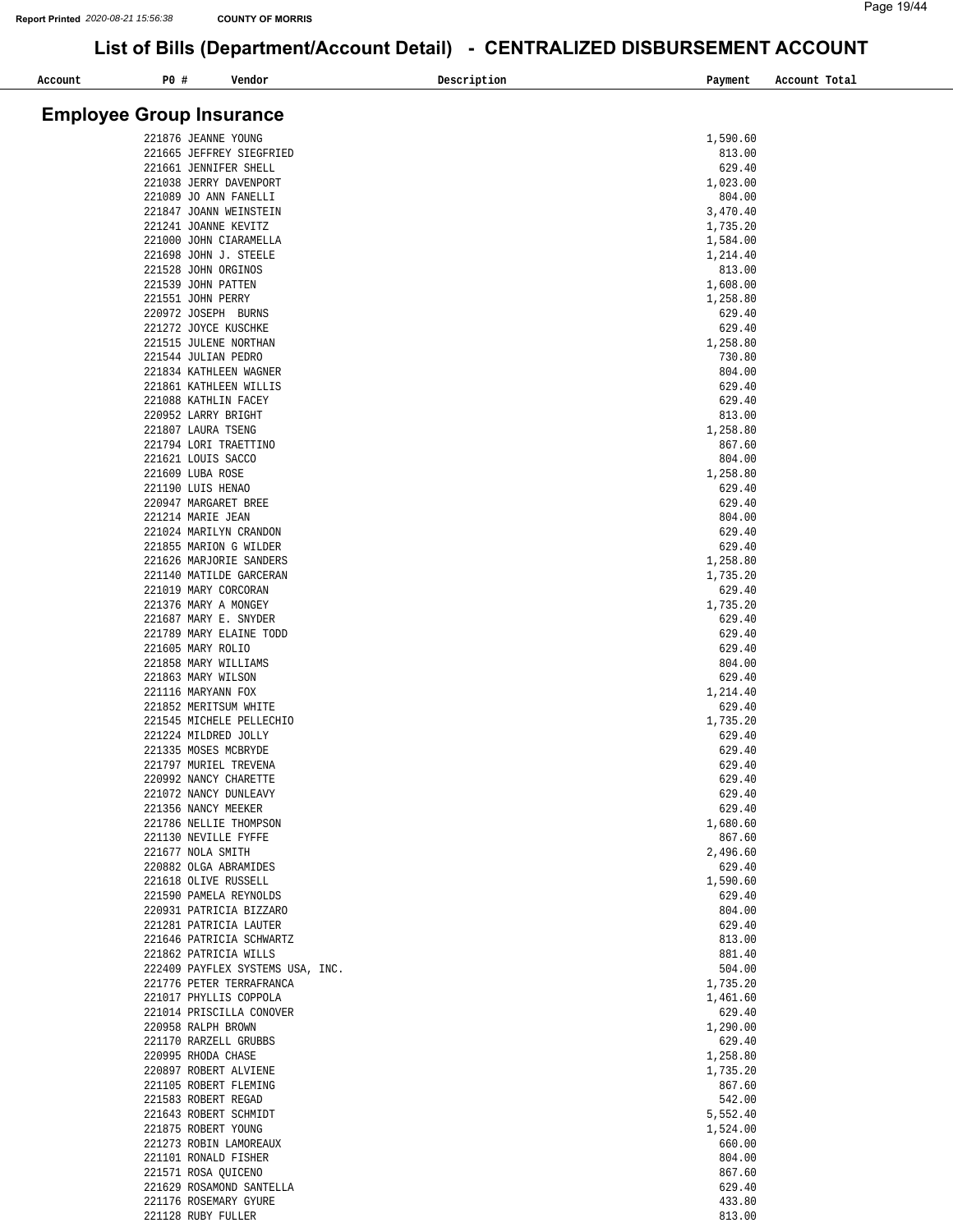| P0 #<br>Account                 | Vendor                                              | Description<br>Payment | Account Total |
|---------------------------------|-----------------------------------------------------|------------------------|---------------|
|                                 |                                                     |                        |               |
| <b>Employee Group Insurance</b> |                                                     |                        |               |
|                                 | 221025 RUTH CRANE                                   | 629.40                 |               |
|                                 | 221074 SANDRA DURR<br>221294 SHARON LITTLEJOHN      | 144.60<br>1,735.20     |               |
|                                 | 221295 SHAU-YING LIU                                | 1,258.80               |               |
|                                 | 221585 SHELLEY REINER                               | 804.00                 |               |
|                                 | 221808 STEPHEN TURKO                                | 1,258.80               |               |
|                                 | 221358 SUDESH MEHTA                                 | 1,735.20               |               |
|                                 | 221250 SUSAN KLEIN<br>221207 THERESA JACKSON        | 1,735.20<br>629.40     |               |
|                                 | 221368 VENETIA MILLER                               | 1,735.20               |               |
|                                 | 220933 VERA BLOSSOM                                 | 867.60                 |               |
|                                 | 221056 VINCENT DIRUGGIERO                           | 1,600.00               |               |
|                                 | 221819 VIOLETA VASILAS<br>221803 WILLIAM TROWBRIDGE | 768.00<br>867.60       |               |
|                                 | 220985 WILLIAM CARHUFF, JR.                         | 209.80                 |               |
|                                 | 221059 YOLANDA DOL                                  | 1,360.20               |               |
|                                 | 221131 ZERISH FYFFE                                 | 629.40                 |               |
|                                 | 221109 ANNIE FORBES<br>221186 ANNIE HAYNES          | 629.40<br>629.40       |               |
|                                 | 221860 ARLENE WILLIAMS                              | 629.40                 |               |
|                                 | 221685 ARTHUR SOULES                                | 1,608.00               |               |
|                                 | 221350 BARBARA MCLAUGHLIN                           | 2,428.80               |               |
|                                 | 220896 BATTINA ALRAZI                               | 629.40                 |               |
|                                 | 221035 BEATRICE DANIEL<br>221188 CAROL HEIDER       | 1,608.00<br>732.00     |               |
|                                 | 221680 CAROL SMYTH                                  | 1,461.60               |               |
|                                 | 220951 CHARLES BRIGHT                               | 629.40                 |               |
|                                 | 220966 CLAUDIA BUDDY                                | 1,258.80               |               |
|                                 | 221345 COLLEEN MCINERNEY<br>221099 DEBORAH FINE     | 730.80<br>804.00       |               |
|                                 | 221686 DELIA SPARKES                                | 629.40                 |               |
|                                 | 221679 DOTTRIGE SMITH-CAESAR                        | 1,180.20               |               |
|                                 | 220891 EDITH ALDERTON                               | 867.60                 |               |
|                                 | 222404 EDWARD SMITH                                 | 1,012.00<br>629.40     |               |
|                                 | 221601 ESTHER ROBERTS<br>221836 ELTON WALLACE       | 1,524.00               |               |
|                                 | 221068 FEROL DRUST                                  | 1,608.00               |               |
|                                 | 221678 GERALDINE SMITH                              | 867.60                 |               |
|                                 | 221220 ISLIN JOHNSON<br>221071 JAMES DUFFY          | 813.00<br>629.40       |               |
|                                 | 221169 JAMES GRUBBS                                 | 1,258.80               |               |
|                                 | 221340 JAMES MCDANIEL                               | 1,617.00               |               |
|                                 | 221573 JANE RAE                                     | 629.40                 |               |
|                                 | 221692 JEAN SPROUL<br>221082 JEFFREY ENDEAN         | 1,735.20<br>629.40     |               |
|                                 | 221871 JOAN WULFF                                   | 1,258.80               |               |
|                                 | 220893 JOHN ALI                                     | 1,735.20               |               |
|                                 | 222403 JOHN PECORARO                                | 2,428.80               |               |
|                                 | 221639 JOSEPH SCARPONE<br>221008 JUDITH CLIFF       | 629.40<br>629.40       |               |
|                                 | 221711 JUDITH STUPPIELLO                            | 629.40                 |               |
|                                 | 221774 JUNE TAYLOR                                  | 867.60                 |               |
|                                 | 221709 KATHERINE STRINGER                           | 1,608.00               |               |
|                                 | 221385 KATHY MURARIK<br>221650 LINVAL SENIOR        | 1,735.20<br>1,258.80   |               |
|                                 | 221382 MANJU MUKERJEE                               | 629.40                 |               |
|                                 | 221782 MARIE Y THOMAS                               | 2,006.20               |               |
|                                 | 221579 MARGARET K RAVO                              | 629.40                 |               |
|                                 | 221223 MONICA A JOINTE<br>221144 PATRICIA GEPPERT   | 804.00<br>629.40       |               |
|                                 | 221332 PATRICIA MATHER                              | 629.40                 |               |
|                                 | 221703 PATRICIA STEWART                             | 867.60                 |               |
|                                 | 221799 PREMLATABE TRIVEDI                           | 629.40                 |               |
|                                 | 221783 PRINCESS THOMAS<br>221854 RAMONA WHITMORE    | 1,626.00<br>629.40     |               |
|                                 | 220997 RUBENA CHEEK                                 | 804.00                 |               |
|                                 | 221371 MARGARET E MINOTT                            | 1,258.80               |               |
|                                 | 221849 SARA WEISSMAN                                | 867.60                 |               |
|                                 | 221780 SUDESH THAPAR<br>220894 SUSAN ALLARD         | 1,214.40<br>1,214.40   |               |
|                                 | 220993 SYLVIA CHARLES                               | 629.40                 |               |
|                                 | 221777 THERESE TERRERI                              | 629.40                 |               |
|                                 | 221353 THOMAS MCNIECE                               | 629.40                 |               |
|                                 | 221212 THOMAS JANKE                                 | 629.40                 |               |
|                                 | 221123 VERNA FRASER                                 | 867.60                 |               |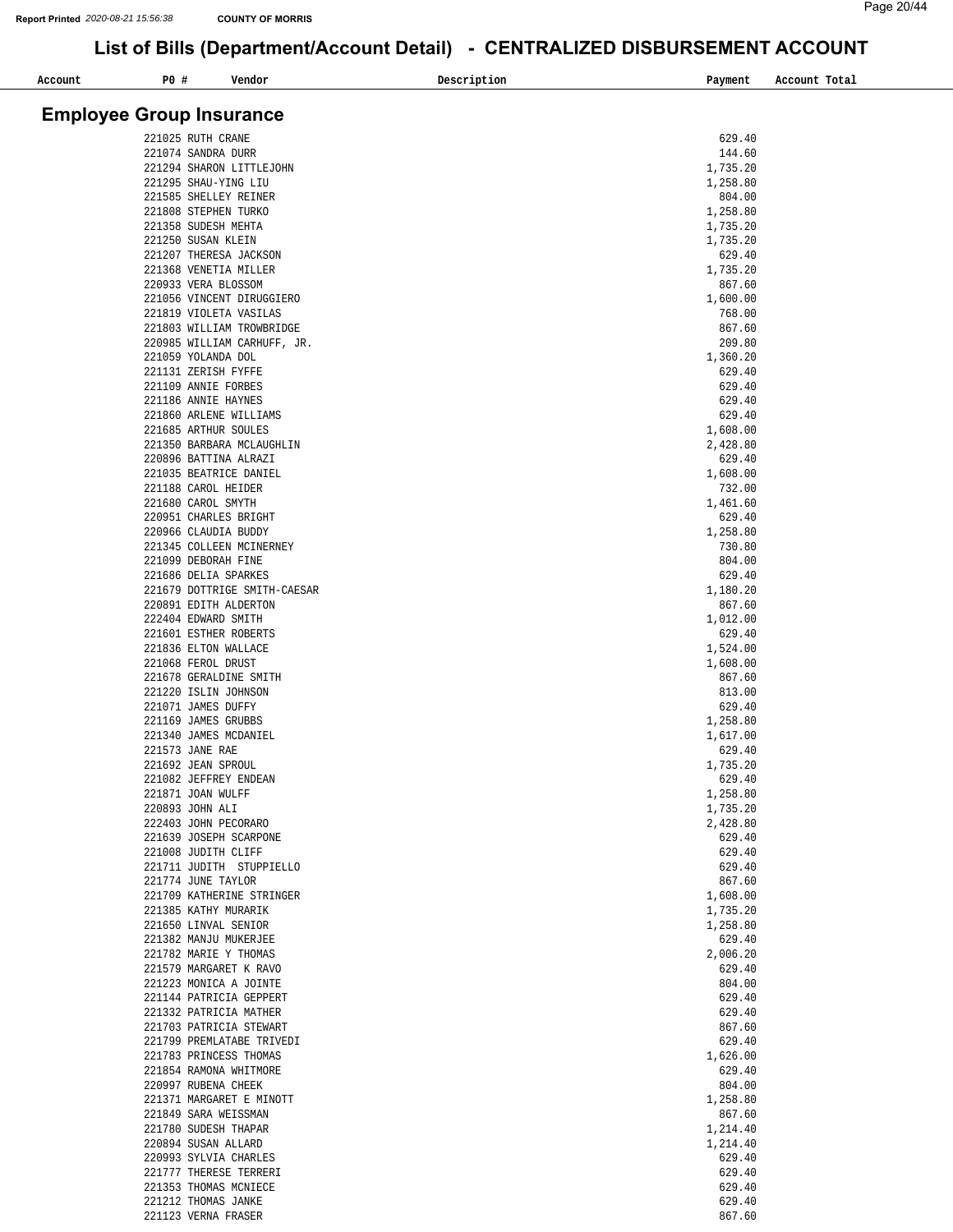| Account                               | P0 #                                                                                                        | Vendor                                                                                                                                                                    | Description       | Payment                                                      | Account Total                |
|---------------------------------------|-------------------------------------------------------------------------------------------------------------|---------------------------------------------------------------------------------------------------------------------------------------------------------------------------|-------------------|--------------------------------------------------------------|------------------------------|
| <b>Employee Group Insurance</b>       |                                                                                                             |                                                                                                                                                                           |                   |                                                              |                              |
|                                       | 221193 WILLIAM HIBLER<br>220946 CHRISTINE BRAUN<br>221673 DOROTHY SMARG<br>221151 DOUGLAS GLENN             | 221268 WALTER P. KRICH JR.<br>220948 GORDON BREEDING JR                                                                                                                   |                   | 5,552.40<br>1,735.20<br>629.40<br>629.40<br>867.60<br>672.00 |                              |
|                                       | 221245 HILTON KING<br>220915 JOHN BARTOW<br>221827 JEAN VIZZA<br>220943 RUTH BOWSER<br>221675 WILFRED SMITH |                                                                                                                                                                           |                   | 629.40<br>629.40<br>1,258.80<br>629.40<br>629.40             |                              |
| 01-201-23-220100-090                  | 221874 WINSTON YAW<br>221840 YE S WANG                                                                      | Employee Group Insurance Expenditures                                                                                                                                     | TOTAL FOR ACCOUNT | 629.40<br>5,552.40                                           | 4,294,819.28                 |
|                                       |                                                                                                             | TOTAL for Employee Group Insurance                                                                                                                                        |                   |                                                              | ============<br>4,294,819.28 |
| <b>Office of Emergency Management</b> |                                                                                                             |                                                                                                                                                                           |                   |                                                              |                              |
| 01-201-25-252100-039                  | 222151 RESCUE PRODUCTS                                                                                      | Education Schools & Training                                                                                                                                              | TOTAL FOR ACCOUNT | 375.00                                                       | 375.00                       |
| 01-201-25-252100-058                  |                                                                                                             | 222784 W.B. MASON COMPANY INC<br>222784 W.B. MASON COMPANY INC<br>Office Supplies & Stationery                                                                            | TOTAL FOR ACCOUNT | 32.70<br>48.10                                               | 80.80                        |
|                                       | 222599 OPTIMUM<br>222586 OPTIMUM                                                                            | 222786 ALL COUNTY RENTAL CENTER                                                                                                                                           |                   | 144.00<br>126.41<br>390.56                                   |                              |
| 01-201-25-252100-059                  |                                                                                                             | Other General Expenses                                                                                                                                                    | TOTAL FOR ACCOUNT |                                                              | 660.97                       |
| 01-201-25-252100-068                  | 223161 COUNTY OF MORRIS                                                                                     | Postage & Metered Mail                                                                                                                                                    | TOTAL FOR ACCOUNT | 0.50                                                         | 0.50                         |
| 01-201-25-252100-090                  | Program Expenditures                                                                                        | 222785 TURN OUT UNIFORMS, INC.                                                                                                                                            | TOTAL FOR ACCOUNT | 157.50                                                       | 157.50                       |
| 01-201-25-252100-091                  |                                                                                                             | 222853 DM MEDICAL BILLINGS, LLC<br>222853 DM MEDICAL BILLINGS, LLC<br>Program Expend-Matching Share                                                                       | TOTAL FOR ACCOUNT | 2,689.34<br>3,648.35                                         | 6,337.69                     |
| 01-201-25-252100-164                  |                                                                                                             | 222856 RICOH AMERICAS CORPORATION<br>Office Machines - Rental                                                                                                             | TOTAL FOR ACCOUNT | 524.29                                                       | 524.29                       |
| 01-203-25-252100-059                  |                                                                                                             | 205131 V.E. RALPH & SON INC.<br>(2019) Other General Expenses                                                                                                             | TOTAL FOR ACCOUNT | 508.20                                                       | 508.20                       |
| 01-203-25-252100-090                  |                                                                                                             | 222564 V.E. RALPH & SON INC.<br>222564 V.E. RALPH & SON INC.<br>(2019) Program Expenditures                                                                               | TOTAL FOR ACCOUNT | 256.00<br>1,916.33                                           | 2,172.33                     |
|                                       |                                                                                                             | TOTAL for Office of Emergency Management                                                                                                                                  |                   |                                                              | ============<br>10,817.28    |
| <b>Communications Center</b>          |                                                                                                             |                                                                                                                                                                           |                   |                                                              |                              |
|                                       |                                                                                                             | 222438 PRIORITY DISPATCH CORP.<br>222437 PRIORITY DISPATCH CORP.<br>222437 PRIORITY DISPATCH CORP.<br>222437 PRIORITY DISPATCH CORP.<br>223031 INTERNATIONAL ACADEMIES OF |                   | 1,460.00<br>550.00<br>550.00<br>550.00<br>30.00              |                              |
| 01-201-25-252105-039                  |                                                                                                             | Education Schools & Training<br>222118 BASE POWER SERVICES                                                                                                                | TOTAL FOR ACCOUNT | 275.00                                                       | 3,140.00                     |
| 01-201-25-252105-044                  |                                                                                                             | 222118 BASE POWER SERVICES<br>Equipment Service Agreements                                                                                                                | TOTAL FOR ACCOUNT | 4,750.00                                                     | 5,025.00                     |
| 01-201-25-252105-058                  |                                                                                                             | 222416 W.B. MASON COMPANY INC<br>222575 OFFICE CONCEPTS GROUP, INC.<br>Office Supplies & Stationery                                                                       | TOTAL FOR ACCOUNT | 71.24<br>508.77                                              | 580.01                       |
|                                       |                                                                                                             | 222418 LOCUTION SYSTEMS INC.<br>220778 SHI INTERNATIONAL CORP<br>220778 SHI INTERNATIONAL CORP                                                                            |                   | 1,400.00<br>145.00<br>1,529.00                               |                              |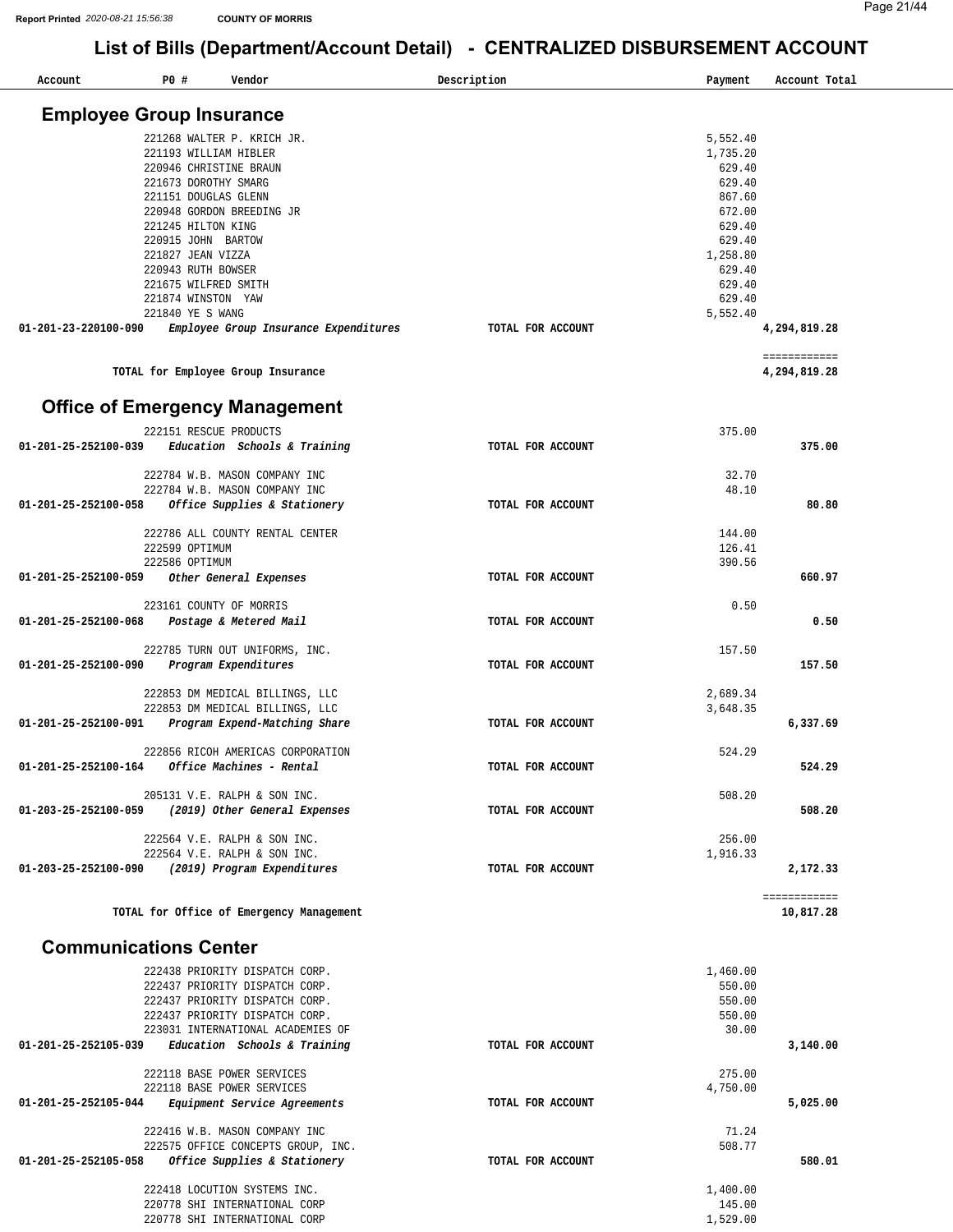| Account              | P0#<br>Vendor                                                              | Description       | Payment          | Account Total             |
|----------------------|----------------------------------------------------------------------------|-------------------|------------------|---------------------------|
|                      | <b>Communications Center</b>                                               |                   |                  |                           |
|                      |                                                                            |                   |                  |                           |
| 01-201-25-252105-078 | Software Maintenance                                                       | TOTAL FOR ACCOUNT |                  | 3,074.00                  |
|                      | 223033 VOIANCE LANGUAGE SERVICES, LLC                                      |                   | 826.10           |                           |
| 01-201-25-252105-117 | Interpretor Fees                                                           | TOTAL FOR ACCOUNT |                  | 826.10                    |
|                      | 222415 AMERICAN TOWER CORPORATION                                          |                   | 2,067.63         |                           |
| 01-201-25-252105-131 | County Wide Radio System                                                   | TOTAL FOR ACCOUNT |                  | 2,067.63                  |
|                      |                                                                            |                   |                  |                           |
|                      | 222436 JERSEY CENTRAL POWER & LIGHT                                        |                   | 577.71           |                           |
|                      | 222436 JERSEY CENTRAL POWER & LIGHT<br>223039 JERSEY CENTRAL POWER & LIGHT |                   | 3.26<br>489.24   |                           |
| 01-201-25-252105-137 | Electricity                                                                | TOTAL FOR ACCOUNT |                  | 1,070.21                  |
|                      |                                                                            |                   |                  |                           |
|                      | 223034 SUBURBAN PROPANE -2347<br>Other Utilities                           |                   | 119.35           |                           |
| 01-201-25-252105-148 |                                                                            | TOTAL FOR ACCOUNT |                  | 119.35                    |
|                      | 222483 RICOH USA, INC.                                                     |                   | 623.95           |                           |
| 01-201-25-252105-164 | Office Machines - Rental                                                   | TOTAL FOR ACCOUNT |                  | 623.95                    |
|                      | 223037 INSTITUTE FOR FORENSIC PSYCHOLOGY                                   |                   | 1,050.00         |                           |
| 01-201-25-252105-189 | Medical                                                                    | TOTAL FOR ACCOUNT |                  | 1,050.00                  |
|                      |                                                                            |                   |                  |                           |
|                      | 220739 CDW GOVERNMENT                                                      |                   | 38.86            |                           |
| 01-201-25-252105-258 | Equipment                                                                  | TOTAL FOR ACCOUNT |                  | 38.86                     |
|                      | 222439 PRIORITY DISPATCH CORP.                                             |                   | 260.00           |                           |
|                      | 222439 PRIORITY DISPATCH CORP.                                             |                   | 395.00           |                           |
| 01-203-25-252105-039 | (2019) Education Schools & Training                                        | TOTAL FOR ACCOUNT |                  | 655.00                    |
|                      |                                                                            |                   |                  | ============              |
|                      | TOTAL for Communications Center                                            |                   |                  | 18,270.11                 |
|                      |                                                                            |                   |                  |                           |
|                      | <b>County Medical Examiner Office</b>                                      |                   |                  |                           |
|                      | 222587 LORA K RAYNER                                                       |                   | 460.00           |                           |
|                      | 222861 JUNAID SHIKH                                                        |                   | 9,900.00         |                           |
| 01-201-25-254100-036 | Contracted Services                                                        | TOTAL FOR ACCOUNT |                  | 10,360.00                 |
|                      | 222858 W.B. MASON COMPANY INC                                              |                   | 35.76            |                           |
|                      | 222860 W.B. MASON COMPANY INC                                              |                   | 74.30            |                           |
| 01-201-25-254100-058 | Office Supplies & Stationery                                               | TOTAL FOR ACCOUNT |                  | 110.06                    |
|                      | 222601 ILIFF-RUGGIERO FUNERAL HOME INC.                                    |                   | 3,500.00         |                           |
|                      | 222601 ILIFF-RUGGIERO FUNERAL HOME INC.                                    |                   | 5,200.00         |                           |
|                      | 222688 NOTO-WYNKOOP FUNERAL HOME                                           |                   | 1,666.00         |                           |
|                      | 222600 NOTO-WYNKOOP FUNERAL HOME                                           |                   | 1,666.00         |                           |
| 01-201-25-254100-059 | Other General Expenses                                                     | TOTAL FOR ACCOUNT |                  | 12,032.00                 |
|                      | 223161 COUNTY OF MORRIS                                                    |                   | 19.05            |                           |
| 01-201-25-254100-068 | Postage & Metered Mail                                                     | TOTAL FOR ACCOUNT |                  | 19.05                     |
|                      | 215472 EXTRA PACKAGING CORP                                                |                   | 140.00           |                           |
|                      | 215472 EXTRA PACKAGING CORP                                                |                   | 300.00           |                           |
|                      | 215472 EXTRA PACKAGING CORP                                                |                   | 106.00           |                           |
|                      | 215472 EXTRA PACKAGING CORP                                                |                   | 160.00           |                           |
|                      | 215472 EXTRA PACKAGING CORP<br>215472 EXTRA PACKAGING CORP                 |                   | 84.20<br>10.34   |                           |
| 01-201-25-254100-203 | X-Ray & Medical Supplies                                                   | TOTAL FOR ACCOUNT |                  | 800.54                    |
|                      |                                                                            |                   |                  |                           |
|                      | TOTAL for County Medical Examiner Office                                   |                   |                  | ============<br>23,321.65 |
|                      |                                                                            |                   |                  |                           |
|                      | <b>County Sheriff's Department</b>                                         |                   |                  |                           |
|                      |                                                                            |                   |                  |                           |
| 01-201-25-270100-023 | 222681 NJ POLICE TRAFFIC OFFICER ASSC<br>Associations and Memberships      | TOTAL FOR ACCOUNT | 50.00            | 50.00                     |
|                      |                                                                            |                   |                  |                           |
|                      | 222070 APCO INTERNATIONAL, INC.                                            |                   | 675.00           |                           |
|                      | 221443 AWARENESS PROTECTIVE<br>222072 RESCUE PRODUCTS                      |                   | 395.00<br>375.00 |                           |
|                      | 222072 RESCUE PRODUCTS                                                     |                   | 375.00           |                           |
| 01-201-25-270100-039 | Education Schools & Training                                               | TOTAL FOR ACCOUNT |                  | 1,820.00                  |
|                      |                                                                            |                   |                  |                           |
|                      | 222548 W.B. MASON COMPANY INC<br>222548 W.B. MASON COMPANY INC             |                   | 0.95<br>0.95     |                           |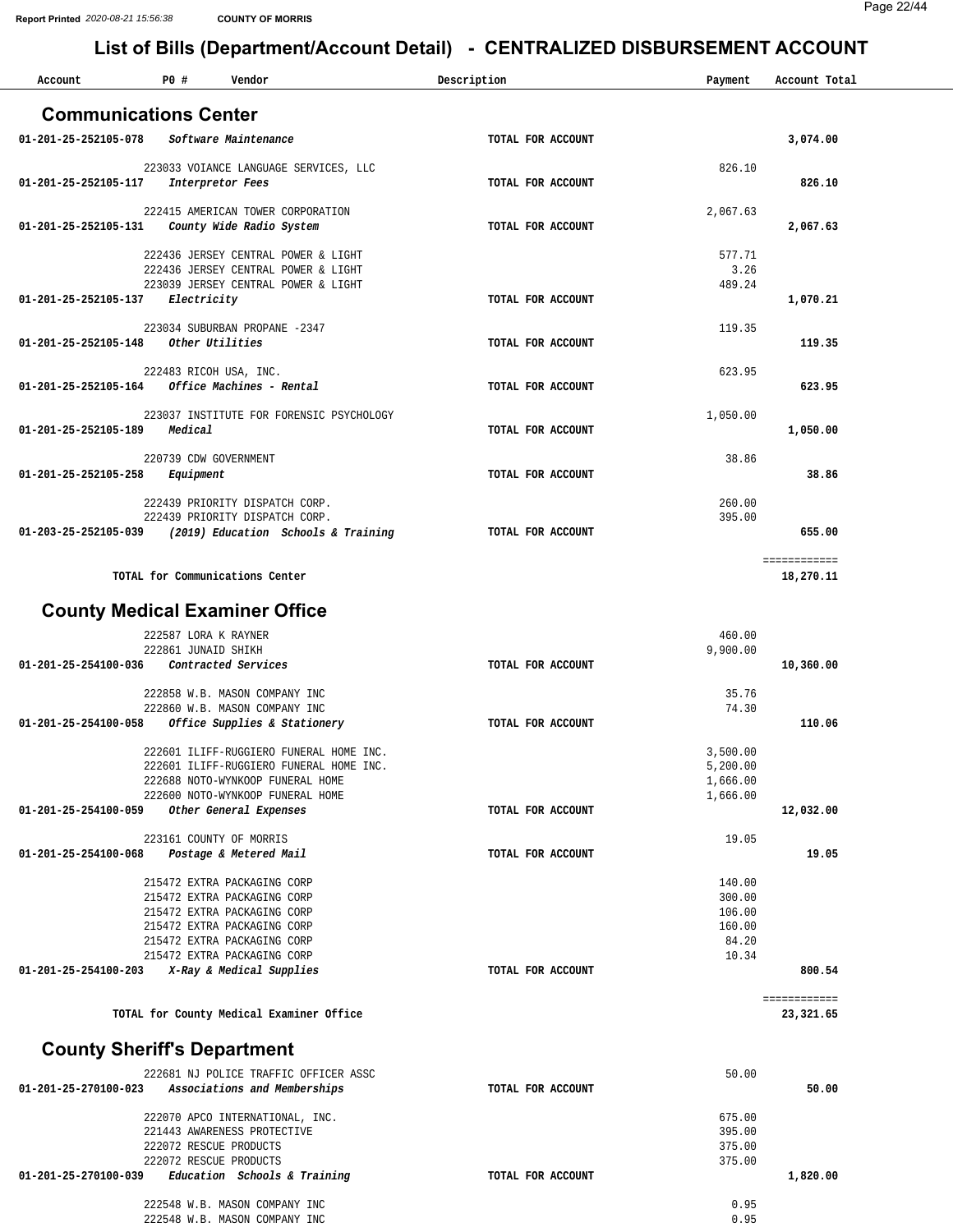| P0 #<br>Account<br>Vendor                                      | Description       | Payment         | Account Total |
|----------------------------------------------------------------|-------------------|-----------------|---------------|
|                                                                |                   |                 |               |
| <b>County Sheriff's Department</b>                             |                   |                 |               |
|                                                                |                   |                 |               |
| 222548 W.B. MASON COMPANY INC                                  |                   | 0.95            |               |
| 222548 W.B. MASON COMPANY INC                                  |                   | 0.95            |               |
| 222548 W.B. MASON COMPANY INC<br>222548 W.B. MASON COMPANY INC |                   | 0.95<br>0.95    |               |
| 222548 W.B. MASON COMPANY INC                                  |                   | 0.95            |               |
| 222548 W.B. MASON COMPANY INC                                  |                   | 0.95            |               |
| 222548 W.B. MASON COMPANY INC                                  |                   | 0.95            |               |
| 222548 W.B. MASON COMPANY INC                                  |                   | 0.95            |               |
| 222548 W.B. MASON COMPANY INC                                  |                   | 0.95            |               |
| 222548 W.B. MASON COMPANY INC                                  |                   | 0.95            |               |
| 222548 W.B. MASON COMPANY INC                                  |                   | 0.95            |               |
| 222548 W.B. MASON COMPANY INC                                  |                   | 0.95            |               |
| 222548 W.B. MASON COMPANY INC                                  |                   | 0.95            |               |
| 222548 W.B. MASON COMPANY INC                                  |                   | 0.95            |               |
| 222548 W.B. MASON COMPANY INC                                  |                   | $-0.95$         |               |
| 222548 W.B. MASON COMPANY INC                                  |                   | 0.95            |               |
| 222548 W.B. MASON COMPANY INC<br>222548 W.B. MASON COMPANY INC |                   | 0.95<br>$-0.95$ |               |
| 222548 W.B. MASON COMPANY INC                                  |                   | 0.95            |               |
| 222548 W.B. MASON COMPANY INC                                  |                   | 0.95            |               |
| 222548 W.B. MASON COMPANY INC                                  |                   | $-0.95$         |               |
| 222677 W.B. MASON COMPANY INC                                  |                   | 35.76           |               |
| 222677 W.B. MASON COMPANY INC                                  |                   | 35.76           |               |
| 222677 W.B. MASON COMPANY INC                                  |                   | $-44.70$        |               |
| 222677 W.B. MASON COMPANY INC                                  |                   | 26.82           |               |
| 222677 W.B. MASON COMPANY INC                                  |                   | 44.70           |               |
| 222677 W.B. MASON COMPANY INC                                  |                   | 44.70           |               |
| 222677 W.B. MASON COMPANY INC                                  |                   | 44.70           |               |
| 222677 W.B. MASON COMPANY INC                                  |                   | 26.82           |               |
| 222677 W.B. MASON COMPANY INC<br>222677 W.B. MASON COMPANY INC |                   | 44.70<br>26.82  |               |
| 222677 W.B. MASON COMPANY INC                                  |                   | 44.70           |               |
| 222676 W.B. MASON COMPANY INC                                  |                   | 44.70           |               |
| 222676 W.B. MASON COMPANY INC                                  |                   | 22.35           |               |
| 222676 W.B. MASON COMPANY INC                                  |                   | 22.35           |               |
| 222676 W.B. MASON COMPANY INC                                  |                   | 22.35           |               |
| 222676 W.B. MASON COMPANY INC                                  |                   | 71.52           |               |
| 222676 W.B. MASON COMPANY INC                                  |                   | 71.52           |               |
| 222676 W.B. MASON COMPANY INC                                  |                   | 71.52           |               |
| 222676 W.B. MASON COMPANY INC<br>222676 W.B. MASON COMPANY INC |                   | 71.52<br>71.52  |               |
| 222676 W.B. MASON COMPANY INC                                  |                   | 13.41           |               |
| 222676 W.B. MASON COMPANY INC                                  |                   | 13.41           |               |
| 222676 W.B. MASON COMPANY INC                                  |                   | 13.41           |               |
| 222676 W.B. MASON COMPANY INC                                  |                   | 13.41           |               |
| 222676 W.B. MASON COMPANY INC                                  |                   | 35.76           |               |
| 222676 W.B. MASON COMPANY INC                                  |                   | 35.76           |               |
| 222676 W.B. MASON COMPANY INC                                  |                   | 35.76           |               |
| 222676 W.B. MASON COMPANY INC                                  |                   | 26.82           |               |
| 222676 W.B. MASON COMPANY INC                                  |                   | $-26.82$        |               |
| 222676 W.B. MASON COMPANY INC                                  |                   | 26.82           |               |
| Other General Expenses<br>01-201-25-270100-059                 | TOTAL FOR ACCOUNT |                 | 1,004.02      |
| 221438 CARTRIDGE CENTER INC                                    |                   | 316.00          |               |
| 221438 CARTRIDGE CENTER INC                                    |                   | 316.00          |               |
| 221438 CARTRIDGE CENTER INC                                    |                   | 316.00          |               |
| 221438 CARTRIDGE CENTER INC                                    |                   | 316.00          |               |
| 221438 CARTRIDGE CENTER INC                                    |                   | 294.00          |               |
| 221438 CARTRIDGE CENTER INC                                    |                   | 306.00          |               |
| 221438 CARTRIDGE CENTER INC                                    |                   | 306.00          |               |
| 221438 CARTRIDGE CENTER INC                                    |                   | 306.00          |               |
| Photographic Suppies<br>01-201-25-270100-064                   | TOTAL FOR ACCOUNT |                 | 2,476.00      |
| 223161 COUNTY OF MORRIS                                        |                   | 206.60          |               |
| 01-201-25-270100-068<br>Postage & Metered Mail                 | TOTAL FOR ACCOUNT |                 | 206.60        |
|                                                                |                   |                 |               |
| 222422 SMARTSHEET INC.                                         |                   | 3,000.00        |               |
| 222566 THOMSON REUTER-WEST                                     |                   | 1,135.89        |               |
| Software Maintenance<br>01-201-25-270100-078                   | TOTAL FOR ACCOUNT |                 | 4,135.89      |
|                                                                |                   |                 |               |
| 222419 INVESTIGATIVE FORENSICS CONSULTING                      |                   | 874.00          |               |
| 222683 INVESTIGATIVE FORENSICS CONSULTING                      |                   | 988.00          |               |
| Other Outside Services<br>01-201-25-270100-084                 | TOTAL FOR ACCOUNT |                 | 1,862.00      |
| 222565 W.B. MASON COMPANY INC                                  |                   | 15.80           |               |
|                                                                |                   |                 |               |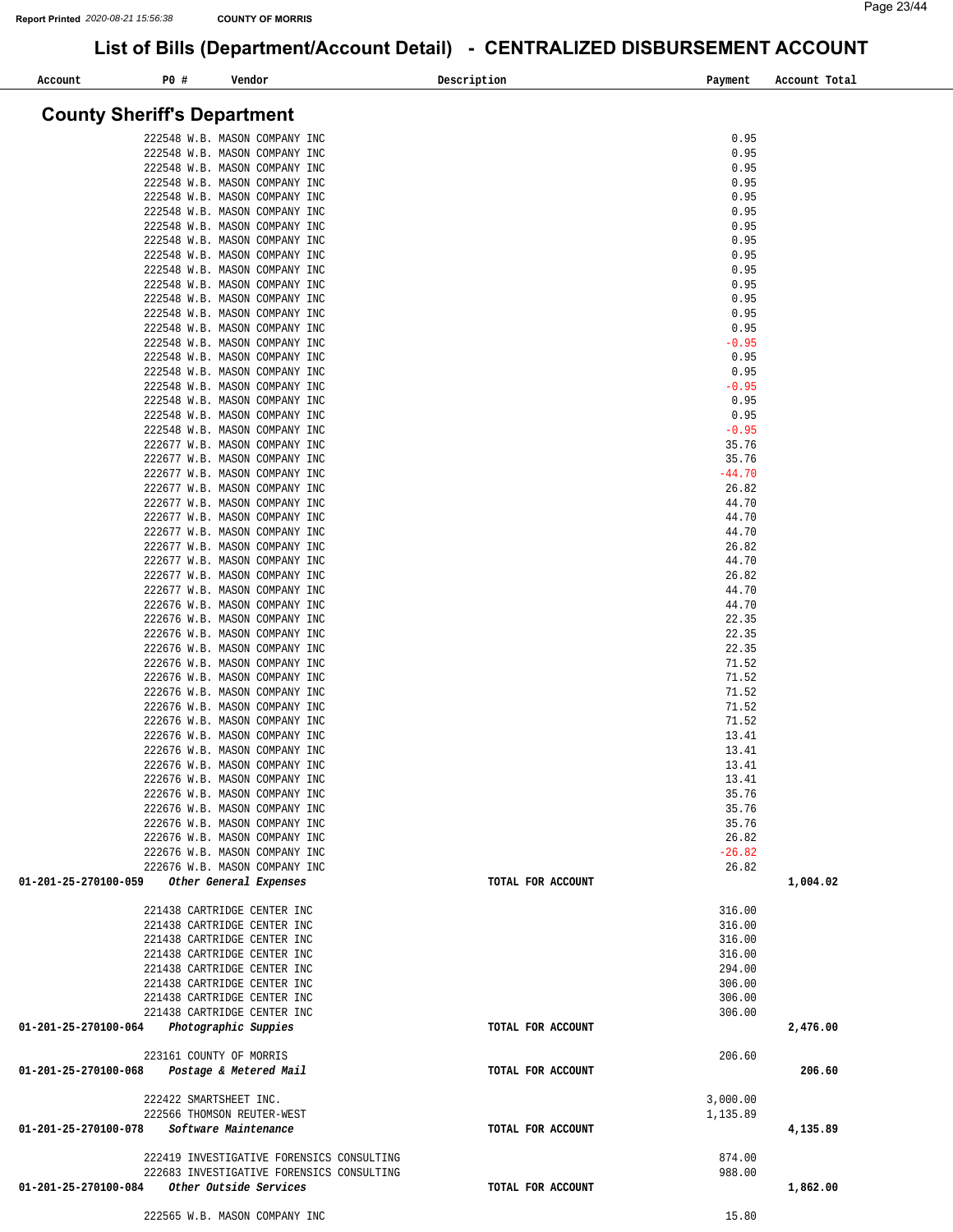| Account                            | P0# |                                              | Vendor                                |                                     | Description       | Payment        | Account Total |
|------------------------------------|-----|----------------------------------------------|---------------------------------------|-------------------------------------|-------------------|----------------|---------------|
| <b>County Sheriff's Department</b> |     |                                              |                                       |                                     |                   |                |               |
|                                    |     |                                              | 222565 W.B. MASON COMPANY INC         |                                     |                   | 2.78           |               |
|                                    |     |                                              | 222565 W.B. MASON COMPANY INC         |                                     |                   | 287.70         |               |
|                                    |     |                                              | 222565 W.B. MASON COMPANY INC         |                                     |                   | 203.96         |               |
| 01-201-25-270100-095               |     |                                              | Other Administrative Supplies         |                                     | TOTAL FOR ACCOUNT |                | 510.24        |
|                                    |     | 222943 DAVID KENNY                           |                                       |                                     |                   | 14.75          |               |
| 01-201-25-270100-140               |     | Gas Purchases                                |                                       |                                     | TOTAL FOR ACCOUNT |                | 14.75         |
|                                    |     |                                              |                                       |                                     |                   |                |               |
|                                    |     | 222568 RICOH USA, INC.                       |                                       |                                     |                   | 281.78         |               |
|                                    |     | 222567 RICOH USA, INC.                       |                                       |                                     |                   | 281.78         |               |
| 01-201-25-270100-164               |     |                                              | Office Machines - Rental              |                                     | TOTAL FOR ACCOUNT |                | 563.56        |
|                                    |     | 220300 GALLS, LLC                            |                                       |                                     |                   | 134.38         |               |
|                                    |     | 220300 GALLS, LLC                            |                                       |                                     |                   | 140.00         |               |
|                                    |     | 219100 GALLS, LLC                            |                                       |                                     |                   | 64.00          |               |
|                                    |     | 219100 GALLS, LLC                            |                                       |                                     |                   | 1.69           |               |
|                                    |     | 219100 GALLS, LLC                            |                                       |                                     |                   | 1.50           |               |
|                                    |     | 219100 GALLS, LLC                            |                                       |                                     |                   | 2.00           |               |
|                                    |     | 219100 GALLS, LLC                            |                                       |                                     |                   | 2.00           |               |
|                                    |     | 219100 GALLS, LLC                            |                                       |                                     |                   | 4.00           |               |
|                                    |     | 219100 GALLS, LLC<br>219100 GALLS, LLC       |                                       |                                     |                   | 60.00<br>1.69  |               |
|                                    |     | 219100 GALLS, LLC                            |                                       |                                     |                   | 1.50           |               |
|                                    |     | 219100 GALLS, LLC                            |                                       |                                     |                   | 2.00           |               |
|                                    |     | 219100 GALLS, LLC                            |                                       |                                     |                   | 2.00           |               |
|                                    |     | 219100 GALLS, LLC                            |                                       |                                     |                   | 70.00          |               |
|                                    |     | 221962 GALLS, LLC                            |                                       |                                     |                   | 33.00          |               |
|                                    |     |                                              | 218638 INTAPOL INDUSTRIES, INC.       |                                     |                   | 899.97         |               |
|                                    |     |                                              | 218638 INTAPOL INDUSTRIES, INC.       |                                     |                   | 29.99          |               |
|                                    |     |                                              | 221502 TURN OUT UNIFORMS, INC.        |                                     |                   | 135.99         |               |
|                                    |     | 219807 GALLS, LLC                            |                                       |                                     |                   | 70.00          |               |
|                                    |     | 221501 GALLS, LLC<br>221501 GALLS, LLC       |                                       |                                     |                   | 70.29<br>58.96 |               |
| 01-201-25-270100-202               |     |                                              | Uniform And Accessories               |                                     | TOTAL FOR ACCOUNT |                | 1,784.96      |
|                                    |     |                                              |                                       |                                     |                   |                |               |
|                                    |     | 213701 MEDIC BATTERIES                       |                                       |                                     |                   | 225.00         |               |
|                                    |     | 212954 MEDIC BATTERIES                       |                                       |                                     |                   | 31.68          |               |
|                                    |     | 212954 MEDIC BATTERIES                       |                                       |                                     |                   | 5.99           |               |
|                                    |     | 220695 FASTENAL COMPANY                      |                                       |                                     |                   | 767.70         |               |
| 01-201-25-270100-258               |     | Equipment                                    |                                       |                                     | TOTAL FOR ACCOUNT |                | 1,030.37      |
|                                    |     |                                              | 219641 NORTHEAST COMMUNICATIONS, INC. |                                     |                   | 560.00         |               |
| 01-201-25-270100-291               |     | Vehicle Repairs                              |                                       |                                     | TOTAL FOR ACCOUNT |                | 560.00        |
|                                    |     |                                              |                                       |                                     |                   |                |               |
|                                    |     |                                              | 222420 PUBLIC AGENCY TRAINING         |                                     |                   | 650.00         |               |
| 01-203-25-270100-039               |     |                                              |                                       | (2019) Education Schools & Training | TOTAL FOR ACCOUNT |                | 650.00        |
|                                    |     |                                              | 222549 W.B. MASON COMPANY INC         |                                     |                   | 13.41          |               |
| 01-203-25-270100-059               |     |                                              | (2019) Other General Expenses         |                                     | TOTAL FOR ACCOUNT |                | 13.41         |
|                                    |     |                                              |                                       |                                     |                   |                |               |
|                                    |     | 209492 SYSTEM ONE ALARM                      |                                       |                                     |                   | 17,897.00      |               |
| 01-203-25-270100-258               |     | (2019) Equipment                             |                                       |                                     | TOTAL FOR ACCOUNT |                | 17,897.00     |
|                                    |     |                                              |                                       |                                     |                   |                | ============  |
|                                    |     |                                              | TOTAL for County Sheriff's Department |                                     |                   |                | 34,578.80     |
| <b>County Prosecutor's Office</b>  |     |                                              |                                       |                                     |                   |                |               |
|                                    |     |                                              |                                       |                                     |                   |                |               |
|                                    |     | 220379 ALEXIS RACHEL<br>220379 ALEXIS RACHEL |                                       |                                     |                   | 57.60<br>27.00 |               |
|                                    |     | 220383 TARA CHOMINSKY                        |                                       |                                     |                   | 136.80         |               |
|                                    |     | 220383 TARA CHOMINSKY                        |                                       |                                     |                   | 41.00          |               |
| 01-201-25-275100-016               |     |                                              | Outside Salaries & Wages              |                                     | TOTAL FOR ACCOUNT |                | 262.40        |
|                                    |     |                                              |                                       |                                     |                   |                |               |
| 01-201-25-275100-023               |     |                                              | 222410 NJ STATE BAR ASSOCIATION       |                                     |                   | 225.00         | 225.00        |
|                                    |     |                                              | Associations and Memberships          |                                     | TOTAL FOR ACCOUNT |                |               |
|                                    |     |                                              | 222275 CDW GOVERNMENT LLC             |                                     |                   | 133.20         |               |
|                                    |     |                                              | 220378 CDW GOVERNMENT LLC             |                                     |                   | 133.20         |               |
|                                    |     |                                              | 220378 CDW GOVERNMENT LLC             |                                     |                   | 272.31         |               |
| 01-201-25-275100-037               |     |                                              | Data Processing Supplies              |                                     | TOTAL FOR ACCOUNT |                | 538.71        |
|                                    |     |                                              |                                       |                                     |                   |                |               |
|                                    |     | 222179 LEO VINCENT                           |                                       |                                     |                   | 20.00          |               |
|                                    |     | 222155 THOMAS C. SCHMID                      | 222172 DOLAN CONSULTING GROUP, LLC    |                                     |                   | 20.00<br>95.00 |               |
|                                    |     |                                              |                                       |                                     |                   |                |               |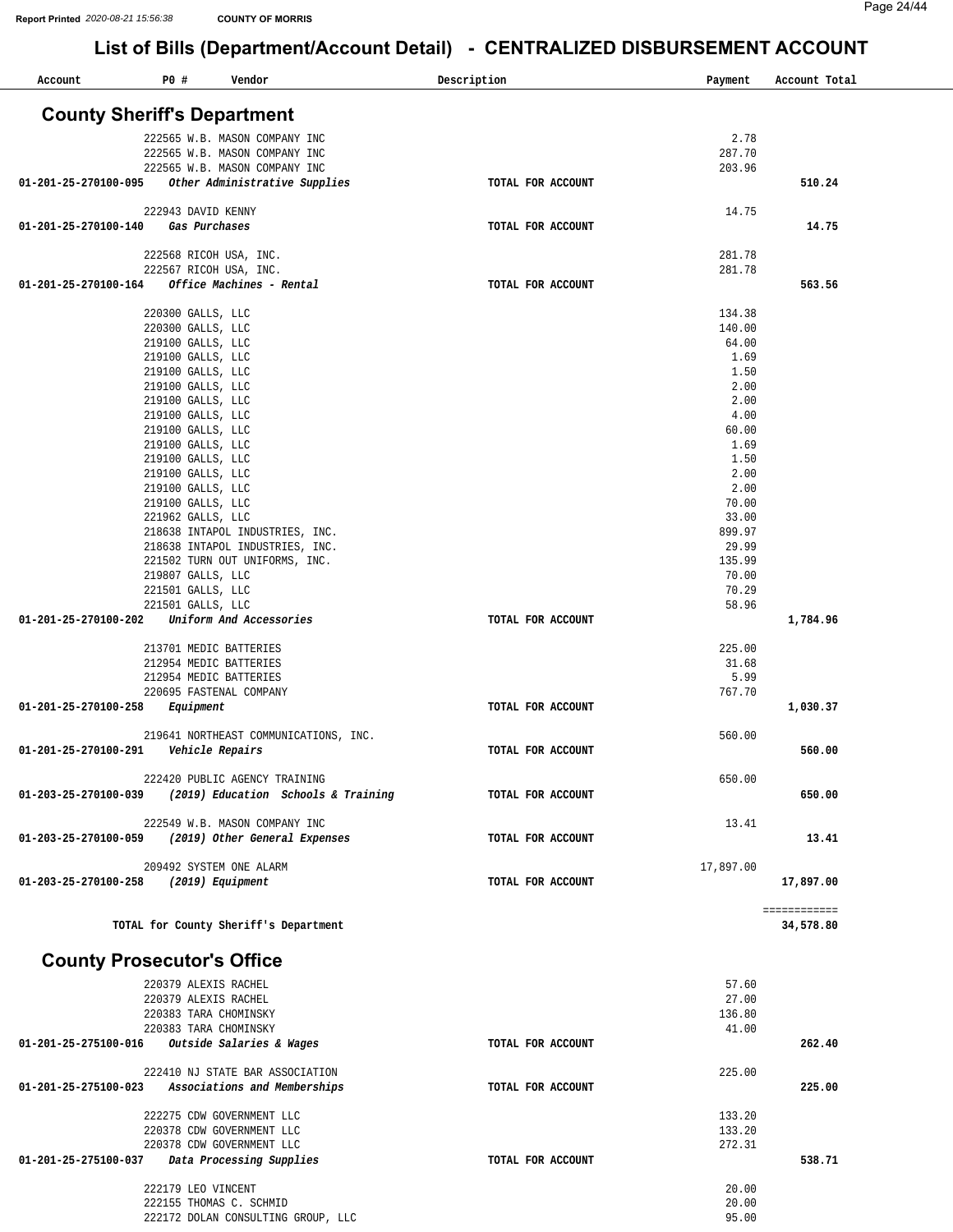| Account                           | P0 #                             | Vendor                                                         | Description       | Payment            | Account Total |
|-----------------------------------|----------------------------------|----------------------------------------------------------------|-------------------|--------------------|---------------|
| <b>County Prosecutor's Office</b> |                                  |                                                                |                   |                    |               |
|                                   |                                  | 222172 DOLAN CONSULTING GROUP, LLC                             |                   | 95.00              |               |
|                                   |                                  | 222172 DOLAN CONSULTING GROUP, LLC                             |                   | 145.00             |               |
|                                   |                                  | 222172 DOLAN CONSULTING GROUP, LLC                             |                   | 95.00              |               |
| 01-201-25-275100-039              |                                  | Education Schools & Training                                   | TOTAL FOR ACCOUNT |                    | 470.00        |
|                                   |                                  |                                                                |                   |                    |               |
|                                   |                                  | 220372 THOMSON REUTERS-WEST                                    |                   | 5,794.04           |               |
|                                   |                                  | 219819 GANN LAW BOOKS<br>219819 GANN LAW BOOKS                 |                   | 1,106.00<br>158.00 |               |
|                                   |                                  | 219819 GANN LAW BOOKS                                          |                   | 17.00              |               |
| 01-201-25-275100-050              | Law Books                        |                                                                | TOTAL FOR ACCOUNT |                    | 7,075.04      |
|                                   |                                  |                                                                |                   |                    |               |
|                                   |                                  | 222174 TJ'S SPORTWIDE TROPHY                                   |                   | 147.65             |               |
|                                   |                                  | 220377 W.B. MASON COMPANY INC<br>220381 W.B. MASON COMPANY INC |                   | 194.20<br>844.02   |               |
| 01-201-25-275100-058              |                                  | Office Supplies & Stationery                                   | TOTAL FOR ACCOUNT |                    | 1,185.87      |
|                                   |                                  |                                                                |                   |                    |               |
|                                   |                                  | 223161 COUNTY OF MORRIS                                        |                   | 610.60             |               |
|                                   | 222816 FEDEX                     |                                                                |                   | 50.45              |               |
|                                   | 222798 FEDEX                     |                                                                |                   | 37.87              |               |
| 01-201-25-275100-068              |                                  | Postage & Metered Mail                                         | TOTAL FOR ACCOUNT |                    | 698.92        |
|                                   |                                  | 222804 M.C. PROSECUTOR'S EMERGENT                              |                   | 1,720.00           |               |
| 01-201-25-275100-079              |                                  | Special Projects                                               | TOTAL FOR ACCOUNT |                    | 1,720.00      |
|                                   |                                  |                                                                |                   |                    |               |
|                                   |                                  | 222166 FOR EVERY WORD, LLC                                     |                   | 2,025.00           |               |
| $01 - 201 - 25 - 275100 - 081$    | Transcripts                      |                                                                | TOTAL FOR ACCOUNT |                    | 2,025.00      |
|                                   |                                  |                                                                |                   |                    |               |
|                                   | 220390 SIRCHIE<br>220390 SIRCHIE |                                                                |                   | 525.00<br>168.00   |               |
|                                   | 220390 SIRCHIE                   |                                                                |                   | 11.25              |               |
|                                   | 220390 SIRCHIE                   |                                                                |                   | 62.50              |               |
|                                   |                                  | 222176 CHESTER VALLEY SHELL                                    |                   | 560.00             |               |
|                                   | 222280 OPTIMUM                   |                                                                |                   | 212.69             |               |
|                                   |                                  | 220372 THOMSON REUTERS-WEST                                    |                   | 1,208.43           |               |
|                                   |                                  | 222170 COMPLETE SECURITY SYSTEMS, INC.                         |                   | 652.50             |               |
|                                   | 222806 OPTIMUM                   |                                                                |                   | 293.91             |               |
| 01-201-25-275100-118              | 222807 OPTIMUM                   | Investigation Expense                                          | TOTAL FOR ACCOUNT | 241.18             | 3,935.46      |
|                                   |                                  |                                                                |                   |                    |               |
|                                   |                                  | 222165 MEDIA SUPPLY, INC.                                      |                   | 1,020.00           |               |
|                                   |                                  | 222165 MEDIA SUPPLY, INC.                                      |                   | 240.00             |               |
| $01 - 201 - 25 - 275100 - 126$    |                                  | Court Expenses-Extradition                                     | TOTAL FOR ACCOUNT |                    | 1,260.00      |
|                                   |                                  | 222808 W.B. MASON COMPANY INC                                  |                   | 0.95               |               |
|                                   |                                  | 222808 W.B. MASON COMPANY INC                                  |                   | 6.65               |               |
|                                   |                                  | 222808 W.B. MASON COMPANY INC                                  |                   | 0.95               |               |
|                                   |                                  | 222808 W.B. MASON COMPANY INC                                  |                   | 6.65               |               |
| 01-201-25-275100-147              | Water                            |                                                                | TOTAL FOR ACCOUNT |                    | 15.20         |
|                                   |                                  | 220359 MAGNET FORENSICS                                        |                   | 1,626.09           |               |
| 01-203-25-275100-118              |                                  | (2019) Investigation Expense                                   | TOTAL FOR ACCOUNT |                    | 1,626.09      |
|                                   |                                  |                                                                |                   |                    |               |
|                                   |                                  |                                                                |                   |                    | ============  |
|                                   |                                  | TOTAL for County Prosecutor's Office                           |                   |                    | 21,037.69     |
|                                   |                                  |                                                                |                   |                    |               |
| <b>County Jail</b>                |                                  |                                                                |                   |                    |               |
|                                   |                                  | 221957 ATLANTIC TRAINING CENTER                                |                   | 50.00              |               |
|                                   |                                  | 222499 KENNETH PALMISANO                                       |                   | 120.00             |               |
|                                   |                                  | 222499 KENNETH PALMISANO                                       |                   | 250.00             |               |
| 01-201-25-280100-039              |                                  | 222763 ALAN ROBINSON                                           | TOTAL FOR ACCOUNT | 300.00             | 720.00        |
|                                   |                                  | Education Schools & Training                                   |                   |                    |               |
|                                   |                                  | 220797 JOHNSON CONTROLS INC.                                   |                   | 4,809.60           |               |
|                                   |                                  | 216744 IDEMIA IDENTITY & SECURITY USA LLC                      |                   | 3,930.57           |               |
| 01-201-25-280100-044              |                                  | Equipment Service Agreements                                   | TOTAL FOR ACCOUNT |                    | 8,740.17      |
|                                   |                                  |                                                                |                   | 567.95             |               |
|                                   |                                  | 221740 W.B. MASON COMPANY INC<br>222497 W.B. MASON COMPANY INC |                   | 772.95             |               |
| 01-201-25-280100-058              |                                  | Office Supplies & Stationery                                   | TOTAL FOR ACCOUNT |                    | 1,340.90      |
|                                   |                                  |                                                                |                   |                    |               |
|                                   |                                  | 221447 LANGUAGE LINE SERVICES                                  |                   | 650.55             |               |
|                                   | 220796 LEXIS NEXIS               |                                                                |                   | 58.00              |               |
|                                   |                                  | 222578 STEVEN GOODMAN                                          |                   | 118.20             |               |
|                                   |                                  | 222551 VERIZON WIRELESS                                        |                   | 137.75             |               |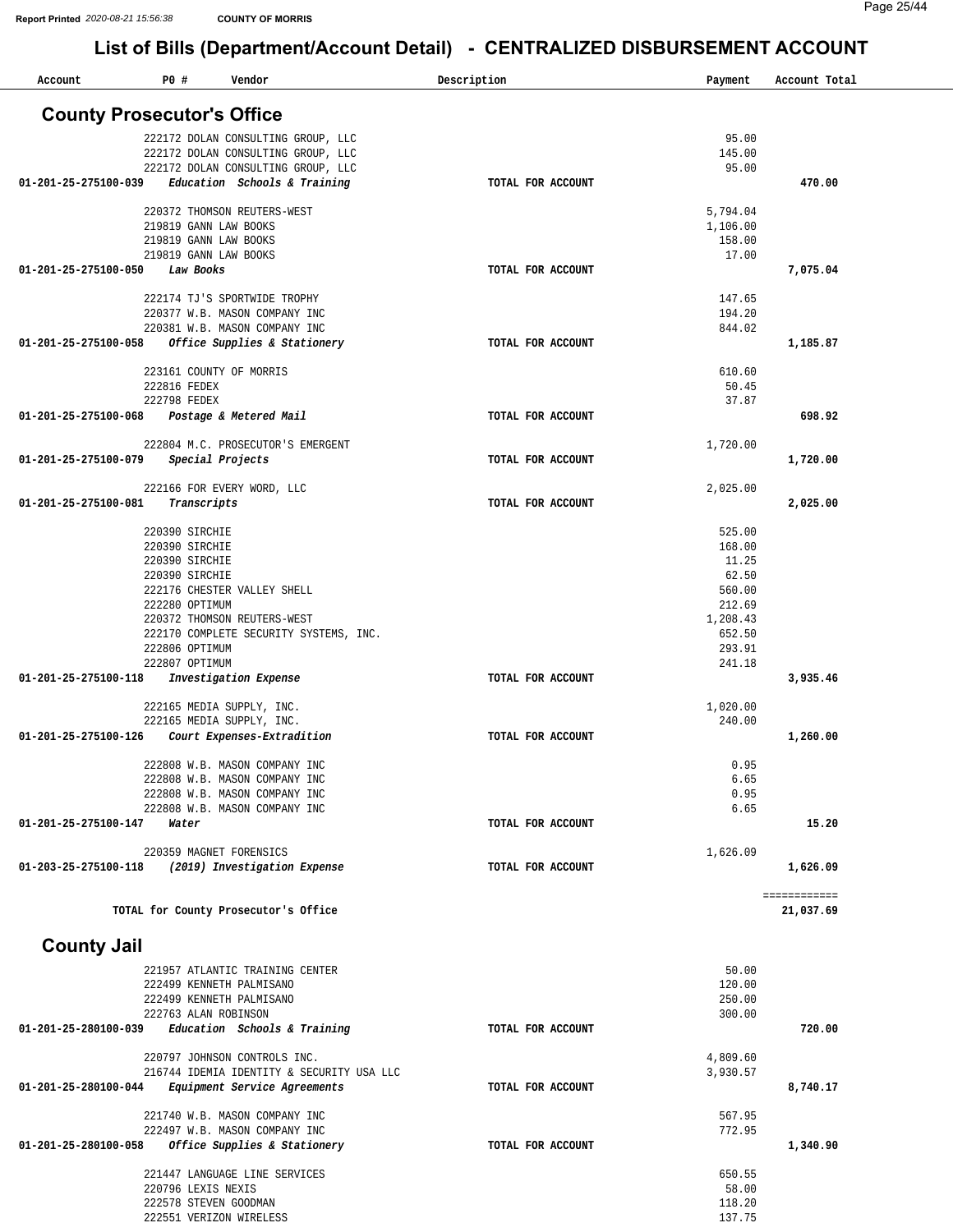| Account                        | P0 #                  | Vendor                                                                                 | Description       | Payment            | Account Total |
|--------------------------------|-----------------------|----------------------------------------------------------------------------------------|-------------------|--------------------|---------------|
| <b>County Jail</b>             |                       |                                                                                        |                   |                    |               |
| $01 - 201 - 25 - 280100 - 059$ |                       | Other General Expenses                                                                 | TOTAL FOR ACCOUNT |                    | 964.50        |
|                                |                       | 223161 COUNTY OF MORRIS                                                                |                   | 32.45              |               |
| 01-201-25-280100-068           |                       | Postage & Metered Mail                                                                 | TOTAL FOR ACCOUNT |                    | 32.45         |
|                                |                       | 220792 CLIFTON ELEVATOR SERVICE CO INC                                                 |                   | 1,848.00           |               |
|                                |                       | 221747 CLIFTON ELEVATOR SERVICE CO INC<br>221747 CLIFTON ELEVATOR SERVICE CO INC       |                   | 981.00<br>436.00   |               |
|                                |                       | 220803 MAGIC TOUCH CONSTRUCTION CO., INC.                                              |                   | 363.84             |               |
|                                |                       | 221487 OXFORD ELECTRICAL CONTRACTORS INC.<br>221487 OXFORD ELECTRICAL CONTRACTORS INC. |                   | 336.16<br>2,109.04 |               |
|                                | 219674 NEPHROS INC.   |                                                                                        |                   | 949.25             |               |
| 01-201-25-280100-084           |                       | Other Outside Services                                                                 | TOTAL FOR ACCOUNT |                    | 7,023.29      |
|                                |                       | 221455 CY DRAKE LOCKSMITHS, INC.                                                       |                   | 20.80              |               |
| 01-201-25-280100-128           |                       | Security Equipment                                                                     | TOTAL FOR ACCOUNT |                    | 20.80         |
|                                |                       | 220356 EXTEL COMMUNICATIONS                                                            |                   | 4,675.00           |               |
| 01-201-25-280100-161           |                       | Communications Equipment                                                               | TOTAL FOR ACCOUNT |                    | 4,675.00      |
|                                |                       | 221966 NATIONAL BUSINESS                                                               |                   | 388.00             |               |
| 01-201-25-280100-162           |                       | Furniture & Fixtures                                                                   | TOTAL FOR ACCOUNT |                    | 388.00        |
|                                |                       | 222537 ARAMARK DALLAS LOCKBOX                                                          |                   | 10,294.12          |               |
|                                |                       | 222537 ARAMARK DALLAS LOCKBOX<br>222537 ARAMARK DALLAS LOCKBOX                         |                   | 46.00<br>46.00     |               |
|                                |                       | 222537 ARAMARK DALLAS LOCKBOX                                                          |                   | 10,225.32          |               |
| 01-201-25-280100-185           | Food                  |                                                                                        | TOTAL FOR ACCOUNT |                    | 20,611.44     |
|                                |                       | 221451 BIO-REFERENCE LABORATORIES, INC.                                                |                   | 1,171.89           |               |
|                                | 218583 STERICYCLE INC | 221450 DENTRUST DENTAL INC.                                                            |                   | 1,196.00<br>358.27 |               |
|                                | 218583 STERICYCLE INC |                                                                                        |                   | $-20.37$           |               |
| 01-201-25-280100-189           | Medical               |                                                                                        | TOTAL FOR ACCOUNT |                    | 2,705.79      |
|                                |                       | 220800 ATLANTIC TACTICAL OF NJ, INC.                                                   |                   | 360.21             |               |
|                                |                       | 221746 TURN OUT UNIFORMS, INC.<br>221746 TURN OUT UNIFORMS, INC.                       |                   | 419.88<br>224.00   |               |
|                                |                       | 221746 TURN OUT UNIFORMS, INC.                                                         |                   | 109.98             |               |
| 01-201-25-280100-202           |                       | 221746 TURN OUT UNIFORMS, INC.<br>Uniform And Accessories                              | TOTAL FOR ACCOUNT | 434.97             | 1,549.04      |
|                                |                       |                                                                                        |                   |                    |               |
|                                | 220787 GRAINGER       | 221448 MORRISTOWN LUMBER &                                                             |                   | 1,068.08<br>70.28  |               |
|                                |                       | 221448 MORRISTOWN LUMBER &                                                             |                   | 94.14              |               |
|                                |                       | 221448 MORRISTOWN LUMBER &                                                             |                   | 16.17              |               |
|                                | 220805 GRAINGER       | 222573 MORRISTOWN LUMBER &                                                             |                   | 152.70<br>86.55    |               |
|                                |                       | 222531 MORRISTOWN LUMBER &                                                             |                   | 2.16               |               |
|                                |                       | 220779 MORRISTOWN LUMBER &<br>220810 T.P.S. PLUMBING & HEATING SUPP                    |                   | 179.70<br>199.70   |               |
|                                |                       | 221449 T.P.S. PLUMBING & HEATING SUPP                                                  |                   | 7.69               |               |
|                                |                       | 221968 T.P.S. PLUMBING & HEATING SUPP<br>221968 T.P.S. PLUMBING & HEATING SUPP         |                   | 63.39<br>10.18     |               |
|                                |                       | 221968 T.P.S. PLUMBING & HEATING SUPP                                                  |                   | 101.96             |               |
|                                |                       | 220777 T.P.S. PLUMBING & HEATING SUPP<br>220802 T.P.S. PLUMBING & HEATING SUPP         |                   | 66.46<br>310.82    |               |
| 01-201-25-280100-249           |                       | Bldg Maintenance Supplies                                                              | TOTAL FOR ACCOUNT |                    | 2,429.98      |
|                                |                       | 221444 CENTRAL POLY-BAG CORP                                                           |                   | 707.20             |               |
|                                |                       | 221456 W.B. MASON COMPANY INC                                                          |                   | 72.72              |               |
| 01-201-25-280100-252           |                       | 222485 W.B. MASON COMPANY INC<br>Janitorial Supplies                                   | TOTAL FOR ACCOUNT | 484.80             | 1,264.72      |
|                                |                       |                                                                                        |                   |                    |               |
|                                |                       | 220781 R & J CONTROL, INC.<br>221445 R & J CONTROL, INC.                               |                   | 2,925.98<br>155.00 |               |
| 01-201-25-280100-262           |                       | Machinery Repairs & Parts                                                              | TOTAL FOR ACCOUNT |                    | 3,080.98      |
|                                |                       |                                                                                        |                   |                    | ============  |
|                                | TOTAL for County Jail |                                                                                        |                   |                    | 55,547.06     |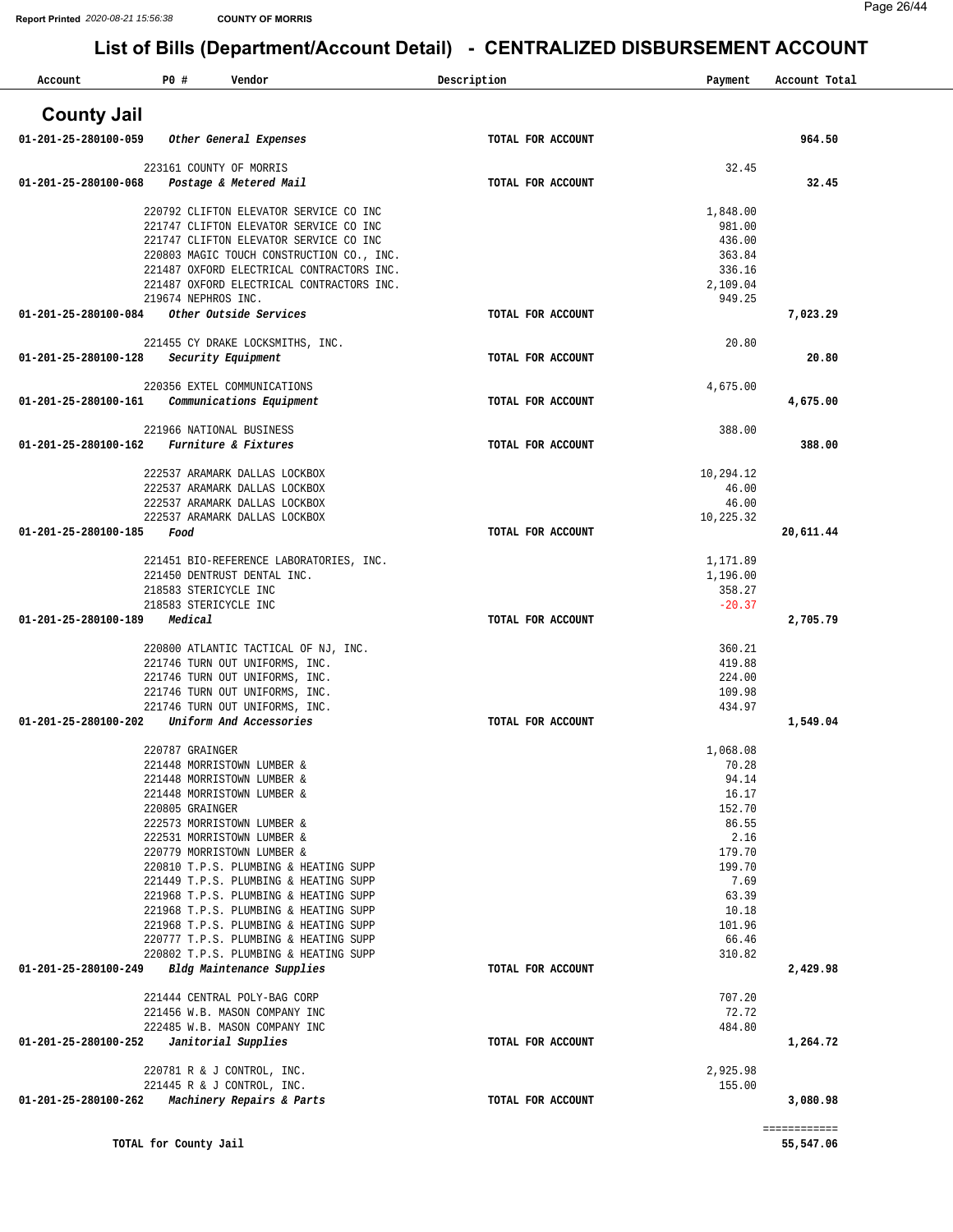| Account                        | P0#            | Vendor                                   | Description       | Payment  | Account Total |
|--------------------------------|----------------|------------------------------------------|-------------------|----------|---------------|
|                                |                | <b>County Youth Detention Facilit</b>    |                   |          |               |
|                                |                | 219479 CDW GOVERNMENT                    |                   | 1,204.78 |               |
|                                |                | 222819 EDWARD SHAPLEY                    |                   | 10.28    |               |
|                                |                | 222819 EDWARD SHAPLEY                    |                   | 3.40     |               |
|                                |                | 222819 EDWARD SHAPLEY                    |                   | 15.99    |               |
|                                |                | 222819 EDWARD SHAPLEY                    |                   | 6.47     |               |
| 01-201-25-281100-039           |                | Education Schools & Training             | TOTAL FOR ACCOUNT |          | 1,240.92      |
|                                |                | 222675 W.B. MASON COMPANY INC            |                   | 26.56    |               |
|                                |                | 222675 W.B. MASON COMPANY INC            |                   | 25.52    |               |
| 01-201-25-281100-058           |                | Office Supplies & Stationery             | TOTAL FOR ACCOUNT |          | 52.08         |
|                                |                | 222285 CHARM-TEX , INC.                  |                   | 23.70    |               |
|                                |                | 222285 CHARM-TEX, INC.                   |                   | 23.70    |               |
|                                |                | 222285 CHARM-TEX , INC.                  |                   | 23.70    |               |
|                                |                | 222285 CHARM-TEX, INC.                   |                   | 226.90   |               |
|                                |                | 222285 CHARM-TEX , INC.                  |                   | 218.70   |               |
| 01-201-25-281100-059           |                | Other General Expenses                   | TOTAL FOR ACCOUNT |          | 516.70        |
|                                | 220394 BI INC. |                                          |                   | 74.00    |               |
| $01 - 201 - 25 - 281100 - 061$ |                | Outside Detention                        | TOTAL FOR ACCOUNT |          | 74.00         |
|                                |                | 223161 COUNTY OF MORRIS                  |                   | 13.60    |               |
| 01-201-25-281100-068           |                | Postage & Metered Mail                   | TOTAL FOR ACCOUNT |          | 13.60         |
|                                |                | 222444 NU-WAY CONCESSIONAIRES INC        |                   | 2,332.40 |               |
|                                |                | 222444 NU-WAY CONCESSIONAIRES INC        |                   | 601.63   |               |
|                                |                | 222444 NU-WAY CONCESSIONAIRES INC        |                   | 488.01   |               |
|                                |                | 222444 NU-WAY CONCESSIONAIRES INC        |                   | 421.22   |               |
|                                |                | 222444 NU-WAY CONCESSIONAIRES INC        |                   | 928.01   |               |
|                                |                | 222444 NU-WAY CONCESSIONAIRES INC        |                   | 443.24   |               |
| 01-201-25-281100-185           | Food           |                                          | TOTAL FOR ACCOUNT |          | 5,214.51      |
|                                |                | 222641 TOM POLLIO                        |                   | 4.48     |               |
|                                |                | 222641 TOM POLLIO                        |                   | 29.98    |               |
|                                |                | 222641 TOM POLLIO                        |                   | 2.28     |               |
|                                |                | 222504 FF1 PROFESSIONAL SAFETY SERVICES  |                   | 210.40   |               |
| 01-201-25-281100-262           |                | Machinery Repairs & Parts                | TOTAL FOR ACCOUNT |          | 247.14        |
|                                |                |                                          |                   |          | ============  |
|                                |                | TOTAL for County Youth Detention Facilit |                   |          | 7,358.95      |

#### **Road Repairs**

| 222732 SPACE FARMS INC                               |                   | 2,479.00 |          |
|------------------------------------------------------|-------------------|----------|----------|
| 01-201-26-290100-036<br>Contracted Services          | TOTAL FOR ACCOUNT |          | 2,479.00 |
| 222262 W.B. MASON COMPANY INC                        |                   | 38.75    |          |
| 222262 W.B. MASON COMPANY INC                        |                   | 3.33     |          |
| 222262 W.B. MASON COMPANY INC                        |                   | 26.76    |          |
| 222262 W.B. MASON COMPANY INC                        |                   | 13.38    |          |
| 222262 W.B. MASON COMPANY INC                        |                   | 26.76    |          |
| 222262 W.B. MASON COMPANY INC                        |                   | 51.88    |          |
| 222735 RICOH USA, INC.                               |                   | 212.07   |          |
| Office Supplies & Stationery<br>01-201-26-290100-058 | TOTAL FOR ACCOUNT |          | 372.93   |
| 223161 COUNTY OF MORRIS                              |                   | 4.50     |          |
| Postage & Metered Mail<br>01-201-26-290100-068       | TOTAL FOR ACCOUNT |          | 4.50     |
| 223163 NATIONAL FUEL OIL INC.                        |                   | 3,187.50 |          |
|                                                      |                   |          |          |
| 01-201-26-290100-140<br>Gas Purchases                | TOTAL FOR ACCOUNT |          | 3,187.50 |
| 222739 THE GODFATHER OF MORRISTOWN                   |                   | 40.00    |          |
| 222739 THE GODFATHER OF MORRISTOWN                   |                   | 6.00     |          |
| 01-201-26-290100-188<br>Meals                        | TOTAL FOR ACCOUNT |          | 46.00    |
| 222724 THOMAS WALLACE                                |                   | 90.00    |          |
| 223048 JOHN D CLARK                                  |                   | 90.00    |          |
| Uniform & Clothing Allowance<br>01-201-26-290100-207 | TOTAL FOR ACCOUNT |          | 180.00   |
| 222379 TILCON NEW YORK INC.                          |                   | 87.52    |          |
| 222379 TILCON NEW YORK INC.                          |                   | $-4.84$  |          |
| 222265 TILCON NEW YORK INC.                          |                   | 1,823.53 |          |
| 222265 TILCON NEW YORK INC.                          |                   | 129.98   |          |
| 222265 TILCON NEW YORK INC.                          |                   | 48.13    |          |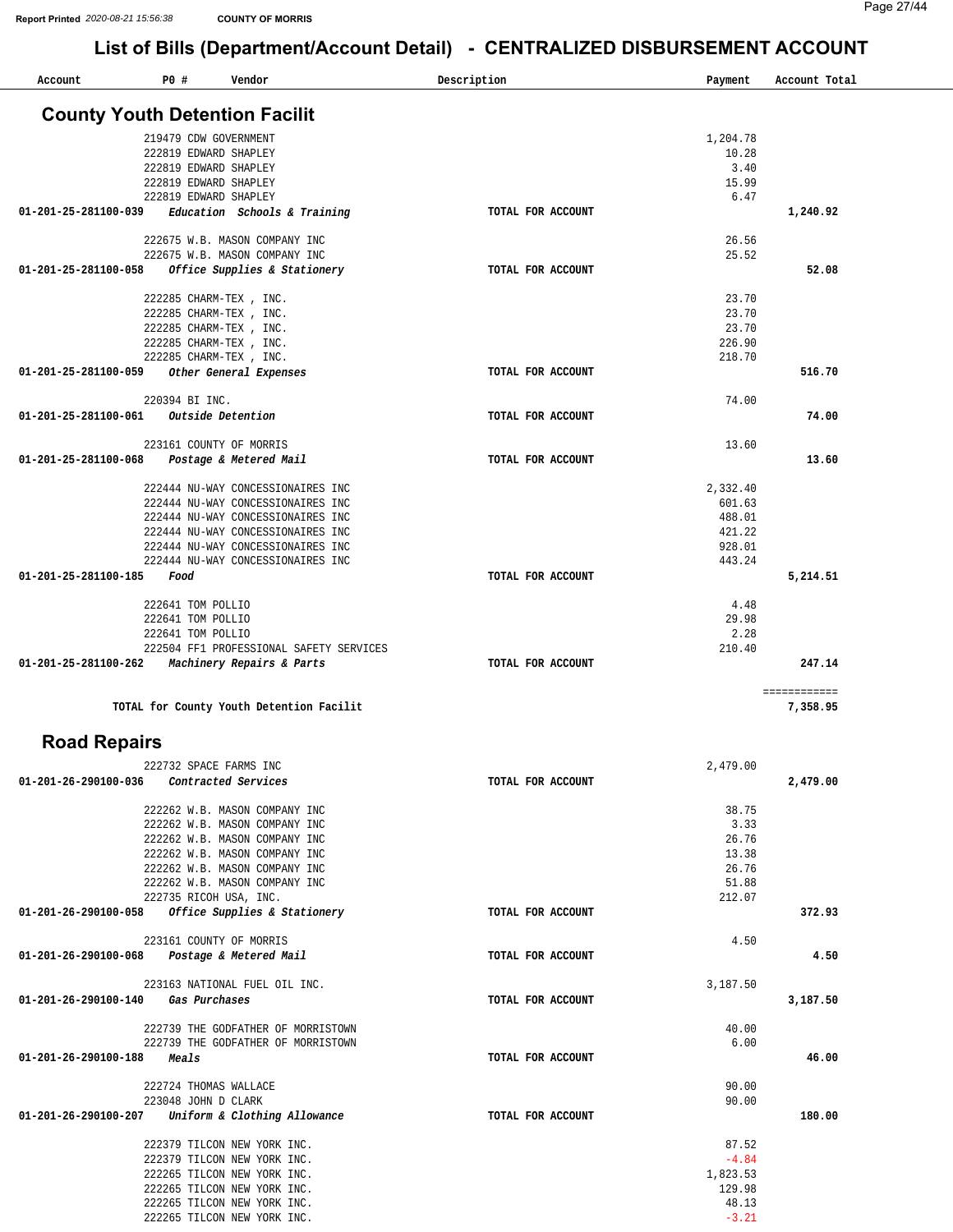| Account                        | P0#                                   | Vendor                                                                             | Description       | Payment              | Account Total             |
|--------------------------------|---------------------------------------|------------------------------------------------------------------------------------|-------------------|----------------------|---------------------------|
| <b>Road Repairs</b>            |                                       |                                                                                    |                   |                      |                           |
|                                |                                       | 222265 TILCON NEW YORK INC.                                                        |                   | $-110.98$            |                           |
| 01-201-26-290100-222           |                                       | Bituminous Concrete                                                                | TOTAL FOR ACCOUNT |                      | 1,970.13                  |
|                                |                                       | 222734 COUNTY WELDING SUPPLY CO                                                    |                   | 14.75                |                           |
| 01-201-26-290100-238           | Signage                               | 222737 GARDEN STATE HIGHWAY                                                        | TOTAL FOR ACCOUNT | 83.36                | 98.11                     |
|                                |                                       |                                                                                    |                   |                      |                           |
|                                |                                       | 221492 EASTERN CONCRETE MATERIALS, INC.<br>222264 EASTERN CONCRETE MATERIALS, INC. |                   | 150.59<br>485.48     |                           |
| 01-201-26-290100-244           | Stone                                 |                                                                                    | TOTAL FOR ACCOUNT |                      | 636.07                    |
|                                |                                       | 221457 NORTHEASTERN HARDWARE CO INC                                                |                   | 39.00                |                           |
|                                |                                       | 221457 NORTHEASTERN HARDWARE CO INC                                                |                   | 35.00                |                           |
|                                |                                       | 221997 SUSSEX COUNTY MUA<br>221997 SUSSEX COUNTY MUA                               |                   | 177.90<br>306.90     |                           |
|                                |                                       | 221997 SUSSEX COUNTY MUA                                                           |                   | 162.60               |                           |
|                                |                                       | 221997 SUSSEX COUNTY MUA                                                           |                   | 167.85               |                           |
|                                |                                       | 221997 SUSSEX COUNTY MUA<br>221997 SUSSEX COUNTY MUA                               |                   | 202.95<br>200.25     |                           |
|                                |                                       | 222309 MORRISTOWN LUMBER &                                                         |                   | 63.97                |                           |
| 01-201-26-290100-260           |                                       | Construction Materials                                                             | TOTAL FOR ACCOUNT |                      | 1,356.42                  |
|                                |                                       | 219668 ATD HIGHWAY PRODUCTS, LLC                                                   |                   | 480.00               |                           |
|                                |                                       | 219668 ATD HIGHWAY PRODUCTS, LLC                                                   |                   | 2,208.00             |                           |
|                                |                                       | 219668 ATD HIGHWAY PRODUCTS, LLC<br>219668 ATD HIGHWAY PRODUCTS, LLC               |                   | 1,008.00<br>1,008.00 |                           |
|                                |                                       | 219668 ATD HIGHWAY PRODUCTS, LLC                                                   |                   | 1,344.00             |                           |
|                                |                                       | 219668 ATD HIGHWAY PRODUCTS, LLC                                                   |                   | 336.00               |                           |
|                                |                                       | 219668 ATD HIGHWAY PRODUCTS, LLC<br>219668 ATD HIGHWAY PRODUCTS, LLC               |                   | 1,008.00<br>840.00   |                           |
|                                |                                       | 222111 GEN-EL SAFETY & INDUSTRIAL                                                  |                   | 204.60               |                           |
|                                |                                       | 222111 GEN-EL SAFETY & INDUSTRIAL                                                  |                   | 204.60               |                           |
|                                | 222729 OPTIMUM<br>222380 REDICARE LLC |                                                                                    |                   | 566.80<br>36.55      |                           |
|                                | 222857 REDICARE LLC                   |                                                                                    |                   | 7.88                 |                           |
|                                | 222857 REDICARE LLC                   |                                                                                    |                   | 7.30                 |                           |
| 01-201-26-290100-266           | 222857 REDICARE LLC<br>Safety Items   |                                                                                    | TOTAL FOR ACCOUNT | 5.55                 | 9,265.28                  |
|                                |                                       | 222739 THE GODFATHER OF MORRISTOWN                                                 |                   | 10.00                |                           |
|                                |                                       | 222739 THE GODFATHER OF MORRISTOWN                                                 |                   | 1.50                 |                           |
| 01-203-26-290100-188           | (2019) Meals                          |                                                                                    | TOTAL FOR ACCOUNT |                      | 11.50                     |
|                                | TOTAL for Road Repairs                |                                                                                    |                   |                      | ============<br>19,607.44 |
| <b>Bridges and Culverts</b>    |                                       |                                                                                    |                   |                      |                           |
|                                |                                       | 220341 CARTEGRAPH SYSTEMS INC                                                      |                   |                      |                           |
|                                |                                       | 220341 CARTEGRAPH SYSTEMS INC                                                      |                   | 2,575.00<br>4,738.00 |                           |
| 01-201-26-292100-044           |                                       | Equipment Service Agreements                                                       | TOTAL FOR ACCOUNT |                      | 7,313.00                  |
|                                |                                       | 221483 RICCIARDI BROTHERS, INC                                                     |                   | 455.64               |                           |
| 01-201-26-292100-234           | Paint                                 |                                                                                    | TOTAL FOR ACCOUNT |                      | 455.64                    |
|                                | 222234 OPTIMUM                        |                                                                                    |                   | 500.00               |                           |
|                                |                                       | 222236 RICOH USA, INC.                                                             |                   | 4.69                 |                           |
| 01-201-26-292100-259           |                                       | Equipment Rental                                                                   | TOTAL FOR ACCOUNT |                      | 504.69                    |
|                                |                                       | TOTAL for Bridges and Culverts                                                     |                   |                      | ============<br>8,273.33  |
|                                |                                       |                                                                                    |                   |                      |                           |
| <b>Buildings &amp; Grounds</b> |                                       |                                                                                    |                   |                      |                           |
| 01-201-26-310100-036           |                                       | 222651 CLIFTON ELEVATOR SERVICE CO INC<br>Contracted Services                      | TOTAL FOR ACCOUNT | 2,703.00             | 2,703.00                  |
|                                | 222574 TRANE                          |                                                                                    |                   | 1,183.00             |                           |
|                                | 222659 AC & R INC                     |                                                                                    |                   | 136.00               |                           |
| 01-201-26-310100-044           |                                       | 222712 TBS CONTROLS LLC<br><i>Equipment Service Agreements</i>                     | TOTAL FOR ACCOUNT | 2,944.37             | 4,263.37                  |
|                                |                                       |                                                                                    |                   |                      |                           |
|                                |                                       | 222646 EMPLOYMENT HORIZONS ENTERPRISES INC                                         |                   | 68,210.00            |                           |
|                                |                                       | 222691 THE GODFATHER OF MORRISTOWN<br>222651 CLIFTON ELEVATOR SERVICE CO INC       |                   | 150.00<br>318.00     |                           |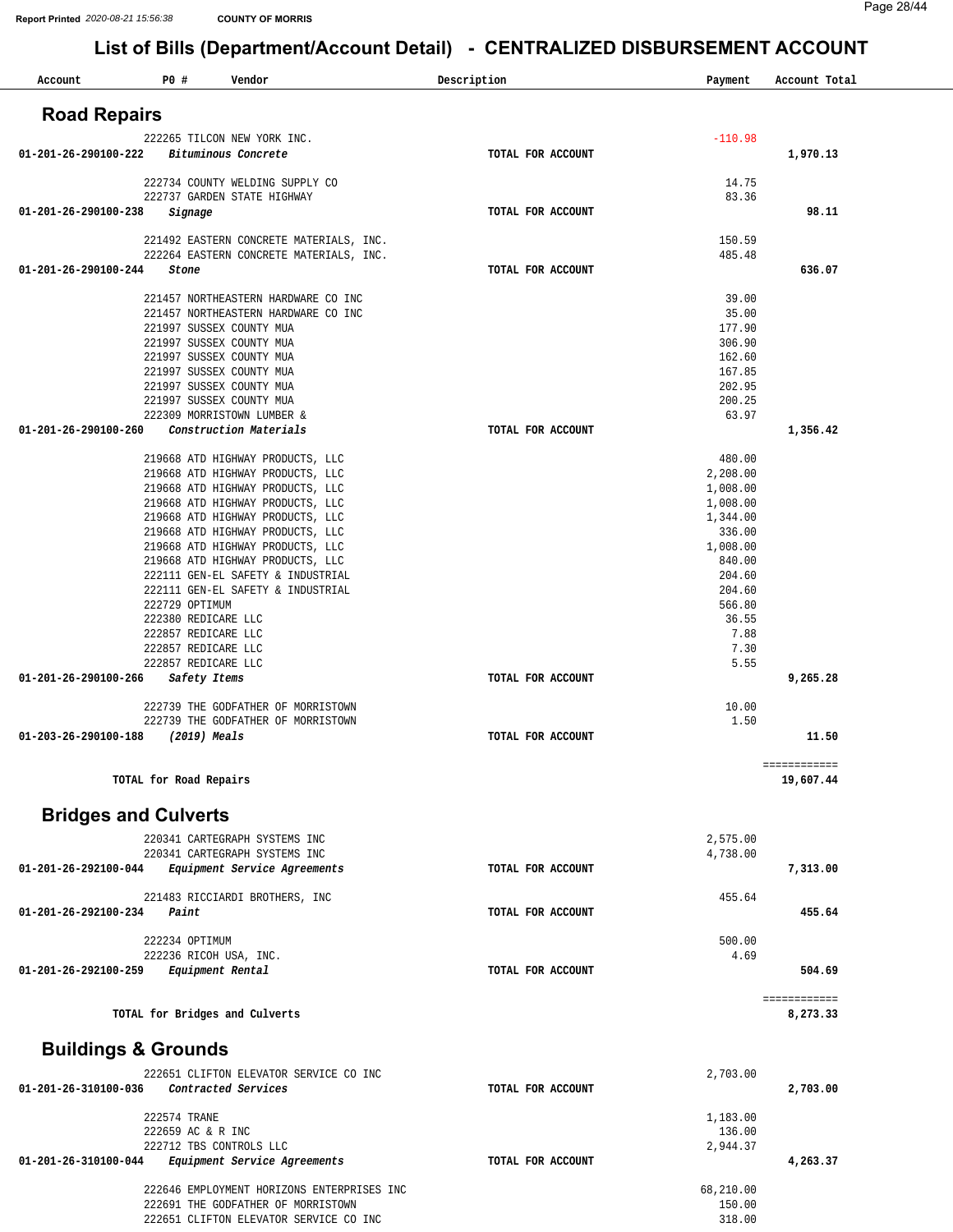| Account                        | P0 # |                     | Vendor                                 | Description |                   | Payment  | Account Total |
|--------------------------------|------|---------------------|----------------------------------------|-------------|-------------------|----------|---------------|
| <b>Buildings &amp; Grounds</b> |      |                     |                                        |             |                   |          |               |
|                                |      |                     | 222651 CLIFTON ELEVATOR SERVICE CO INC |             |                   | 1,908.00 |               |
|                                |      |                     | 222651 CLIFTON ELEVATOR SERVICE CO INC |             |                   | 1,266.00 |               |
|                                |      |                     | 222651 CLIFTON ELEVATOR SERVICE CO INC |             |                   | 318.00   |               |
|                                |      |                     | 222651 CLIFTON ELEVATOR SERVICE CO INC |             |                   | 318.00   |               |
|                                |      |                     | 222651 CLIFTON ELEVATOR SERVICE CO INC |             |                   | 778.00   |               |
|                                |      |                     | 222651 CLIFTON ELEVATOR SERVICE CO INC |             |                   | 752.00   |               |
|                                |      |                     | 222651 CLIFTON ELEVATOR SERVICE CO INC |             |                   | 636.00   |               |
|                                |      |                     | 222651 CLIFTON ELEVATOR SERVICE CO INC |             |                   | 318.00   |               |
|                                |      |                     | 222651 CLIFTON ELEVATOR SERVICE CO INC |             |                   | 408.00   |               |
|                                |      |                     | 222841 R.D. SALES DOOR & HARDWARE LLC  |             |                   | 548.00   |               |
|                                |      |                     | 222652 SIGN A RAMA LEDGEWOOD           |             |                   | 629.00   |               |
| 01-201-26-310100-084           |      |                     | Other Outside Services                 |             | TOTAL FOR ACCOUNT |          | 76,557.00     |
|                                |      |                     | 222828 W.B. MASON COMPANY INC          |             |                   | 0.95     |               |
|                                |      |                     | 222828 W.B. MASON COMPANY INC          |             |                   | 0.95     |               |
|                                |      |                     | 222828 W.B. MASON COMPANY INC          |             |                   | 0.95     |               |
|                                |      |                     | 222828 W.B. MASON COMPANY INC          |             |                   | 0.95     |               |
|                                |      |                     | 222828 W.B. MASON COMPANY INC          |             |                   | 0.95     |               |
|                                |      |                     | 222828 W.B. MASON COMPANY INC          |             |                   | 50.98    |               |
|                                |      |                     | 222828 W.B. MASON COMPANY INC          |             |                   | 53.64    |               |
| 01-201-26-310100-095           |      |                     | Other Administrative Supplies          |             | TOTAL FOR ACCOUNT |          | 109.37        |
|                                |      |                     |                                        |             |                   |          |               |
|                                |      | 222842 GRAINGER     |                                        |             |                   | 212.76   |               |
| 01-201-26-310100-098           |      |                     | Other Operating&Repair Supply          |             | TOTAL FOR ACCOUNT |          | 212.76        |
|                                |      |                     |                                        |             |                   |          |               |
|                                |      |                     | 222541 R & J CONTROL, INC.             |             |                   | 372.50   |               |
|                                |      |                     | 222657 PORTASOFT OF MORRIS COUNTY INC  |             |                   | 524.88   |               |
|                                |      |                     | 222653 R & J CONTROL, INC.             |             |                   | 155.00   |               |
|                                |      |                     | 222653 R & J CONTROL, INC.             |             |                   | 155.00   |               |
|                                |      |                     | 222653 R & J CONTROL, INC.             |             |                   | 155.00   |               |
| 01-201-26-310100-204           |      |                     | Plant Operations                       |             | TOTAL FOR ACCOUNT |          | 1,362.38      |
|                                |      |                     | 222553 JULIO C. AVELAR                 |             |                   | 79.99    |               |
|                                |      |                     | 222584 MARIA HERNANDEZ                 |             |                   | 65.00    |               |
|                                |      | 222654 DAVID JEROME |                                        |             |                   | 90.00    |               |
|                                |      |                     | 222829 ESMERALDA GONZALES              |             |                   | 85.00    |               |
|                                |      |                     | 222780 XIOMARA MALDONADO               |             |                   | 60.98    |               |
| 01-201-26-310100-207           |      |                     | Uniform & Clothing Allowance           |             | TOTAL FOR ACCOUNT |          | 380.97        |
|                                |      |                     | 222580 COUNTY CONCRETE CORP.           |             |                   | 288.00   |               |
| 01-201-26-310100-223           |      |                     | Building Repairs                       |             | TOTAL FOR ACCOUNT |          | 288.00        |
|                                |      |                     |                                        |             |                   |          |               |
|                                |      |                     | 222545 NORTHEASTERN HARDWARE CO INC    |             |                   | 230.00   |               |
|                                |      | 222842 GRAINGER     |                                        |             |                   | 7.98     |               |
|                                |      | 222842 GRAINGER     |                                        |             |                   | 1,249.45 |               |
|                                |      |                     | 222650 MORRISTOWN LUMBER &             |             |                   | 61.13    |               |
| 01-201-26-310100-249           |      |                     | Bldg Maintenance Supplies              |             | TOTAL FOR ACCOUNT |          | 1,548.56      |
|                                |      |                     | 222546 AGWAY MORRISTOWN                |             |                   | 97.93    |               |
|                                |      |                     | 222546 AGWAY MORRISTOWN                |             |                   | $-44.00$ |               |
|                                |      |                     | 222830 WICKED AQUATICS, LLC            |             |                   | 800.00   |               |
| 01-201-26-310100-251           |      |                     | Ground Maintenance Supplies            |             | TOTAL FOR ACCOUNT |          | 853.93        |
|                                |      |                     |                                        |             |                   |          |               |
|                                |      |                     | 222690 CENTRAL POLY-BAG CORP           |             |                   | 3,200.00 |               |
| 01-201-26-310100-252           |      |                     | Janitorial Supplies                    |             | TOTAL FOR ACCOUNT |          | 3,200.00      |
|                                |      |                     |                                        |             |                   |          |               |
|                                |      |                     | 222660 R & J CONTROL, INC.             |             |                   | 155.00   |               |
|                                |      |                     | 222660 R & J CONTROL, INC.             |             |                   | 155.00   |               |
|                                |      |                     | 222660 R & J CONTROL, INC.             |             |                   | 155.00   |               |
|                                |      |                     | 222660 R & J CONTROL, INC.             |             |                   | 155.00   |               |
|                                |      |                     | 222660 R & J CONTROL, INC.             |             |                   | 155.00   |               |
|                                |      |                     | 222660 R & J CONTROL, INC.             |             |                   | 155.00   |               |
|                                |      |                     | 222660 R & J CONTROL, INC.             |             |                   | 155.00   |               |
|                                |      |                     | 222660 R & J CONTROL, INC.             |             |                   | 155.00   |               |
|                                |      |                     | 222660 R & J CONTROL, INC.             |             |                   | 155.00   |               |
|                                |      |                     | 222660 R & J CONTROL, INC.             |             |                   | 155.00   |               |
|                                |      |                     | 222660 R & J CONTROL, INC.             |             |                   | 310.00   |               |
|                                |      |                     | 222660 R & J CONTROL, INC.             |             |                   | 155.00   |               |
|                                |      |                     | 222660 R & J CONTROL, INC.             |             |                   | 155.00   |               |
|                                |      |                     | 222660 R & J CONTROL, INC.             |             |                   | 155.00   |               |
|                                |      |                     | 222660 R & J CONTROL, INC.             |             |                   | 155.00   |               |
|                                |      |                     | 222660 R & J CONTROL, INC.             |             |                   | 155.00   |               |
|                                |      |                     | 222660 R & J CONTROL, INC.             |             |                   | 155.00   |               |
|                                |      |                     | 222660 R & J CONTROL, INC.             |             |                   | 155.00   |               |
|                                |      |                     | 222660 R & J CONTROL, INC.             |             |                   | 155.00   |               |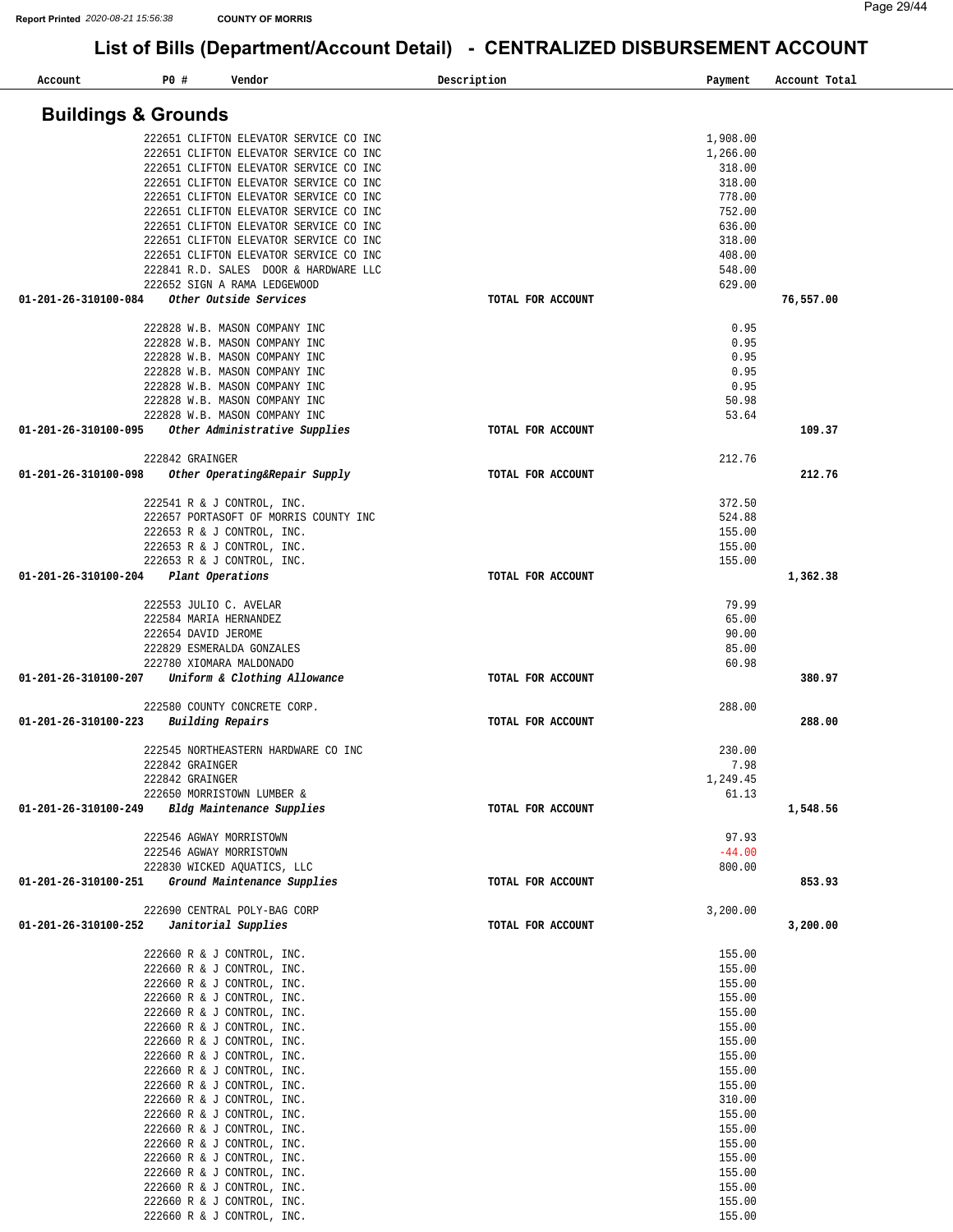| Account              | P0 #<br>Vendor                                                                 | Description<br>Payment |                      | Account Total              |
|----------------------|--------------------------------------------------------------------------------|------------------------|----------------------|----------------------------|
|                      | <b>Buildings &amp; Grounds</b>                                                 |                        |                      |                            |
|                      |                                                                                |                        |                      |                            |
|                      | 222660 R & J CONTROL, INC.                                                     |                        | 155.00               |                            |
|                      | 222660 R & J CONTROL, INC.                                                     |                        | 155.00<br>155.00     |                            |
|                      | 222660 R & J CONTROL, INC.<br>222649 RAPID PUMP & METER SERVICES CO.           |                        | 2,246.92             |                            |
| 01-201-26-310100-262 | Machinery Repairs & Parts                                                      | TOTAL FOR ACCOUNT      |                      | 5,811.92                   |
|                      | 222781 BINSKY SERVICE LLC                                                      |                        | 310.50               |                            |
|                      | 222842 GRAINGER                                                                |                        | 501.90               |                            |
|                      | 222842 GRAINGER                                                                |                        | 50.06                |                            |
|                      | 222842 GRAINGER                                                                |                        | 657.36               |                            |
|                      | 223007 JOHNSTONE SUPPLY                                                        |                        | 107.90               |                            |
|                      | 223007 JOHNSTONE SUPPLY                                                        |                        | 64.00                |                            |
|                      | 223007 JOHNSTONE SUPPLY<br>223007 JOHNSTONE SUPPLY                             |                        | 60.69<br>62.31       |                            |
|                      | 223007 JOHNSTONE SUPPLY                                                        |                        | 18.14                |                            |
|                      | 223007 JOHNSTONE SUPPLY                                                        |                        | 246.33               |                            |
| 01-201-26-310100-264 | Heat & $A/C$                                                                   | TOTAL FOR ACCOUNT      |                      | 2,079.19                   |
|                      |                                                                                |                        |                      |                            |
|                      | 222691 THE GODFATHER OF MORRISTOWN                                             |                        | 90.00                |                            |
|                      | 222550 HANNON FLOOR COVERING CORPORATION                                       |                        | 3,586.00             |                            |
| 01-203-26-310100-084 | 222550 HANNON FLOOR COVERING CORPORATION<br>(2019) Other Outside Services      | TOTAL FOR ACCOUNT      | 4,883.00             | 8,559.00                   |
|                      |                                                                                |                        |                      |                            |
|                      | TOTAL for Buildings & Grounds                                                  |                        |                      | ============<br>107,929.45 |
|                      | <b>Motor Services Center</b>                                                   |                        |                      |                            |
|                      | 219615 THE AUTOMOTIVE TRAINING GROUP                                           | $-1,463.00$            |                      |                            |
|                      | 219615 THE AUTOMOTIVE TRAINING GROUP                                           |                        | 836.00               |                            |
|                      | 219615 THE AUTOMOTIVE TRAINING GROUP                                           |                        | 895.00               |                            |
| 01-201-26-315100-039 | Education Schools & Training                                                   | TOTAL FOR ACCOUNT      |                      | 268.00                     |
|                      |                                                                                |                        |                      |                            |
|                      | 221892 W.B. MASON COMPANY INC                                                  |                        | 40.76<br>11.99       |                            |
|                      | 222620 W.B. MASON COMPANY INC<br>222188 ACUITY SPECIALTY PRODUCTS, INC         |                        | 112.27               |                            |
|                      | 222188 ACUITY SPECIALTY PRODUCTS, INC                                          |                        | 27.99                |                            |
|                      | 221939 GRAINGER                                                                |                        | 23.35                |                            |
|                      | 221939 GRAINGER                                                                |                        | 40.68                |                            |
|                      | 222961 MARK CARTER                                                             |                        | 1.50                 |                            |
|                      | 222961 MARK CARTER                                                             |                        | 1.50                 |                            |
|                      | 222961 MARK CARTER<br>222961 MARK CARTER                                       |                        | 7.10<br>8.40         |                            |
| 01-201-26-315100-098 | Other Operating&Repair Supply                                                  | TOTAL FOR ACCOUNT      |                      | 275.54                     |
|                      |                                                                                |                        |                      |                            |
|                      | 222624 NORTHEAST COMMUNICATIONS, INC.                                          |                        | 65.00                |                            |
|                      | 222624 NORTHEAST COMMUNICATIONS, INC.<br>222625 NORTHEAST COMMUNICATIONS, INC. |                        | 275.00               |                            |
|                      | 222625 NORTHEAST COMMUNICATIONS, INC.                                          |                        | 65.00<br>275.00      |                            |
|                      | 222608 NORTHEAST COMMUNICATIONS, INC.                                          |                        | 433.00               |                            |
|                      | 222609 NORTHEAST COMMUNICATIONS, INC.                                          |                        | 361.00               |                            |
|                      | 222604 NORTHEAST COMMUNICATIONS, INC.                                          |                        | 18.00                |                            |
|                      | 222604 NORTHEAST COMMUNICATIONS, INC.                                          |                        | 65.00                |                            |
|                      | 222604 NORTHEAST COMMUNICATIONS, INC.                                          |                        | 3.00                 |                            |
|                      | 222604 NORTHEAST COMMUNICATIONS, INC.                                          |                        | 38.50                |                            |
|                      | 222604 NORTHEAST COMMUNICATIONS, INC.<br>222607 NORTHEAST COMMUNICATIONS, INC. |                        | 275.00<br>358.00     |                            |
| 01-201-26-315100-161 | Communications Equipment                                                       | TOTAL FOR ACCOUNT      |                      | 2,231.50                   |
|                      | 222623 DAVID WEBER OIL COMPANY                                                 |                        | 437.25               |                            |
|                      | 222623 DAVID WEBER OIL COMPANY                                                 |                        | 468.60               |                            |
|                      | 222623 DAVID WEBER OIL COMPANY                                                 |                        | 211.26               |                            |
|                      | 222623 DAVID WEBER OIL COMPANY                                                 |                        | 100.00               |                            |
|                      | 222623 DAVID WEBER OIL COMPANY                                                 |                        | $-150.00$            |                            |
| 01-201-26-315100-232 | 222623 DAVID WEBER OIL COMPANY<br>Lubricants & Anti Freeze                     | TOTAL FOR ACCOUNT      | $-160.00$            | 907.11                     |
|                      | 222032 D & M AUTO BODY                                                         |                        | 25.00                |                            |
|                      | 222032 D & M AUTO BODY                                                         |                        | 5,907.12             |                            |
|                      | 222032 D & M AUTO BODY                                                         |                        | 3,920.50             |                            |
|                      | 222032 D & M AUTO BODY                                                         |                        | 563.50               |                            |
|                      | 222032 D & M AUTO BODY                                                         |                        | 114.60               |                            |
|                      | 221885 D & M AUTO BODY                                                         |                        | 3,117.77<br>2,857.50 |                            |
|                      | 221885 D & M AUTO BODY<br>221885 D & M AUTO BODY                               |                        | 602.00               |                            |
|                      |                                                                                |                        |                      |                            |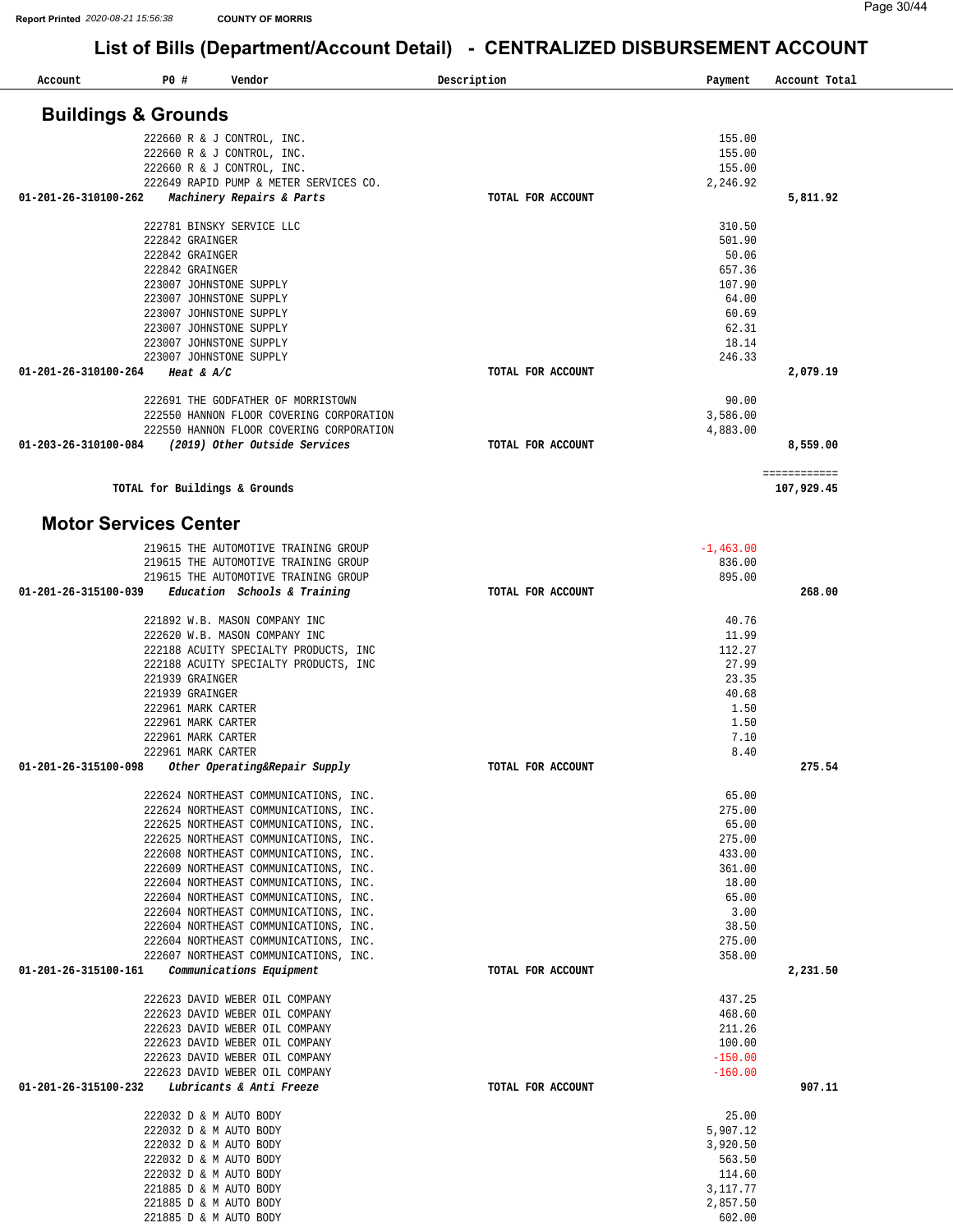| P0#<br>Account<br>Vendor                                                             | Description       | Payment          | Account Total |
|--------------------------------------------------------------------------------------|-------------------|------------------|---------------|
| <b>Motor Services Center</b>                                                         |                   |                  |               |
| 221885 D & M AUTO BODY                                                               |                   | 63.30            |               |
| 01-201-26-315100-234<br>Paint                                                        | TOTAL FOR ACCOUNT |                  | 17,171.29     |
| 222043 GRAINGER                                                                      |                   | 75.25            |               |
| 01-201-26-315100-239<br>Small Tools                                                  | TOTAL FOR ACCOUNT |                  | 75.25         |
| 217561 WURTH USA INC.                                                                |                   | 276.00           |               |
| 221434 ACUITY SPECIALTY PRODUCTS, INC                                                |                   | 249.96           |               |
| 221434 ACUITY SPECIALTY PRODUCTS, INC<br>Janitorial Supplies<br>01-201-26-315100-252 | TOTAL FOR ACCOUNT | 37.99            | 563.95        |
|                                                                                      |                   |                  |               |
| 221911 AMERICAN HOSE & HYDRAULICS                                                    |                   | 62.72            |               |
| 222192 BROWN HUNTERDON INTERNATIONAL<br>222191 BROWN HUNTERDON INTERNATIONAL         |                   | 134.39<br>110.72 |               |
| 222191 BROWN HUNTERDON INTERNATIONAL                                                 |                   | 158.10           |               |
| 222196 DOVER BRAKE & CLUTCH CO INC                                                   |                   | 237.00           |               |
| 222044 PEIRCE EQUIPMENT CO.                                                          |                   | 2,178.44         |               |
| 222044 PEIRCE EQUIPMENT CO.                                                          |                   | 184.96           |               |
| 222044 PEIRCE EQUIPMENT CO.                                                          |                   | 687.50           |               |
| 222044 PEIRCE EQUIPMENT CO.                                                          |                   | 34.95            |               |
| 222186 RE-TRON TECHNOLOGIES INC.                                                     |                   | 614.55           |               |
| 222186 RE-TRON TECHNOLOGIES INC.                                                     |                   | 122.91           |               |
| 222186 RE-TRON TECHNOLOGIES INC.                                                     |                   | 89.85            |               |
| 222186 RE-TRON TECHNOLOGIES INC.<br>222186 RE-TRON TECHNOLOGIES INC.                 |                   | 120.00<br>15.00  |               |
| 222186 RE-TRON TECHNOLOGIES INC.                                                     |                   | $-120.00$        |               |
| 222186 RE-TRON TECHNOLOGIES INC.                                                     |                   | $-15.00$         |               |
| 221905 SMITH MOTOR CO., INC.                                                         |                   | 144.63           |               |
| 221905 SMITH MOTOR CO., INC.                                                         |                   | 123.92           |               |
| 221905 SMITH MOTOR CO., INC.                                                         |                   | 69.70            |               |
| 222048 SMITH MOTOR CO., INC.                                                         |                   | 167.70           |               |
| 222048 SMITH MOTOR CO., INC.                                                         |                   | 314.08           |               |
| 222048 SMITH MOTOR CO., INC.                                                         |                   | 166.01           |               |
| 222048 SMITH MOTOR CO., INC.                                                         |                   | 288.96           |               |
| 222048 SMITH MOTOR CO., INC.<br>222048 SMITH MOTOR CO., INC.                         |                   | 67.56<br>49.04   |               |
| 222048 SMITH MOTOR CO., INC.                                                         |                   | 50.50            |               |
| 222048 SMITH MOTOR CO., INC.                                                         |                   | 68.66            |               |
| 222048 SMITH MOTOR CO., INC.                                                         |                   | 3.50             |               |
| 221906 SMITH TRACTOR & EQUIPMENT INC.                                                |                   | 134.10           |               |
| 221906 SMITH TRACTOR & EQUIPMENT INC.                                                |                   | 167.40           |               |
| 221906 SMITH TRACTOR & EQUIPMENT INC.                                                |                   | 31.94            |               |
| 221906 SMITH TRACTOR & EQUIPMENT INC.                                                |                   | 20.70            |               |
| 222613 NAPA OF ROCKAWAY<br>222613 NAPA OF ROCKAWAY                                   |                   | 102.59           |               |
| 222612 NAPA OF ROCKAWAY                                                              |                   | 49.50<br>187.74  |               |
| 222614 SMITH MOTOR CO., INC.                                                         |                   | 37.21            |               |
| 222615 SMITH MOTOR CO., INC.                                                         |                   | 248.32           |               |
| 222615 SMITH MOTOR CO., INC.                                                         |                   | 120.78           |               |
| 222615 SMITH MOTOR CO., INC.                                                         |                   | 241.34           |               |
| 222050 TRIUS, INC.                                                                   |                   | 386.12           |               |
| 01-201-26-315100-261<br>Spare Parts for Equipment                                    | TOTAL FOR ACCOUNT |                  | 7,858.09      |
| 222042 BEYER FORD                                                                    |                   | 87.49            |               |
| 222042 BEYER FORD                                                                    |                   | 90.39            |               |
| 222042 BEYER FORD                                                                    |                   | 27.10            |               |
| 222189 BEYER FORD                                                                    |                   | 32.38            |               |
| 222190 BEYER FORD                                                                    |                   | 25.16            |               |
| 222049 SMITH MOTOR CO., INC.                                                         |                   | 673.83           |               |
| 220603 FLEMINGTON BUICK CHEVROLET<br>Vehicle Repairs<br>01-201-26-315100-291         | TOTAL FOR ACCOUNT | 24.74            | 961.09        |
|                                                                                      |                   |                  |               |
|                                                                                      |                   |                  | ============  |
| TOTAL for Motor Services Center                                                      |                   |                  | 30, 311.82    |
| <b>Mosquito Extermination</b>                                                        |                   |                  |               |
| 222473 JASON VIVIAN                                                                  |                   | 60.00            |               |
| 01-201-26-320100-031<br>Cellular Phones/Pagers                                       | TOTAL FOR ACCOUNT |                  | 60.00         |
|                                                                                      |                   |                  |               |
| 222940 GANNETT NJ NEWSPAPERS                                                         |                   | 71.12            |               |
| 222716 NJ ADVANCE MEDIA                                                              |                   | 122.36           |               |
| 01-201-26-320100-051<br>Legal                                                        | TOTAL FOR ACCOUNT |                  | 193.48        |
| 222223 W.B. MASON COMPANY INC                                                        |                   | 7.99             |               |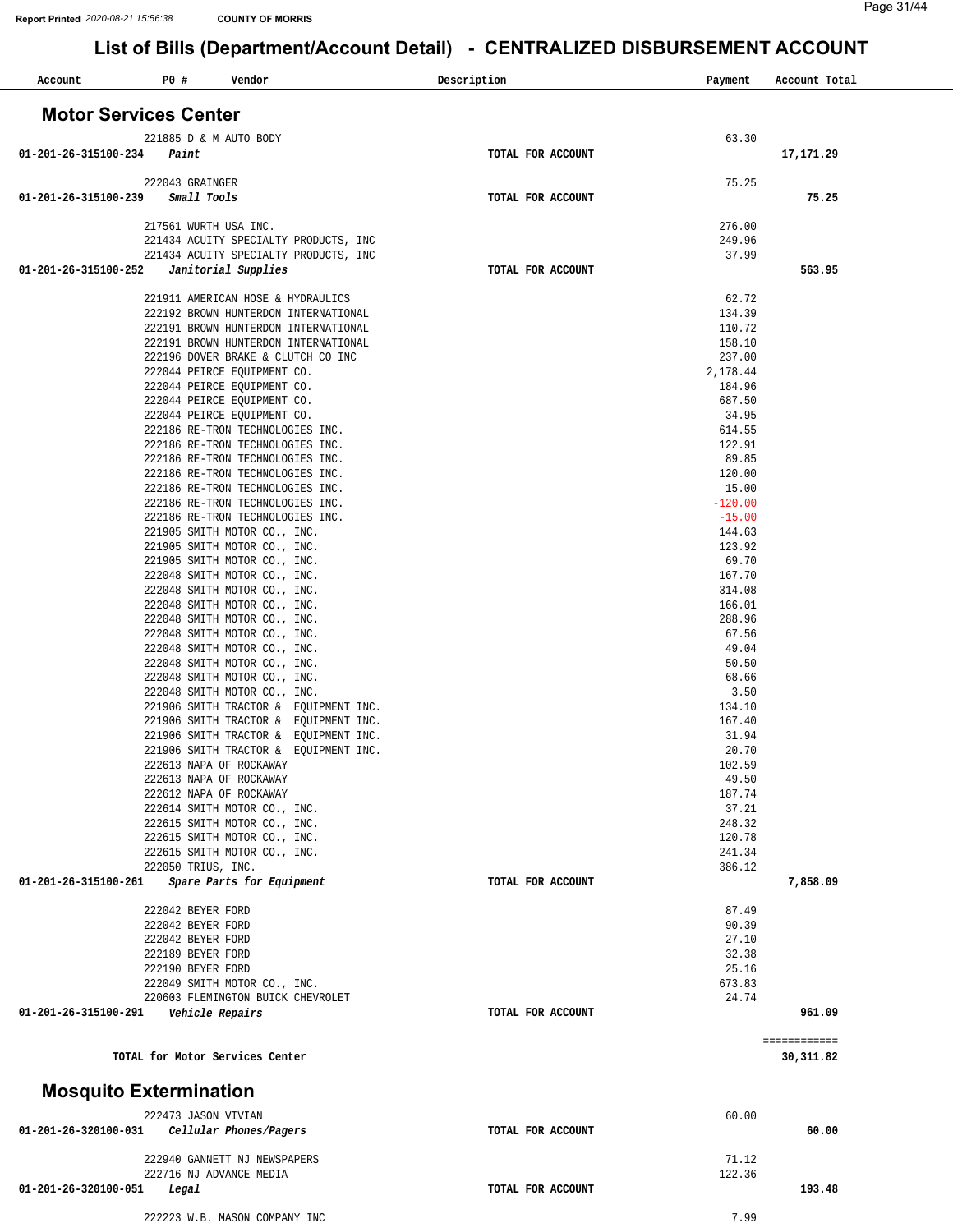| Account                       | P0#                      | Vendor                                                  | Description       | Payment         | Account Total |
|-------------------------------|--------------------------|---------------------------------------------------------|-------------------|-----------------|---------------|
| <b>Mosquito Extermination</b> |                          |                                                         |                   |                 |               |
|                               |                          | 222223 W.B. MASON COMPANY INC                           |                   | 10.99           |               |
|                               |                          | 222223 W.B. MASON COMPANY INC                           |                   | 20.99           |               |
|                               |                          | 222223 W.B. MASON COMPANY INC                           |                   | 28.77           |               |
|                               |                          | 222223 W.B. MASON COMPANY INC                           |                   | 21.98           |               |
| 01-201-26-320100-058          |                          | Office Supplies & Stationery                            | TOTAL FOR ACCOUNT |                 | 90.72         |
|                               |                          |                                                         |                   |                 |               |
|                               |                          | 218958 FLEMINGTON DEPT STORE INC                        |                   | 82.80           |               |
|                               |                          | 218958 FLEMINGTON DEPT STORE INC                        |                   | 175.80          |               |
| 01-201-26-320100-098          |                          | 222941 ERROL WOLLARY<br>Other Operating & Repair Supply | TOTAL FOR ACCOUNT | 100.00          | 358.60        |
|                               |                          |                                                         |                   |                 |               |
|                               |                          | 220715 CLARKE MOSQUITO CONTROL                          |                   | 944.70          |               |
| 01-201-26-320100-225          |                          | Chemicals & Sprays                                      | TOTAL FOR ACCOUNT |                 | 944.70        |
|                               |                          |                                                         |                   |                 |               |
|                               |                          | 222223 W.B. MASON COMPANY INC                           |                   | 27.99           |               |
|                               |                          | 222223 W.B. MASON COMPANY INC                           |                   | 71.25           |               |
| 01-201-26-320100-249          |                          | Bldg Maintenance Supplies                               | TOTAL FOR ACCOUNT |                 | 99.24         |
|                               |                          | 222371 AMERICAN WEAR INC.                               |                   | 73.21           |               |
|                               |                          | 222371 AMERICAN WEAR INC.                               |                   | 78.21           |               |
|                               |                          | 222371 AMERICAN WEAR INC.                               |                   | 73.21           |               |
|                               |                          | 222371 AMERICAN WEAR INC.                               |                   | 78.21           |               |
|                               |                          | 222371 AMERICAN WEAR INC.                               |                   | 73.21           |               |
| 01-201-26-320100-251          |                          | Ground Maintenance Supplies                             | TOTAL FOR ACCOUNT |                 | 376.05        |
|                               |                          | 220274 TOMAR INDUSTRIES INC                             |                   |                 |               |
|                               |                          | 220274 TOMAR INDUSTRIES INC                             |                   | 260.00<br>65.95 |               |
|                               |                          | 222223 W.B. MASON COMPANY INC                           |                   | 115.99          |               |
| 01-201-26-320100-258          | Equipment                |                                                         | TOTAL FOR ACCOUNT |                 | 441.94        |
|                               |                          |                                                         |                   |                 |               |
|                               |                          |                                                         |                   |                 | ============  |
|                               |                          | TOTAL for Mosquito Extermination                        |                   |                 | 2,564.73      |
|                               |                          |                                                         |                   |                 |               |
| <b>Health Management</b>      |                          |                                                         |                   |                 |               |
|                               |                          | 222598 TELESEARCH INC                                   |                   | 834.05          |               |
|                               |                          | 223112 CAROLE A. HUDSON                                 |                   | 2,616.25        |               |
|                               |                          | 223111 JOAN A. SEERY                                    |                   | 122.50          |               |
|                               |                          | 222932 TELESEARCH INC                                   |                   | 834.05          |               |
| 01-201-27-330100-016          |                          | Outside Salaries & Wages                                | TOTAL FOR ACCOUNT |                 | 4,406.85      |
|                               |                          |                                                         |                   |                 |               |
|                               | 222931 OPTIMUM           |                                                         |                   | 336.67          |               |
| 01-201-27-330100-058          |                          | Office Supplies & Stationery                            | TOTAL FOR ACCOUNT |                 | 336.67        |
|                               |                          | 223160 COUNTY OF MORRIS                                 |                   | 47.00           |               |
| 01-201-27-330100-068          |                          | Postage & Metered Mail                                  | TOTAL FOR ACCOUNT |                 | 47.00         |
|                               |                          |                                                         |                   |                 |               |
|                               |                          | 214617 RICOH USA, INC.                                  |                   | 724.13          |               |
|                               |                          | 214617 RICOH USA, INC.                                  |                   | 724.13          |               |
| 01-201-27-330100-164          |                          | Office Machines - Rental                                | TOTAL FOR ACCOUNT |                 | 1,448.26      |
|                               | 221391 GRAINGER          |                                                         |                   | 89.10           |               |
| 01-201-27-330100-210          |                          | Environmental Compliance                                | TOTAL FOR ACCOUNT |                 | 89.10         |
|                               |                          |                                                         |                   |                 |               |
|                               |                          |                                                         |                   |                 | ============  |
|                               |                          | TOTAL for Health Management                             |                   |                 | 6,327.88      |
|                               |                          |                                                         |                   |                 |               |
| <b>Human Services</b>         |                          |                                                         |                   |                 |               |
|                               |                          |                                                         |                   | 66.60           |               |
| 01-201-27-331100-068          |                          | 223161 COUNTY OF MORRIS<br>Postage & Metered Mail       | TOTAL FOR ACCOUNT |                 | 66.60         |
|                               |                          |                                                         |                   |                 |               |
|                               |                          | 222717 VILLAGE SUPER MARKET, INC.                       |                   | 143.36          |               |
| 01-201-27-331100-088          |                          | Meeting Exp Advisory Board Etc                          | TOTAL FOR ACCOUNT |                 | 143.36        |
|                               |                          |                                                         |                   |                 |               |
|                               |                          |                                                         |                   |                 | ============  |
|                               | TOTAL for Human Services |                                                         |                   |                 | 209.96        |
|                               |                          |                                                         |                   |                 |               |
| <b>Youth Shelter</b>          |                          |                                                         |                   |                 |               |
|                               | 222925 OPTIMUM           |                                                         |                   | 663.75          |               |
| 01-201-27-331110-039          |                          | Education Schools & Training                            | TOTAL FOR ACCOUNT |                 | 663.75        |
|                               |                          |                                                         |                   |                 |               |
|                               |                          | 222435 W.B. MASON COMPANY INC                           |                   | 25.14           |               |
| 01-201-27-331110-058          |                          | Office Supplies & Stationery                            | TOTAL FOR ACCOUNT |                 | 25.14         |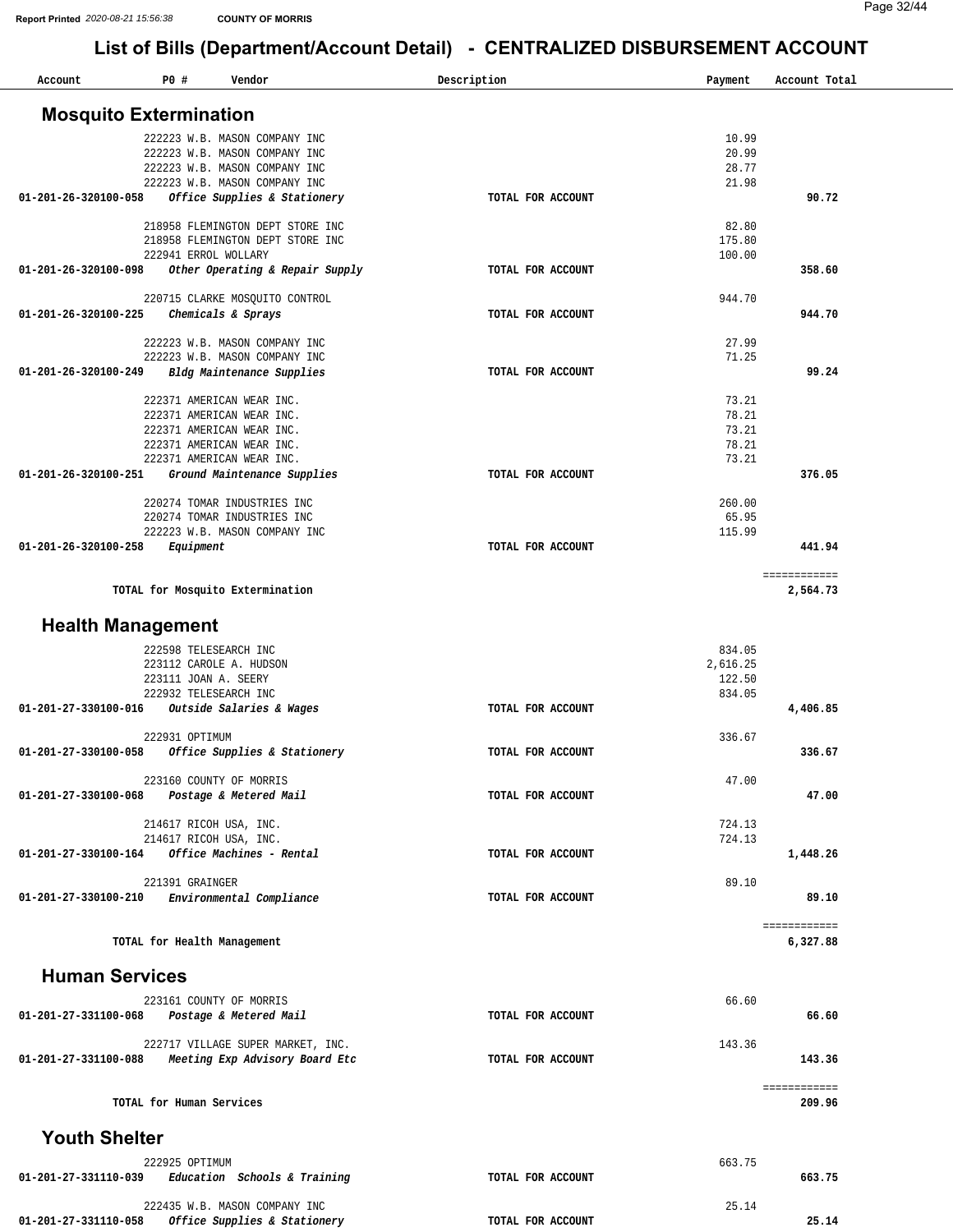| Account                | PO#                       | Vendor                                                                                   | Description       | Payment        | Account Total |
|------------------------|---------------------------|------------------------------------------------------------------------------------------|-------------------|----------------|---------------|
| <b>Youth Shelter</b>   |                           |                                                                                          |                   |                |               |
|                        |                           |                                                                                          |                   |                |               |
|                        |                           | 220855 BOB BARKER COMPANY, INC.                                                          |                   | 25.64          |               |
|                        |                           | 220855 BOB BARKER COMPANY, INC.                                                          |                   | 50.16          |               |
|                        |                           | 220855 BOB BARKER COMPANY, INC.                                                          |                   | 16.83          |               |
|                        |                           | 222889 MORRIS COUNTY PARK COMMISSION                                                     |                   | 18.00          |               |
|                        |                           | 222889 MORRIS COUNTY PARK COMMISSION                                                     |                   | 10.00          |               |
| 01-201-27-331110-059   |                           | Other General Expenses                                                                   | TOTAL FOR ACCOUNT |                | 120.63        |
|                        |                           | 223161 COUNTY OF MORRIS                                                                  |                   | 8.70           |               |
| 01-201-27-331110-068   |                           | Postage and Metered Mail                                                                 | TOTAL FOR ACCOUNT |                | 8.70          |
|                        |                           | 222440 NU-WAY CONCESSIONAIRES INC                                                        |                   | 487.90         |               |
|                        |                           | 222440 NU-WAY CONCESSIONAIRES INC                                                        |                   | 769.46         |               |
|                        |                           | 222440 NU-WAY CONCESSIONAIRES INC                                                        |                   | 342.79         |               |
|                        |                           | 222440 NU-WAY CONCESSIONAIRES INC                                                        |                   | 160.95         |               |
|                        |                           | 222440 NU-WAY CONCESSIONAIRES INC                                                        |                   | 100.27         |               |
|                        |                           | 222440 NU-WAY CONCESSIONAIRES INC                                                        |                   | 156.54         |               |
|                        |                           | 222440 NU-WAY CONCESSIONAIRES INC                                                        |                   | 173.96         |               |
|                        |                           | 222440 NU-WAY CONCESSIONAIRES INC                                                        |                   | 504.16         |               |
| 01-201-27-331110-185   | Food                      |                                                                                          | TOTAL FOR ACCOUNT |                | 2,696.03      |
|                        |                           | 222431 W.B. MASON COMPANY INC                                                            |                   | 157.95         |               |
| 01-201-27-331110-189   | Medical                   |                                                                                          | TOTAL FOR ACCOUNT |                | 157.95        |
|                        |                           | 221986 BOB BARKER COMPANY, INC.                                                          |                   | 22.98          |               |
|                        |                           | 221986 BOB BARKER COMPANY, INC.                                                          |                   | 26.81          |               |
|                        |                           | 221986 BOB BARKER COMPANY, INC.                                                          |                   | 19.15          |               |
|                        |                           | 221986 BOB BARKER COMPANY, INC.                                                          |                   | 29.57          |               |
| 01-201-27-331110-202   |                           | Uniform And Accessories                                                                  | TOTAL FOR ACCOUNT |                | 98.51         |
|                        |                           |                                                                                          |                   |                |               |
|                        |                           | 222502 W.B. MASON COMPANY INC<br>222833 OFFICE CONCEPTS GROUP, INC.                      |                   | 60.36<br>12.46 |               |
| 01-201-27-331110-252   |                           | Janitorial Supplies                                                                      | TOTAL FOR ACCOUNT |                | 72.82         |
|                        |                           |                                                                                          |                   |                |               |
|                        |                           | 219365 SYSTEM ONE ALARM                                                                  |                   | 1,440.00       |               |
|                        |                           | 219365 SYSTEM ONE ALARM                                                                  |                   | 134.00         |               |
| 01-201-27-331110-258   | Equipment                 |                                                                                          | TOTAL FOR ACCOUNT |                | 1,574.00      |
|                        |                           | 219366 SYSTEM ONE ALARM                                                                  |                   | 2,240.00       |               |
|                        |                           | 219366 SYSTEM ONE ALARM                                                                  |                   | 800.00         |               |
| 01-203-27-331110-258   |                           | (2019) Equipment                                                                         | TOTAL FOR ACCOUNT |                | 3,040.00      |
|                        |                           | 205289 SYSTEM ONE ALARM                                                                  |                   | 134.00         |               |
| 01-203-27-331110-262   |                           | (2019) Machinery Repairs & Parts                                                         | TOTAL FOR ACCOUNT |                | 134.00        |
|                        |                           |                                                                                          |                   |                | ============  |
|                        | TOTAL for Youth Shelter   |                                                                                          |                   |                | 8,591.53      |
|                        |                           |                                                                                          |                   |                |               |
| <b>Office on Aging</b> |                           |                                                                                          |                   |                |               |
|                        |                           | 222299 W.B. MASON COMPANY INC                                                            |                   | 13.06          |               |
|                        |                           | 222299 W.B. MASON COMPANY INC                                                            |                   | 18.10          |               |
|                        |                           | 222299 W.B. MASON COMPANY INC                                                            |                   | 2.59           |               |
| 01-201-27-333100-058   |                           | 222299 W.B. MASON COMPANY INC<br>Office Supplies & Stationery                            | TOTAL FOR ACCOUNT | 12.57          | 46.32         |
|                        |                           |                                                                                          |                   |                |               |
|                        |                           | 222300 W.B. MASON COMPANY INC                                                            |                   | 154.90         |               |
|                        |                           | 222908 OFFICE CONCEPTS GROUP, INC.                                                       |                   | 119.99         |               |
|                        |                           | 222909 U-LINE SHIPPING SUPPLY                                                            |                   | 32.00          |               |
|                        |                           | 222909 U-LINE SHIPPING SUPPLY                                                            |                   | 9.84           |               |
| 01-201-27-333100-059   |                           | Other General Expenses                                                                   | TOTAL FOR ACCOUNT |                | 316.73        |
|                        |                           | 223161 COUNTY OF MORRIS                                                                  |                   | 22.40          |               |
| 01-201-27-333100-068   |                           | Postage & Metered Mail                                                                   | TOTAL FOR ACCOUNT |                | 22.40         |
|                        |                           |                                                                                          |                   |                | ============  |
|                        | TOTAL for Office on Aging |                                                                                          |                   |                | 385.45        |
| DEPARTMENT 342300      |                           |                                                                                          |                   |                |               |
|                        |                           |                                                                                          |                   |                |               |
|                        |                           | 222719 FAMILY INTERVENTION<br>01-201-27-342300-489 GIA-Yth Svcs-Family Intervention Svcs |                   | 9,132.00       | 9,132.00      |
|                        |                           |                                                                                          | TOTAL FOR ACCOUNT |                |               |

**01-201-27-342300-489** *GIA-Yth Svcs-Family Intervention Svcs*  **TOTAL FOR ACCOUNT**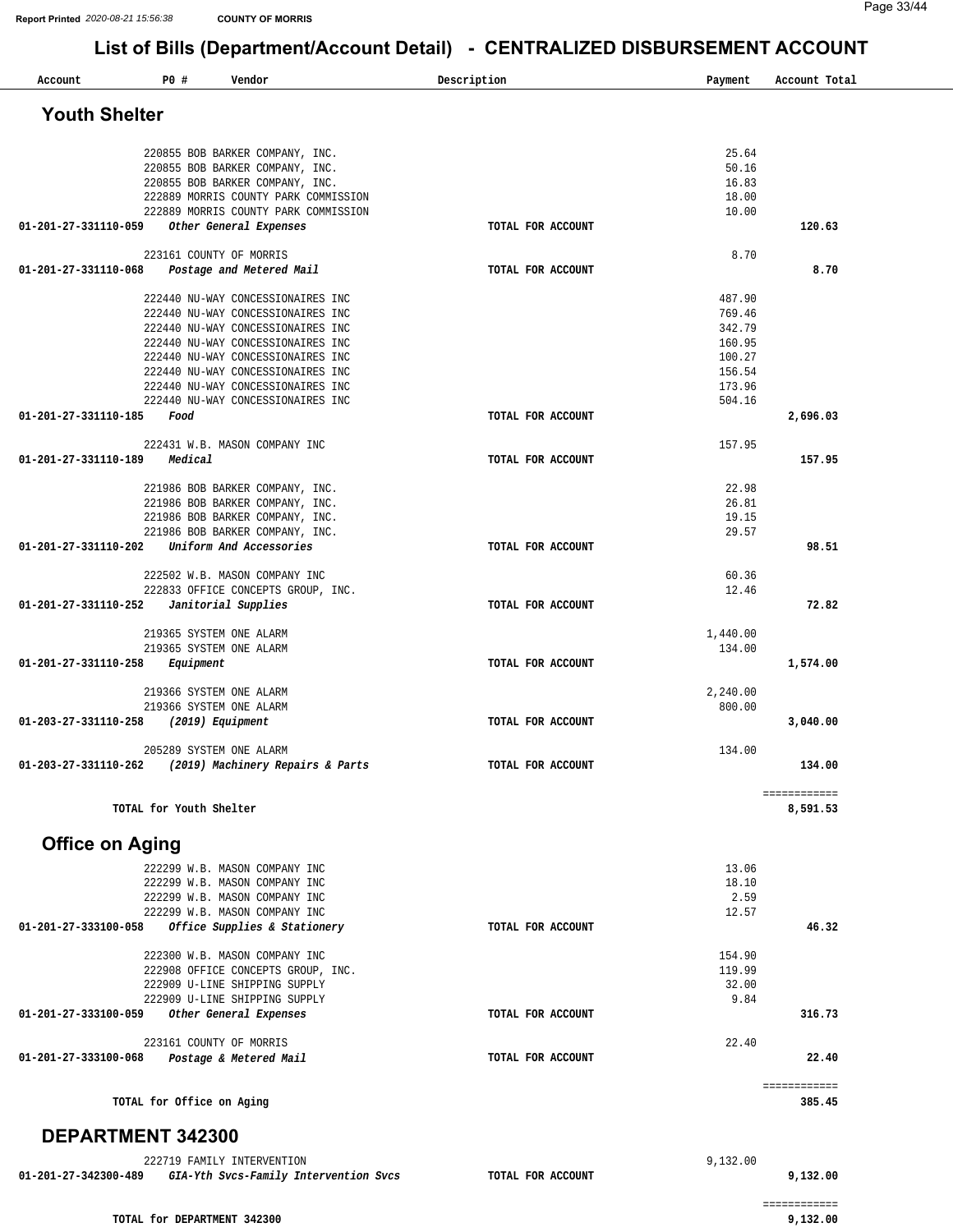| Account                  | P0 #<br>Vendor                                                                     | Description       | Payment          | Account Total            |
|--------------------------|------------------------------------------------------------------------------------|-------------------|------------------|--------------------------|
|                          |                                                                                    |                   |                  |                          |
| <b>DEPARTMENT 342400</b> |                                                                                    |                   |                  |                          |
| 01-201-27-342400-490     | 223035 DAYTOP VILLAGE OF NJ, INC.<br>GIA-Ch 51 Match-Daytop Village, Inc.          | TOTAL FOR ACCOUNT | 5,426.00         | 5,426.00                 |
|                          | TOTAL for DEPARTMENT 342400                                                        |                   |                  | ============<br>5,426.00 |
| DEPARTMENT 342500        |                                                                                    |                   |                  |                          |
|                          | 222904 DAWN CENTER FOR INDEPENDENT                                                 |                   | 9,225.00         |                          |
| 01-201-27-342500-473     | 222903 DAWN CENTER FOR INDEPENDENT<br>GIA-Agng&Dsbld-DAWN Center                   | TOTAL FOR ACCOUNT | 1,494.00         | 10,719.00                |
| 01-201-27-342500-486     | 222914 LEGAL SERVICES OF NORTHWEST<br>GIA-Agng&Dsbld-Lgl Srvcs of NW Jersey        | TOTAL FOR ACCOUNT | 14,715.00        | 14,715.00                |
|                          |                                                                                    |                   |                  | ============             |
|                          | TOTAL for DEPARTMENT 342500                                                        |                   |                  | 25,434.00                |
|                          | <b>County Board of Social Service</b>                                              |                   |                  |                          |
|                          | 222242 BEST OF BREED OFFICE SYSTEMS, LLC                                           |                   | 855.00           |                          |
|                          | 222242 BEST OF BREED OFFICE SYSTEMS, LLC                                           |                   | 170.00           |                          |
|                          | 222389 OFFICE CONCEPTS GROUP, INC.<br>222239 RICOH USA, INC.                       |                   | 831.25<br>544.18 |                          |
|                          | 222239 RICOH USA, INC.                                                             |                   | 2,014.91         |                          |
|                          | 222391 W.B. MASON COMPANY INC                                                      |                   | 352.79           |                          |
|                          | 222388 W.B. MASON COMPANY INC                                                      |                   | 22.35            |                          |
|                          | 222388 W.B. MASON COMPANY INC<br>222388 W.B. MASON COMPANY INC                     |                   | 22.35<br>0.95    |                          |
|                          | 222388 W.B. MASON COMPANY INC                                                      |                   | 0.95             |                          |
|                          | 221955 W.B. MASON COMPANY INC                                                      |                   | 35.76            |                          |
|                          | 221955 W.B. MASON COMPANY INC                                                      |                   | 178.80           |                          |
|                          | 221955 W.B. MASON COMPANY INC<br>221955 W.B. MASON COMPANY INC                     |                   | 0.95<br>0.95     |                          |
|                          | 221955 W.B. MASON COMPANY INC                                                      |                   | 0.95             |                          |
|                          | 221955 W.B. MASON COMPANY INC                                                      |                   | 0.95             |                          |
|                          | 221955 W.B. MASON COMPANY INC                                                      |                   | 0.95             |                          |
| 01-201-27-345100-058     | 221955 W.B. MASON COMPANY INC<br>Office Supplies & Stationery                      | TOTAL FOR ACCOUNT | 0.95             | 5,034.99                 |
|                          |                                                                                    |                   |                  |                          |
|                          | 221952 JERSEY CENTRAL POWER & LIGHT                                                |                   | 22.60            |                          |
|                          | 221952 JERSEY CENTRAL POWER & LIGHT<br>221952 JERSEY CENTRAL POWER & LIGHT         |                   | 22.93<br>9.83    |                          |
| 01-201-27-345100-059     | Other General Expenses                                                             | TOTAL FOR ACCOUNT |                  | 55.36                    |
|                          | 221956 RICOH USA, INC.                                                             |                   | 7,731.90         |                          |
|                          | 01-201-27-345100-164 Office Machines - Rental                                      | TOTAL FOR ACCOUNT |                  | 7,731.90                 |
|                          | 213166 BASE POWER SERVICES                                                         |                   | 655.00           |                          |
| 01-201-27-345100-166     | Office Machine- Repair                                                             | TOTAL FOR ACCOUNT |                  | 655.00                   |
|                          |                                                                                    |                   |                  |                          |
| 01-201-27-345100-257     | 221951 N.J. NATURAL GAS COMPANY<br>Rental - Other                                  | TOTAL FOR ACCOUNT | 34.00            | 34.00                    |
|                          |                                                                                    |                   |                  |                          |
|                          | 221959 HINDSIGHT, INC                                                              |                   | 11,258.22        |                          |
| 01-201-27-345100-325     | 222396 UNITRONIX DATA SYSTEMS INC                                                  | TOTAL FOR ACCOUNT | 8,514.90         |                          |
|                          | Special Services                                                                   |                   |                  | 19,773.12                |
|                          | 222235 CHLIC                                                                       |                   | 384,812.47       |                          |
|                          | 219702 DELTA DENTAL OF NEW JERSEY, INC.                                            |                   | 802.50           |                          |
|                          | 219702 DELTA DENTAL OF NEW JERSEY, INC.<br>219702 DELTA DENTAL OF NEW JERSEY, INC. |                   | 728.58<br>64.20  |                          |
|                          | 01-201-27-345100-329 Hospital Insurance Premiums                                   | TOTAL FOR ACCOUNT |                  | 386,407.75               |
|                          |                                                                                    |                   |                  |                          |
| 01-201-27-345100-332     | 222747 JULIE CICCHETTI<br>Mileage                                                  | TOTAL FOR ACCOUNT | 1.75             | 1.75                     |
|                          |                                                                                    |                   |                  |                          |
|                          | 222750 DAVID VEYSMAN                                                               |                   | 72.00            |                          |
|                          | 222746 HUONG LU<br>222747 JULIE CICCHETTI                                          |                   | 72.00<br>72.00   |                          |
|                          | 222753 KAREN REMUS                                                                 |                   | 72.00            |                          |
|                          | 222745 LUCY D'ANNA                                                                 |                   | 180.00           |                          |
|                          | 222748 RENU GUPTA                                                                  |                   | 144.00           |                          |
| 01-201-27-345100-333     | Other Allowances                                                                   | TOTAL FOR ACCOUNT |                  | 612.00                   |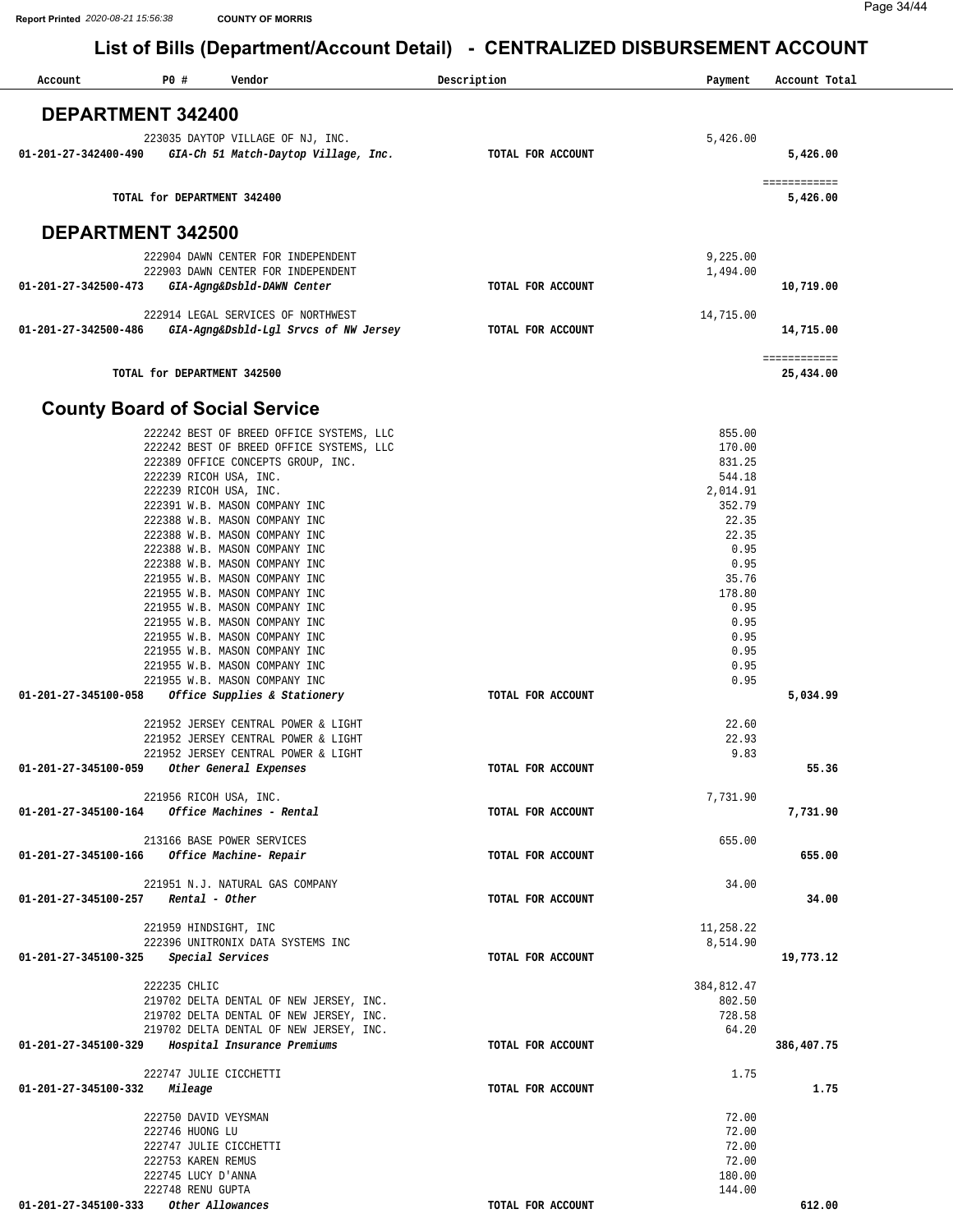**Report Printed** *2020-08-21 15:56:38* **COUNTY OF MORRIS**

| Account                | P0 #                        | Vendor                                                                                                                                                                  | Description       | Payment                              | Account Total              |
|------------------------|-----------------------------|-------------------------------------------------------------------------------------------------------------------------------------------------------------------------|-------------------|--------------------------------------|----------------------------|
|                        |                             | <b>County Board of Social Service</b>                                                                                                                                   |                   |                                      |                            |
| 01-201-27-345100-336   | 222238 R.D. SALES           | 222238 R.D. SALES DOOR & HARDWARE LLC<br>DOOR & HARDWARE LLC<br>222238 R.D. SALES DOOR & HARDWARE LLC<br>222238 R.D. SALES DOOR & HARDWARE LLC<br>Repairs & Alterations | TOTAL FOR ACCOUNT | 230.00<br>325.00<br>230.00<br>635.00 | 1,420.00                   |
|                        |                             | 222400 TREASURER. ST OF NJ                                                                                                                                              |                   | 67,498.84                            |                            |
| 01-201-27-345100-354   |                             | 222400 TREASURER. ST OF NJ<br>FAMIS and ACSES                                                                                                                           | TOTAL FOR ACCOUNT | 20, 112.84                           | 87,611.68                  |
|                        |                             | TOTAL for County Board of Social Service                                                                                                                                |                   |                                      | ============<br>509,337.55 |
|                        | DEPARTMENT 349110           |                                                                                                                                                                         |                   |                                      |                            |
| 01-201-27-349110-090   |                             | 222674 ESSEX COUNTY HOSPITAL<br>Program Expenditures                                                                                                                    | TOTAL FOR ACCOUNT | 18,421.55                            | 18,421.55                  |
| 01-203-27-349110-090   |                             | 222673 ESSEX COUNTY HOSPITAL<br>(2019) Program Expenditures                                                                                                             | TOTAL FOR ACCOUNT | 3,817.45                             | 3,817.45                   |
|                        | TOTAL for DEPARTMENT 349110 |                                                                                                                                                                         |                   |                                      | ============<br>22,239.00  |
|                        | <b>MV:Administration</b>    |                                                                                                                                                                         |                   |                                      |                            |
| 01-201-27-350100-036   | 222710 POINTCLICKCARE       | 223042 INGLESINO, WEBSTER,<br>Contracted Services                                                                                                                       | TOTAL FOR ACCOUNT | 13, 158.59<br>299.45                 | 13,458.04                  |
| 01-201-27-350100-051   | Legal                       | 223155 MCMANIMON, SCOTLAND & BAUMANN LLC                                                                                                                                | TOTAL FOR ACCOUNT | 270.00                               | 270.00                     |
|                        |                             | 215424 NORTHEAST COMMUNICATIONS, INC.<br>215424 NORTHEAST COMMUNICATIONS, INC.<br>215424 NORTHEAST COMMUNICATIONS, INC.                                                 |                   | 18.00<br>150.00<br>99.00             |                            |
| 01-201-27-350100-058   |                             | 215424 NORTHEAST COMMUNICATIONS, INC.<br>Office Supplies & Stationery                                                                                                   | TOTAL FOR ACCOUNT | 360.00                               | 627.00                     |
| 01-201-27-350100-164   |                             | 222711 RICOH USA, INC.<br>Office Machines - Rental                                                                                                                      | TOTAL FOR ACCOUNT | 33.67                                | 33.67                      |
|                        | TOTAL for MV:Administration |                                                                                                                                                                         |                   |                                      | ============<br>14,388.71  |
|                        |                             | <b>Assistance Dep Child: Local Shr</b>                                                                                                                                  |                   |                                      |                            |
| 01-201-27-354100-091   |                             | 222761 OFFICE OF TEMPORARY ASSISTANCE<br>Assistance Dep Child:Local Shr Program E                                                                                       | TOTAL FOR ACCOUNT | 4,853.00                             | 4,853.00                   |
|                        |                             | TOTAL for Assistance Dep Child:Local Shr                                                                                                                                |                   |                                      | ============<br>4,853.00   |
|                        |                             | <b>Assistance SSI Income Recipien</b>                                                                                                                                   |                   |                                      |                            |
| 01-201-27-355100-090   |                             | 222762 OFFICE OF TEMPORARY ASSISTANCE<br>Assistance SSI Income Recipien Expenditu                                                                                       | TOTAL FOR ACCOUNT | 53,197.00                            | 53,197.00                  |
|                        |                             | TOTAL for Assistance SSI Income Recipien                                                                                                                                |                   |                                      | ============<br>53,197.00  |
| <b>County Adjuster</b> |                             |                                                                                                                                                                         |                   |                                      |                            |
| 01-201-27-357100-058   |                             | 222670 W.B. MASON COMPANY INC<br>Office Supplies & Stationery                                                                                                           | TOTAL FOR ACCOUNT | 64.67                                | 64.67                      |
| 01-201-27-357100-068   |                             | 223161 COUNTY OF MORRIS<br>Postage & Metered Mail                                                                                                                       | TOTAL FOR ACCOUNT | 84.70                                | 84.70                      |
|                        | TOTAL for County Adjuster   |                                                                                                                                                                         |                   |                                      | ============<br>149.37     |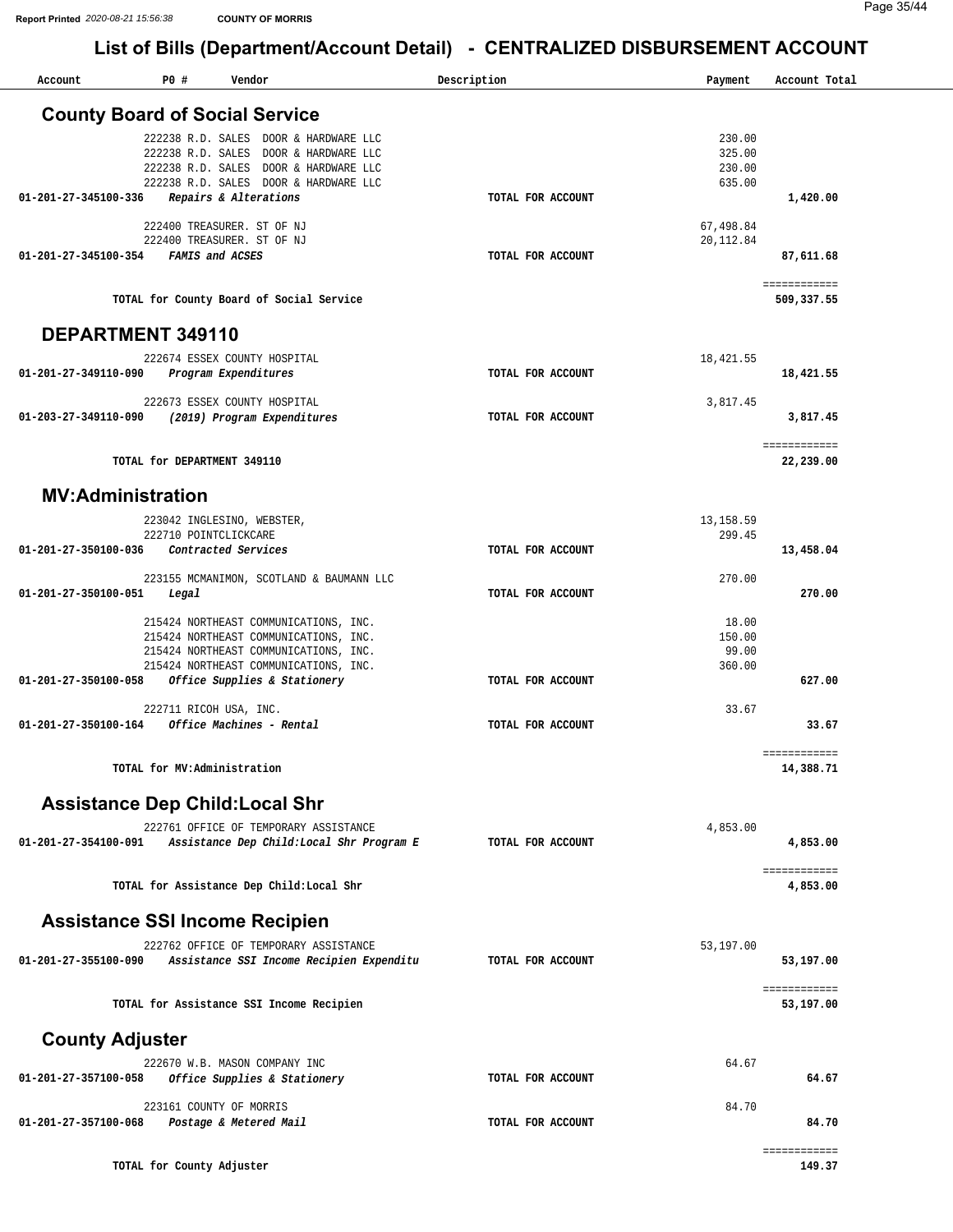| P0 #<br>Account                                    | Vendor                                                              | Description       | Payment           | Account Total |
|----------------------------------------------------|---------------------------------------------------------------------|-------------------|-------------------|---------------|
| <b>County Library</b>                              |                                                                     |                   |                   |               |
|                                                    |                                                                     |                   |                   |               |
|                                                    | 222357 BAKER & TAYLOR BOOKS<br>222357 BAKER & TAYLOR BOOKS          |                   | 27.39<br>20.87    |               |
|                                                    | 222357 BAKER & TAYLOR BOOKS                                         |                   | 7.08              |               |
|                                                    | 222357 BAKER & TAYLOR BOOKS                                         |                   | 234.21            |               |
|                                                    | 222357 BAKER & TAYLOR BOOKS                                         |                   | 32.75             |               |
|                                                    | 222357 BAKER & TAYLOR BOOKS                                         |                   | 81.37             |               |
|                                                    | 222357 BAKER & TAYLOR BOOKS<br>222357 BAKER & TAYLOR BOOKS          |                   | 14.87<br>73.29    |               |
|                                                    | 222356 BAKER & TAYLOR BOOKS                                         |                   | 116.52            |               |
|                                                    | 222356 BAKER & TAYLOR BOOKS                                         |                   | 262.98            |               |
|                                                    | 222356 BAKER & TAYLOR BOOKS                                         |                   | 9.26              |               |
|                                                    | 222356 BAKER & TAYLOR BOOKS                                         |                   | 101.00            |               |
|                                                    | 222356 BAKER & TAYLOR BOOKS                                         |                   | 86.10             |               |
|                                                    | 222356 BAKER & TAYLOR BOOKS<br>222355 BAKER & TAYLOR BOOKS          |                   | 21.82<br>67.77    |               |
|                                                    | 222355 BAKER & TAYLOR BOOKS                                         |                   | 43.75             |               |
|                                                    | 222355 BAKER & TAYLOR BOOKS                                         |                   | 36.87             |               |
|                                                    | 222354 BAKER & TAYLOR BOOKS                                         |                   | 17.67             |               |
|                                                    | 222354 BAKER & TAYLOR BOOKS                                         |                   | 133.24            |               |
|                                                    | 222354 BAKER & TAYLOR BOOKS                                         |                   | 47.29             |               |
|                                                    | 222354 BAKER & TAYLOR BOOKS                                         |                   | 57.39             |               |
|                                                    | 222354 BAKER & TAYLOR BOOKS<br>222354 BAKER & TAYLOR BOOKS          |                   | 54.48<br>39.43    |               |
|                                                    | 222354 BAKER & TAYLOR BOOKS                                         |                   | 12.11             |               |
|                                                    | 222354 BAKER & TAYLOR BOOKS                                         |                   | 720.21            |               |
|                                                    | 222353 BAKER & TAYLOR BOOKS                                         |                   | 24.40             |               |
|                                                    | 222353 BAKER & TAYLOR BOOKS                                         |                   | 18.36             |               |
|                                                    | 222353 BAKER & TAYLOR BOOKS                                         |                   | 84.34             |               |
|                                                    | 222353 BAKER & TAYLOR BOOKS                                         |                   | 63.07             |               |
|                                                    | 222353 BAKER & TAYLOR BOOKS<br>222353 BAKER & TAYLOR BOOKS          |                   | 197.17<br>159.60  |               |
|                                                    | 222353 BAKER & TAYLOR BOOKS                                         |                   | 103.75            |               |
|                                                    | 222353 BAKER & TAYLOR BOOKS                                         |                   | $-17.06$          |               |
|                                                    | 222352 BAKER & TAYLOR BOOKS                                         |                   | 31.68             |               |
|                                                    | 222360 INGRAM LIBRARY SERVICES                                      |                   | 116.23            |               |
|                                                    | 222360 INGRAM LIBRARY SERVICES                                      |                   | 358.03            |               |
|                                                    | 222360 INGRAM LIBRARY SERVICES                                      |                   | 28.84             |               |
|                                                    | 222376 INGRAM LIBRARY SERVICES<br>222376 INGRAM LIBRARY SERVICES    |                   | 35.24<br>497.74   |               |
|                                                    | 222376 INGRAM LIBRARY SERVICES                                      |                   | 70.86             |               |
| 01-201-29-390100-028                               | Books & Periodicals                                                 | TOTAL FOR ACCOUNT |                   | 4,091.97      |
|                                                    |                                                                     |                   |                   |               |
|                                                    | 222360 INGRAM LIBRARY SERVICES                                      |                   | 122.55            |               |
|                                                    | 222360 INGRAM LIBRARY SERVICES                                      |                   | 7.60              |               |
|                                                    | 222376 INGRAM LIBRARY SERVICES<br>222376 INGRAM LIBRARY SERVICES    |                   | 19.00<br>$-19.00$ |               |
|                                                    | 222343 OFFICE CONCEPTS GROUP, INC.                                  |                   | 58.15             |               |
|                                                    | 222343 OFFICE CONCEPTS GROUP, INC.                                  |                   | 11.15             |               |
| 01-201-29-390100-058                               | Office Supplies & Stationery                                        | TOTAL FOR ACCOUNT |                   | 199.45        |
|                                                    |                                                                     |                   |                   |               |
| 223161 COUNTY OF MORRIS                            |                                                                     |                   | 384.98            |               |
| 01-201-29-390100-068                               | Postage & Metered Mail                                              | TOTAL FOR ACCOUNT |                   | 384.98        |
|                                                    | 222360 INGRAM LIBRARY SERVICES                                      |                   | 734.57            |               |
|                                                    | 222360 INGRAM LIBRARY SERVICES                                      |                   | 42.33             |               |
|                                                    | 222376 INGRAM LIBRARY SERVICES                                      |                   | 37.75             |               |
| 222365 MIDWEST TAPE LLC                            |                                                                     |                   | 247.26            |               |
| 222365 MIDWEST TAPE LLC<br>222365 MIDWEST TAPE LLC |                                                                     |                   | 297.61<br>158.91  |               |
| 222365 MIDWEST TAPE LLC                            |                                                                     |                   | $-29.99$          |               |
| 222365 MIDWEST TAPE LLC                            |                                                                     |                   | 167.76            |               |
| 222365 MIDWEST TAPE LLC                            |                                                                     |                   | 66.72             |               |
| 01-201-29-390100-083    Video & Film Materials     |                                                                     | TOTAL FOR ACCOUNT |                   | 1,722.92      |
|                                                    |                                                                     |                   |                   |               |
|                                                    | 222347 OFFICE CONCEPTS GROUP, INC.<br>222348 W.B. MASON COMPANY INC |                   | 25.52<br>23.38    |               |
|                                                    | 222344 W.B. MASON COMPANY INC                                       |                   | 2,340.90          |               |
|                                                    | 222345 OFFICE CONCEPTS GROUP, INC.                                  |                   | 1,898.09          |               |
|                                                    | 222345 OFFICE CONCEPTS GROUP, INC.                                  |                   | 23.98             |               |
|                                                    | 222345 OFFICE CONCEPTS GROUP, INC.                                  |                   | 168.40            |               |
|                                                    | 222349 W.B. MASON COMPANY INC                                       |                   | 49.40             |               |
| 01-201-29-390100-095                               | Other Administrative Supplies                                       | TOTAL FOR ACCOUNT |                   | 4,529.67      |
| 222369 RICOH USA, INC.                             |                                                                     |                   | 602.93            |               |
| 222370 RICOH USA, INC.                             |                                                                     |                   | 946.60            |               |
|                                                    |                                                                     |                   |                   |               |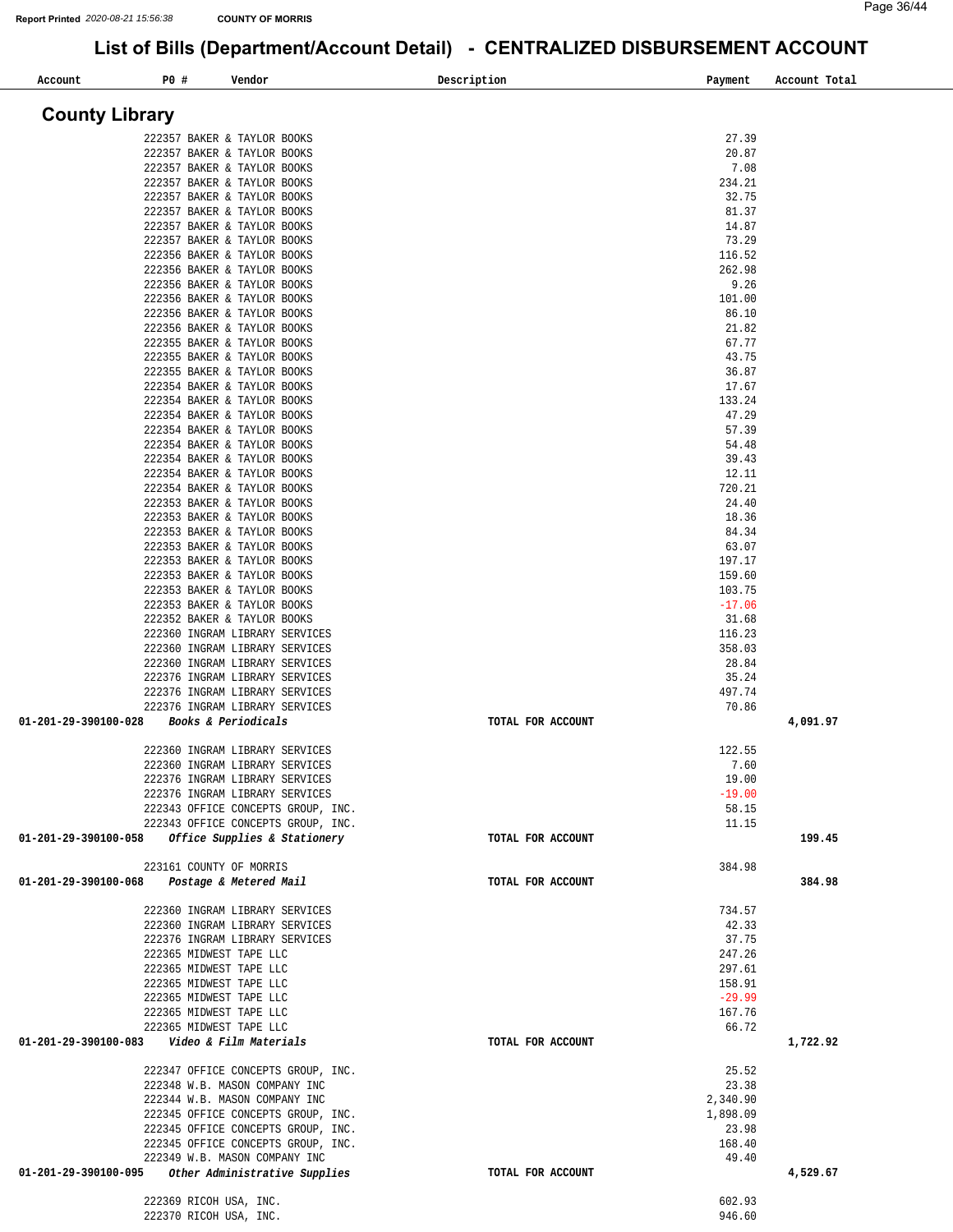| Account                               | P0 #                                     | Vendor                                                     |                                         | Description       | Payment         | Account Total              |
|---------------------------------------|------------------------------------------|------------------------------------------------------------|-----------------------------------------|-------------------|-----------------|----------------------------|
| <b>County Library</b>                 |                                          |                                                            |                                         |                   |                 |                            |
|                                       | 222375 RICOH USA, INC.                   |                                                            |                                         |                   | 2,826.22        |                            |
|                                       | 222375 RICOH USA, INC.                   |                                                            |                                         |                   | 2,826.22        |                            |
| 01-201-29-390100-164                  |                                          | Office Machines - Rental                                   |                                         | TOTAL FOR ACCOUNT |                 | 7,201.97                   |
|                                       |                                          | 214178 BAKER & TAYLOR BOOKS                                |                                         |                   | 27.26           |                            |
|                                       |                                          | 214178 BAKER & TAYLOR BOOKS                                |                                         |                   | $-26.99$        |                            |
|                                       |                                          | 214178 BAKER & TAYLOR BOOKS                                |                                         |                   | 1,210.66        |                            |
|                                       |                                          | 214507 BAKER & TAYLOR BOOKS<br>214507 BAKER & TAYLOR BOOKS |                                         |                   | 8.17<br>7.63    |                            |
|                                       |                                          | 214507 BAKER & TAYLOR BOOKS                                |                                         |                   | 14.13           |                            |
|                                       |                                          | 214507 BAKER & TAYLOR BOOKS                                |                                         |                   | 126.02          |                            |
|                                       |                                          | 214507 BAKER & TAYLOR BOOKS                                |                                         |                   | 15.21           |                            |
|                                       |                                          | 214507 BAKER & TAYLOR BOOKS                                |                                         |                   | 16.30           |                            |
|                                       |                                          | 214507 BAKER & TAYLOR BOOKS                                |                                         |                   | 46.14           |                            |
|                                       |                                          | 214507 BAKER & TAYLOR BOOKS                                |                                         |                   | 67.66<br>19.09  |                            |
|                                       |                                          | 214507 BAKER & TAYLOR BOOKS<br>214507 BAKER & TAYLOR BOOKS |                                         |                   | 16.84           |                            |
|                                       |                                          | 214507 BAKER & TAYLOR BOOKS                                |                                         |                   | 68.67           |                            |
|                                       |                                          | 214506 BAKER & TAYLOR BOOKS                                |                                         |                   | 32.02           |                            |
|                                       |                                          | 214506 BAKER & TAYLOR BOOKS                                |                                         |                   | 205.34          |                            |
|                                       |                                          | 214506 BAKER & TAYLOR BOOKS                                |                                         |                   | 72.36           |                            |
|                                       |                                          | 214506 BAKER & TAYLOR BOOKS                                |                                         |                   | 77.72           |                            |
|                                       |                                          | 214506 BAKER & TAYLOR BOOKS<br>222351 BAKER & TAYLOR BOOKS |                                         |                   | 30.48<br>729.09 |                            |
|                                       | 222350 JSTOR                             |                                                            |                                         |                   | 800.00          |                            |
|                                       | 222350 JSTOR                             |                                                            |                                         |                   | 510.00          |                            |
|                                       | 214136 MARIE KIRSCH                      |                                                            |                                         |                   | 175.00          |                            |
|                                       | 214136 MARIE KIRSCH                      |                                                            |                                         |                   | 45.95           |                            |
|                                       | 214136 MARIE KIRSCH                      |                                                            |                                         |                   | 65.00           |                            |
|                                       | 214136 MARIE KIRSCH                      |                                                            |                                         |                   | 12.00           |                            |
|                                       | 214136 MARIE KIRSCH                      |                                                            |                                         |                   | 82.90           |                            |
| 01-203-29-390100-028                  |                                          | (2019) Books & Periodicals                                 |                                         | TOTAL FOR ACCOUNT |                 | 4,454.65                   |
|                                       |                                          |                                                            |                                         |                   |                 | ============               |
|                                       | TOTAL for County Library                 |                                                            |                                         |                   |                 | 22,585.61                  |
| <b>County Superintendent of Schoo</b> |                                          |                                                            |                                         |                   |                 |                            |
|                                       | 223161 COUNTY OF MORRIS                  |                                                            |                                         |                   | 34.90           |                            |
| 01-201-29-392100-068                  |                                          | Postage & Metered Mail                                     |                                         | TOTAL FOR ACCOUNT |                 | 34.90                      |
|                                       |                                          |                                                            |                                         |                   |                 |                            |
|                                       | TOTAL for County Superintendent of Schoo |                                                            |                                         |                   |                 | ============<br>34.90      |
|                                       |                                          |                                                            |                                         |                   |                 |                            |
| <b>Contribution to County College</b> |                                          |                                                            |                                         |                   |                 |                            |
|                                       |                                          | 223157 COUNTY COLLEGE OF MORRIS                            |                                         |                   | 417,576.59      |                            |
| 01-201-29-395100-090                  | Expenditures                             |                                                            |                                         | TOTAL FOR ACCOUNT |                 | 417,576.59                 |
|                                       |                                          |                                                            |                                         |                   |                 |                            |
|                                       | TOTAL for Contribution to County College |                                                            |                                         |                   |                 | ============<br>417,576.59 |
|                                       |                                          |                                                            |                                         |                   |                 |                            |
| <b>Rutgers Extension Service</b>      |                                          |                                                            |                                         |                   |                 |                            |
|                                       | 223161 COUNTY OF MORRIS                  |                                                            |                                         |                   | 4.40            |                            |
| 01-201-29-396100-068                  |                                          | Postage & Metered Mail                                     |                                         | TOTAL FOR ACCOUNT |                 | 4.40                       |
|                                       |                                          |                                                            |                                         |                   |                 | ============               |
|                                       | TOTAL for Rutgers Extension Service      |                                                            |                                         |                   |                 | 4.40                       |
| <b>Rmb Out of Cty Two Yr Coll</b>     |                                          |                                                            |                                         |                   |                 |                            |
|                                       |                                          |                                                            | 223158 MERCER COUNTY COMMUNITY COLLEGE  |                   | 2,251.90        |                            |
| 01-201-29-397100-090                  |                                          |                                                            | Rmb Out of Cty Two Yr Coll Expenditures | TOTAL FOR ACCOUNT |                 | 2,251.90                   |
|                                       |                                          |                                                            |                                         |                   |                 | ============               |
|                                       | TOTAL for Rmb Out of Cty Two Yr Coll     |                                                            |                                         |                   |                 | 2,251.90                   |
| <b>Cont M.C. School of Tech</b>       |                                          |                                                            |                                         |                   |                 |                            |
|                                       |                                          |                                                            |                                         |                   |                 |                            |
| 01-201-29-400100-090                  |                                          | 223156 MC VOCATIONAL SCHOOL DISTRICT                       |                                         | TOTAL FOR ACCOUNT | 425, 213.50     | 425,213.50                 |
|                                       |                                          |                                                            | Cont M.C. School of Tech Expenditures   |                   |                 |                            |

============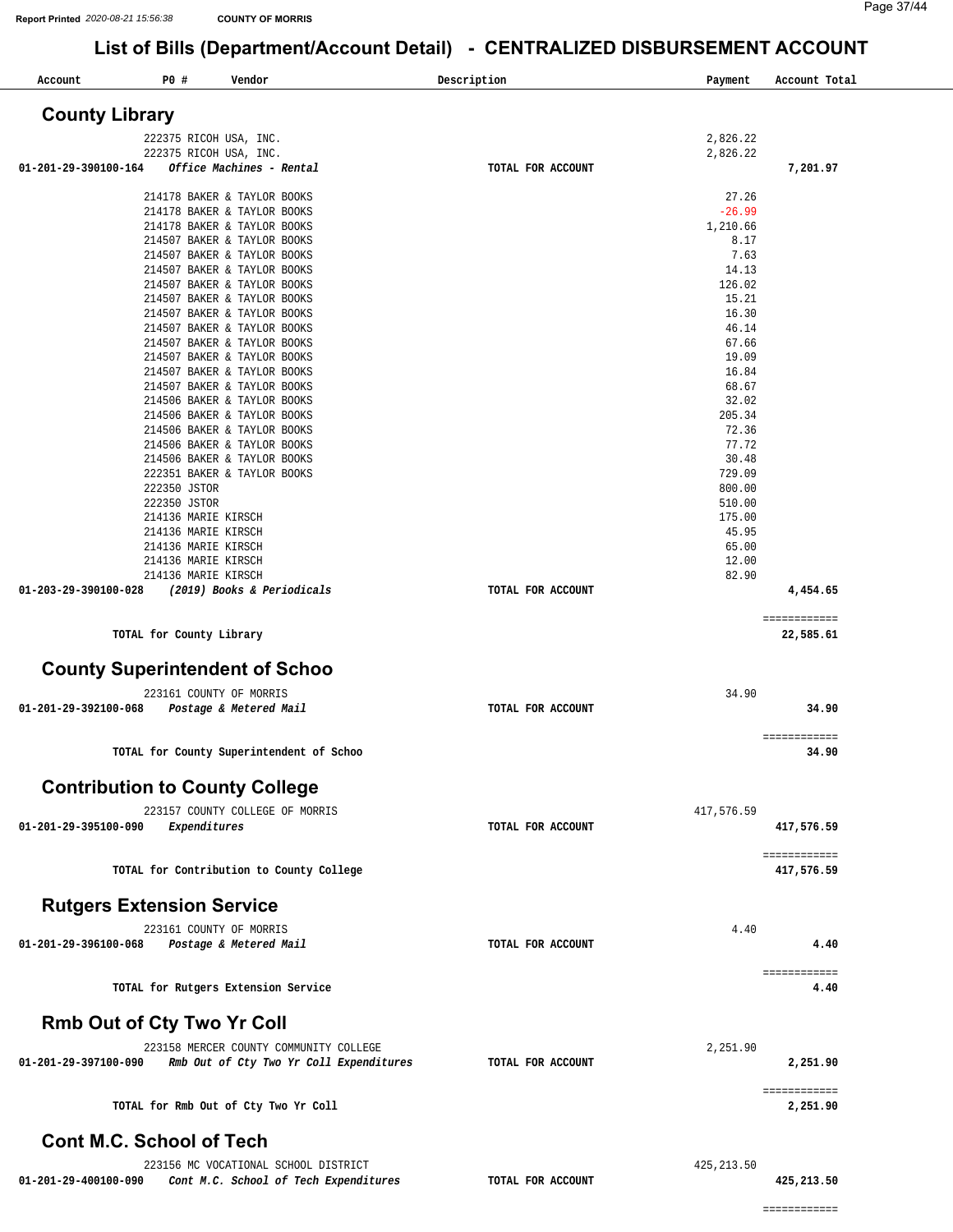| Account                         | P0 # | Vendor                                                                             | Description       | Payment               | Account Total            |
|---------------------------------|------|------------------------------------------------------------------------------------|-------------------|-----------------------|--------------------------|
| <b>Cont M.C. School of Tech</b> |      |                                                                                    |                   |                       |                          |
|                                 |      | TOTAL for Cont M.C. School of Tech                                                 |                   |                       | 425,213.50               |
| <b>Fire and Police Academy</b>  |      |                                                                                    |                   |                       |                          |
|                                 |      | 221973 W.B. MASON COMPANY INC                                                      |                   | 125.04                |                          |
| 01-201-29-407100-058            |      | Office Supplies & Stationery                                                       | TOTAL FOR ACCOUNT |                       | 125.04                   |
|                                 |      | 222247 ALL COUNTY RENTAL CENTER<br>222849 ATLANTIC TRAINING CENTER                 |                   | 144.00<br>67.50       |                          |
| 01-201-29-407100-059            |      | Other General Expenses                                                             | TOTAL FOR ACCOUNT |                       | 211.50                   |
| 01-201-29-407100-068            |      | 223161 COUNTY OF MORRIS<br>Postage & Metered Mail                                  | TOTAL FOR ACCOUNT | 21.90                 | 21.90                    |
|                                 |      | 222845 RICOH USA, INC.                                                             |                   | 962.41                |                          |
| 01-201-29-407100-164            |      | Office Machines - Rental                                                           | TOTAL FOR ACCOUNT |                       | 962.41                   |
| 01-201-29-407100-231            |      | 221978 DC MANANGEMENT & ENVIRONMENTAL<br>Hazardous Material Disposal               | TOTAL FOR ACCOUNT | 5,000.00              | 5,000.00                 |
|                                 |      | 222482 MORRISTOWN LUMBER &                                                         |                   | 26.95                 |                          |
| 01-201-29-407100-239            |      | Small Tools                                                                        | TOTAL FOR ACCOUNT |                       | 26.95                    |
|                                 |      | TOTAL for Fire and Police Academy                                                  |                   |                       | ============<br>6,347.80 |
| <b>Utilities</b>                |      |                                                                                    |                   |                       |                          |
|                                 |      | 222820 AES-NJ COGEN CO INC                                                         |                   | 2,818.67              |                          |
|                                 |      | 222820 AES-NJ COGEN CO INC<br>222062 JERSEY CENTRAL POWER & LIGHT                  |                   | 2,981.92<br>13,166.87 |                          |
|                                 |      | 222655 JERSEY CENTRAL POWER & LIGHT                                                |                   | 16,574.61             |                          |
|                                 |      | 222378 JERSEY CENTRAL POWER & LIGHT                                                |                   | 44.68                 |                          |
|                                 |      | 222708 JERSEY CENTRAL POWER & LIGHT<br>222851 BOROUGH OF BUTLER                    |                   | 74,325.21<br>47.38    |                          |
|                                 |      | 222851 BOROUGH OF BUTLER                                                           |                   | 69.58                 |                          |
|                                 |      | 222851 BOROUGH OF BUTLER                                                           |                   | 54.88                 |                          |
|                                 |      | 223011 CHAMPION ENERGY<br>222855 JERSEY CENTRAL POWER & LIGHT                      |                   | 48, 278. 43<br>51.22  |                          |
|                                 |      | 223004 JERSEY CENTRAL POWER & LIGHT                                                |                   | 711.58                |                          |
|                                 |      | 222827 JERSEY CENTRAL POWER & LIGHT                                                |                   | 46,903.73             |                          |
|                                 |      | 222728 JERSEY CENTRAL POWER & LIGHT<br>222736 JERSEY CENTRAL POWER & LIGHT         |                   | 503.49<br>39.98       |                          |
| 01-201-31-430100-137            |      | Electricity                                                                        | TOTAL FOR ACCOUNT |                       | 206,572.23               |
|                                 |      |                                                                                    |                   |                       |                          |
| 01-201-31-430100-140            |      | 223163 NATIONAL FUEL OIL INC.<br>Gas Purchases                                     | TOTAL FOR ACCOUNT | 32,610.55             | 32,610.55                |
|                                 |      |                                                                                    |                   |                       |                          |
|                                 |      | 222779 DIRECT ENERGY BUSINESS MARKETING                                            |                   | 9.77                  |                          |
|                                 |      | 222779 DIRECT ENERGY BUSINESS MARKETING<br>222779 DIRECT ENERGY BUSINESS MARKETING |                   | 11.16<br>21.02        |                          |
|                                 |      | 222779 DIRECT ENERGY BUSINESS MARKETING                                            |                   | 1.48                  |                          |
|                                 |      | 222701 DIRECT ENERGY BUSINESS MARKETING                                            |                   | 2,338.18              |                          |
|                                 |      | 222706 DIRECT ENERGY BUSINESS MARKETING<br>222706 DIRECT ENERGY BUSINESS MARKETING |                   | 2.96<br>550.37        |                          |
|                                 |      | 222706 DIRECT ENERGY BUSINESS MARKETING                                            |                   | 117.42                |                          |
|                                 |      | 222658 N.J. NATURAL GAS COMPANY                                                    |                   | 34.00                 |                          |
|                                 |      | 222821 N.J. NATURAL GAS COMPANY                                                    |                   | 34.00                 |                          |
|                                 |      | 222822 N.J. NATURAL GAS COMPANY<br>222823 N.J. NATURAL GAS COMPANY                 |                   | 60.84<br>222.46       |                          |
|                                 |      | 222825 N.J. NATURAL GAS COMPANY                                                    |                   | 35.87                 |                          |
|                                 |      | 222824 N.J. NATURAL GAS COMPANY                                                    |                   | 306.40                |                          |
|                                 |      | 222481 SUBURBAN PROPANE -2347                                                      |                   | 881.31                |                          |
|                                 |      | 222481 SUBURBAN PROPANE -2347<br>222481 SUBURBAN PROPANE -2347                     |                   | 3.54<br>9.92          |                          |
|                                 |      | 223008 ELIZABETHTOWN GAS COMPANY                                                   |                   | 93.16                 |                          |
|                                 |      | 222844 SUBURBAN PROPANE -2347                                                      |                   | 645.39                |                          |
|                                 |      | 222844 SUBURBAN PROPANE -2347<br>222844 SUBURBAN PROPANE -2347                     |                   | 3.54<br>9.92          |                          |
| 01-201-31-430100-141            |      | Natural Gas                                                                        | TOTAL FOR ACCOUNT |                       | 5,392.71                 |
|                                 |      | 222885 TAX COLLECTOR                                                               |                   | 3,273.60              |                          |
|                                 |      | 222885 TAX COLLECTOR                                                               |                   | 126.75                |                          |
|                                 |      | 222885 TAX COLLECTOR<br>222885 TAX COLLECTOR                                       |                   | 126.75<br>2,397.12    |                          |
|                                 |      |                                                                                    |                   |                       |                          |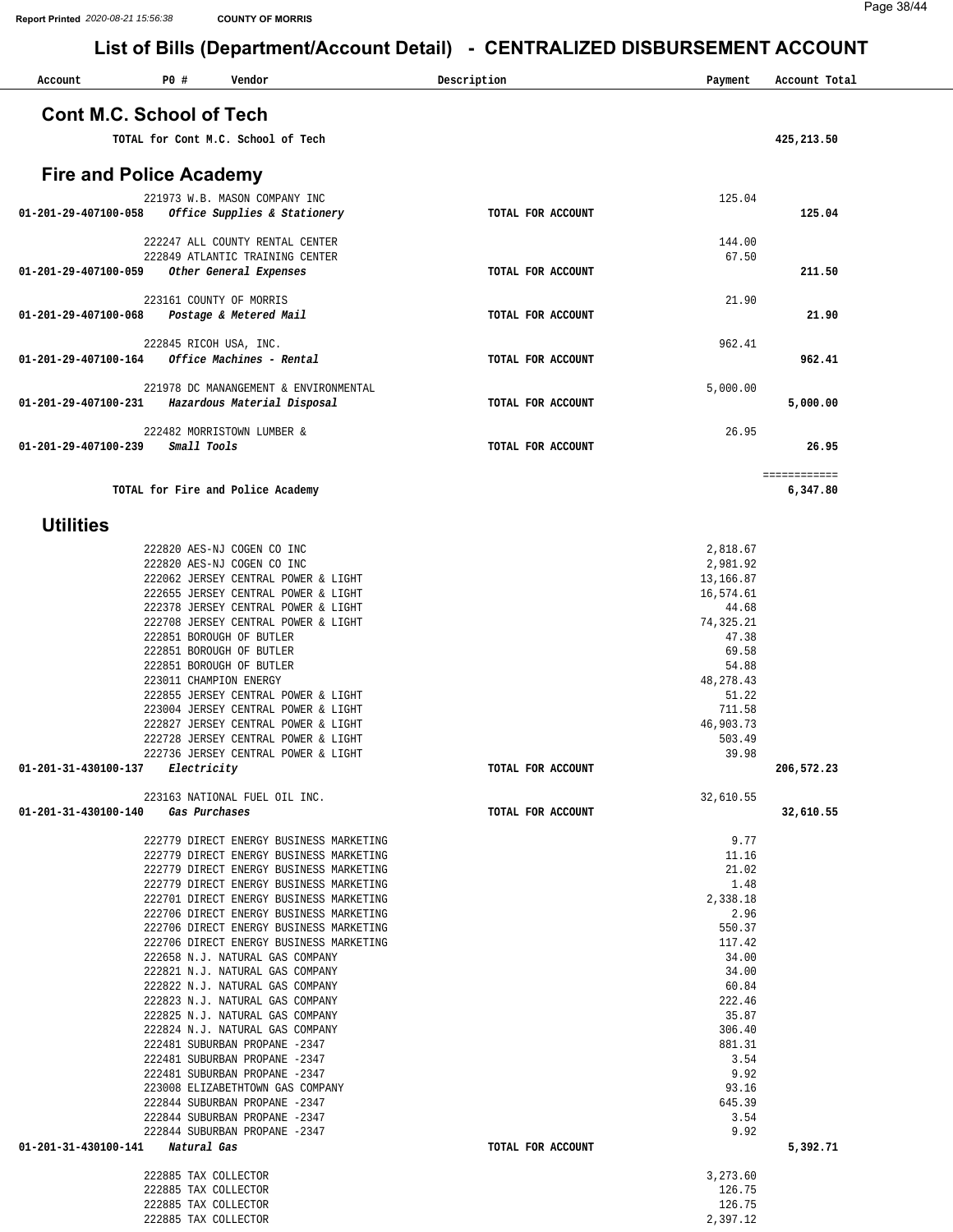| Account              | P0 #<br>Vendor                                                       | Description<br>Payment        | Account Total |
|----------------------|----------------------------------------------------------------------|-------------------------------|---------------|
| <b>Utilities</b>     |                                                                      |                               |               |
|                      | 222885 TAX COLLECTOR                                                 | 419.98                        |               |
|                      | 222885 TAX COLLECTOR                                                 | 127.48                        |               |
|                      | 222885 TAX COLLECTOR                                                 | 21,489.60                     |               |
| 01-201-31-430100-144 | Sewer                                                                | TOTAL FOR ACCOUNT             | 27,961.28     |
|                      | 221984 MILLENNIUM COMMUNICATIONS                                     | 3,950.00                      |               |
|                      | 222606 AT&T MOBILITY                                                 | 2,277.95                      |               |
|                      | 221983 MILLENNIUM COMMUNICATIONS<br>222705 MILLENNIUM COMMUNICATIONS | 134,697.85<br>200.00          |               |
|                      | 222603 OPTIMUM                                                       | 359.70                        |               |
|                      | 222603 OPTIMUM                                                       | 300.00                        |               |
|                      | 222603 OPTIMUM                                                       | 180.00                        |               |
|                      | 222603 OPTIMUM<br>222603 OPTIMUM                                     | 71.94<br>21.00                |               |
|                      | 222603 OPTIMUM                                                       | 18.00                         |               |
|                      | 222631 OPTIMUM                                                       | 449.70                        |               |
|                      | 222631 OPTIMUM                                                       | 300.00                        |               |
|                      | 222631 OPTIMUM<br>222631 OPTIMUM                                     | 71.94<br>180.00               |               |
|                      | 222631 OPTIMUM                                                       | 21.00                         |               |
|                      | 222631 OPTIMUM                                                       | 28.00                         |               |
|                      | 222632 OPTIMUM                                                       | 359.70                        |               |
|                      | 222632 OPTIMUM<br>222632 OPTIMUM                                     | 600.00<br>359.70              |               |
|                      | 222632 OPTIMUM                                                       | 143.88                        |               |
|                      | 222632 OPTIMUM                                                       | 90.00                         |               |
|                      | 222632 OPTIMUM                                                       | 180.00                        |               |
|                      | 222585 VERIZON CABS<br>222571 VERIZON                                | 1,700.16<br>38.39             |               |
|                      | 223030 CABLEVISION LIGHTPATH INC.                                    | 5,032.89                      |               |
|                      | 223032 VERIZON                                                       | 120.74                        |               |
| 01-201-31-430100-146 | 223032 VERIZON                                                       | 38.93<br>TOTAL FOR ACCOUNT    |               |
|                      | Telephone                                                            |                               | 151,791.47    |
|                      | 222714 SOUTHEAST MORRIS COUNTY                                       | 45.72                         |               |
|                      | 222714 SOUTHEAST MORRIS COUNTY                                       | 174.43                        |               |
|                      | 222714 SOUTHEAST MORRIS COUNTY<br>222714 SOUTHEAST MORRIS COUNTY     | 3,536.11<br>1,590.14          |               |
|                      | 222714 SOUTHEAST MORRIS COUNTY                                       | 1,141.92                      |               |
|                      | 222714 SOUTHEAST MORRIS COUNTY                                       | 542.69                        |               |
| 01-201-31-430100-147 | 222715 SOUTHEAST MORRIS COUNTY<br>Water                              | 5,187.72<br>TOTAL FOR ACCOUNT | 12,218.73     |
|                      |                                                                      |                               |               |
|                      | 221907 NATIONAL FUEL OIL INC.                                        | 3,730.97                      |               |
|                      | 221907 NATIONAL FUEL OIL INC.                                        | 4,198.00                      |               |
|                      | 221907 NATIONAL FUEL OIL INC.<br>221907 NATIONAL FUEL OIL INC.       | 5,403.20<br>795.35            |               |
| 01-203-31-430100-136 | (2019) Diesel Fuel                                                   | TOTAL FOR ACCOUNT             | 14,127.52     |
|                      |                                                                      |                               | ============  |
|                      | TOTAL for Utilities                                                  |                               | 450,674.49    |
|                      |                                                                      |                               |               |
| <b>Nutrition</b>     |                                                                      |                               |               |
|                      | 222911 RHEA YOUNG                                                    | 12.00                         |               |
|                      | 222912 RHEA YOUNG                                                    | 12.00                         |               |
| 01-201-41-716100-048 | Insurance                                                            | TOTAL FOR ACCOUNT             | 24.00         |
|                      | 222039 W.B. MASON COMPANY INC                                        | 329.70                        |               |
|                      | 222039 W.B. MASON COMPANY INC                                        | 329.70                        |               |
|                      | 222039 W.B. MASON COMPANY INC                                        | 329.70                        |               |
| 01-201-41-716100-059 | Other General Expenses                                               | TOTAL FOR ACCOUNT             | 989.10        |
|                      | 223163 NATIONAL FUEL OIL INC.                                        | 2,444.13                      |               |
| 01-201-41-716100-140 | Gas Purchases                                                        | TOTAL FOR ACCOUNT             | 2,444.13      |
|                      | 222905 NU-WAY CONCESSIONAIRES INC                                    | 77,797.72                     |               |
|                      | 222905 NU-WAY CONCESSIONAIRES INC                                    | 83, 341.30                    |               |
|                      | 222905 NU-WAY CONCESSIONAIRES INC                                    | 316.00                        |               |
|                      | 222906 NU-WAY CONCESSIONAIRES INC                                    | 7,513.38                      |               |
| 01-201-41-716100-185 | Food                                                                 | TOTAL FOR ACCOUNT             | 168,968.40    |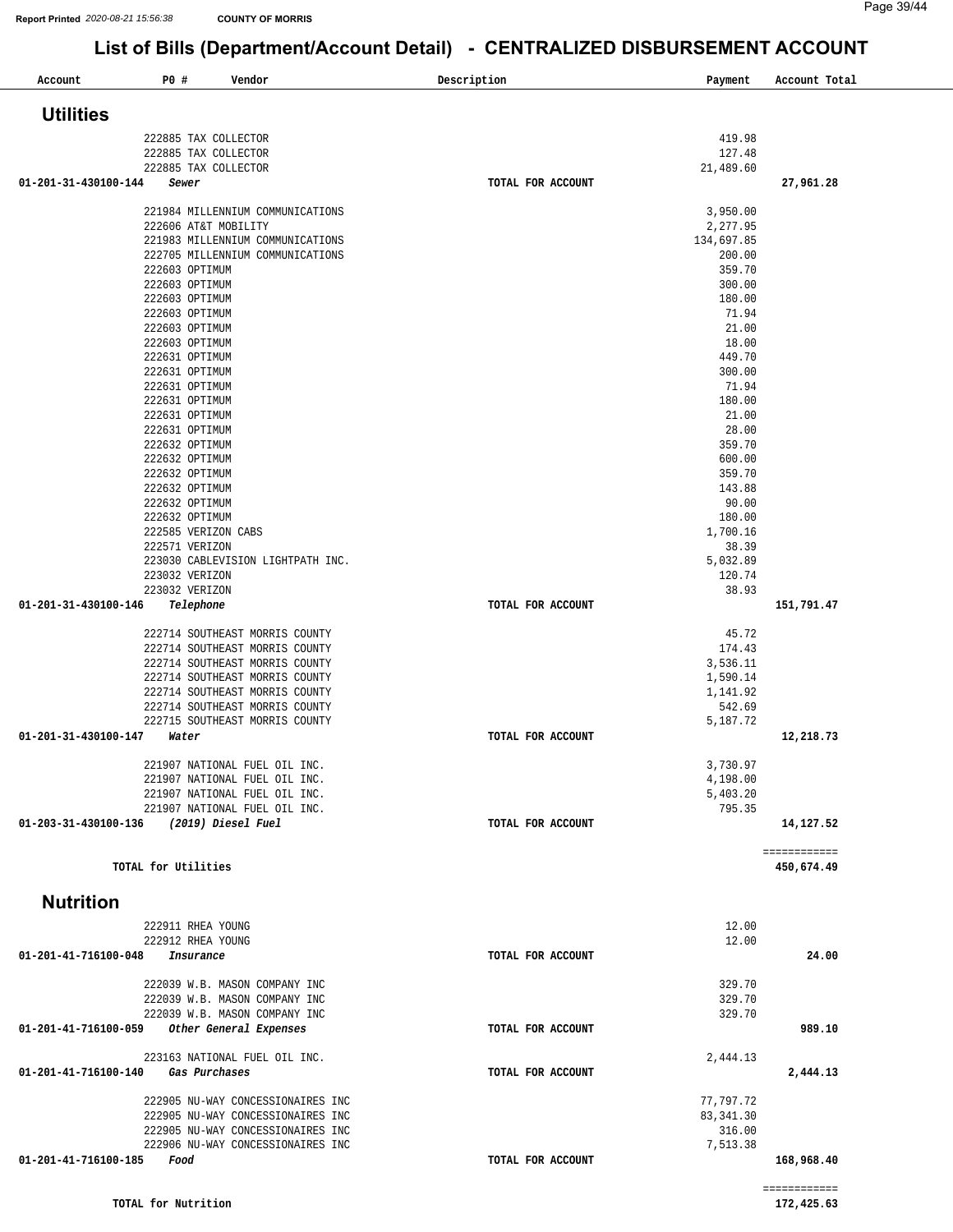# Report Printed 2020-08-21 15:56:38 COUNTING FORRIS<br>List of Bills (Department/Account Detail) - CENTRALIZED DISBURSEMENT ACCOUNT

| Account                   | P0 #<br>Vendor                                                             | Description       | Payment         | Account Total              |
|---------------------------|----------------------------------------------------------------------------|-------------------|-----------------|----------------------------|
|                           |                                                                            |                   |                 |                            |
|                           |                                                                            | <b>Grant Fund</b> |                 |                            |
| <b>TANF</b>               |                                                                            |                   |                 |                            |
|                           | 222917 COUNTY OF MORRIS                                                    |                   | 13,878.47       |                            |
|                           | 221406 PRINCIPAL LIFE INSURANCE COMPANY                                    |                   | 13.54           |                            |
|                           | 222477 RICOH USA, INC.<br>222477 RICOH USA, INC.                           |                   | 50.31<br>18.36  |                            |
| 02-213-41-741015-392      | WFNJ-TANF (7/1/19-12/31/20)                                                | TOTAL FOR ACCOUNT |                 | 13,960.68                  |
|                           |                                                                            |                   |                 | ===== =======              |
|                           | TOTAL for TANF                                                             |                   |                 | 13,960.68                  |
| <b>General Assistance</b> |                                                                            |                   |                 |                            |
|                           | 222917 COUNTY OF MORRIS                                                    |                   | 24,967.19       |                            |
|                           | 221406 PRINCIPAL LIFE INSURANCE COMPANY                                    |                   | 18.06           |                            |
|                           | 222477 RICOH USA, INC.<br>222477 RICOH USA, INC.                           |                   | 67.08<br>24.48  |                            |
| 02-213-41-741020-392      | WFNJ-General Assistance(7/1/19-12/31/20)                                   | TOTAL FOR ACCOUNT |                 | 25,076.81                  |
|                           |                                                                            |                   |                 |                            |
|                           | TOTAL for General Assistance                                               |                   |                 | 25,076.81                  |
|                           |                                                                            |                   |                 |                            |
|                           | <b>WFNJ/WDP Supplemental</b>                                               |                   |                 |                            |
| 02-213-41-741030-392      | 222917 COUNTY OF MORRIS<br>WFNJ-WLLP (7/1/19-12/31/20)                     | TOTAL FOR ACCOUNT | 1,914.97        | 1,914.97                   |
|                           |                                                                            |                   |                 |                            |
|                           | TOTAL for WFNJ/WDP Supplemental                                            |                   |                 | 1,914.97                   |
|                           |                                                                            |                   |                 |                            |
|                           | DEPARTMENT 742040                                                          |                   |                 |                            |
|                           | 222917 COUNTY OF MORRIS                                                    |                   | 21,798.98       |                            |
| 02-213-41-742040-391      | WIOA Youth (7/1/18-6/30/20)                                                | TOTAL FOR ACCOUNT |                 | 21,798.98                  |
|                           | TOTAL for DEPARTMENT 742040                                                |                   |                 | ===== =======<br>21,798.98 |
|                           | <b>DEPARTMENT 742105</b>                                                   |                   |                 |                            |
|                           | 222474 EZ WHEELS DRIVING SCHOOL                                            |                   | 1,428.00        |                            |
|                           | 222917 COUNTY OF MORRIS                                                    |                   | 17,200.87       |                            |
|                           | 222917 COUNTY OF MORRIS                                                    |                   | 8,430.79        |                            |
|                           | 221406 PRINCIPAL LIFE INSURANCE COMPANY                                    |                   | 76.74<br>285.08 |                            |
|                           | 222477 RICOH USA, INC.<br>222477 RICOH USA, INC.                           |                   | 104.03          |                            |
|                           | 02-213-41-742105-391 WIOA Adult (7/1/19-6/30/21)                           | TOTAL FOR ACCOUNT |                 | 27,525.51                  |
|                           |                                                                            |                   |                 | ===== =======              |
|                           | TOTAL for DEPARTMENT 742105                                                |                   |                 | 27,525.51                  |
|                           | DEPARTMENT 742110                                                          |                   |                 |                            |
|                           | 223160 COUNTY OF MORRIS                                                    |                   | 45.05           |                            |
|                           | 222917 COUNTY OF MORRIS                                                    |                   | 51,995.13       |                            |
|                           | 222899 RUTGERS CENTER FOR CONTINUING                                       |                   | 2,695.00        |                            |
|                           | 221406 PRINCIPAL LIFE INSURANCE COMPANY<br>222477 RICOH USA, INC.          |                   | 51.91<br>192.85 |                            |
|                           | 222477 RICOH USA, INC.                                                     |                   | 70.38           |                            |
| 02-213-41-742110-391      | WIOA Dislocated Worker (7/1/19-6/30/21)                                    | TOTAL FOR ACCOUNT |                 | 55,050.32                  |
|                           |                                                                            |                   |                 | ===== =======              |
|                           | TOTAL for DEPARTMENT 742110                                                |                   |                 | 55,050.32                  |
|                           | DEPARTMENT 742120                                                          |                   |                 |                            |
|                           | 221406 PRINCIPAL LIFE INSURANCE COMPANY                                    |                   | 65.45           |                            |
|                           | 222477 RICOH USA, INC.                                                     |                   | 243.16          |                            |
|                           | 222477 RICOH USA, INC.<br>02-213-41-742120-391 WIOA Youth (7/1/19-6/30/21) | TOTAL FOR ACCOUNT | 88.73           | 397.34                     |
|                           |                                                                            |                   |                 |                            |
|                           | TOTAL for DEPARTMENT 742120                                                |                   |                 | 397.34                     |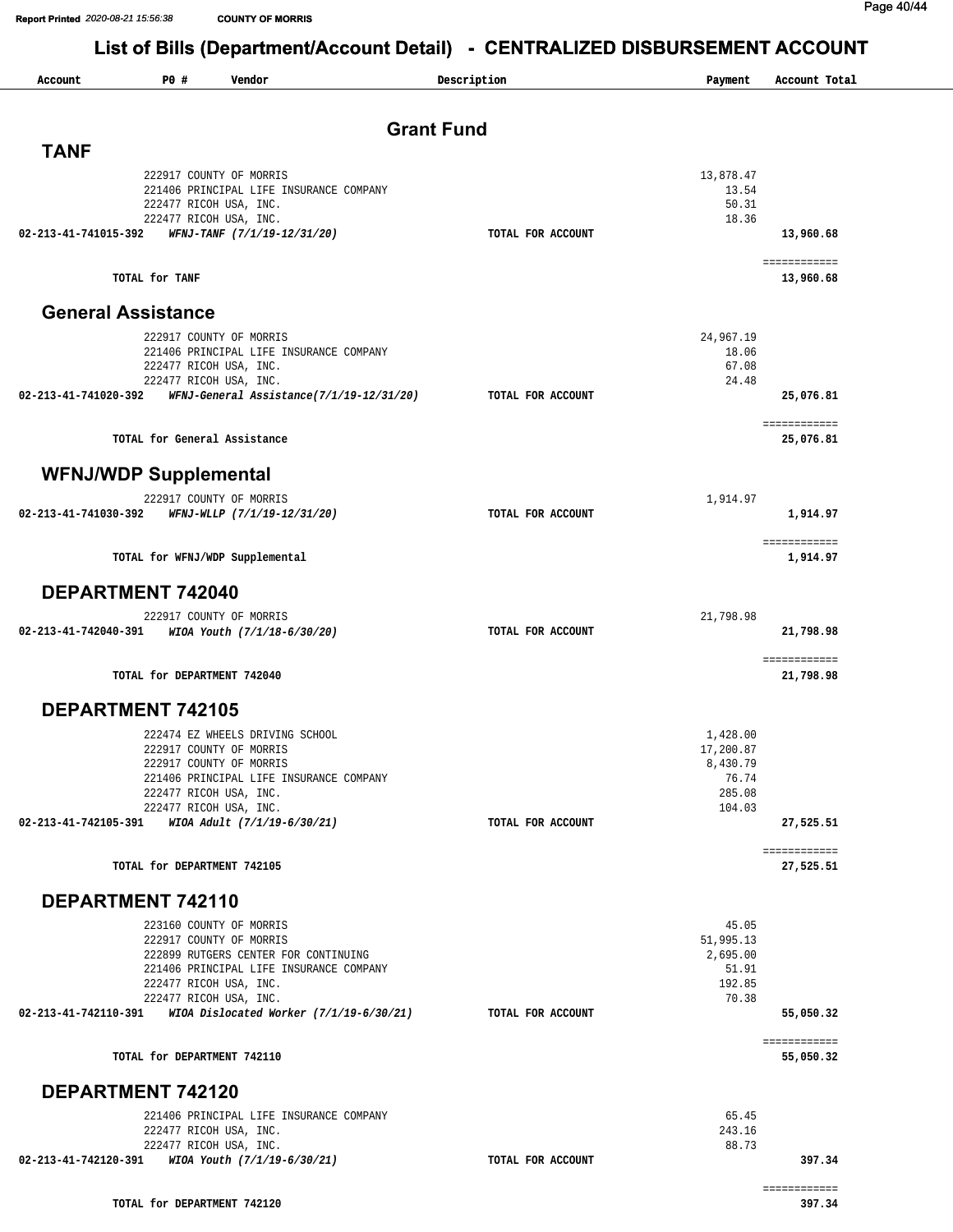| Account                    | P0 #              | Vendor                                                                                                                                                                                                            | Description       | Payment                                                      | Account Total              |
|----------------------------|-------------------|-------------------------------------------------------------------------------------------------------------------------------------------------------------------------------------------------------------------|-------------------|--------------------------------------------------------------|----------------------------|
| <b>Reach Program F1PZN</b> |                   |                                                                                                                                                                                                                   |                   |                                                              |                            |
|                            |                   |                                                                                                                                                                                                                   |                   |                                                              |                            |
| 02-213-41-751905-391       |                   | 222917 COUNTY OF MORRIS<br>REACH Program (1/1/19-12/31/20)                                                                                                                                                        | TOTAL FOR ACCOUNT | 22, 168.75                                                   | 22,168.75                  |
| 02-213-41-751905-392       |                   | 222917 COUNTY OF MORRIS<br>REACH Program (1/1/19-12/31/20)                                                                                                                                                        | TOTAL FOR ACCOUNT | 17, 155.76                                                   | 17,155.76                  |
|                            |                   | TOTAL for Reach Program F1PZN                                                                                                                                                                                     |                   |                                                              | ============<br>39,324.51  |
| FFY08 UASI 2/20/09-4/30/11 |                   |                                                                                                                                                                                                                   |                   |                                                              |                            |
|                            |                   | 219305 NATAL ISRAEL TRAUMA CENTER<br>219306 NATAL ISRAEL TRAUMA CENTER<br>218791 TOMAHAWK STRATEGIC SOLUTION, LLC<br>220305 NATAL ISRAEL TRAUMA CENTER                                                            |                   | 125.00<br>750.00<br>49,920.00<br>3,900.00                    |                            |
| 02-213-41-784130-391       |                   | FY18 UASI (9/1/18-8/31/21)                                                                                                                                                                                        | TOTAL FOR ACCOUNT |                                                              | 54,695.00                  |
|                            |                   | TOTAL for FFY08 UASI 2/20/09-4/30/11                                                                                                                                                                              |                   |                                                              | ============<br>54,695.00  |
| DEPARTMENT 786010          |                   |                                                                                                                                                                                                                   |                   |                                                              |                            |
| 02-213-41-786010-394       |                   | 223163 NATIONAL FUEL OIL INC.<br>220014 DELL MARKETING L.P.<br>220014 DELL MARKETING L.P.<br>220014 DELL MARKETING L.P.<br>220014 DELL MARKETING L.P.<br>220014 DELL MARKETING L.P.<br>MAPS (1/1/2020-12/31/2020) | TOTAL FOR ACCOUNT | 4,602.69<br>7,889.60<br>843.56<br>183.08<br>159.56<br>254.96 | 13,933.45                  |
|                            |                   |                                                                                                                                                                                                                   |                   |                                                              | ============               |
|                            |                   | TOTAL for DEPARTMENT 786010                                                                                                                                                                                       |                   |                                                              | 13,933.45                  |
| <b>DEPARTMENT 790215</b>   |                   |                                                                                                                                                                                                                   |                   |                                                              |                            |
| 02-213-41-790215-391       |                   | 222697 CLEARY GIACOBBE ALFIERI &<br>NYS&W Bicycle/Ped Path (6/29/18-6/29/22)                                                                                                                                      | TOTAL FOR ACCOUNT | 697.50                                                       | 697.50                     |
|                            |                   | TOTAL for DEPARTMENT 790215                                                                                                                                                                                       |                   |                                                              | ============<br>697.50     |
| DEPARTMENT 860005          |                   |                                                                                                                                                                                                                   |                   |                                                              |                            |
| 02-213-41-860005-392       |                   | 220458 MOUNTAIN LAKES HISTORIC<br>History P'ship Program $(1/1/20-12/31/20)$                                                                                                                                      | TOTAL FOR ACCOUNT | 3,600.00                                                     | 3,600.00                   |
|                            |                   | TOTAL for DEPARTMENT 860005                                                                                                                                                                                       |                   |                                                              | ============<br>3,600.00   |
| DEPARTMENT 860060          |                   |                                                                                                                                                                                                                   |                   |                                                              |                            |
| 02-213-41-860060-392       |                   | 219944 W.B. MASON COMPANY INC<br>219944 W.B. MASON COMPANY INC<br>DOS 2020 Cmplt Cnt Cmsn(11/1/19-6/30/20)                                                                                                        | TOTAL FOR ACCOUNT | 573.45<br>69.75                                              | 643.20                     |
|                            |                   | TOTAL for DEPARTMENT 860060                                                                                                                                                                                       |                   |                                                              | ============<br>643.20     |
| DEPARTMENT 864020          |                   |                                                                                                                                                                                                                   |                   |                                                              |                            |
|                            |                   | 223139 RAILROAD CONSTRUCTION CO, INC.<br>02-213-41-864020-392 High Br Branch Rsf(12/12/18-12/12/20)                                                                                                               | TOTAL FOR ACCOUNT | 93,699.55                                                    | 93,699.55                  |
|                            |                   | TOTAL for DEPARTMENT 864020                                                                                                                                                                                       |                   |                                                              | ============<br>93,699.55  |
| DEPARTMENT 864203          |                   |                                                                                                                                                                                                                   |                   |                                                              |                            |
| 02-213-41-864203-392       | 223065 MARBRO INC | Waterloo Road Bridge (6/29/18-6/29/22)                                                                                                                                                                            | TOTAL FOR ACCOUNT | 341,967.45                                                   | 341,967.45                 |
|                            |                   | TOTAL for DEPARTMENT 864203                                                                                                                                                                                       |                   |                                                              | ============<br>341,967.45 |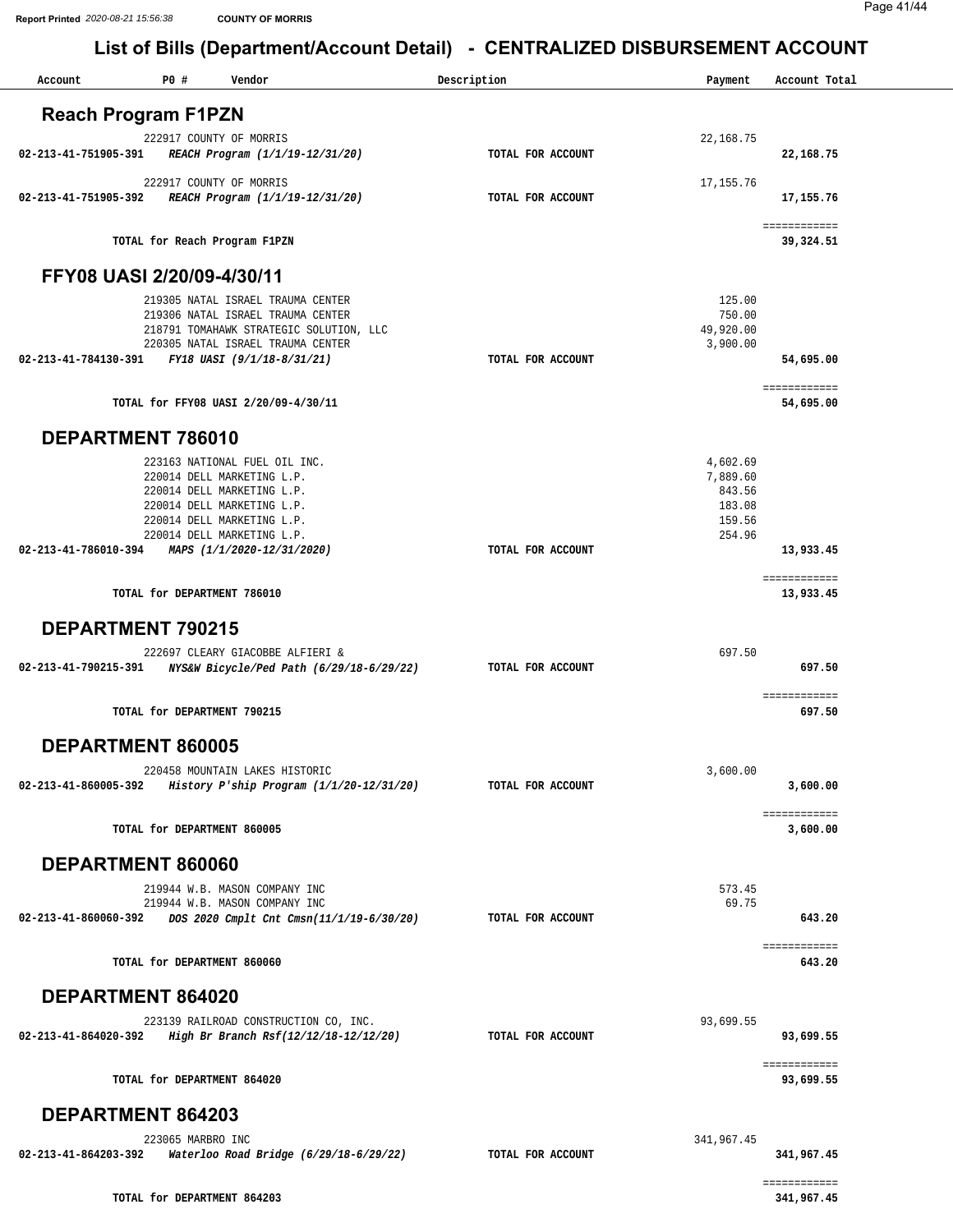# Report Printed 2020-08-21 15:56:38 COUNTING FORRIS<br>List of Bills (Department/Account Detail) - CENTRALIZED DISBURSEMENT ACCOUNT

| Account              | P0 #<br>Vendor                                                                                                                                                                                                          | Description           | Payment                                                               | Account Total               |
|----------------------|-------------------------------------------------------------------------------------------------------------------------------------------------------------------------------------------------------------------------|-----------------------|-----------------------------------------------------------------------|-----------------------------|
|                      |                                                                                                                                                                                                                         | <b>County Capital</b> |                                                                       |                             |
|                      | DEPARTMENT 953362                                                                                                                                                                                                       |                       |                                                                       |                             |
| 04-216-55-953362-951 | 213001 EXTREME NETWORKS INC.<br>Security Improvement AR Bldg/Courthouse                                                                                                                                                 | TOTAL FOR ACCOUNT     | 7,224.20                                                              | 7,224.20                    |
|                      | TOTAL for DEPARTMENT 953362                                                                                                                                                                                             |                       |                                                                       | 7,224.20                    |
|                      | <b>DEPARTMENT 953383</b>                                                                                                                                                                                                |                       |                                                                       |                             |
| 04-216-55-953383-940 | 222826 HD SUPPLY CONSTRUCTION &<br>B&G Interior Building Improvements                                                                                                                                                   | TOTAL FOR ACCOUNT     | 1,402.91                                                              | 1,402.91                    |
|                      | TOTAL for DEPARTMENT 953383                                                                                                                                                                                             |                       |                                                                       | 1,402.91                    |
|                      | <b>DEPARTMENT 953420</b>                                                                                                                                                                                                |                       |                                                                       |                             |
| 04-216-55-953420-951 | 222837 FASTENAL COMPANY<br>B&G - Interior Building Improvements                                                                                                                                                         | TOTAL FOR ACCOUNT     | 2,071.20                                                              | 2,071.20                    |
|                      | TOTAL for DEPARTMENT 953420                                                                                                                                                                                             |                       |                                                                       | ===== =======<br>2,071.20   |
|                      | <b>DEPARTMENT 953454</b>                                                                                                                                                                                                |                       |                                                                       |                             |
|                      | 222935 FAI-GON ELECTRIC INC<br>222928 TOMCO CONSTRUCTION                                                                                                                                                                |                       | 147,239.74<br>65, 356.94                                              |                             |
| 04-216-55-953454-940 | RoadResurf/IntersectConstr&RR-PublicWrks                                                                                                                                                                                | TOTAL FOR ACCOUNT     |                                                                       | 212,596.68                  |
|                      | TOTAL for DEPARTMENT 953454                                                                                                                                                                                             |                       |                                                                       | ===== =======<br>212,596.68 |
|                      | <b>DEPARTMENT 953494</b>                                                                                                                                                                                                |                       |                                                                       |                             |
| 04-216-55-953494-909 | 222144 CRANE ASSOCIATES, P.C.<br>Repair/Replc/Upgr Bldg Equip-Bldgs&Grnds                                                                                                                                               | TOTAL FOR ACCOUNT     | 1,219.00                                                              | 1,219.00                    |
|                      | TOTAL for DEPARTMENT 953494                                                                                                                                                                                             |                       |                                                                       | ===== =======<br>1,219.00   |
|                      | DEPARTMENT 953530                                                                                                                                                                                                       |                       |                                                                       |                             |
| 04-216-55-953530-940 | 222935 FAI-GON ELECTRIC INC<br>Rehab/Improv of Roads & RR - Engineering                                                                                                                                                 | TOTAL FOR ACCOUNT     | 28,647.47                                                             | 28,647.47                   |
|                      | TOTAL for DEPARTMENT 953530                                                                                                                                                                                             |                       |                                                                       | ===== =======<br>28,647.47  |
|                      | <b>DEPARTMENT 962496</b>                                                                                                                                                                                                |                       |                                                                       |                             |
| 04-216-55-962496-955 | 217480 CDW GOVERNMENT<br>217480 CDW GOVERNMENT<br>216875 CDW GOVERNMENT<br>216637 CDW GOVERNMENT<br>216300 CDW GOVERNMENT<br>216300 CDW GOVERNMENT<br>216300 CDW GOVERNMENT<br>Various Computers, Electronic Systems-IT | TOTAL FOR ACCOUNT     | 101.64<br>60.96<br>760.60<br>684.54<br>2,947.14<br>1,553.58<br>217.54 | 6,326.00                    |
|                      | TOTAL for DEPARTMENT 962496                                                                                                                                                                                             |                       |                                                                       | ===== =======<br>6,326.00   |
|                      | <b>DEPARTMENT 962521</b>                                                                                                                                                                                                |                       |                                                                       |                             |
| 04-216-55-962521-955 | 220505 EXTREME NETWORKS INC.<br>Technology Upgrades & Equip Var Loc - IT                                                                                                                                                | TOTAL FOR ACCOUNT     | 1,171.80                                                              | 1,171.80                    |
|                      | TOTAL for DEPARTMENT 962521                                                                                                                                                                                             |                       |                                                                       | 1,171.80                    |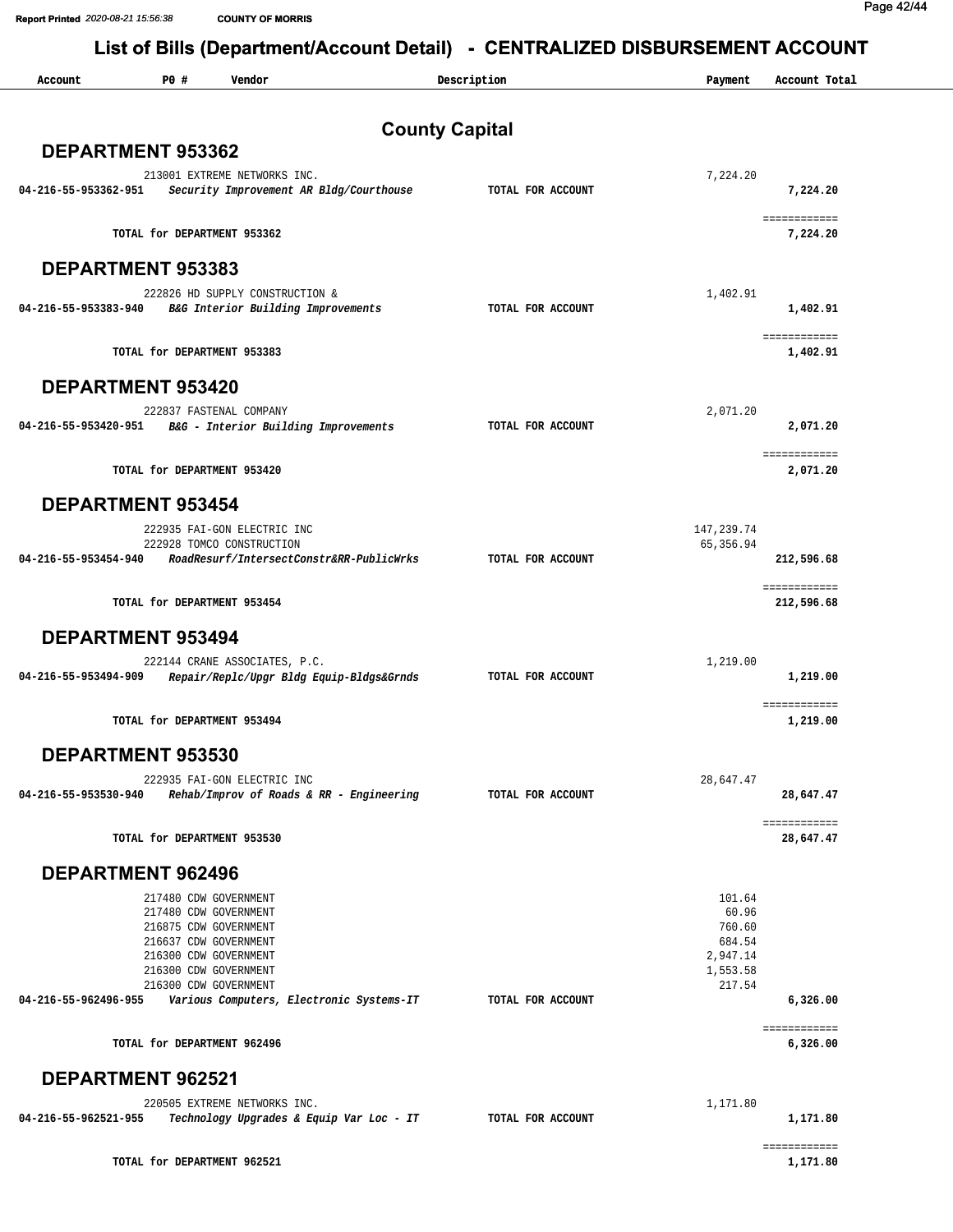| Account                  | P0 #<br>Vendor              |                                         | Description       | Payment     | Account Total              |
|--------------------------|-----------------------------|-----------------------------------------|-------------------|-------------|----------------------------|
| <b>DEPARTMENT 962533</b> |                             |                                         |                   |             |                            |
|                          |                             |                                         |                   |             |                            |
|                          | 220508 CDW GOVERNMENT       |                                         |                   | 933.50      |                            |
|                          | 218737 CDW GOVERNMENT       |                                         |                   | 5,029.60    |                            |
|                          | 217712 CDW GOVERNMENT       |                                         |                   | 3,099.22    |                            |
|                          | 217712 CDW GOVERNMENT       |                                         |                   | 2,014.52    |                            |
|                          | 217712 CDW GOVERNMENT       |                                         |                   | 3,468.16    |                            |
|                          | 215354 CDW GOVERNMENT       |                                         |                   | 3,745.92    |                            |
|                          | 215354 CDW GOVERNMENT       |                                         |                   | 2,295.36    |                            |
|                          | 215354 CDW GOVERNMENT       |                                         |                   | 3,066.21    |                            |
|                          | 215354 CDW GOVERNMENT       |                                         |                   | 529.64      |                            |
|                          | 218738 CDW GOVERNMENT       |                                         |                   | 9,199.90    |                            |
|                          | 218738 CDW GOVERNMENT       |                                         |                   | 1,069.60    |                            |
|                          | 218738 CDW GOVERNMENT       |                                         |                   | 297.40      |                            |
|                          | 218738 CDW GOVERNMENT       |                                         |                   | 647.00      |                            |
|                          | 220509 CDW GOVERNMENT       |                                         |                   | 646.00      |                            |
|                          | 220509 CDW GOVERNMENT       |                                         |                   | 745.74      |                            |
|                          | 220509 CDW GOVERNMENT       |                                         |                   | 1,047.60    |                            |
|                          | 220509 CDW GOVERNMENT       |                                         |                   | 3,441.66    |                            |
| 04-216-55-962533-955     |                             | Replace & Upgrade Computers/Equip - OIT | TOTAL FOR ACCOUNT |             | 41,277.03                  |
|                          |                             |                                         |                   |             | ============               |
|                          | TOTAL for DEPARTMENT 962533 |                                         |                   |             | 41,277.03                  |
| DEPARTMENT 968538        |                             |                                         |                   |             |                            |
|                          |                             | 223169 MC VOCATIONAL SCHOOL DISTRICT    |                   | 3,932.46    |                            |
|                          |                             | 223169 MC VOCATIONAL SCHOOL DISTRICT    |                   | 468.00      |                            |
|                          |                             | 223169 MC VOCATIONAL SCHOOL DISTRICT    |                   | 720.00      |                            |
| 04-216-55-968538-909     |                             | Various Building Projects - MC VoTech   | TOTAL FOR ACCOUNT |             | 5,120.46                   |
|                          |                             | 223169 MC VOCATIONAL SCHOOL DISTRICT    |                   | 315, 275.53 |                            |
| 04-216-55-968538-940     |                             | Various Building Projects - MC VoTech   | TOTAL FOR ACCOUNT |             | 315,275.53                 |
|                          | TOTAL for DEPARTMENT 968538 |                                         |                   |             | ============<br>320,395.99 |

**[320,395.99](https://320,395.99)**